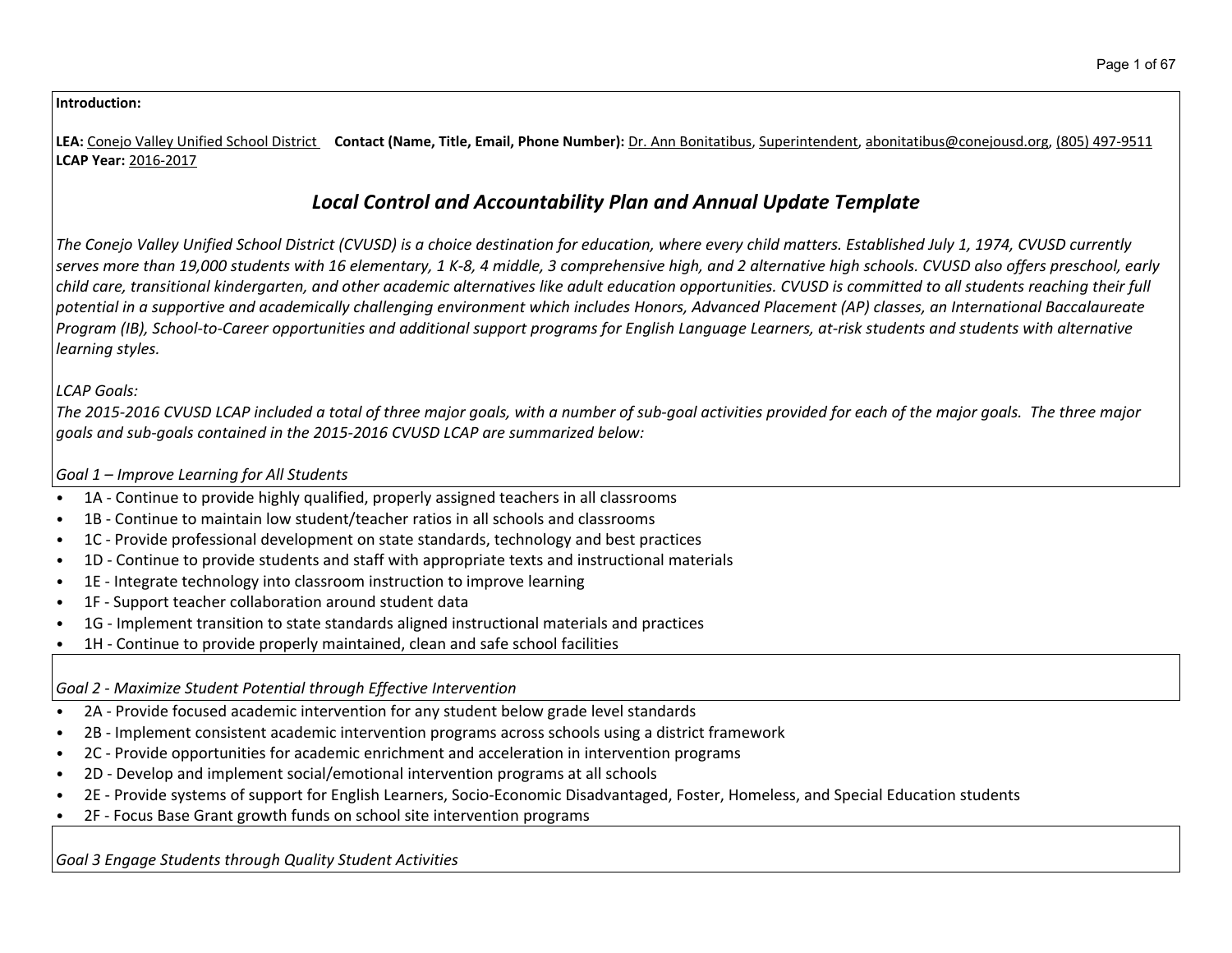- 3A Recruit and retain high quality activities staff
- 3B Provide sites with additional funding to support program costs
- 3C Research options to lower program costs and reduce fundraising burdens
- 3D Increase school engagement and activities participation for targeted students
- 3E Increase parent engagement of targeted students

The Local Control and Accountability Plan (LCAP) and Annual Update Template shall be used to provide details regarding local educational agencies' (LEAs) actions and expenditures to support pupil outcomes and overall performance pursuant to Education Code sections 52060, 52066, 47605, 47605.5, and 47606.5. *The LCAP and Annual Update Template must be completed by all LEAs each year.*

For school districts, pursuant to Education Code section 52060, the LCAP must describe, for the school district and each school within the district, goals and specific actions to achieve those goals for all pupils and each subgroup of pupils identified in Education Code section 52052, including pupils with disabilities, for *each of the state priorities and any locally identified priorities.*

For county offices of education, pursuant to Education Code section 52066, the LCAP must describe, for each county office of education-operated school and program, goals and specific actions to achieve those goals for all pupils and each subgroup of pupils identified in Education Code section 52052, including pupils with disabilities, who are funded through the county office of education Local Control Funding Formula as identified in Education Code section 2574 (pupils attending juvenile court schools, on probation or parole, or mandatorily expelled) for each of the state priorities and any locally identified priorities. School districts and county offices of education may additionally coordinate and describe in their LCAPs services provided to pupils funded by a school district but *attending county-operated schools and programs, including special education programs.*

Charter schools, pursuant to Education Code sections 47605, 47605.5, and 47606.5, must describe goals and specific actions to achieve those goals for all pupils and each subgroup of pupils identified in Education Code section 52052, including pupils with disabilities, for each of the state priorities as applicable and any locally identified priorities. For charter schools, the inclusion and description of goals for state priorities in the LCAP may be modified to meet the grade levels served and the nature of the programs provided, including modifications to reflect only the statutory requirements explicitly applicable to charter schools in the *Education Code.*

The LCAP is intended to be a comprehensive planning tool. Accordingly, in developing goals, specific actions, and expenditures, LEAs should carefully consider how to reflect the services and related expenses for their basic instructional program in relationship to the state priorities. LEAs may reference and describe actions and expenditures in other plans and funded by a variety of other fund sources when detailing goals, actions, and expenditures related to the state and local priorities. LCAPs must be consistent with school plans submitted pursuant to Education Code section 64001. The information contained in the LCAP, or annual update, may be supplemented by information contained in other plans (including the LEA plan pursuant to Section 1112 of Subpart 1 of Part A of Title I of Public *Law 107-110) that are incorporated or referenced as relevant in this document.* 

For each section of the template, LEAs shall comply with instructions and should use the quiding questions as prompts (but not limits) for completing the information as required by statute. Guiding questions do not require separate narrative responses. However, the narrative response and goals and actions should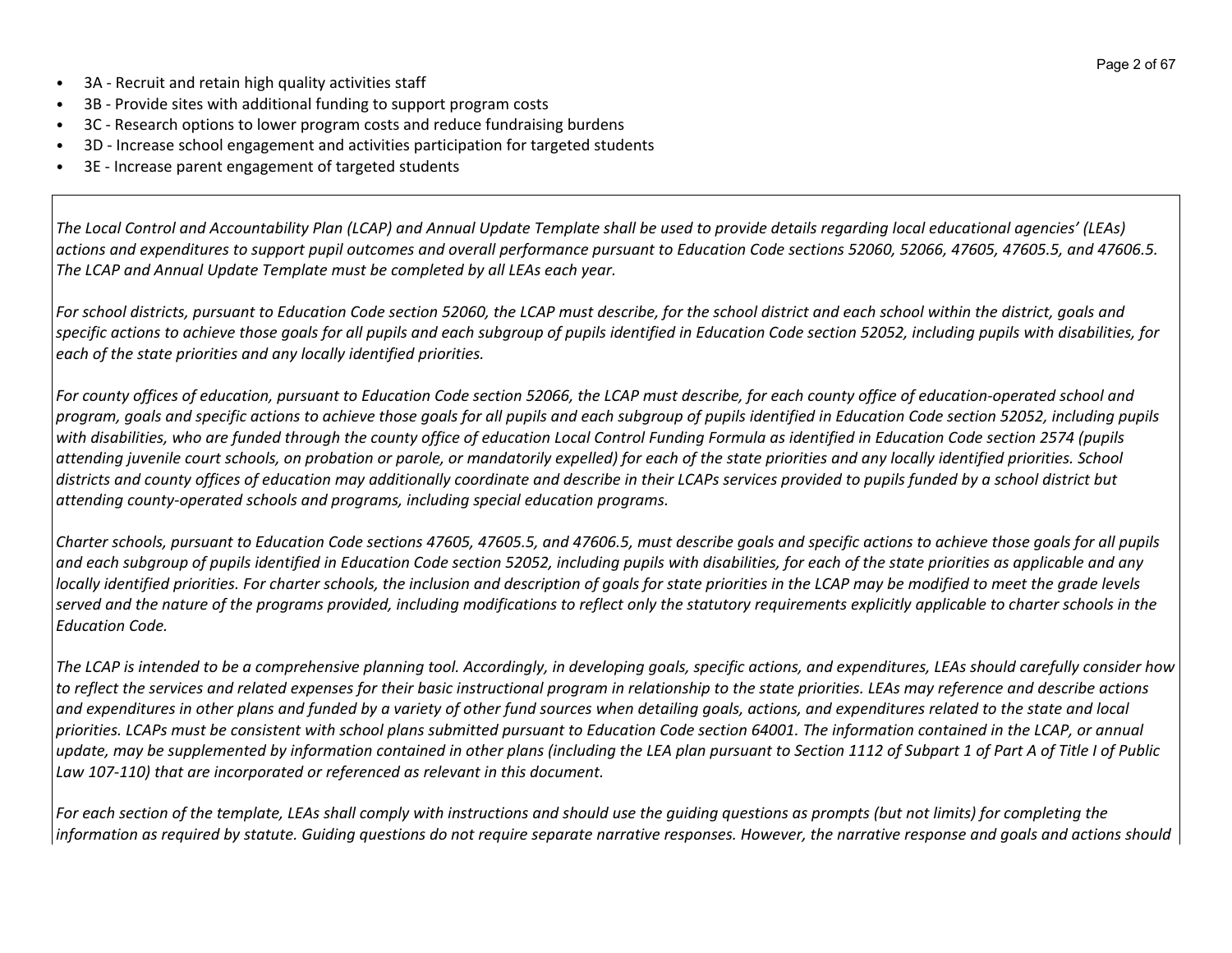$\vert$ demonstrate each guiding question was considered during the development of the plan. Data referenced in the LCAP must be consistent with the school  $\vert$  accountability report card where appropriate. LEAs may resize pages or attach additional pages as necessary to facilitate completion of the LCAP.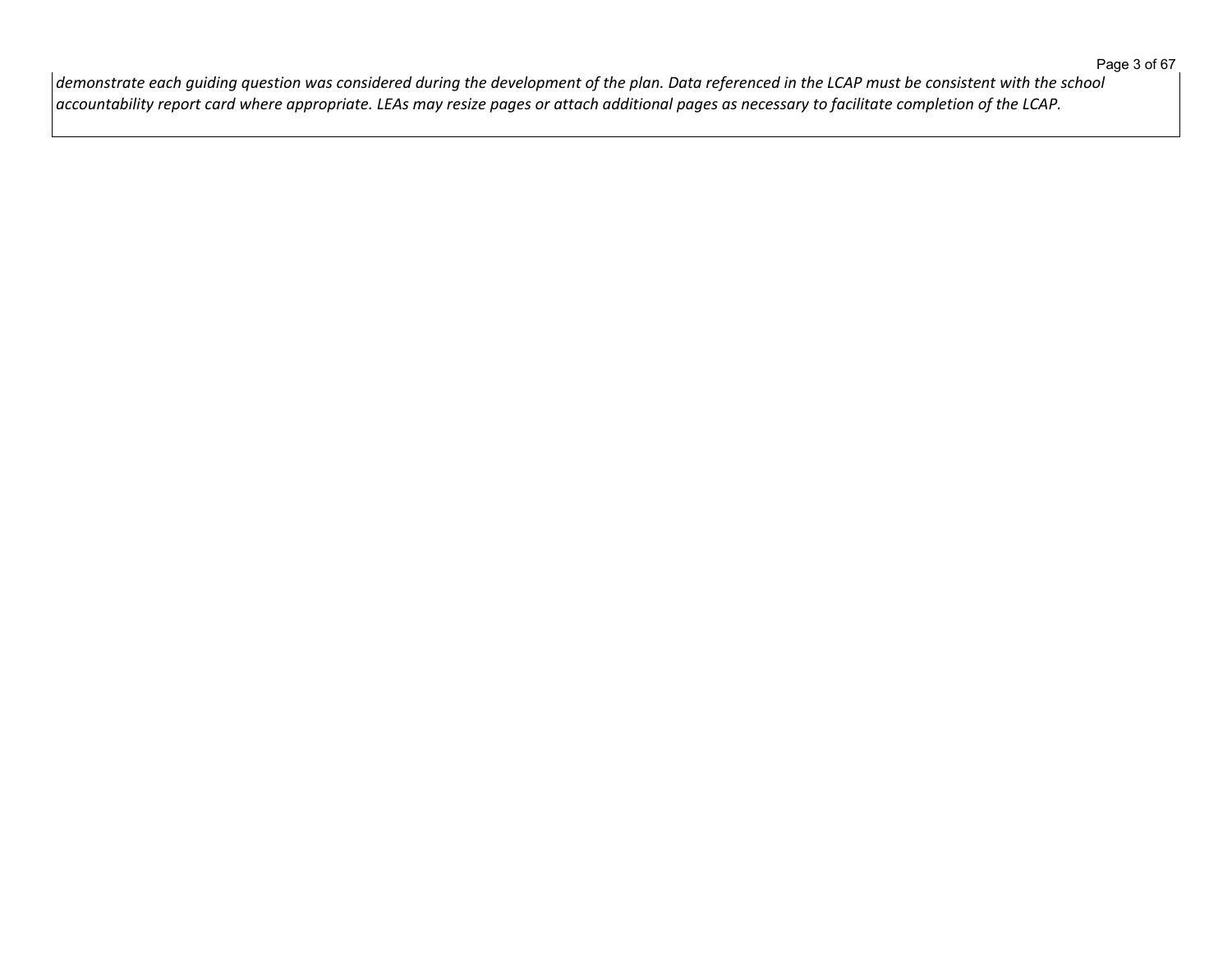# *State Priorities*

The state priorities listed in Education Code sections 52060 and 52066 can be categorized as specified below for planning purposes, however, school districts and county offices of education must address each of the state priorities in their LCAP. Charter schools must address the priorities in Education Code section 52060(d) that apply to the grade levels *served, or the nature of the program operated, by the charter school.*

#### *A. Conditions of Learning:*

**Basic:** degree to which teachers are appropriately assigned pursuant to Education Code section 44258.9, and fully credentialed in the subject areas and for the pupils they are teaching; pupils have access to standards-aligned instructional materials pursuant to Education Code section 60119; and school facilities are maintained in good repair pursuant *to Education Code section 17002(d). (Priority 1)*

Implementation of State Standards: implementation of academic content and performance standards and English language development standards adopted by the state board *for all pupils, including English learners. (Priority 2)*

Course access: pupil enrollment in a broad course of study that includes all of the subject areas described in Education Code section 51210 and subdivisions (a) to (i), inclusive, of *Section 51220, as applicable. (Priority 7)*

Expelled pupils (for county offices of education only): coordination of instruction of expelled pupils pursuant to Education Code section 48926. (Priority 9)

Foster youth (for county offices of education only): coordination of services, including working with the county child welfare agency to share information, responding to the *needs of the juvenile court system, and ensuring transfer of health and education records. (Priority 10)*

#### *B. Pupil Outcomes:*

Pupil achievement: performance on standardized tests, score on Academic Performance Index, share of pupils that are college and career ready, share of English learners that become English proficient, English learner reclassification rate, share of pupils that pass Advanced Placement exams with 3 or higher, share of pupils determined prepared for *college by the Early Assessment Program. (Priority 4)*

Other pupil outcomes: pupil outcomes in the subject areas described in Education Code section 51210 and subdivisions (a) to (i), inclusive, of Education Code section 51220, as *applicable. (Priority 8)* 

### *C. Engagement:*

Parental involvement: efforts to seek parent input in decision making at the district and each schoolsite, promotion of parent participation in programs for unduplicated pupils *and special need subgroups. (Priority 3)*

Pupil engagement: school attendance rates, chronic absenteeism rates, middle school dropout rates, high school dropout rates, high school graduations rates. (Priority 5)

School climate: pupil suspension rates, pupil expulsion rates, other local measures including surveys of pupils, parents and teachers on the sense of safety and school *connectedness. (Priority 6)*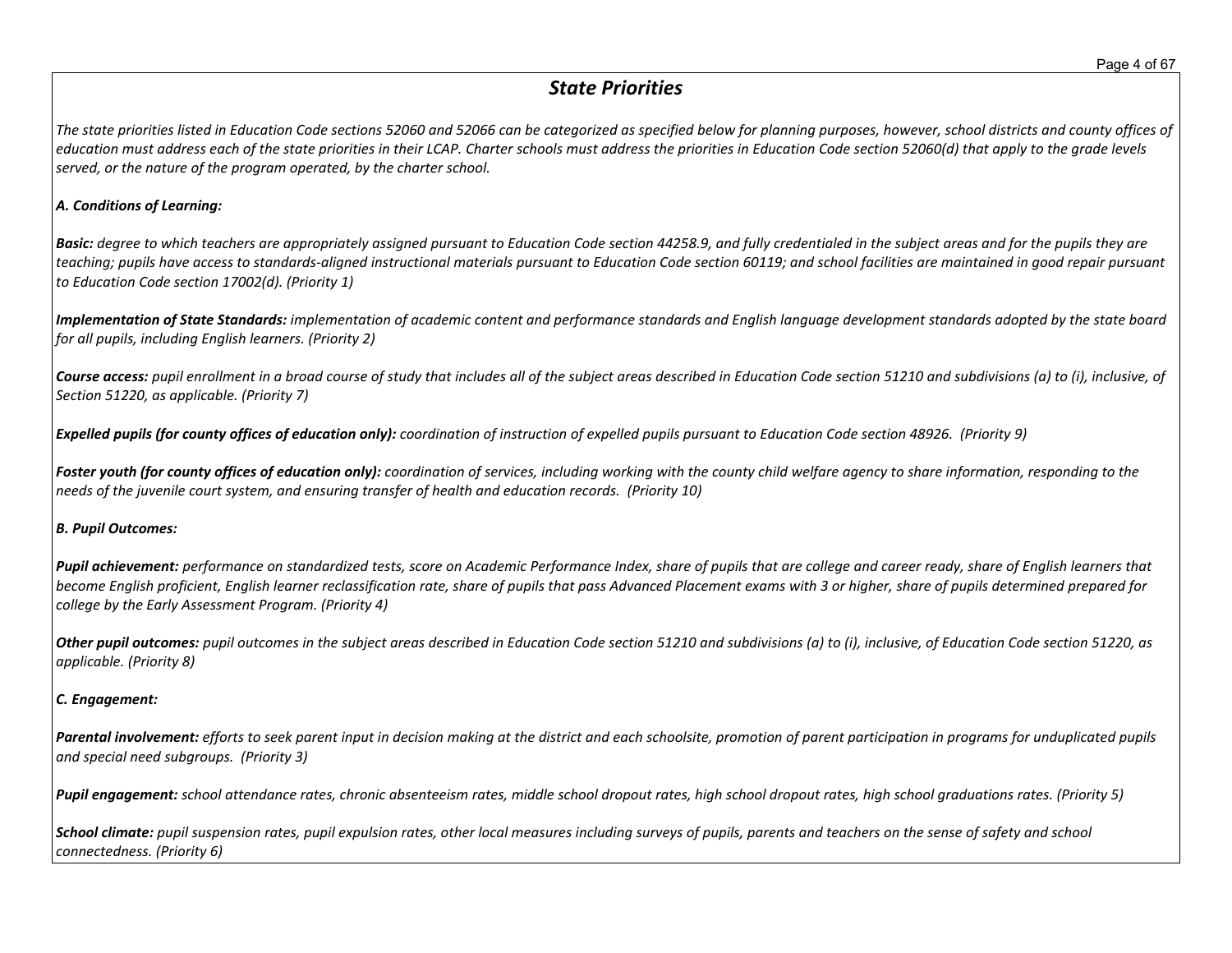#### **Section 1: Stakeholder Engagement**

Meaningful engagement of parents, pupils, and other stakeholders, including those representing the subgroups identified in Education Code section 52052, is critical to the LCAP and budget process. Education Code sections 52060(g), 52062 and 52063 specify the minimum requirements for school districts; Education Code sections 52066(g), 52068 and 52069 specify the minimum requirements for county offices of education, and Education Code section 47606.5 specifies the minimum requirements for charter schools. In addition, Education Code section 48985 specifies the requirements for translation of documents.

**Instructions:** Describe the process used to consult with parents, pupils, school personnel, local bargaining units as applicable, and the community and how this consultation contributed to development of the LCAP or annual update. Note that the LEA's goals, actions, services and expenditures related to the state priority of parental involvement are to be described separately in Section 2. In the annual update boxes, describe the stakeholder involvement process for the review, and describe its impact on, the development of the annual update to LCAP goals, actions, services, and expenditures.

## **Guiding Questions:**

- 1) How have applicable stakeholders (e.g., parents and pupils, including parents of unduplicated pupils and unduplicated pupils identified in Education Code section 42238.01; community members; local bargaining units; LEA personnel; county child welfare agencies; county office of education foster youth services programs, court-appointed special advocates, and other foster youth stakeholders; community organizations representing English learners; and others as appropriate) been engaged and involved in developing, reviewing, and supporting implementation of the LCAP?
- 2) How have stakeholders been included in the LEA's process in a timely manner to allow for engagement in the development of the LCAP?
- 3) What information (e.g., quantitative and qualitative data/metrics) was made available to stakeholders related to the state priorities and used by the LEA to inform the LCAP goal setting process? How was the information made available?
- 4) What changes, if any, were made in the LCAP prior to adoption as a result of written comments or other feedback received by the LEA through any of the LEA's engagement processes?
- 5) What specific actions were taken to meet statutory requirements for stakeholder engagement pursuant to Education Code sections 52062, 52068, and 47606.5, including engagement with representatives of parents and guardians of pupils identified in Education Code section 42238.01?
- 6) What specific actions were taken to consult with pupils to meet the requirements 5 CCR 15495(a)?
- 7) How has stakeholder involvement been continued and supported? How has the involvement of these stakeholders supported improved outcomes for pupils, including unduplicated pupils, related to the state priorities?

| <b>Involvement Process</b>                                                  | Impact on LCAP                                                                |
|-----------------------------------------------------------------------------|-------------------------------------------------------------------------------|
| Processes to involve stakeholders consisted of the following:               | Stakeholder meetings and survey results had a significant impact on the 2015- |
| Executive Cabinet meetings to discuss LCAP goals, activities and timelines  | 2016 LCAP, making the language of the goals clearer, and making changes in    |
| for the year.                                                               | the subgoals. A new stakeholder feedback process, the Greenprint for          |
| Meetings held with each of the following stakeholder groups:                | Education, provided focus groups with questions related to the LCAP goals in  |
| Board of Education, Budget Committee, District Advisory Committee (DAC),    | order to elicit more specific feedback, the process and the current district  |
| District English Learner Advisory Committee (DELAC), Conejo Council Parent- | practices. Listed below are the results of the focus groups and LCAP survey.  |
| Teacher Association (PTA), Conejo Schools Foundation (CSF), Unified         | Sources of CVUSD Pride - supportive community, successful schools,            |
| Association of Conejo Teachers (UACT), Conejo Valley Pupil Personnel        | students, teachers, parents, academic options and activities for students.    |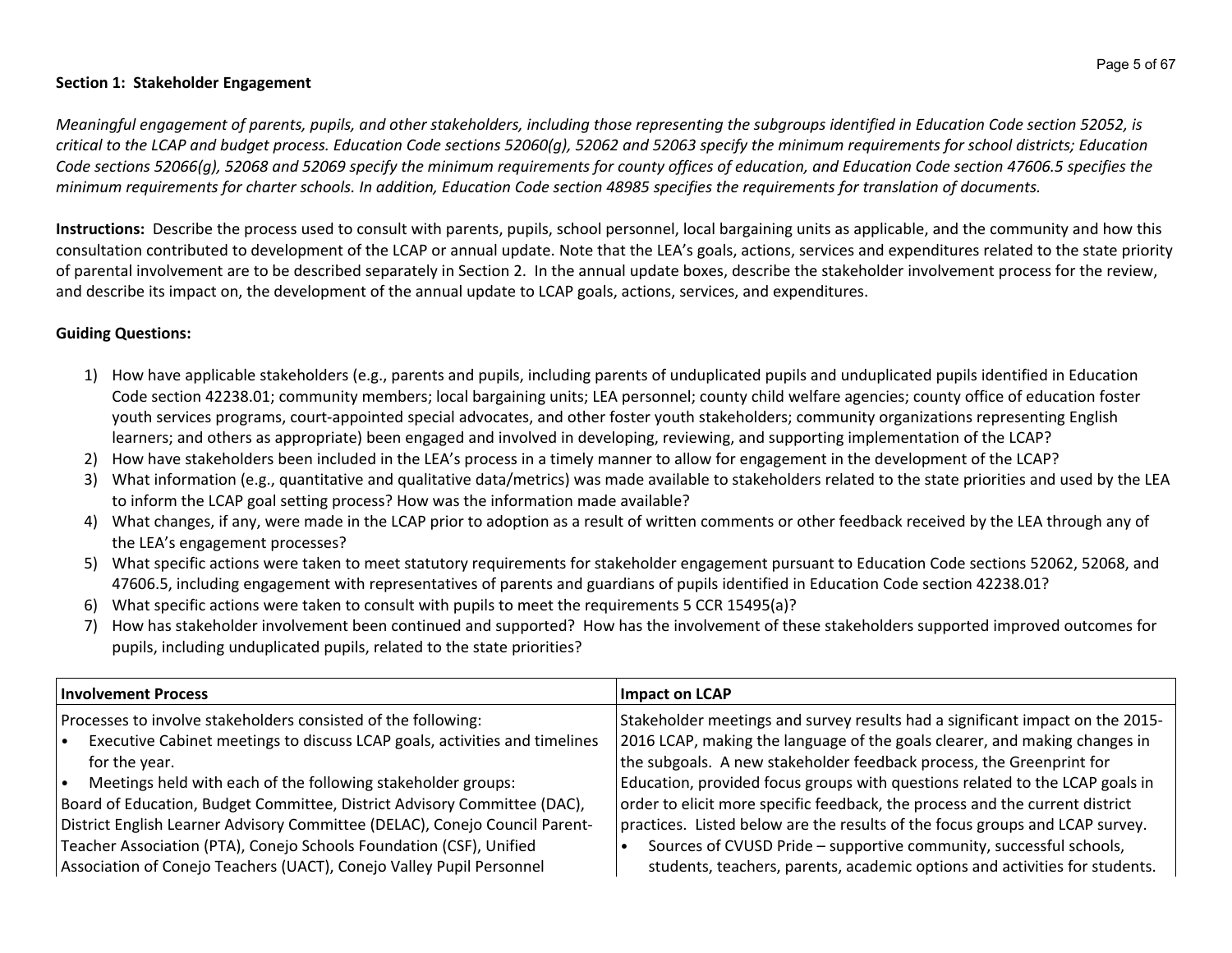|                                                                                                                                                                                                                                                                                                                                                                                                                                                                                                                                                                                                                                                                                                                                                                                                                                                                                                                                                                                                                                                                                                                                                                                                                                                                                                                                                                                                                                                                                                                                                                                | Page 6 of 67                                                                                                                                                                                                                                                                                                                                                                                                                                                                                                                                                                                                                                                                                                                                                                                                                                                                                                                                                                                                                                                                                                                                                                                                                                                                                                                                                                                                                                                                                                                                                                                                                                                                                                                                                                                                                                                                                                                                                                                                                                        |
|--------------------------------------------------------------------------------------------------------------------------------------------------------------------------------------------------------------------------------------------------------------------------------------------------------------------------------------------------------------------------------------------------------------------------------------------------------------------------------------------------------------------------------------------------------------------------------------------------------------------------------------------------------------------------------------------------------------------------------------------------------------------------------------------------------------------------------------------------------------------------------------------------------------------------------------------------------------------------------------------------------------------------------------------------------------------------------------------------------------------------------------------------------------------------------------------------------------------------------------------------------------------------------------------------------------------------------------------------------------------------------------------------------------------------------------------------------------------------------------------------------------------------------------------------------------------------------|-----------------------------------------------------------------------------------------------------------------------------------------------------------------------------------------------------------------------------------------------------------------------------------------------------------------------------------------------------------------------------------------------------------------------------------------------------------------------------------------------------------------------------------------------------------------------------------------------------------------------------------------------------------------------------------------------------------------------------------------------------------------------------------------------------------------------------------------------------------------------------------------------------------------------------------------------------------------------------------------------------------------------------------------------------------------------------------------------------------------------------------------------------------------------------------------------------------------------------------------------------------------------------------------------------------------------------------------------------------------------------------------------------------------------------------------------------------------------------------------------------------------------------------------------------------------------------------------------------------------------------------------------------------------------------------------------------------------------------------------------------------------------------------------------------------------------------------------------------------------------------------------------------------------------------------------------------------------------------------------------------------------------------------------------------|
| Association (CVPPA), California School Employees Association Chapter #620<br>(CSEA), District Budget Committee, Superintendent's Cabinet, district<br>principals, district and school site staff, students and community members.<br>During these meetings 2015-2016 LCAP goals, metrics and student progress<br>were reviewed and input was obtained on current and potential future goals.<br>Estimates of projected 2016-2017 funding were provided, and activities were<br>utilized to assist stakeholders in developing LCAP funding priorities and goals.<br>Greenprint Learning Process utilized with the following protocols:<br>$\bullet$<br>o Greenprint meetings posted and advertised<br>o Personal invitations issues<br>o Participants given questions regarding LCAP in advance<br>o Participants reviewed protocols for meeting<br>o Staff scripted notes at all forums<br>o Common themes derived<br>o Sense-making meetings held<br>A comprehensive on-line survey of students, parents and staff was developed<br>and reviewed with stakeholder groups for input and revision in 2014-2015 and<br>was utilized in the 2015-2016 school year for result comparisons.<br>The survey was administered in October 2015 with more than 90%<br>participation from certificated staff classified staff, and students. Two<br>thousand five hundred parents took the survey. Survey results were shared in<br>meetings with all stakeholder groups and discussions held on the implications<br>of the survey results for the revision of LCAP goals and activities. | Changes to Make - more counselors/social emotional resources, improved<br>communications from the District (social media, notices, public relations,<br>branding), equity and access for students, upgraded facilities, collaboration<br>with parents, businesses, and city; address the "resting on laurels apathy"<br>and "way we've always done things."<br>Overall findings for Goal 1:<br>o Strong professional network and reputation<br>o Perception that seniority trumps needs for student placement<br>o Professional development is a process to take place throughout the year and<br>is best when it is differentiated and provides choices<br>o Texts and technology need to be updated<br>o New curriculum standards are working and the district could be better at<br>educating parents on the new standards and assessments<br>o Data systems for student progress can be cumbersome; teachers "lose faith"<br>when district office cannot support databases<br>o Class size is important and is influenced by academic grouping and master<br>schedule philosophies<br>Overall findings for Goal 2:<br>o Interventions are available for students below grade level<br>o Intervention does not equal acceleration and may not be explicit<br>o Multi-tiered Systems of Support (MTSS) are more evident at elementary than<br>secondary level<br>o Perception that acceleration is saved for the "best" students and most senior<br>teachers<br>o Students, teachers and parents see a need for greater access to rigorous<br>programs<br>o Students, teachers and parents want more from CP classes<br>o Teachers want more training/support for changing student demographics<br>and social/emotional needs<br>Overall findings for Goal 3:<br>o Activities are plentiful and dynamic<br>o Adults are intrinsically motivated to assist schools with activities<br>o Being engaged is highly individualized<br>o Student connections with adults matter<br>o Funding is necessary to be adequate, how much more is needed to be |
|                                                                                                                                                                                                                                                                                                                                                                                                                                                                                                                                                                                                                                                                                                                                                                                                                                                                                                                                                                                                                                                                                                                                                                                                                                                                                                                                                                                                                                                                                                                                                                                | exceptional?                                                                                                                                                                                                                                                                                                                                                                                                                                                                                                                                                                                                                                                                                                                                                                                                                                                                                                                                                                                                                                                                                                                                                                                                                                                                                                                                                                                                                                                                                                                                                                                                                                                                                                                                                                                                                                                                                                                                                                                                                                        |
|                                                                                                                                                                                                                                                                                                                                                                                                                                                                                                                                                                                                                                                                                                                                                                                                                                                                                                                                                                                                                                                                                                                                                                                                                                                                                                                                                                                                                                                                                                                                                                                | o Fundraising is burdensome                                                                                                                                                                                                                                                                                                                                                                                                                                                                                                                                                                                                                                                                                                                                                                                                                                                                                                                                                                                                                                                                                                                                                                                                                                                                                                                                                                                                                                                                                                                                                                                                                                                                                                                                                                                                                                                                                                                                                                                                                         |
|                                                                                                                                                                                                                                                                                                                                                                                                                                                                                                                                                                                                                                                                                                                                                                                                                                                                                                                                                                                                                                                                                                                                                                                                                                                                                                                                                                                                                                                                                                                                                                                | o Parents are not as willing or able to dedicate time or resources as in the past                                                                                                                                                                                                                                                                                                                                                                                                                                                                                                                                                                                                                                                                                                                                                                                                                                                                                                                                                                                                                                                                                                                                                                                                                                                                                                                                                                                                                                                                                                                                                                                                                                                                                                                                                                                                                                                                                                                                                                   |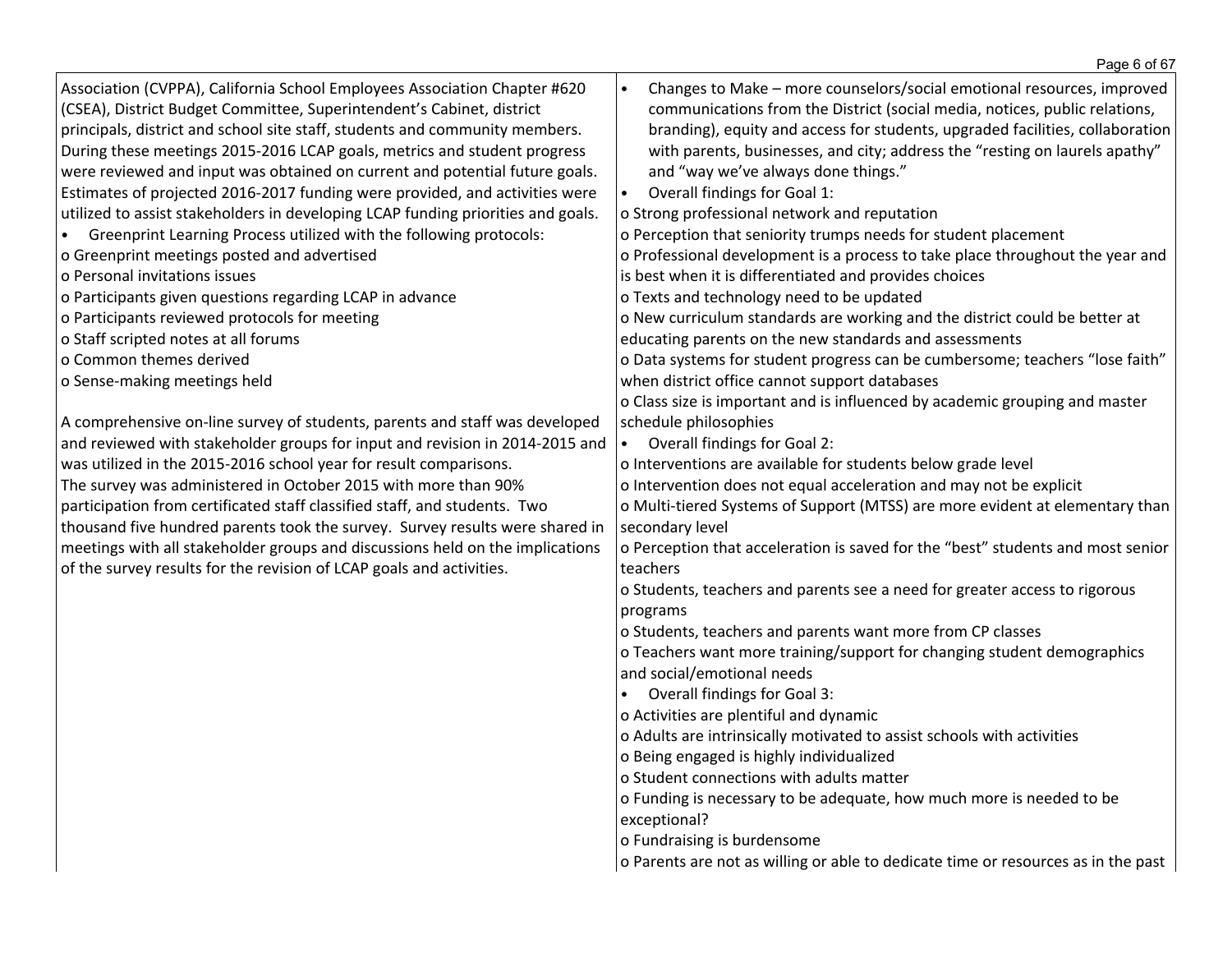|                                                                                                                                                                                                                                | o Stress with time and money - "Can we 'dial back' without hurting CVUSD<br>reputation?"<br>o No specific mention of targeting certain students and their interests<br>o Lack of clarity in Booster versus District roles<br>Overall findings regarding the district budget:<br>o Budget development is a mystery to most<br>o There is trust, in general, about fund management<br>o Lack of knowledge about funds and their alignment to LCAP<br>o Perception that budget is based on past practice rather than future need<br>o Confidence in Measure I to improve facilities, technology and curb appeal<br>o How funds are allocated at sites and which programs/students they support,<br>are not always clear to staff or parents<br>o Parents involved in DAC tend to be most informed about budget<br>o Safety is physical and social/emotional<br>o Breakthrough Program is essential<br>Stakeholder input on survey results was consistently focused on the need for<br>more effective academic and social/emotional intervention programs and<br>better opportunities for student enrichment, acceleration and engagement.<br>Scores from the 2015-2016 survey did not statistically change from the 2014-<br>2015 school year except in the area of students harassment being down by 4%<br>and of those incidents, reporting to adults was up by 3%.<br>Stakeholders utilized information on the 2015-2016 goals compared to budget<br>projections of available funds, and established priorities for funding LCAP goals<br>and activities that have been incorporated into the 2016-2017 LCAP and<br>Adopted Budget. |
|--------------------------------------------------------------------------------------------------------------------------------------------------------------------------------------------------------------------------------|-------------------------------------------------------------------------------------------------------------------------------------------------------------------------------------------------------------------------------------------------------------------------------------------------------------------------------------------------------------------------------------------------------------------------------------------------------------------------------------------------------------------------------------------------------------------------------------------------------------------------------------------------------------------------------------------------------------------------------------------------------------------------------------------------------------------------------------------------------------------------------------------------------------------------------------------------------------------------------------------------------------------------------------------------------------------------------------------------------------------------------------------------------------------------------------------------------------------------------------------------------------------------------------------------------------------------------------------------------------------------------------------------------------------------------------------------------------------------------------------------------------------------------------------------------------------------------------------------------------------------------------|
| <b>Annual Update:</b>                                                                                                                                                                                                          | <b>Annual Update:</b>                                                                                                                                                                                                                                                                                                                                                                                                                                                                                                                                                                                                                                                                                                                                                                                                                                                                                                                                                                                                                                                                                                                                                                                                                                                                                                                                                                                                                                                                                                                                                                                                               |
| Stakeholders were consulted in the progress toward the 2015-2016 LCAP goals<br>in the following ways:                                                                                                                          | Stakeholders stated the following in regard to changes in the 2016-2017 LCAP:                                                                                                                                                                                                                                                                                                                                                                                                                                                                                                                                                                                                                                                                                                                                                                                                                                                                                                                                                                                                                                                                                                                                                                                                                                                                                                                                                                                                                                                                                                                                                       |
| <b>Board of Education Meetings/Study Sessions:</b><br>09/01/15 - LCAP Metric Data Report<br>$\bullet$<br>11/17/15 - Acacia - Effective Intervention/Student Engagement<br>01/05/16 – Greenprint Findings for LCAP<br>$\bullet$ | A review of student metrics from 2013-2014 and 2014-2015 indicate<br>targeted student subgroups and students overall made consistent progress<br>on academic and engagement indicators.<br>The on-line survey process is a valuable tool to obtain data from a wide<br>range of stakeholders.                                                                                                                                                                                                                                                                                                                                                                                                                                                                                                                                                                                                                                                                                                                                                                                                                                                                                                                                                                                                                                                                                                                                                                                                                                                                                                                                       |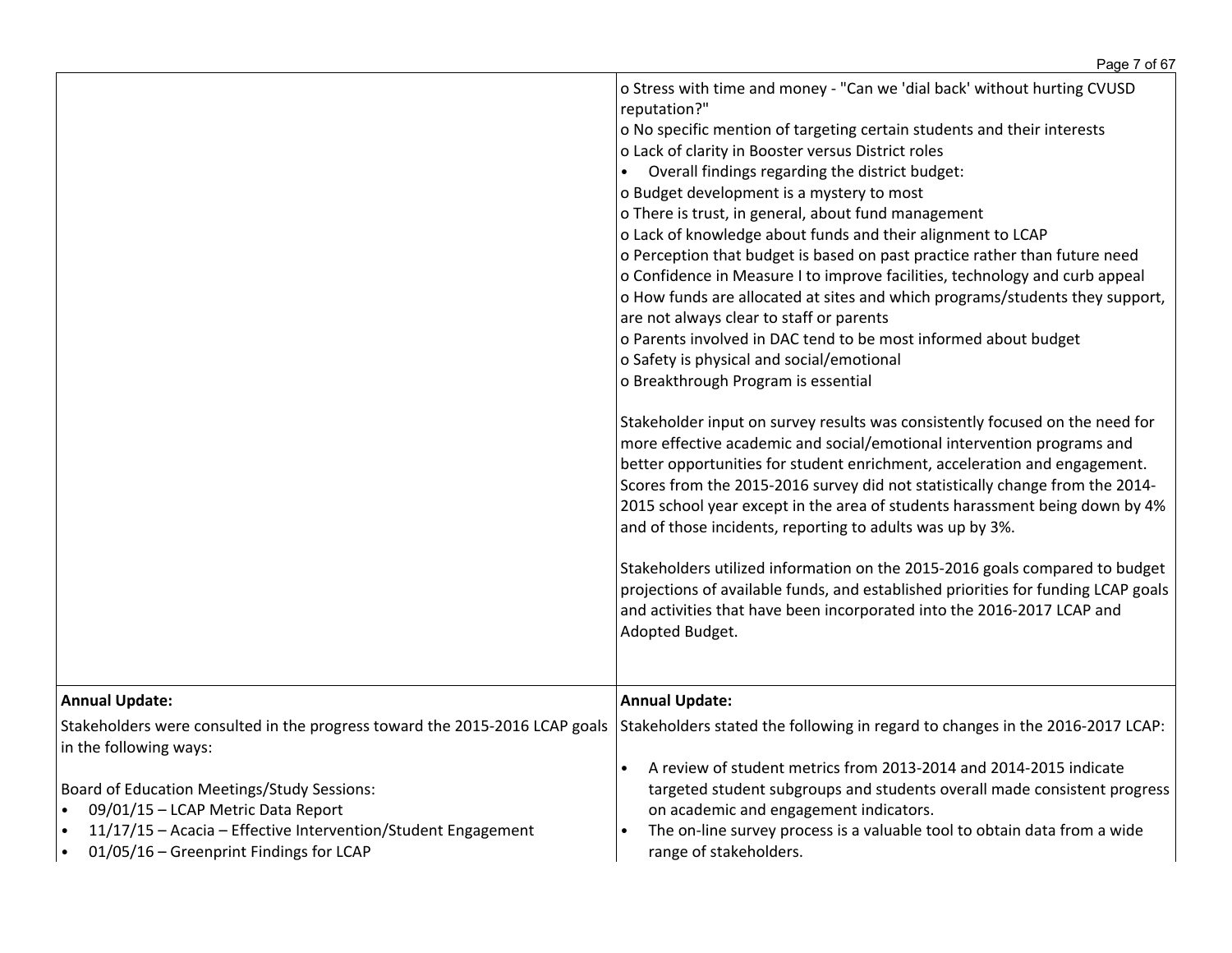- 01/19/16 Ladera Effective Intervention/Student Engagement
- 02/16/16 Westlake High School
- 02/16/16 BOE Discussion Session Programmatic Innovations
- 03/15/16 Maple Improve Learning for All Students with emphasis on Culture and Conditions for Learning
- 04/19/16 BOE Discussion Session Best Practice for Students in Title I **Schools**
- 04/19/16 Thousand Oaks High School BOE LCAP Presentation
- 04/19/16 LCAP Presentation GreenPrint, our GPS for Success
- $05/17/16$  LCAP Presentation changes in the LCAP
- 05/17/16 Lang Ranch Student Engagement
- 06/21/16 LCAP Public Hearing
- 06/28/16 LCAP Final Approval

## LCAP Focus Groups:

- 09/09/15 Budget Bond Oversight Committee
- 09/09/15 CSEA, Facilities, Technology
- 09/09/15 Child Nutrition, Fiscal, Personnel Services
- 10/15/15 High School Teachers
- 10/16/15 Middle School Teachers
- 10/24/15 Community Saturday
- 10/26/15 UACT Executive Board
- 10/27/15 Community Saturday
- 11/03/15 Chamber, TO Leadership
- 11/07/15 Community Saturday
- 11/13/15 DAC, DELAC, PTA, Gate Parents
- 11/13/15 CVPPA, Special Ed, EL
- 11/14/15 Community Saturday

LCAP Training for Executive Cabinet:

- 09/03/15 Ventura County Office of Educatin (VCOE)
- $\cdot$  09/23/15 VCOE
- 09/20/16 VCOE Governor's Budget and LCAP changes
- $\cdot$  05/27/16 VCOE

Meetings/Presentations/Discussions with stakeholder groups on LCAP survey content/process and survey results, review of student metrics, review of current LCAP goals and potential future goals; projections of 2015-2016 LCFF

- The three goals in the 2015-2016 LCAP capture the priorities and culture of CVUSD moving forward while the more focused and enhanced wording for the 2016-2017 school year specifies each goals intent.
- Student metrics, survey results and stakeholder opinions are consistent in highlighting the needs for more consistent and effective academic and social/emotional intervention programs and that site level funding to support these programs must be the number one budget priority.
- Additional funds, if available, should be focused on providing opportunities for student academic acceleration and enrichment, and on activities that engage students in their schools.
- There were no comments made by stakeholder groups that necessitated written comments or response by the superintendent.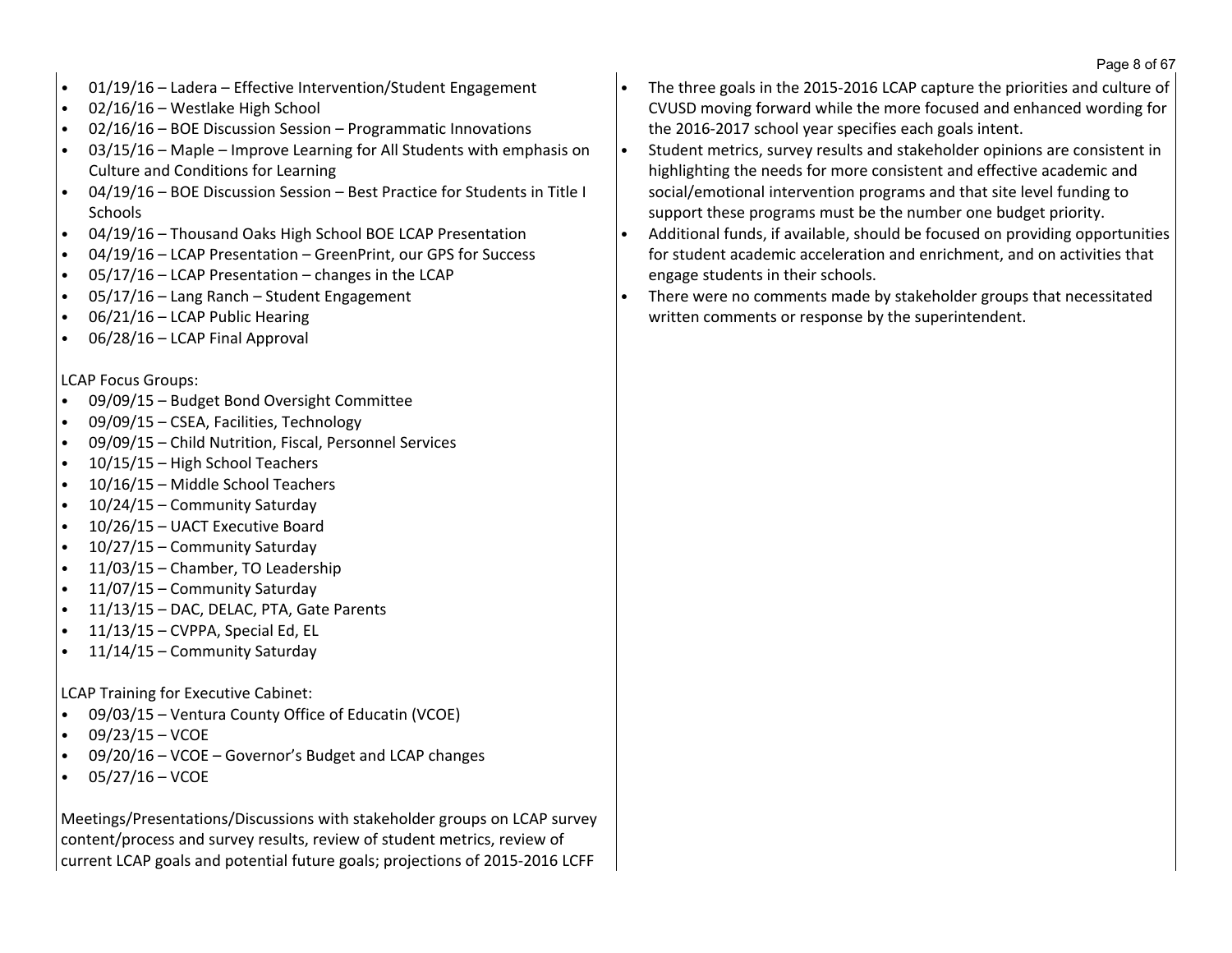income and development of budget priorities:

- DAC 09/08/15, 01/12/16, 04/12/16
- DELAC 02/17/16
- $\cdot$  PTA 02/02/16
- $CSF 12/12/15, 5/10/16$
- UACT 05/11/16
- CVPPA 05/18/16
- $CSEA 06/13/16$
- Budget Committee 09/30/15, 10/28/15, 01/06/16, 02/03/16, 05/04/16, 06/01/16
- Elementary Principals 08/13/15, 01/14/16, 02/25/16
- Secondary Principals 08/13/15, 09/17/15, 11/05/15, 01/07/16, 02/18/16, 03/03/16, 04/07/16, 05/05/16, 06/02/16

Meetings attended at Ventura County Office of Education on LCAP issues and to receive input from Foster and Homeless Student advocates.

- VC Agencies Networking Meeting 09/08/15, 12/08/15
- Enrolling FY webinar 09/17/15
- VCOE LCAP training 09/23/15
- VCOE FY/MV Liaison Council 09/24/15, 10/14/15, 01/21/16, 03/24/16, 05/26/16
- Conejo Coalition services meeting 10/08/15
- Under One Roof services meeting 10/13/15, 10/30/15
- VC Agencies Networking Meeting 10/14/15
- Lutheran Social Services services meeting 10/15/15
- CVUSD counselors meeting homeless/foster youth 10/29/15
- Special populations caseload review with BreakThrough staff 11/03/15
- VCOE Student Services Collaborative 12/09/15, 02/10/16, 05/11/16
- Registrar/office manager special populations training 12/17/15, 02/26/16
- $\cdot$  VCOE Agency 101 event 01/27/16
- Title I Conference 03/01/16, 03/02/16, 03/03/16
- VCOE Special Populations Conference 03/04/16
- Regional Homeless & FY Symposium 05/05/16
- CVHS AB 167 staff training 05/17/16

Pertinent Data Provided to Stakeholders:

- 2015-2016 LCAP Plan and Plan Summary
- Student Metrics Data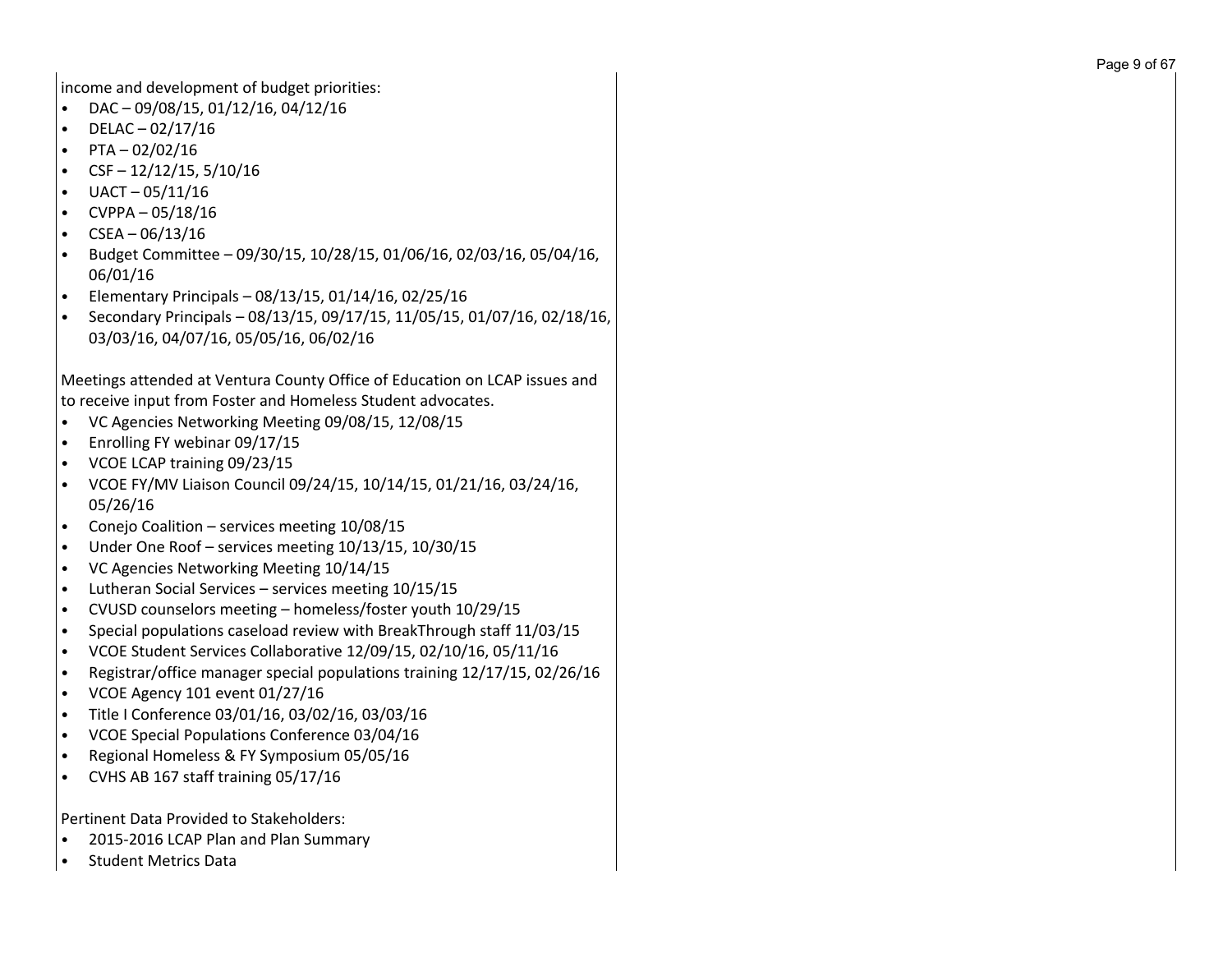|                                                                 | Page 10 of 67 |
|-----------------------------------------------------------------|---------------|
| Draft and Final On-Line Surveys and Survey Results<br>$\bullet$ |               |
| Draft 2016-2017 LCAP Plan and Plan Summary<br>$\bullet$         |               |
|                                                                 |               |
|                                                                 |               |
|                                                                 |               |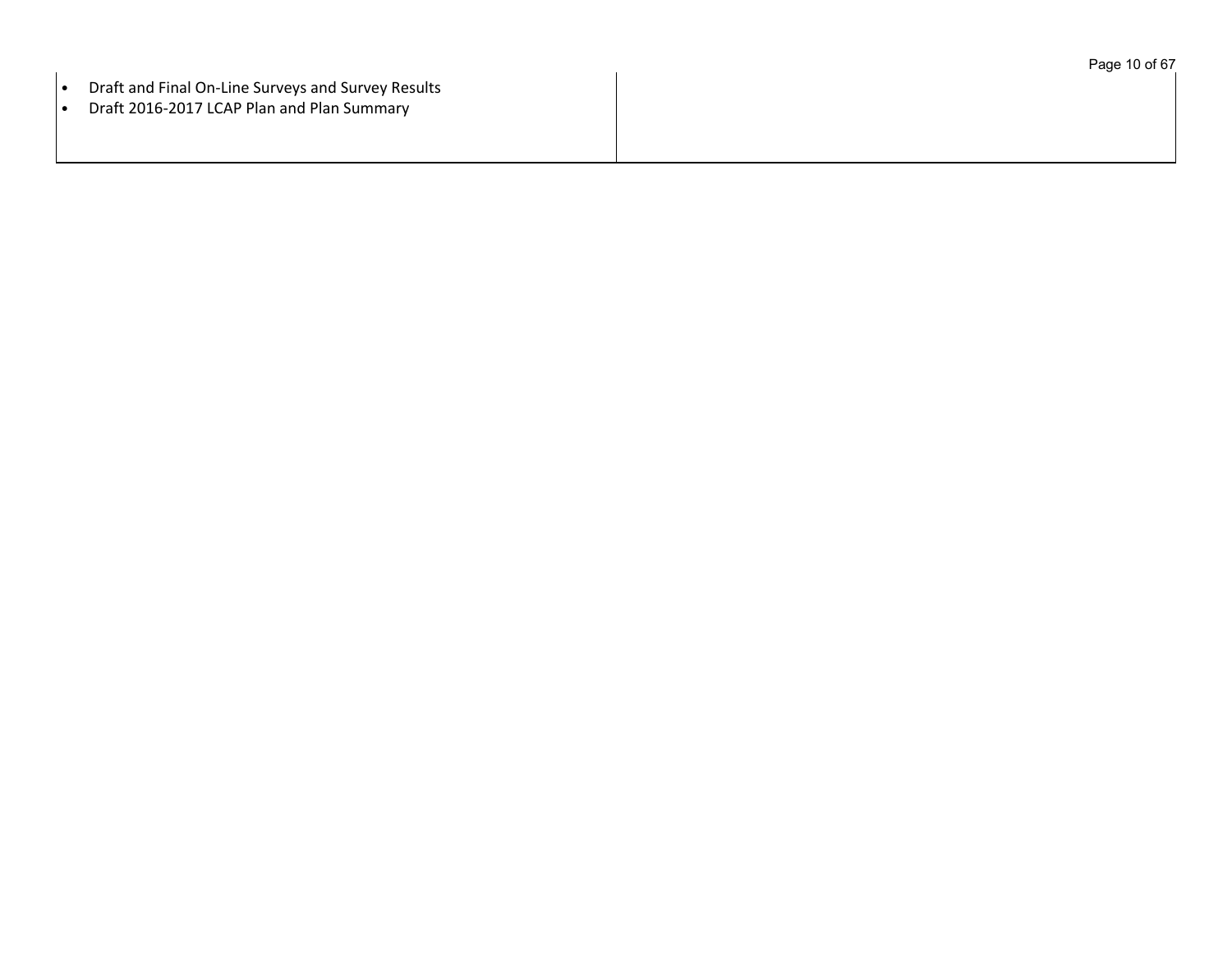#### **Section 2: Goals, Actions, Expenditures, and Progress Indicators**

#### **Instructions:**

All LEAs must complete the LCAP and Annual Update Template each year. The LCAP is a three-year plan for the upcoming school year and the two years that follow. In this way, the program and goals contained in the LCAP align with the term of a school district and county office of education budget and multiyear budget projections. The Annual Update section of the template reviews progress made for each stated goal in the school year that is coming to a close, assesses the effectiveness of actions and services provided, and describes the changes made in the LCAP for the next three years that are based on this review and assessment.

Charter schools may adjust the table below to align with the term of the charter school's budget that is submitted to the school's authorizer pursuant to Education Code section 47604.33.

For school districts, Education Code sections 52060 and 52061, for county offices of education, Education Code sections 52066 and 52067, and for charter schools, Education Code section 47606.5 require(s) the LCAP to include a description of the annual goals, for all pupils and each subgroup of pupils, to be achieved for each state priority as defined in 5 CCR 15495(i) and any local priorities; a description of the specific actions an LEA will take to meet the identified goals; a description of the expenditures required to implement the specific actions; and an annual update to include a review of progress towards the goals and describe any changes to the goals.

To facilitate alignment between the LCAP and school plans, the LCAP shall identify and incorporate school-specific goals related to the state and local priorities from the school plans submitted pursuant to Education Code section 64001. Furthermore, the LCAP should be shared with, and input requested from, schoolsite-level advisory groups, as applicable (e.g., schoolsite councils, English Learner Advisory Councils, pupil advisory groups, etc.) to facilitate alignment between school-site and district-level goals and actions. An LEA may incorporate or reference actions described in other plans that are being undertaken to meet the goal.

## Using the following instructions and guiding questions, complete a goal table (see below) for each of the LEA's goals. Duplicate and expand the fields as **necessary.**

**Goal:** Describe the goal:

When completing the goal tables, include goals for all pupils and specific goals for schoolsites and specific subgroups, including pupils with disabilities, both at the LEA level and, where applicable, at the schoolsite level. The LEA may identify which schoolsites and subgroups have the same goals, and group and describe those goals together. The LEA may also indicate those goals that are not applicable to a specific subgroup or schoolsite.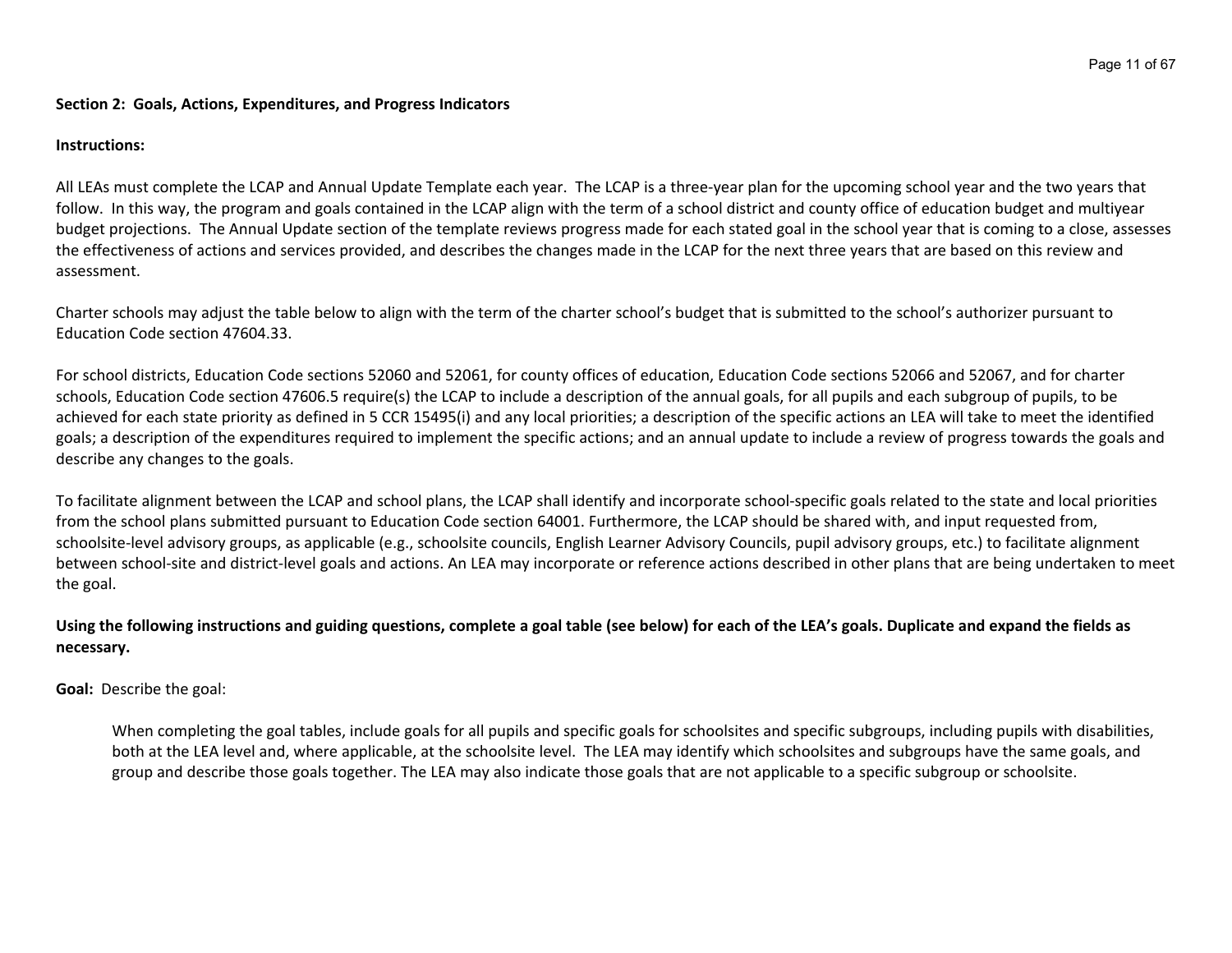**Related State and/or Local Priorities:** Identify the state and/or local priorities addressed by the goal by placing a check mark next to the applicable priority or priorities. The LCAP must include goals that address each of the state priorities, as defined in 5 CCR 15495(i), and any additional local priorities; however, one goal may address multiple priorities.

**Identified Need:** Describe the need(s) identified by the LEA that this goal addresses, including a description of the supporting data used to identify the need(s).

Schools: Identify the schoolsites to which the goal applies. LEAs may indicate "all" for all schools, specify an individual school or a subset of schools, or specify grade spans (e.g., all high schools or grades K-5).

**Applicable Pupil Subgroups:** Identify the pupil subgroups as defined in Education Code section 52052 to which the goal applies, or indicate "all" for all pupils.

**Expected Annual Measurable Outcomes:** For each LCAP year, identify and describe specific expected measurable outcomes for all pupils using, at minimum, the applicable required metrics for the related state priorities. Where applicable, include descriptions of specific expected measurable outcomes for schoolsites and specific subgroups, including pupils with disabilities, both at the LEA level and at the schoolsite level.

The metrics used to describe the expected measurable outcomes may be quantitative or qualitative, although the goal tables must address all required metrics for every state priority in each LCAP year. The required metrics are the specified measures and objectives for each state priority as set forth in Education Code sections 52060(d) and 52066(d). For the pupil engagement priority metrics, LEAs must calculate the rates specified in Education Code sections 52060(d)(5)(B), (C), (D) and (E) as described in the Local Control Accountability Plan and Annual Update Template Appendix, sections (a) through (d).

**Action/Services:** For each LCAP year, identify all annual actions to be performed and services provided to meet the described goal. Actions may describe a group of services that are implemented to achieve the identified goal.

Scope of Service**:** Describe the scope of each action/service by identifying the schoolsites covered. LEAs may indicate "all" for all schools, specify an individual school or a subset of schools, or specify grade spans (e.g., all high schools or grades K-5). If supplemental and concentration funds are used to support the action/service, the LEA must identify if the scope of service is districtwide, schoolwide, countywide, or charterwide.

Pupils to be served within identified scope of service**:** For each action/service, identify the pupils to be served within the identified scope of service. If the action to be performed or the service to be provided is for all pupils, place a check mark next to "ALL."

For each action and/or service to be provided above what is being provided for all pupils, place a check mark next to the applicable unduplicated pupil subgroup(s) and/or other pupil subgroup(s) that will benefit from the additional action, and/or will receive the additional service. Identify, as applicable, additional actions and services for unduplicated pupil subgroup(s) as defined in Education Code section 42238.01, pupils redesignated fluent English proficient, and/or pupils subgroup(s) as defined in Education Code section 52052.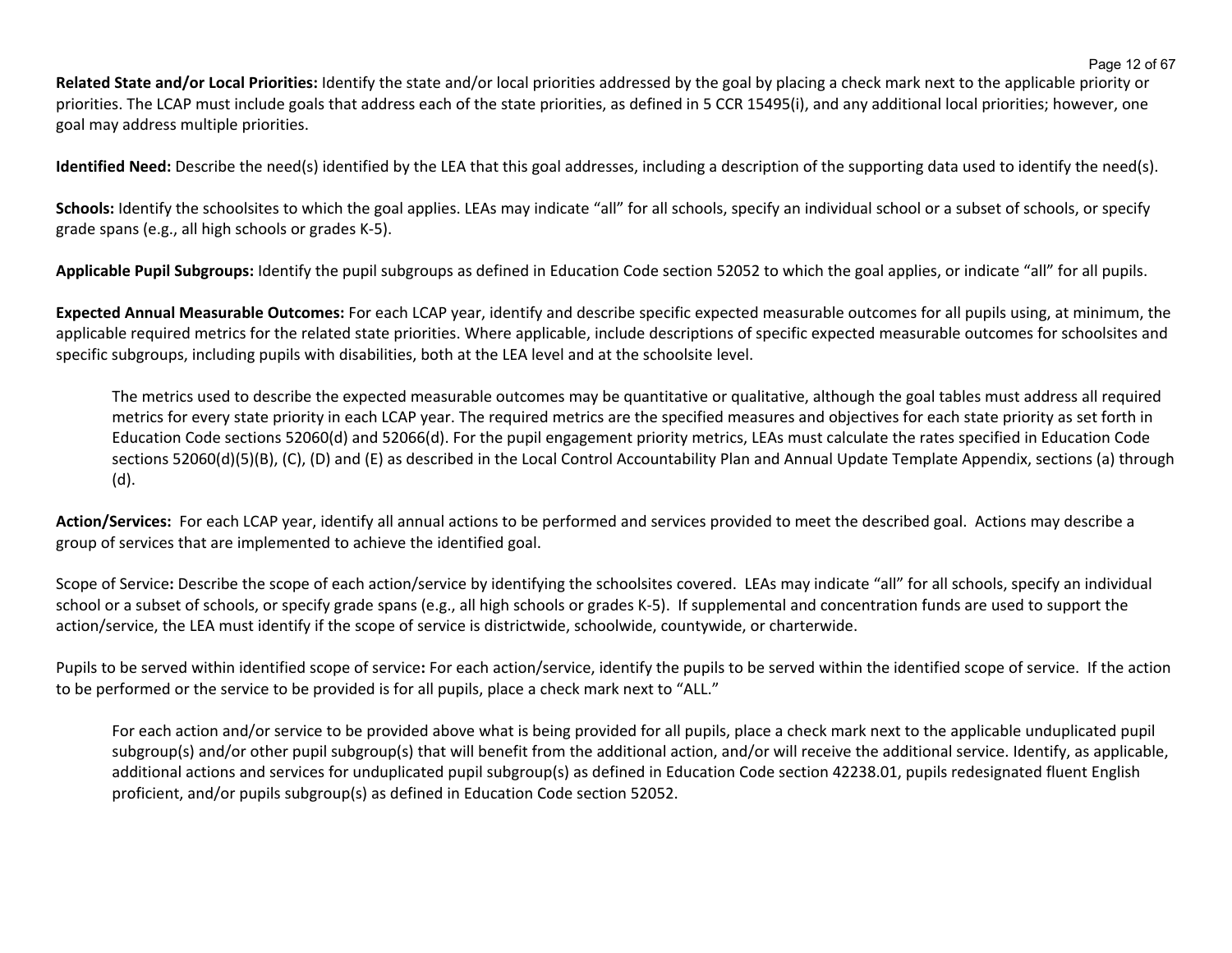**Budgeted Expenditures:** For each action/service, list and describe budgeted expenditures for each school year to implement these actions, including where those expenditures can be found in the LEA's budget. The LEA must reference all fund sources for each proposed expenditure. Expenditures must be classified using the California School Accounting Manual as required by Education Code sections 52061, 52067, and 47606.5.

# **Guiding Questions:**

- 1) What are the LEA's goal(s) to address state priorities related to "Conditions of Learning"?
- 2) What are the LEA's goal(s) to address state priorities related to "Pupil Outcomes"?
- 3) What are the LEA's goal(s) to address state priorities related to parent and pupil "Engagement" (e.g., parent involvement, pupil engagement, and school climate)?
- 4) What are the LEA's goal(s) to address any locally-identified priorities?
- 5) How have the unique needs of individual schoolsites been evaluated to inform the development of meaningful district and/or individual schoolsite goals (e.g., input from site level advisory groups, staff, parents, community, pupils; review of school level plans; in-depth school level data analysis, etc.)?
- 6) What are the unique goals for unduplicated pupils as defined in Education Code sections 42238.01 and subgroups as defined in section 52052 that are different from the LEA's goals for all pupils?
- 7) What are the specific expected measurable outcomes associated with each of the goals annually and over the term of the LCAP?
- 8) What information (e.g., quantitative and qualitative data/metrics) was considered/reviewed to develop goals to address each state or local priority?
- 9) What information was considered/reviewed for individual schoolsites?
- 10) What information was considered/reviewed for subgroups identified in Education Code section 52052?
- 11) What actions/services will be provided to all pupils, to subgroups of pupils identified pursuant to Education Code section 52052, to specific schoolsites, to English learners, to low-income pupils, and/or to foster youth to achieve goals identified in the LCAP?
- 12) How do these actions/services link to identified goals and expected measurable outcomes?
- 13) What expenditures support changes to actions/services as a result of the goal identified? Where can these expenditures be found in the LEA's budget?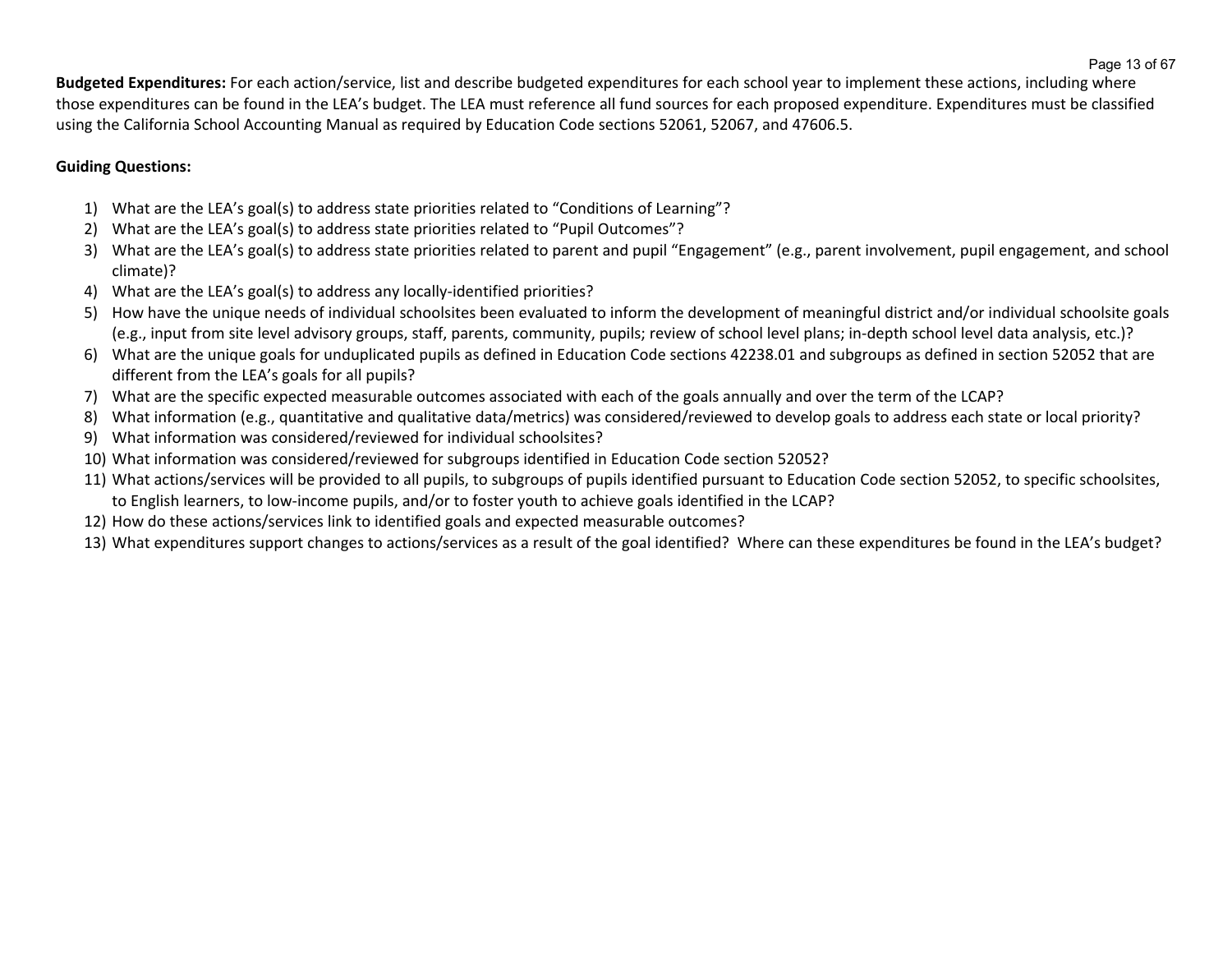|                               | Enhance the culture and conditions that optimize learning for all students.                                                                                                                                                                                                                                                                                                                                                                                                                                                                                                                                                                                                                                                                                                                                                                                                                                                                                                                                                                                                                                                                                                                                                                                                                                                                                                                                                                                                                                                                                                                                                                                                         | Related State and/or Local Priorities:<br>$1 \times 2 \times 3 = 4 \times 5 = 6 \times 7 = 8 \times 1$ |                                                                                                                           |                    |                                                                                                                     |
|-------------------------------|-------------------------------------------------------------------------------------------------------------------------------------------------------------------------------------------------------------------------------------------------------------------------------------------------------------------------------------------------------------------------------------------------------------------------------------------------------------------------------------------------------------------------------------------------------------------------------------------------------------------------------------------------------------------------------------------------------------------------------------------------------------------------------------------------------------------------------------------------------------------------------------------------------------------------------------------------------------------------------------------------------------------------------------------------------------------------------------------------------------------------------------------------------------------------------------------------------------------------------------------------------------------------------------------------------------------------------------------------------------------------------------------------------------------------------------------------------------------------------------------------------------------------------------------------------------------------------------------------------------------------------------------------------------------------------------|--------------------------------------------------------------------------------------------------------|---------------------------------------------------------------------------------------------------------------------------|--------------------|---------------------------------------------------------------------------------------------------------------------|
| GOAL 1:                       |                                                                                                                                                                                                                                                                                                                                                                                                                                                                                                                                                                                                                                                                                                                                                                                                                                                                                                                                                                                                                                                                                                                                                                                                                                                                                                                                                                                                                                                                                                                                                                                                                                                                                     |                                                                                                        |                                                                                                                           |                    | COE only: $9 \times 10 \times$                                                                                      |
|                               |                                                                                                                                                                                                                                                                                                                                                                                                                                                                                                                                                                                                                                                                                                                                                                                                                                                                                                                                                                                                                                                                                                                                                                                                                                                                                                                                                                                                                                                                                                                                                                                                                                                                                     |                                                                                                        |                                                                                                                           |                    | Local: Specify                                                                                                      |
|                               | Identified Need: Provide all students with the highest quality "First Teaching" and core program to insure higher achievement for all students.                                                                                                                                                                                                                                                                                                                                                                                                                                                                                                                                                                                                                                                                                                                                                                                                                                                                                                                                                                                                                                                                                                                                                                                                                                                                                                                                                                                                                                                                                                                                     |                                                                                                        |                                                                                                                           |                    |                                                                                                                     |
| Goal Applies to: Schools: All |                                                                                                                                                                                                                                                                                                                                                                                                                                                                                                                                                                                                                                                                                                                                                                                                                                                                                                                                                                                                                                                                                                                                                                                                                                                                                                                                                                                                                                                                                                                                                                                                                                                                                     |                                                                                                        |                                                                                                                           |                    |                                                                                                                     |
|                               | Applicable Pupil<br>i All<br>Subgroups:                                                                                                                                                                                                                                                                                                                                                                                                                                                                                                                                                                                                                                                                                                                                                                                                                                                                                                                                                                                                                                                                                                                                                                                                                                                                                                                                                                                                                                                                                                                                                                                                                                             |                                                                                                        |                                                                                                                           |                    |                                                                                                                     |
|                               |                                                                                                                                                                                                                                                                                                                                                                                                                                                                                                                                                                                                                                                                                                                                                                                                                                                                                                                                                                                                                                                                                                                                                                                                                                                                                                                                                                                                                                                                                                                                                                                                                                                                                     |                                                                                                        | LCAP Year 1: 2016-2017                                                                                                    |                    |                                                                                                                     |
| Measurable<br>Outcomes:       | Expected Annual Maintain 100 percent fully credentialed and properly assigned certificated staff; maintain staffing ratios of 21.5:1 K-3 and 30:1 4-12; 100<br>percent of teachers will attend three days of focused professional development; 100 percent of all students and teachers will have access to<br>standards aligned instructional materials.<br>Increase the passing percentage on Advanced Placement (AP) and International Baccalaureate (IB) exams from the baseline 80.2% to<br>82.2%; increase the number of middle school and high school students earning 2.5 GPA plus from the baseline 74.5% to 78.5%; increase the<br>number of elementary students in grades 3rd through 5th scoring proficient on District math benchmarks from the baseline 80.6% to 84.6%;<br>increase the number of elementary students in grades 3rd through 5th scoring at or above grade level on Reading SRI Lexile from the<br>baseline 50.3% to 54.3%.<br>The Academic Performance Index (API) is not currently available but metrics will be included when determined by the state. The Early<br>Assessment Program (EAP) is now part of the California Assessment of Student Progress and Performance (CAASPP). With the change to<br>the EAP assessment and expectations, the 2014-15 EAP data provided a new baseline. The percent of students scoring ready for college<br>level work will increase from the baseline of 29.1% in English Language Arts to 30.1%, while the baseline of 28.1% in Mathematics will<br>increase to 29.1%<br>All District schools will maintain or exceed District standards for scores on the annual Facilities Inspection Tool (FIT) process. |                                                                                                        |                                                                                                                           |                    |                                                                                                                     |
|                               | Actions/Services                                                                                                                                                                                                                                                                                                                                                                                                                                                                                                                                                                                                                                                                                                                                                                                                                                                                                                                                                                                                                                                                                                                                                                                                                                                                                                                                                                                                                                                                                                                                                                                                                                                                    | Scope of<br>Service                                                                                    | Pupils to be served within<br>identified scope of<br>service                                                              |                    | <b>Budgeted</b><br>Expenditures                                                                                     |
| teachers in all classrooms.   | 1A: Continue to provide effective, properly-assigned                                                                                                                                                                                                                                                                                                                                                                                                                                                                                                                                                                                                                                                                                                                                                                                                                                                                                                                                                                                                                                                                                                                                                                                                                                                                                                                                                                                                                                                                                                                                                                                                                                | All                                                                                                    | X All<br>OR:<br>Low Income pupils<br><b>English Learners</b><br>Foster Youth<br>Redesignated fluent<br>English proficient | Funds \$96,434,057 | Unrestricted and Restricted General, Federal and SELPA<br>Funds. 1000-1999: Certificated Personnel Salaries General |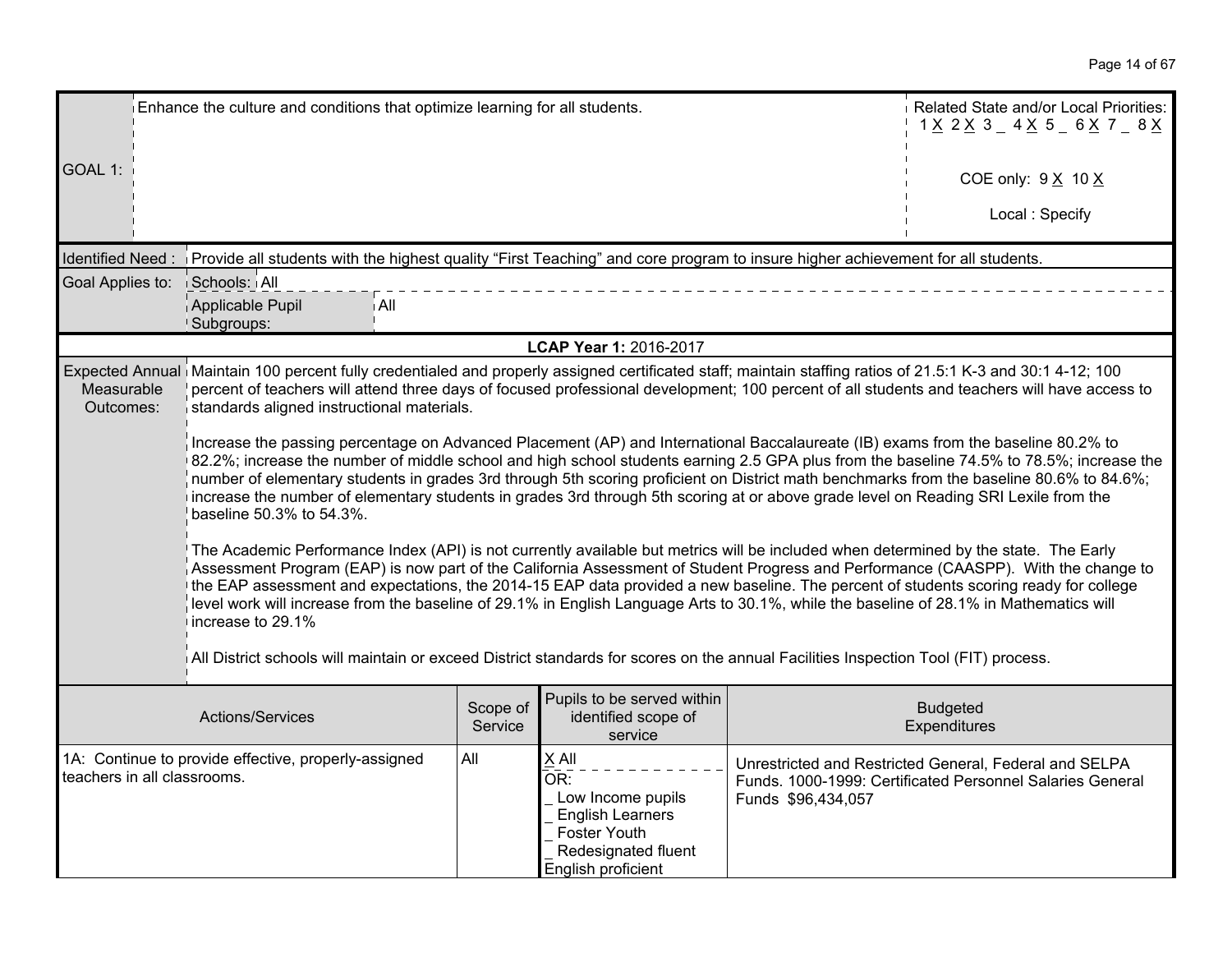|                                                                                                                                                                                                                                                                                                                                                                                                                                                                                                                                                                |     |                                                                                                                                                                                   | Page 15 of 67                                                                                                                                                                                                                                                      |
|----------------------------------------------------------------------------------------------------------------------------------------------------------------------------------------------------------------------------------------------------------------------------------------------------------------------------------------------------------------------------------------------------------------------------------------------------------------------------------------------------------------------------------------------------------------|-----|-----------------------------------------------------------------------------------------------------------------------------------------------------------------------------------|--------------------------------------------------------------------------------------------------------------------------------------------------------------------------------------------------------------------------------------------------------------------|
|                                                                                                                                                                                                                                                                                                                                                                                                                                                                                                                                                                |     | Other Subgroups:<br>(Specify)                                                                                                                                                     |                                                                                                                                                                                                                                                                    |
| 1B: Continue to maintain low student/teacher ratios in<br>all schools and classrooms. K-3 (21.5:1), 4-12 (30.0:1)                                                                                                                                                                                                                                                                                                                                                                                                                                              | All | X All<br>OR:<br>Low Income pupils<br><b>English Learners</b><br><b>Foster Youth</b><br>Redesignated fluent<br>English proficient<br>Other Subgroups:<br>(Specify)                 | Unrestricted 1000-1999: Certificated Personnel Salaries<br>General Funds \$82,014,463                                                                                                                                                                              |
| 1C: Provide professional development on state<br>standards, technology and instructional best practices.<br>Provide all teachers with 18 hours of PD and implement<br>site-based PD model using school site instructional<br>coaches.                                                                                                                                                                                                                                                                                                                          | All | X All<br>OR:<br>Low Income pupils<br><b>English Learners</b><br><b>Foster Youth</b><br>Redesignated fluent<br>English proficient<br>Other Subgroups:<br>(Specify)                 | Unrestricted and Restricted General, Federal Funds,<br>Certificated and Classified Salary and Benefits, Effective<br>Educator Funds, Instructional Materials, Contracts and<br>Services 0001-0999: Unrestricted: Locally Defined Federal<br>Funds \$1,831,565      |
| 1D: Continue to provide students and staff with<br>appropriate texts, instructional materials and human<br>resource support.                                                                                                                                                                                                                                                                                                                                                                                                                                   | All | X All<br>$\overline{\mathsf{OR}}$ :<br>Low Income pupils<br><b>English Learners</b><br>Foster Youth<br>Redesignated fluent<br>English proficient<br>Other Subgroups:<br>(Specify) | Unrestricted and Restricted General Fund, Textbooks and<br>Instructional Materials, Block Grant 0001-0999: Unrestricted:<br>Locally Defined \$1,850,000                                                                                                            |
| 1E: Integrate technology into classroom instruction to<br>improve learning. Complete second half of elementary<br>school high-speed wireless network, as well as any final<br>upgrades necessary in middle and high schools.<br>Complete second year site technology purchases with<br>Measure I Technology Endowment Funds using Best<br>Practices-Best Prices site planning tool as modified<br>based upon experiences in 2015-2016. Evaluate<br>planning tool and technology acquisition process for<br>modifications in 2017-2018. Continue evaluation and | All | $X$ All<br>OR:<br>Low Income pupils<br><b>English Learners</b><br><b>Foster Youth</b><br>Redesignated fluent<br>English proficient<br>Other Subgroups:<br>(Specify)               | Unrestricted General, Measure I Bond and Bond Endowment,<br>Redevelopment Pass Through Funds, Classified Salary and<br>Benefits, Instructional Materials, Equipment and Capital<br>Outlay. 2000-2999: Classified Personnel Salaries Locally<br>Defined \$7,453,182 |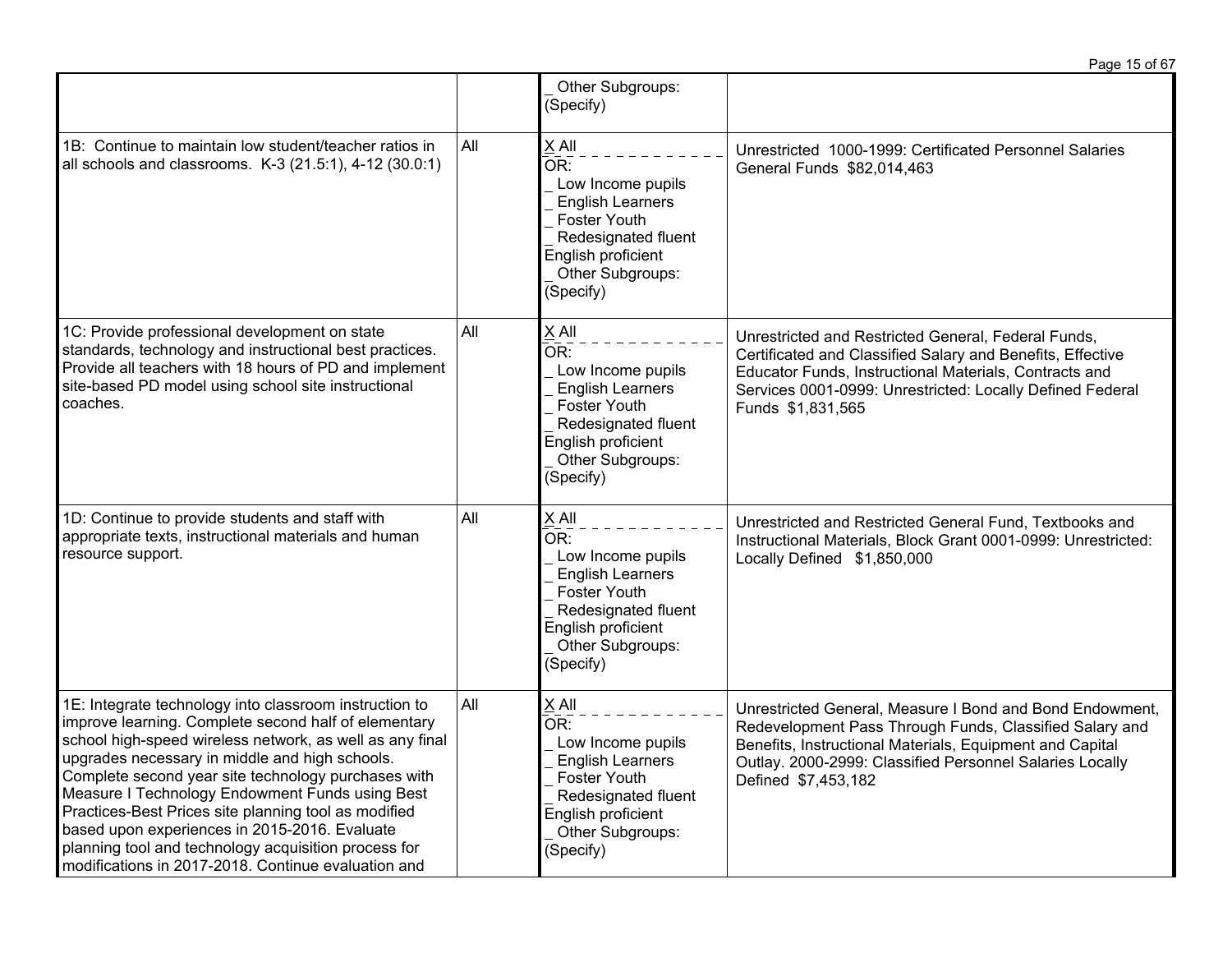| modifications to Measure I funded Tech Services<br>expansion and support to school sites.                                                                                                                                                                                                                                                                                                                                                                                                                                                                                                                                                                                                                                    |                                      |                                                                                                                                                                   |                                                                                                                                                                                                                                                        |
|------------------------------------------------------------------------------------------------------------------------------------------------------------------------------------------------------------------------------------------------------------------------------------------------------------------------------------------------------------------------------------------------------------------------------------------------------------------------------------------------------------------------------------------------------------------------------------------------------------------------------------------------------------------------------------------------------------------------------|--------------------------------------|-------------------------------------------------------------------------------------------------------------------------------------------------------------------|--------------------------------------------------------------------------------------------------------------------------------------------------------------------------------------------------------------------------------------------------------|
| 1F: Support teacher collaboration around student data.<br>All sites will provide teachers with blocks of time for<br>collaboration. Provide site-based PD on data analysis<br>and teacher collaboration best practices. All sites will<br>compare current practices to research-based best<br>practices and make modifications as indicated for 2017-<br>2018.                                                                                                                                                                                                                                                                                                                                                               | All                                  | X All<br>OR:<br>Low Income pupils<br><b>English Learners</b><br>Foster Youth<br>Redesignated fluent<br>English proficient<br>Other Subgroups:<br>(Specify)        | No additional costs. Potential for additional funding TBD.                                                                                                                                                                                             |
| 1G: Continue to provide properly maintained, clean and<br>safe school facilities. Complete annual school site<br>inspection process using FIT tool. Complete second<br>year Measure I facility projects. Complete Measure I<br>Facilities Master Plan for stakeholder feedback and<br>revision. Projects include, but are not limited to<br>upgrades and new purchases for: parking lot asphalt,<br>kitchen equipment, HVAC, flooring, roofing, locker room<br>facilities, technology infrastructure, campus security,<br>building demolition, storm drainage, lighting retrofits,<br>room renovations, outdoor furniture, slope stabilization,<br>PAC renovations, SBAC Labs, and other miscellaneous<br>site improvements. | All                                  | X All<br>OR:<br>Low Income pupils<br><b>English Learners</b><br><b>Foster Youth</b><br>Redesignated fluent<br>English proficient<br>Other Subgroups:<br>(Specify) | Unrestricted General, Measure I Bond, Redevelopment Pass<br>Through, Developer Donation Funds Classified Salary and<br>Benefits, Contracts and Services and Capital Outlay. 0001-<br>0999: Unrestricted: Locally Defined General Funds<br>\$19,732,997 |
| 1H: Create an Independent Home Study Program<br>(IHS).                                                                                                                                                                                                                                                                                                                                                                                                                                                                                                                                                                                                                                                                       | All                                  | X All<br>OR:<br>Low Income pupils<br><b>English Learners</b><br>Foster Youth<br>Redesignated fluent<br>English proficient<br>Other Subgroups:<br>(Specify)        | 0000-0999: Unrestricted and Restricted General, 1000-2999:<br>Certificated and Classified Salaries and Benefits, 4000-4999:<br>Textbooks and Instructional Materials \$134,608                                                                         |
| 11: Create an 8th grade at Century.                                                                                                                                                                                                                                                                                                                                                                                                                                                                                                                                                                                                                                                                                          | Middle<br>Schools<br>High<br>Schools | X All<br>OR:<br>Low Income pupils<br><b>English Learners</b><br>Foster Youth<br>Redesignated fluent<br>English proficient<br>Other Subgroups:                     | 0000-0999: Unrestricted and Restricted General, 1000-2999:<br>Certificated and Classified Salaries and Benefits, 4000-4999:<br>Textbooks and Instructional Materials \$44,500                                                                          |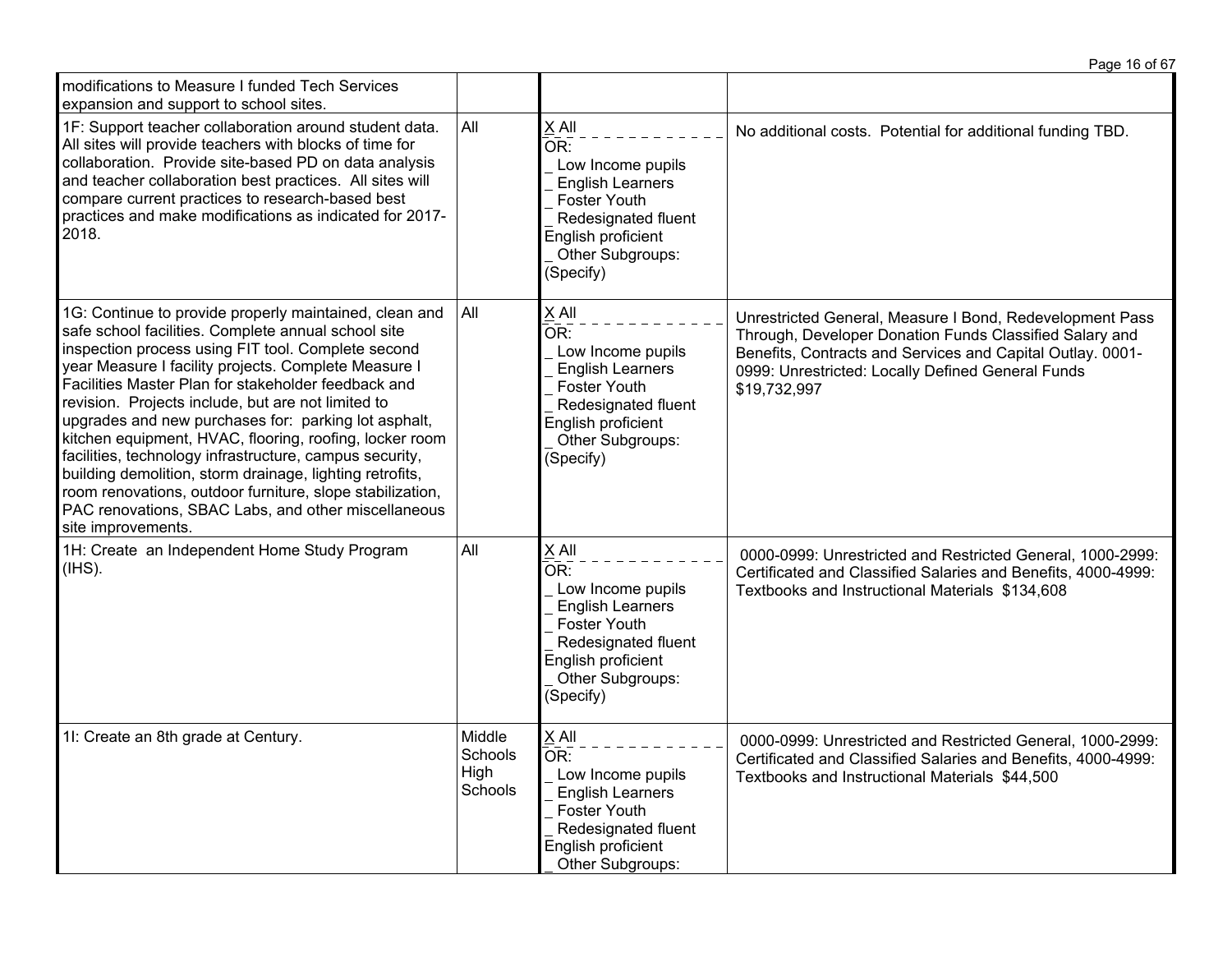| Page 17 of 67 |  |
|---------------|--|

|                                                                             |                                      | (Specify)                                                                                                                                                    |                                                                                               |
|-----------------------------------------------------------------------------|--------------------------------------|--------------------------------------------------------------------------------------------------------------------------------------------------------------|-----------------------------------------------------------------------------------------------|
| 1J: Explore innovative program options such as a Dual<br>Immersion Program. | All                                  | $X$ All<br>OR:<br>Low Income pupils<br><b>English Learners</b><br>Foster Youth<br>Redesignated fluent<br>English proficient<br>Other Subgroups:<br>(Specify) | Unrestricted General Fund 1000-1999: Certificated Personnel<br>Salaries General Funds \$5,000 |
| 1K: Provide high quality CTE pathway opportunities.                         | Middle<br>Schools<br>High<br>Schools | $X$ All<br>OR:<br>Low Income pupils<br><b>English Learners</b><br>Foster Youth<br>Redesignated fluent<br>English proficient<br>Other Subgroups:<br>(Specify) | Unrestricted General Fund 1000-1999: Certificated Personnel<br>Salaries \$329,922             |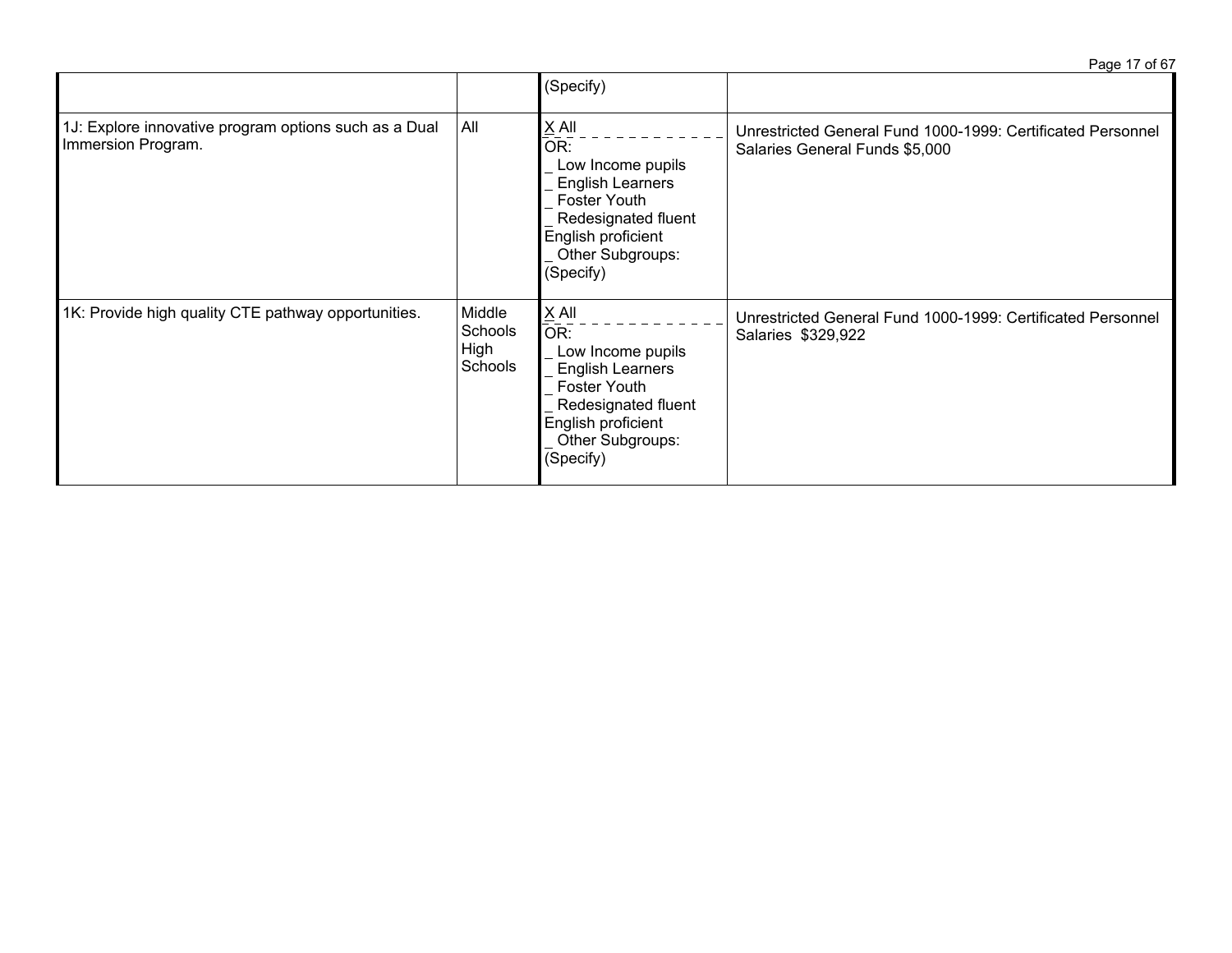|                                                                                                                                                                                                                                                                                                                                                                                                                                                                                                                                                                                                                                                                                                                         | LCAP Year 2: 2017-2018                                                                                                                                                                                                                                                                                                                                                                                                                                                                                                                                                                      |                     |                                                                                                                                                                     |                                                                                                                                           |  |
|-------------------------------------------------------------------------------------------------------------------------------------------------------------------------------------------------------------------------------------------------------------------------------------------------------------------------------------------------------------------------------------------------------------------------------------------------------------------------------------------------------------------------------------------------------------------------------------------------------------------------------------------------------------------------------------------------------------------------|---------------------------------------------------------------------------------------------------------------------------------------------------------------------------------------------------------------------------------------------------------------------------------------------------------------------------------------------------------------------------------------------------------------------------------------------------------------------------------------------------------------------------------------------------------------------------------------------|---------------------|---------------------------------------------------------------------------------------------------------------------------------------------------------------------|-------------------------------------------------------------------------------------------------------------------------------------------|--|
| Measurable<br>Outcomes:                                                                                                                                                                                                                                                                                                                                                                                                                                                                                                                                                                                                                                                                                                 | Expected Annual Maintain 100 percent fully credentialed and properly assigned certificated staff; maintain staffing ratios of 21.5:1 K-3 and 30:1 4-12; 100<br>percent of teachers will attend three days of focused professional development; 100 percent of all students and teachers will have access to<br>standards aligned instructional materials.                                                                                                                                                                                                                                   |                     |                                                                                                                                                                     |                                                                                                                                           |  |
|                                                                                                                                                                                                                                                                                                                                                                                                                                                                                                                                                                                                                                                                                                                         | Increase the passing percentage on Advanced Placement (AP) and International Baccalaureate (IB) exams from the baseline 80.2% to<br>83.2%; increase the number of middle school and high school students earning 2.5 GPA plus from the baseline 74.5% to 80.5%; increase the<br>number of elementary students in grades 3rd through 5th scoring proficient on District math benchmarks from the baseline 80.6% to 86.6%;<br>increase the number of elementary students in grades 3rd through 5th scoring at or above grade level on Reading SRI Lexile from the<br>baseline 50.3% to 56.3%. |                     |                                                                                                                                                                     |                                                                                                                                           |  |
| The Academic Performance Index (API) is not currently available but metrics will be included when determined by the state. The Early<br>Assessment Program (EAP) is now part of the California Assessment of Student Progress and Performance (CAASPP). With the change to<br>the EAP assessment and expectations, the 2014-15 EAP data provided a new baseline. The percent of students scoring ready for college<br>level work will increase from the baseline of 29.1% in English Language Arts to 31.1%, while the baseline of 28.1% in Mathematics will<br>increase to 30.1%<br>All District schools will maintain or exceed District standards for scores on the annual Facilities Inspection Tool (FIT) process. |                                                                                                                                                                                                                                                                                                                                                                                                                                                                                                                                                                                             |                     |                                                                                                                                                                     |                                                                                                                                           |  |
|                                                                                                                                                                                                                                                                                                                                                                                                                                                                                                                                                                                                                                                                                                                         | Actions/Services                                                                                                                                                                                                                                                                                                                                                                                                                                                                                                                                                                            | Scope of<br>Service | Pupils to be served within<br>identified scope of<br>service                                                                                                        | <b>Budgeted</b><br>Expenditures                                                                                                           |  |
| teachers in all classrooms.                                                                                                                                                                                                                                                                                                                                                                                                                                                                                                                                                                                                                                                                                             | 1A: Continue to provide effective, properly assigned                                                                                                                                                                                                                                                                                                                                                                                                                                                                                                                                        | All                 | X All<br>OR:<br>Low Income pupils<br><b>English Learners</b><br>Foster Youth<br>Redesignated fluent<br>English proficient<br>Other Subgroups:<br>(Specify)          | Unrestricted and Restricted General, Federal and SELPA<br>Funds, 1000-1999: Certificated Personnel Salaries Federal<br>Funds \$96,434,120 |  |
|                                                                                                                                                                                                                                                                                                                                                                                                                                                                                                                                                                                                                                                                                                                         | 1B: Continue to maintain low student/teacher ratios in<br>all schools and classrooms. K-3 (21.5:1), 4-12 (30.0:1)                                                                                                                                                                                                                                                                                                                                                                                                                                                                           | All                 | $X$ All<br>OR:<br>Low Income pupils<br><b>English Learners</b><br><b>Foster Youth</b><br>Redesignated fluent<br>English proficient<br>Other Subgroups:<br>(Specify) | 1000-1999: Certificated Personnel Salaries General Funds<br>\$83,124,307                                                                  |  |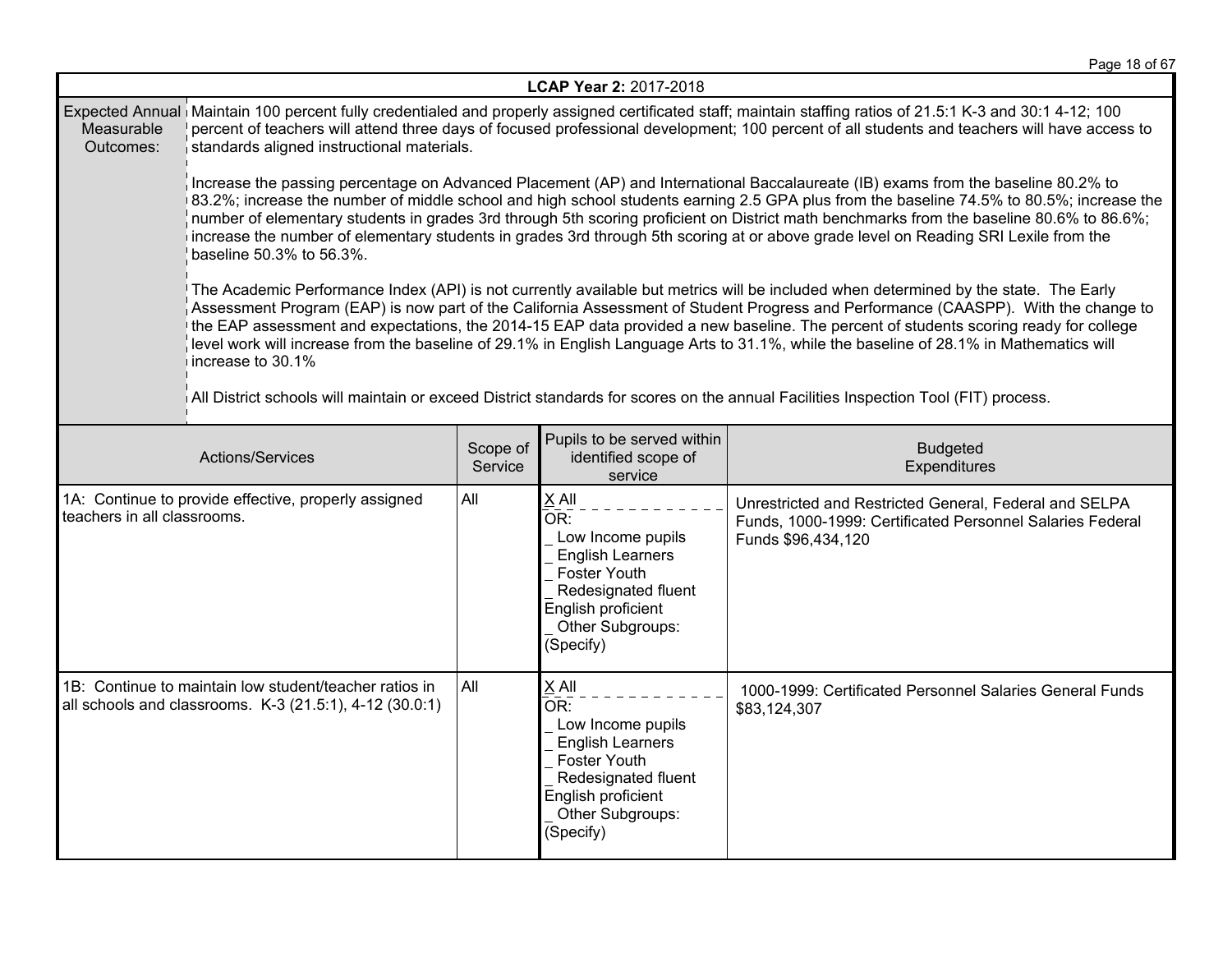|                                                                                                                                                                                                                                                                                                                                                                                                                                                                                                                                            |     |                                                                                                                                                                                          | Page 19 of 67                                                                                                                                                                                                                                                                                                                                                 |
|--------------------------------------------------------------------------------------------------------------------------------------------------------------------------------------------------------------------------------------------------------------------------------------------------------------------------------------------------------------------------------------------------------------------------------------------------------------------------------------------------------------------------------------------|-----|------------------------------------------------------------------------------------------------------------------------------------------------------------------------------------------|---------------------------------------------------------------------------------------------------------------------------------------------------------------------------------------------------------------------------------------------------------------------------------------------------------------------------------------------------------------|
| 1C: Provide professional development on state<br>standards, technology and instructional best practices.<br>Provide all teachers with 18 hours of PD. Continue to<br>evaluate PD delivery model as well as future PD subject<br>areas using results of teacher PD survey. Develop plan<br>modifications for 2018-2019.                                                                                                                                                                                                                     | All | X All<br>$\bar{\mathsf{OR}}$ :<br>Low Income pupils<br><b>English Learners</b><br><b>Foster Youth</b><br>Redesignated fluent<br>English proficient<br>Other Subgroups:<br>(Specify)      | Unrestricted and Restricted General, Federal Funds,<br>Certificated and Classified Salary and Benefits, Instructional<br>Materials, Contracts and Services. 0000-0999: Unrestricted<br>and Restricted General, 1000-2999: Certificated and<br>Classified Salaries and Benefits, 4000-4999: Textbooks and<br>Instructional Materials Federal Funds \$2,852,228 |
| 1D: Continue to provide students and staff with<br>appropriate texts and instructional materials.                                                                                                                                                                                                                                                                                                                                                                                                                                          | All | X All<br>$\overline{\mathsf{OR}}$ :<br>Low Income pupils<br><b>English Learners</b><br><b>Foster Youth</b><br>Redesignated fluent<br>English proficient<br>Other Subgroups:<br>(Specify) | Unrestricted and Restricted General Fund, textbooks and<br>instructional materials. 4000-4999: Books And Supplies<br>General Funds \$3,279,821                                                                                                                                                                                                                |
| 1E: Integrate technology into classroom instruction to<br>improve learning. Complete any final additions or<br>modifications to the high-speed wireless network.<br>Complete third year site technology purchases with<br>Measure I Technology Endowment Funds using Best<br>Practices-Best Prices site planning tool and acquisition<br>processes as modified based upon experiences in 2015-<br>2016 and 2016-2017. Continue evaluation and<br>modifications to Measure I funded Tech Services<br>expansion and support to school sites. | All | X All<br>OR:<br>Low Income pupils<br><b>English Learners</b><br><b>Foster Youth</b><br>Redesignated fluent<br>English proficient<br>Other Subgroups:<br>(Specify)                        | Unrestricted General, Measure I Bond and Bond Endowment,<br>Redevelopment Pass Through Funds, Classified Salary and<br>Benefits, Instructional Materials, Equipment and Capital<br>Outlay. 2000-2999: Classified Personnel Salaries Locally<br>Defined \$8,961,940                                                                                            |
| 1F: Support teacher collaboration around student data.<br>All sites will provide teachers with blocks of time for<br>collaboration. Sites will implement any modifications to<br>plans and practices yearly. Provide site-based PD on<br>data analysis and teacher collaboration best practices.                                                                                                                                                                                                                                           | All | X All<br>OR:<br>Low Income pupils<br><b>English Learners</b><br><b>Foster Youth</b><br>Redesignated fluent<br>English proficient<br>Other Subgroups:<br>(Specify)                        | 1000-1999: Certificated Personnel Salaries General Funds<br>\$292,020                                                                                                                                                                                                                                                                                         |
| 1G: Continue to provide properly maintained, clean and<br>safe school facilities. Complete annual school site<br>inspection process using FIT tool. Complete third year                                                                                                                                                                                                                                                                                                                                                                    | All | $\underline{X}$ All<br>OR:                                                                                                                                                               | Unrestricted General, Measure I Bond, Redevelopment Pass<br>Through, Developer Donation Funds, Classified Salary and                                                                                                                                                                                                                                          |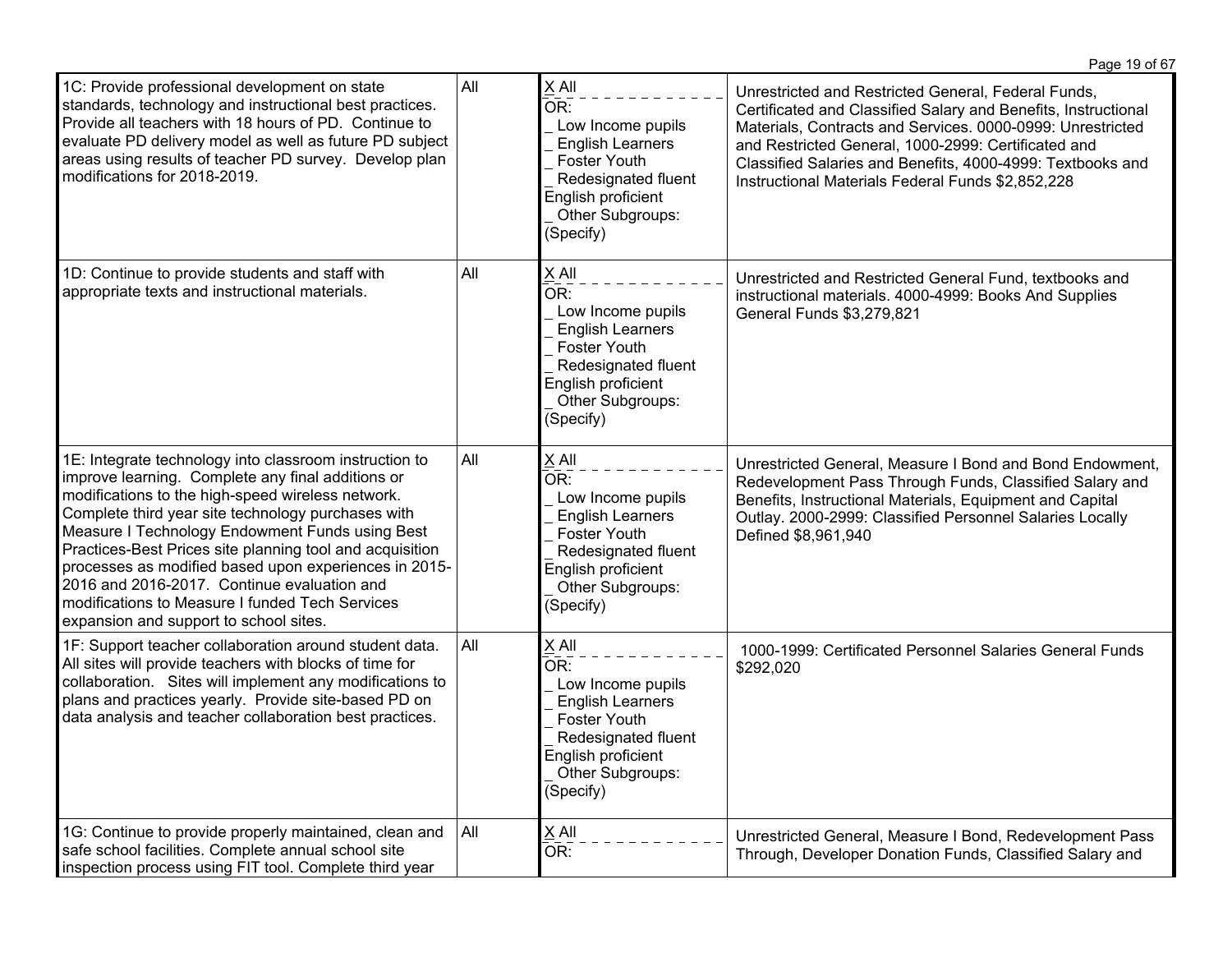|                                                                                                                                                                                                                                                                                                                                                                                                                                                           |                                      |                                                                                                                                                                     | Page 20 of 67                                                                                                                                                                                                               |
|-----------------------------------------------------------------------------------------------------------------------------------------------------------------------------------------------------------------------------------------------------------------------------------------------------------------------------------------------------------------------------------------------------------------------------------------------------------|--------------------------------------|---------------------------------------------------------------------------------------------------------------------------------------------------------------------|-----------------------------------------------------------------------------------------------------------------------------------------------------------------------------------------------------------------------------|
| Measure I facility projects. Projects include, but are not<br>limited to upgrades and new purchases for: parking lot<br>asphalt, kitchen equipment, HVAC, flooring, roofing,<br>locker room facilities, technology infrastructure, campus<br>security, building demolition, storm drainage, lighting<br>retrofits, room renovations, outdoor furniture, slope<br>stabilization, PAC renovations, SBAC Labs, and other<br>miscellaneous site improvements. |                                      | Low Income pupils<br><b>English Learners</b><br><b>Foster Youth</b><br>Redesignated fluent<br>English proficient<br>Other Subgroups:<br>(Specify)                   | Benefits, Contracts and Services and Capital Outlay.<br>\$21,811,813                                                                                                                                                        |
| 1H: Implement an Independent Home Study Program<br>$(HSS)$ .                                                                                                                                                                                                                                                                                                                                                                                              | All                                  | X All<br>OR:<br>Low Income pupils<br><b>English Learners</b><br><b>Foster Youth</b><br>Redesignated fluent<br>English proficient<br>Other Subgroups:<br>(Specify)   | General Fund 0000-0999: Unrestricted and Restricted<br>General, 1000-2999: Certificated and Classified Salaries and<br>Benefits, 4000-4999: Textbooks and Instructional Materials<br>General Funds \$128,608                |
| 11: Implement an 8th grade at Century.                                                                                                                                                                                                                                                                                                                                                                                                                    | Middle<br>Schools                    | X All<br>OR:<br>Low Income pupils<br><b>English Learners</b><br><b>Foster Youth</b><br>Redesignated fluent<br>English proficient<br>Other Subgroups:<br>(Specify)   | General Fund, Measure I Bond 0000-0999: Unrestricted and<br>Restricted General, 1000-2999: Certificated and Classified<br>Salaries and Benefits, 4000-4999: Textbooks and Instructional<br>Materials General Funds \$44,500 |
| 1J: Begin implementation of innovative program options<br>such as a Dual Immersion Program.                                                                                                                                                                                                                                                                                                                                                               | All                                  | $X$ All<br>OR:<br>Low Income pupils<br><b>English Learners</b><br><b>Foster Youth</b><br>Redesignated fluent<br>English proficient<br>Other Subgroups:<br>(Specify) | General Fund 5000-5999: Services And Other Operating<br>Expenditures General Funds \$27,500                                                                                                                                 |
| 1K: Provide high quality CTE pathway opportunities.                                                                                                                                                                                                                                                                                                                                                                                                       | Middle<br>Schools<br>High<br>Schools | $X$ All<br>OR:<br>Low Income pupils<br><b>English Learners</b><br><b>Foster Youth</b>                                                                               | General Fund 1000-1999: Certificated Personnel Salaries<br>General Funds \$334,350                                                                                                                                          |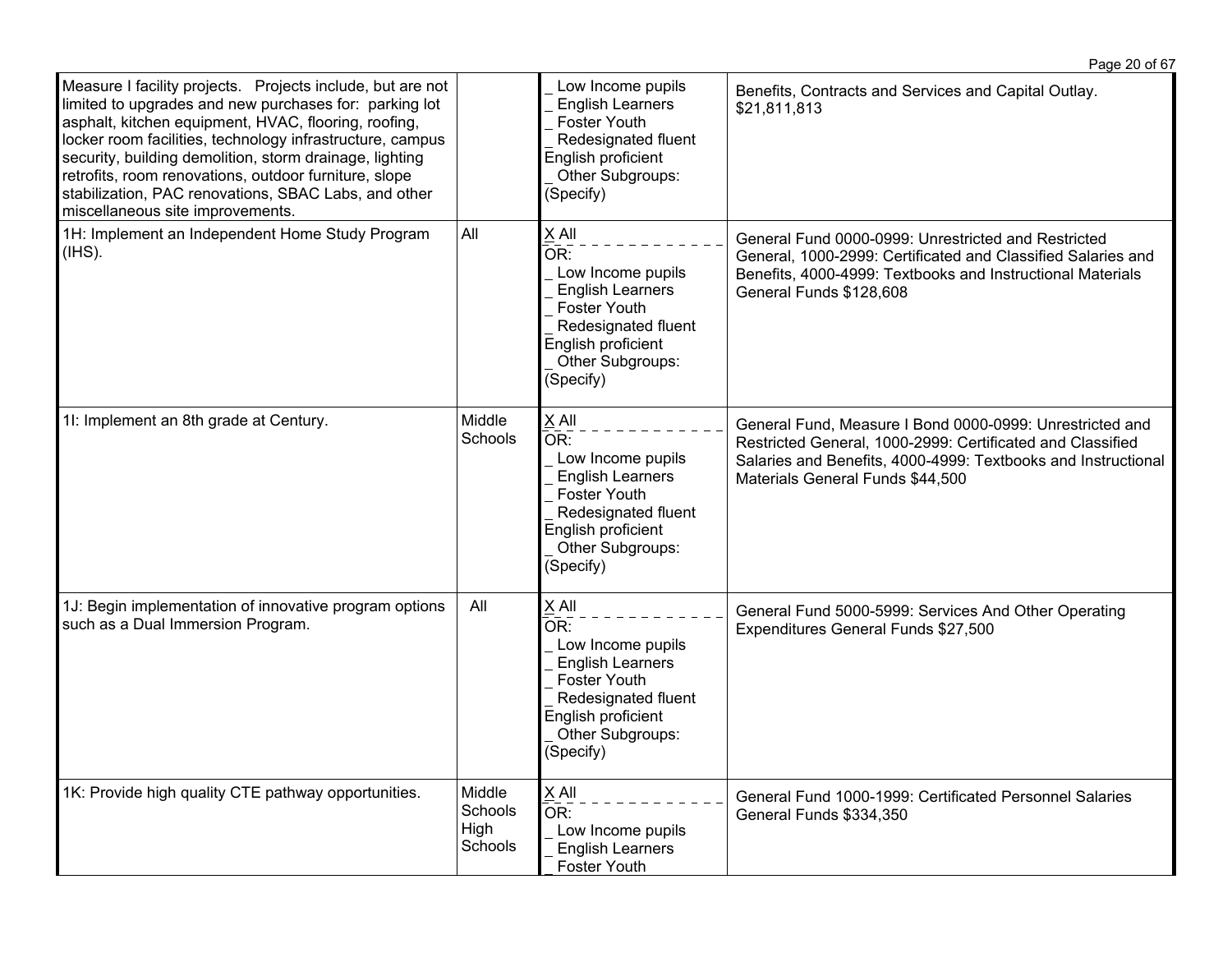|                                                                                     |                                                                                                                                                                                                                                                                                                                                                                                                                                                                                                                                                                                                                                                                                                                                                                                                                                                                                                                                                                                                                                                                                                                                                                                                                                                                                                                                                                                                                                                                                                                                                                                                                                                                                        |                     |                                                                                                                                                            | Page 21 of 67                                                                                                                             |  |
|-------------------------------------------------------------------------------------|----------------------------------------------------------------------------------------------------------------------------------------------------------------------------------------------------------------------------------------------------------------------------------------------------------------------------------------------------------------------------------------------------------------------------------------------------------------------------------------------------------------------------------------------------------------------------------------------------------------------------------------------------------------------------------------------------------------------------------------------------------------------------------------------------------------------------------------------------------------------------------------------------------------------------------------------------------------------------------------------------------------------------------------------------------------------------------------------------------------------------------------------------------------------------------------------------------------------------------------------------------------------------------------------------------------------------------------------------------------------------------------------------------------------------------------------------------------------------------------------------------------------------------------------------------------------------------------------------------------------------------------------------------------------------------------|---------------------|------------------------------------------------------------------------------------------------------------------------------------------------------------|-------------------------------------------------------------------------------------------------------------------------------------------|--|
|                                                                                     |                                                                                                                                                                                                                                                                                                                                                                                                                                                                                                                                                                                                                                                                                                                                                                                                                                                                                                                                                                                                                                                                                                                                                                                                                                                                                                                                                                                                                                                                                                                                                                                                                                                                                        |                     | Redesignated fluent<br>English proficient<br>Other Subgroups:<br>(Specify)                                                                                 |                                                                                                                                           |  |
|                                                                                     |                                                                                                                                                                                                                                                                                                                                                                                                                                                                                                                                                                                                                                                                                                                                                                                                                                                                                                                                                                                                                                                                                                                                                                                                                                                                                                                                                                                                                                                                                                                                                                                                                                                                                        |                     | <b>LCAP Year 3: 2018-2019</b>                                                                                                                              |                                                                                                                                           |  |
| Measurable<br>Outcomes:                                                             | Expected Annual Maintain 100 percent fully credentialed and properly assigned certificated staff; maintain staffing ratios of 21.5:1 K-3 and 30:1 4-12; 100<br>percent of teachers will attend three days of focused professional development; 100 percent of all students and teachers will have access to<br>standards aligned instructional materials.<br>Increase the passing percentage on Advanced Placement (AP) and International Baccalaureate (IB) exams from the baseline 80.2% to<br>84.2%; increase the number of middle school and high school students earning 2.5 GPA plus from the baseline 74.5% to 82.5%; increase the<br>number of elementary students in grades 3rd through 5th scoring proficient on district math benchmarks from the baseline 80.6% to 88.6%;<br>increase the number of elementary students in grades 3rd through 5th scoring at or above grade level on Reading SRI Lexile from the<br>baseline 50.3% to 58.3%.<br>The Academic Performance Index (API) is not currently available but metrics will be included when determined by the state. The Early<br>Assessment Program (EAP) is now part of the California Assessment of Student Progress and Performance (CAASPP). With the change to<br>the EAP assessment and expectations, the 2014-2015 EAP data provided a new baseline. The percent of students scoring ready for college<br>level work will increase from the baseline of 29.1% in English Language Arts to 32.1%, while the baseline of 28.1% in Mathematics will<br>increase to 31.1%.<br>All District schools will maintain or exceed District standards for scores on the annual Facilities Inspection Tool (FIT) process. |                     |                                                                                                                                                            |                                                                                                                                           |  |
|                                                                                     | Actions/Services                                                                                                                                                                                                                                                                                                                                                                                                                                                                                                                                                                                                                                                                                                                                                                                                                                                                                                                                                                                                                                                                                                                                                                                                                                                                                                                                                                                                                                                                                                                                                                                                                                                                       | Scope of<br>Service | Pupils to be served within<br>identified scope of<br>service                                                                                               | <b>Budgeted</b><br>Expenditures                                                                                                           |  |
| 1A: Continue to provide effective, properly assigned<br>teachers in all classrooms. |                                                                                                                                                                                                                                                                                                                                                                                                                                                                                                                                                                                                                                                                                                                                                                                                                                                                                                                                                                                                                                                                                                                                                                                                                                                                                                                                                                                                                                                                                                                                                                                                                                                                                        | All                 | X All<br>OR:<br>Low Income pupils<br><b>English Learners</b><br>Foster Youth<br>Redesignated fluent<br>English proficient<br>Other Subgroups:<br>(Specify) | Unrestricted and Restricted General, Federal and SELPA<br>Funds. 1000-1999: Certificated Personnel Salaries General<br>Funds \$97,658,736 |  |
|                                                                                     | 1B: Continue to maintain low student/teacher ratios in<br>all schools and classrooms, K-3 (21.5:1), 4-12 (30.0:1).                                                                                                                                                                                                                                                                                                                                                                                                                                                                                                                                                                                                                                                                                                                                                                                                                                                                                                                                                                                                                                                                                                                                                                                                                                                                                                                                                                                                                                                                                                                                                                     | All                 | X All<br>OR:<br>Low Income pupils<br><b>English Learners</b><br>Foster Youth                                                                               | Unrestricted General Fund 1000-1999: Certificated Personnel<br>Salaries General Funds \$83,993,345                                        |  |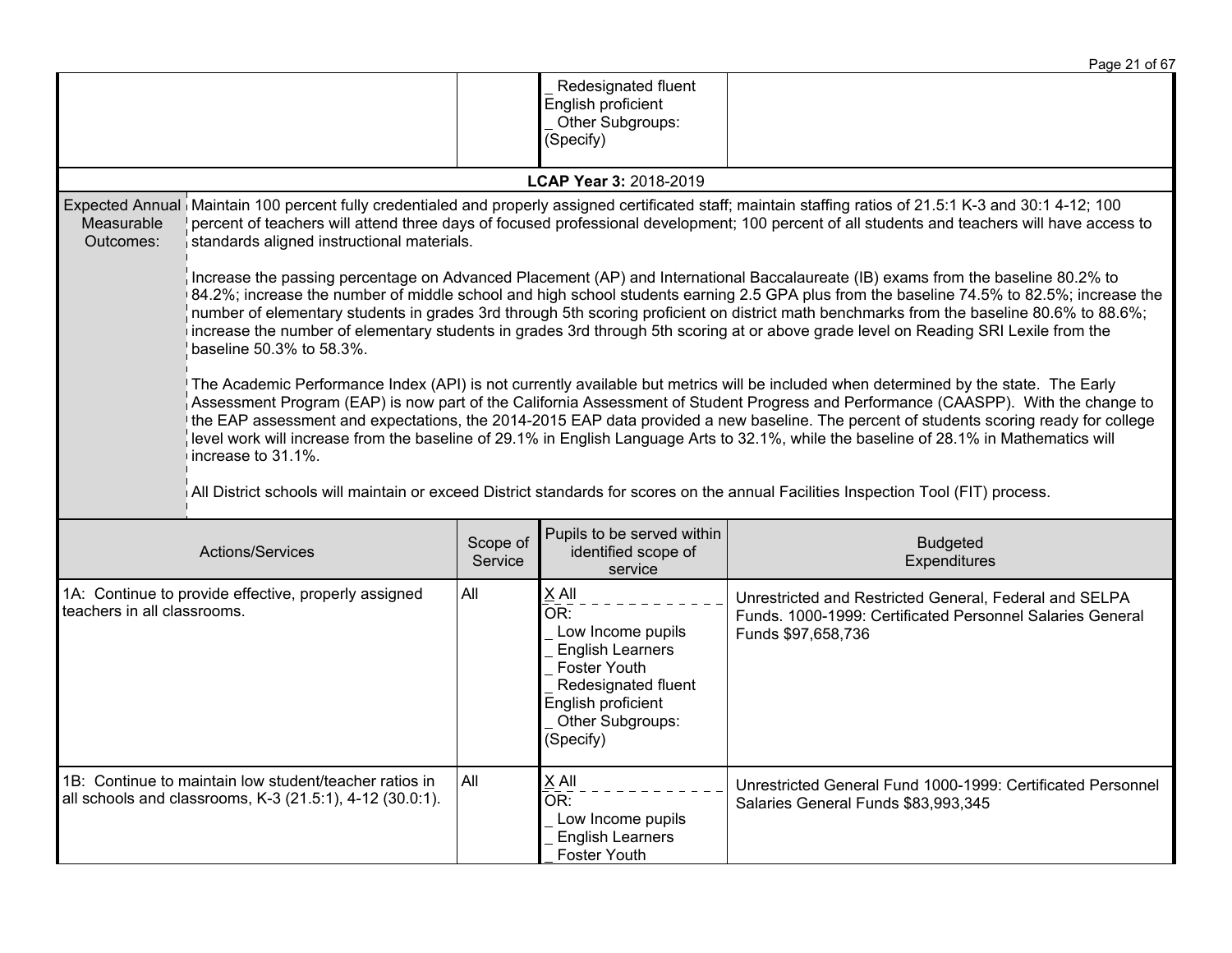|                                                                                                                                                                                                                                                                                                                                                                                                                                                                                                                                            |     |                                                                                                                                                                   | Page 22 of 67                                                                                                                                                                                                                                                    |
|--------------------------------------------------------------------------------------------------------------------------------------------------------------------------------------------------------------------------------------------------------------------------------------------------------------------------------------------------------------------------------------------------------------------------------------------------------------------------------------------------------------------------------------------|-----|-------------------------------------------------------------------------------------------------------------------------------------------------------------------|------------------------------------------------------------------------------------------------------------------------------------------------------------------------------------------------------------------------------------------------------------------|
|                                                                                                                                                                                                                                                                                                                                                                                                                                                                                                                                            |     | Redesignated fluent<br>English proficient<br>Other Subgroups:<br>(Specify)                                                                                        |                                                                                                                                                                                                                                                                  |
| 1C: Provide professional development on state<br>standards, technology and instructional best practices.<br>Provide all teachers with 18 hours of PD. Continue to<br>evaluate PD delivery model as well as future PD subject<br>areas using results of teacher PD survey. Develop plan<br>modifications for 2019-2020.                                                                                                                                                                                                                     | All | X All<br>OR:<br>Low Income pupils<br><b>English Learners</b><br><b>Foster Youth</b><br>Redesignated fluent<br>English proficient<br>Other Subgroups:<br>(Specify) | Unrestricted and Restricted General, Federal Funds,<br>Certificated and Classified Salary and Benefits, Instructional<br>Materials, Contracts and Services. 1000-1999: Certificated<br>Personnel Salaries General Funds \$2,884,922                              |
| 1D: Continue to provide students and staff with<br>appropriate texts and instructional materials.                                                                                                                                                                                                                                                                                                                                                                                                                                          | All | X All<br>OR:<br>Low Income pupils<br><b>English Learners</b><br><b>Foster Youth</b><br>Redesignated fluent<br>English proficient<br>Other Subgroups:<br>(Specify) | Unrestricted and Restricted General Fund, Textbooks and<br>Instructional Materials. 4000-4999: Books And Supplies<br>General Funds \$1,200,000                                                                                                                   |
| 1E: Integrate technology into classroom instruction to<br>improve learning. Complete any final additions or<br>modifications to the high-speed wireless network.<br>Complete third year site technology purchases with<br>Measure I Technology Endowment Funds using Best<br>Practices-Best Prices site planning tool and acquisition<br>processes as modified based upon experiences in 2015-<br>2016 and 2016-2017. Continue evaluation and<br>modifications to Measure I funded Tech Services<br>expansion and support to school sites. | All | X All<br>OR:<br>Low Income pupils<br><b>English Learners</b><br><b>Foster Youth</b><br>Redesignated fluent<br>English proficient<br>Other Subgroups:<br>(Specify) | Unrestricted General, Measure I Bond and Bond Endowment,<br>Redevelopment Pass Through Funds, Classified Salary and<br>Benefits, Instructional Materials, Equipment and Capital<br>Outlay. 2000-2999: Classified Personnel Salaries General<br>Funds \$5,995,888 |
| 1F: Support teacher collaboration around student data.<br>All sites will provide teachers with blocks of time for<br>collaboration. Sites will implement any modifications to<br>plans and practices yearly. Provide site-based PD on<br>data analysis and teacher collaboration best practices.                                                                                                                                                                                                                                           | All | $\times$ All<br>OR:<br>Low Income pupils<br><b>English Learners</b><br><b>Foster Youth</b><br>Redesignated fluent<br>English proficient<br>Other Subgroups:       | 1000-1999: Certificated Personnel Salaries General Funds<br>\$294,637                                                                                                                                                                                            |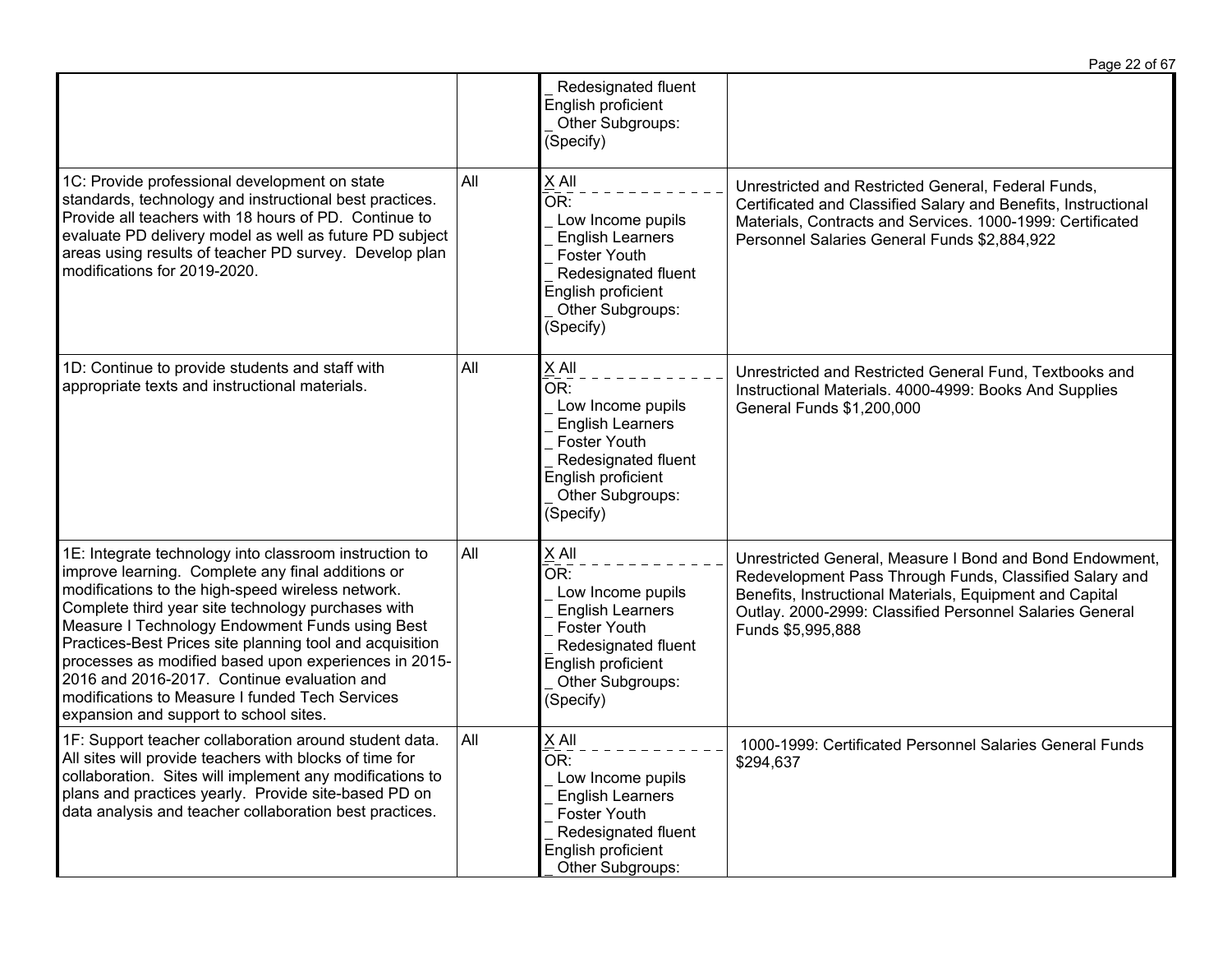|                                                                                                                                                                                                                                                                                                                                                                                                                                                                                                                                                                                                                                       |                                      | (Specify)                                                                                                                                                         |                                                                                                                                                                                                                                                         |
|---------------------------------------------------------------------------------------------------------------------------------------------------------------------------------------------------------------------------------------------------------------------------------------------------------------------------------------------------------------------------------------------------------------------------------------------------------------------------------------------------------------------------------------------------------------------------------------------------------------------------------------|--------------------------------------|-------------------------------------------------------------------------------------------------------------------------------------------------------------------|---------------------------------------------------------------------------------------------------------------------------------------------------------------------------------------------------------------------------------------------------------|
| 1G: Continue to provide properly maintained, clean and<br>safe school facilities. Complete annual school site<br>inspection process using FIT tool. Complete fourth-year<br>Measure I facility projects. Projects include, but are not<br>limited to upgrades and new purchases for: parking lot<br>asphalt, kitchen equipment, HVAC, flooring, roofing,<br>locker room facilities, technology infrastructure, campus<br>security, building demolition, storm drainage, lighting<br>retrofits, room renovations, outdoor furniture, slope<br>stabilization, PAC renovations, SBAC Labs, and other<br>miscellaneous site improvements. | All                                  | X All<br>OR:<br>Low Income pupils<br><b>English Learners</b><br>Foster Youth<br>Redesignated fluent<br>English proficient<br>Other Subgroups:<br>(Specify)        | Unrestricted General, Measure I Bond, Redevelopment Pass<br>Through, Developer Donation Funds, Classified Salary and<br>Benefits, Contracts and Services and Capital Outlay. 2000-<br>2999: Classified Personnel Salaries General Funds<br>\$21,973,045 |
| 1H: Increase the Independent Home Study Program<br>(IHS) caseload.                                                                                                                                                                                                                                                                                                                                                                                                                                                                                                                                                                    | High<br>Schools                      | X All<br>OR:<br>Low Income pupils<br><b>English Learners</b><br><b>Foster Youth</b><br>Redesignated fluent<br>English proficient<br>Other Subgroups:<br>(Specify) | 0000-0999: Unrestricted and Restricted General, 1000-2999:<br>Certificated and Classified Salaries and Benefits, 4000-4999:<br>Textbooks and Instructional Materials General Funds<br>\$123,600                                                         |
| 1I Expand the 8th grade at Century and explore adding<br>7th grade.                                                                                                                                                                                                                                                                                                                                                                                                                                                                                                                                                                   | Middle<br>Schools<br>High<br>Schools | X All<br>OR:<br>Low Income pupils<br><b>English Learners</b><br>Foster Youth<br>Redesignated fluent<br>English proficient<br>Other Subgroups:<br>(Specify)        | 0000-0999: Unrestricted and Restricted General, 1000-2999:<br>Certificated and Classified Salaries and Benefits, 4000-4999:<br>Textbooks and Instructional Materials General Funds \$10,500                                                             |
| 1J: Full implementation of innovative program options<br>such as a Dual Immersion Program and increase<br>program per community demand.                                                                                                                                                                                                                                                                                                                                                                                                                                                                                               | All                                  | X All<br>OR:<br>Low Income pupils<br><b>English Learners</b><br>Foster Youth<br>Redesignated fluent<br>English proficient<br>Other Subgroups:<br>(Specify)        | 0000-0999: Unrestricted and Restricted General, 1000-2999:<br>Certificated and Classified Salaries and Benefits, 4000-4999:<br><b>Textbooks and Instructional Materials General Funds</b><br>\$226,321                                                  |

Page 23 of 67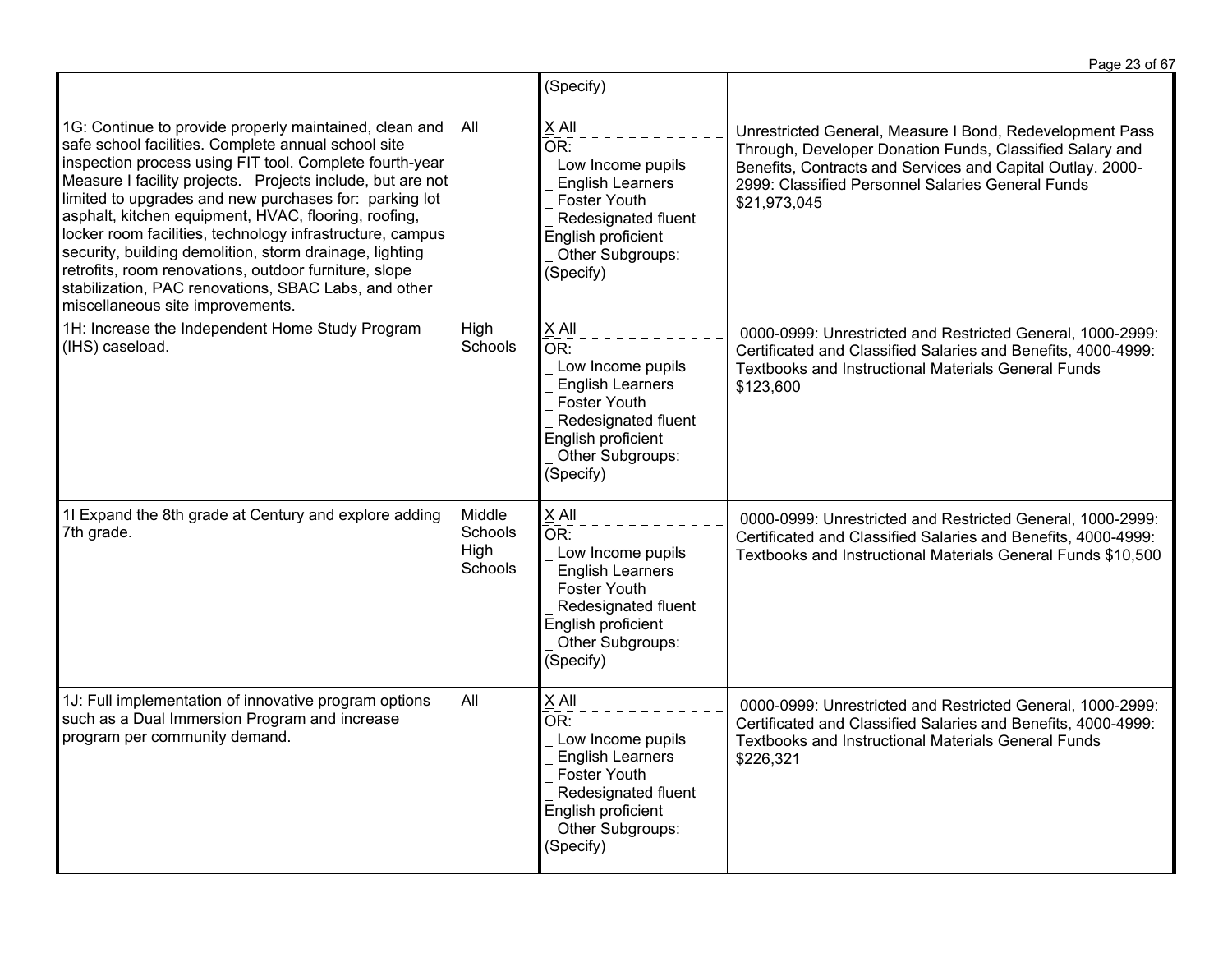Page 24 of 67

| 1K Provide high quality CTE pathway opportunities. | Middle<br>Schools<br>High<br><b>Schools</b> | $\underline{X}$ All<br>OR:<br>Low Income pupils<br><b>English Learners</b><br><b>Foster Youth</b><br>Redesignated fluent<br>English proficient<br>Other Subgroups:<br>(Specify) | 1000-1999: Certificated Personnel Salaries General Funds<br>\$339,583 |
|----------------------------------------------------|---------------------------------------------|---------------------------------------------------------------------------------------------------------------------------------------------------------------------------------|-----------------------------------------------------------------------|
|----------------------------------------------------|---------------------------------------------|---------------------------------------------------------------------------------------------------------------------------------------------------------------------------------|-----------------------------------------------------------------------|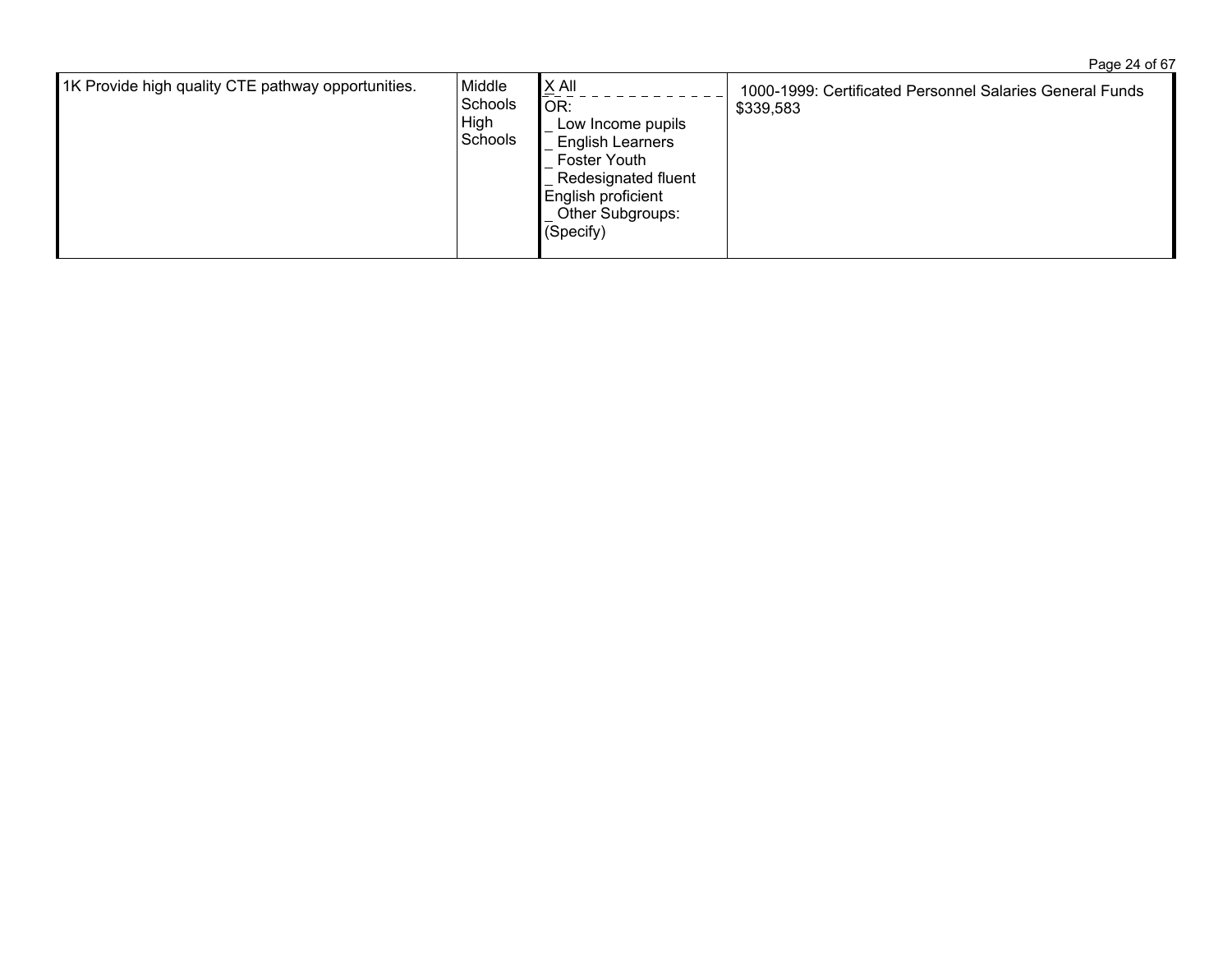Page 25 of 67

| acceleration and intervention.                                                                                                             | Maximize all students' achievement through highly effective instruction that includes opportunities for academic i Related State and/or Local Priorities:<br>$1 - 2 - 3 \times 4 \times 5 \times 6 \times 7 \times 8 \times$                                                                                                                                                                                                                                                                                                                                                                                                                                                                                                                                                                                                                                                                                                                                                                                                                                                                                                                                                                                                                                                                                                                                                                                                             |       |                                                                                                                           |                       |                                                                                                                                                                                                                                                                                                               |  |  |
|--------------------------------------------------------------------------------------------------------------------------------------------|------------------------------------------------------------------------------------------------------------------------------------------------------------------------------------------------------------------------------------------------------------------------------------------------------------------------------------------------------------------------------------------------------------------------------------------------------------------------------------------------------------------------------------------------------------------------------------------------------------------------------------------------------------------------------------------------------------------------------------------------------------------------------------------------------------------------------------------------------------------------------------------------------------------------------------------------------------------------------------------------------------------------------------------------------------------------------------------------------------------------------------------------------------------------------------------------------------------------------------------------------------------------------------------------------------------------------------------------------------------------------------------------------------------------------------------|-------|---------------------------------------------------------------------------------------------------------------------------|-----------------------|---------------------------------------------------------------------------------------------------------------------------------------------------------------------------------------------------------------------------------------------------------------------------------------------------------------|--|--|
| GOAL 2:                                                                                                                                    |                                                                                                                                                                                                                                                                                                                                                                                                                                                                                                                                                                                                                                                                                                                                                                                                                                                                                                                                                                                                                                                                                                                                                                                                                                                                                                                                                                                                                                          |       |                                                                                                                           |                       | COE only: $9 - 10 -$                                                                                                                                                                                                                                                                                          |  |  |
|                                                                                                                                            |                                                                                                                                                                                                                                                                                                                                                                                                                                                                                                                                                                                                                                                                                                                                                                                                                                                                                                                                                                                                                                                                                                                                                                                                                                                                                                                                                                                                                                          |       |                                                                                                                           |                       | Local: Specify                                                                                                                                                                                                                                                                                                |  |  |
| Identified Need:                                                                                                                           | Targeted and effective intervention programs to meet the unique needs of each student. Higher academic achievement for identified<br>populations of students scoring below grade level standards. More effective programs to address instructional needs of English Learners.<br>Effective programs to assist school sites in dealing with student social/emotional needs. Effective programs to provide students with<br>academic acceleration and enrichment.                                                                                                                                                                                                                                                                                                                                                                                                                                                                                                                                                                                                                                                                                                                                                                                                                                                                                                                                                                          |       |                                                                                                                           |                       |                                                                                                                                                                                                                                                                                                               |  |  |
| Goal Applies to:                                                                                                                           | Schools: All                                                                                                                                                                                                                                                                                                                                                                                                                                                                                                                                                                                                                                                                                                                                                                                                                                                                                                                                                                                                                                                                                                                                                                                                                                                                                                                                                                                                                             |       |                                                                                                                           |                       |                                                                                                                                                                                                                                                                                                               |  |  |
|                                                                                                                                            | Applicable Pupil<br>Subgroups:                                                                                                                                                                                                                                                                                                                                                                                                                                                                                                                                                                                                                                                                                                                                                                                                                                                                                                                                                                                                                                                                                                                                                                                                                                                                                                                                                                                                           | i All |                                                                                                                           |                       |                                                                                                                                                                                                                                                                                                               |  |  |
|                                                                                                                                            |                                                                                                                                                                                                                                                                                                                                                                                                                                                                                                                                                                                                                                                                                                                                                                                                                                                                                                                                                                                                                                                                                                                                                                                                                                                                                                                                                                                                                                          |       | LCAP Year 1: 2016-2017                                                                                                    |                       |                                                                                                                                                                                                                                                                                                               |  |  |
| Measurable<br>Outcomes:                                                                                                                    | Expected Annual Refinement of District framework for academic intervention; more consistent academic intervention programs across the District; Research<br>and development of site-based programs to address student social/emotional needs; integration of opportunities for academic<br>acceleration/enrichment into intervention programs.<br>Increase the percentage of graduating seniors completing A-G requirements from the baseline 50.3% to 54.3%.<br>Increase the percentage of high school students enrolled in College Prep (CP) or higher courses from the baseline of 92.6% to 96.6%;<br>increase the percentage of high school students enrolled in Advanced Placement (AP), Honors and International Baccalaureate (IB) classes<br>from the baseline of 43.0% to 45.0%; increase the percent of middle school students enrolled in college prep or higher courses from the<br>baseline of 90.2% to 92.2%; increase the percent of middle school students enrolled in Honors classes from the baseline of 38.8% to 40.8%;<br>increase the number of English Learner students making one year's growth on the CELDT from the baseline of 41.4% to 45.4%; increase the<br>number of English Learner students scoring proficient on the CELDT from the baseline of 46.7% to 50.7%; increase the number of English<br>Learner students being reclassified to fluent English proficient from the baseline of 13.3% to 15.3%. |       |                                                                                                                           |                       |                                                                                                                                                                                                                                                                                                               |  |  |
| Pupils to be served within<br>Scope of<br><b>Budgeted</b><br>Actions/Services<br>identified scope of<br>Service<br>Expenditures<br>service |                                                                                                                                                                                                                                                                                                                                                                                                                                                                                                                                                                                                                                                                                                                                                                                                                                                                                                                                                                                                                                                                                                                                                                                                                                                                                                                                                                                                                                          |       |                                                                                                                           |                       |                                                                                                                                                                                                                                                                                                               |  |  |
| Language Arts and Math.                                                                                                                    | 2A: Provide focused academic intervention for any<br>student below grade level standards in English                                                                                                                                                                                                                                                                                                                                                                                                                                                                                                                                                                                                                                                                                                                                                                                                                                                                                                                                                                                                                                                                                                                                                                                                                                                                                                                                      | All   | X All<br>OR:<br>Low Income pupils<br><b>English Learners</b><br>Foster Youth<br>Redesignated fluent<br>English proficient | Materials \$5,542,894 | Unrestricted and Restricted General, Federal Funds,<br>Certificated and Classified Salaries and Benefits, Textbooks<br>and Instructional Materials 0000-0999: Unrestricted and<br>Restricted General, 1000-2999: Certificated and Classified<br>Salaries and Benefits, 4000-4999: Textbooks and Instructional |  |  |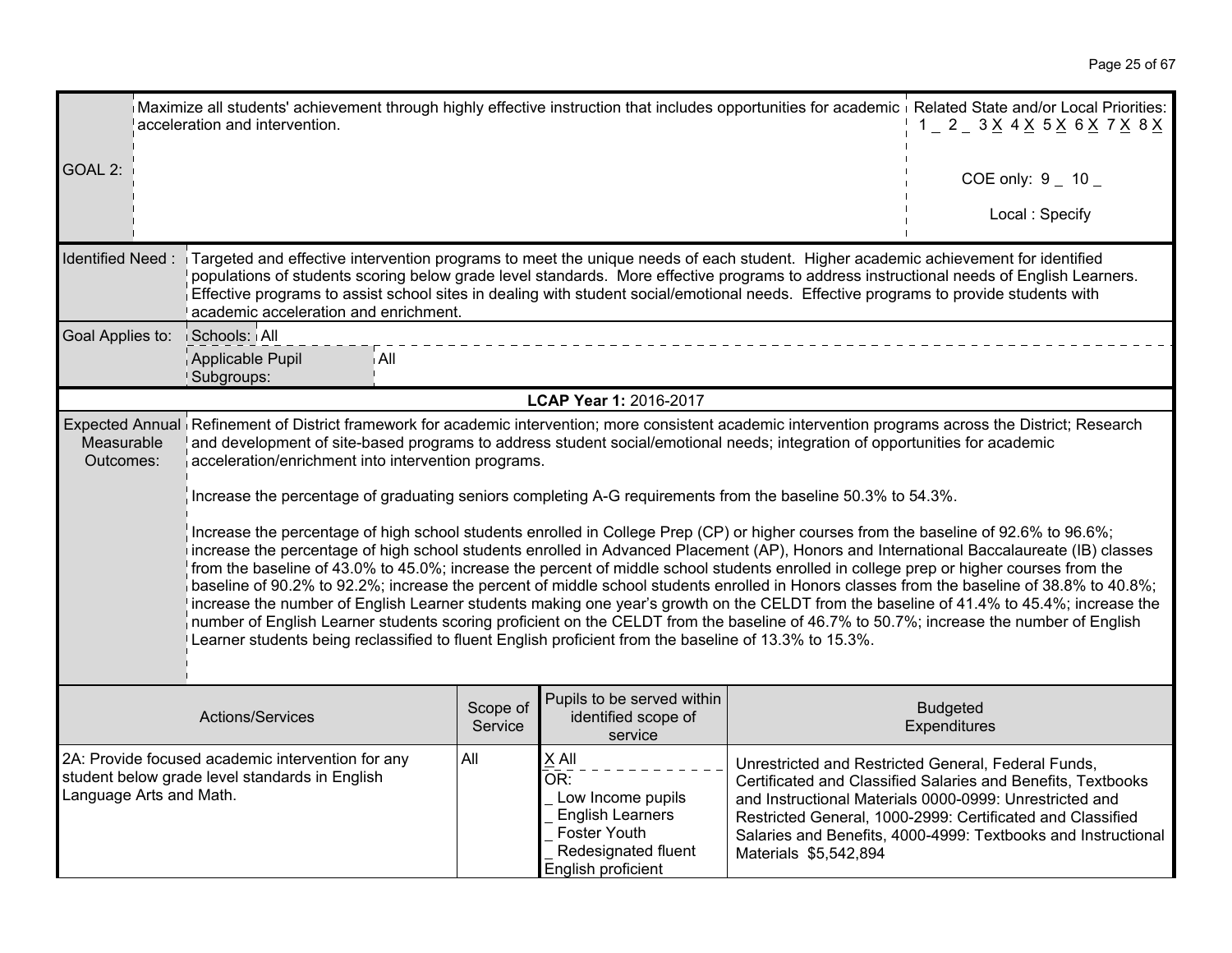|                                                                                                                                                                                                                                                                                                                                                                                     |     |                                                                                                                                                                                                  | Page 26 of 67                                                                                                                                                                                                                                                                                                                         |
|-------------------------------------------------------------------------------------------------------------------------------------------------------------------------------------------------------------------------------------------------------------------------------------------------------------------------------------------------------------------------------------|-----|--------------------------------------------------------------------------------------------------------------------------------------------------------------------------------------------------|---------------------------------------------------------------------------------------------------------------------------------------------------------------------------------------------------------------------------------------------------------------------------------------------------------------------------------------|
|                                                                                                                                                                                                                                                                                                                                                                                     |     | Other Subgroups:<br>(Specify)                                                                                                                                                                    |                                                                                                                                                                                                                                                                                                                                       |
| 2B: Implement consistent academic intervention<br>programs across schools using a District framework.<br>School sites will implement revised academic<br>intervention programs based upon the planning<br>decisions made in 2015-2016.                                                                                                                                              | All | X All<br>OR:<br>Low Income pupils<br><b>English Learners</b><br><b>Foster Youth</b><br>Redesignated fluent<br>English proficient<br>Other Subgroups:<br>(Specify)                                | Unrestricted and Restricted General, Certificated Salaries<br>1000-1999: Certificated Personnel Salaries \$7,784                                                                                                                                                                                                                      |
| 2C: Provide opportunities for academic enrichment and<br>acceleration in intervention programs. School sites will<br>implement programs developed in 2015-2016 to provide<br>identified students with academic acceleration and<br>enrichment activities as a component of the site<br>academic intervention program.                                                               | All | X All<br>OR:<br>Low Income pupils<br><b>English Learners</b><br><b>Foster Youth</b><br>Redesignated fluent<br>English proficient<br>Other Subgroups:<br>(Specify)                                | Unrestricted and Restricted General, Federal Funds,<br>Certificated and Classified Salaries and Benefits, Textbooks<br>and Instructional Materials 0000-0999: Unrestricted and<br>Restricted General, 1000-2999: Certificated and Classified<br>Salaries and Benefits, 4000-4999: Textbooks and Instructional<br>Materials \$78,033   |
| 2D: Develop and implement social/emotional<br>intervention programs at all schools. District staff will<br>provide sites with PD and specific frameworks and<br>approaches for addressing student social-emotional<br>issues. The District will deploy a social-emotional crisis<br>intervention team to assist school sites dealing with<br>acute student social emotional issues. | All | X All<br>OR:<br>Low Income pupils<br><b>English Learners</b><br><b>Foster Youth</b><br>Redesignated fluent<br>English proficient<br>Other Subgroups:<br>(Specify)                                | Unrestricted and Restricted General Funds Certificated<br>Salaries and Benefits, Textbooks and Instructional Materials<br>0000-0999: Unrestricted and Restricted General, 1000-2999:<br>Certificated and Classified Salaries and Benefits, 4000-4999:<br>Textbooks and Instructional Materials \$629,507                              |
| 2E: Provide systems of support for English Learners,<br>Socio-Economic Disadvantaged, Foster, Homeless, and<br>Special Education students to intervene and support<br>their academic success.                                                                                                                                                                                       | All | All<br>OR:<br>X Low Income pupils<br>X English Learners<br>X Foster Youth<br>X Redesignated fluent<br>English proficient<br>X Other Subgroups:<br>(Specify)<br><b>Students with Disabilities</b> | Unrestricted and Restricted General, Federal Funds<br>Certificated and Classified Salaries and Benefits, Textbooks<br>and Instructional Materials 0000-0999: Unrestricted and<br>Restricted General, 1000-2999: Certificated and Classified<br>Salaries and Benefits, 4000-4999: Textbooks and Instructional<br>Materials \$3,493,962 |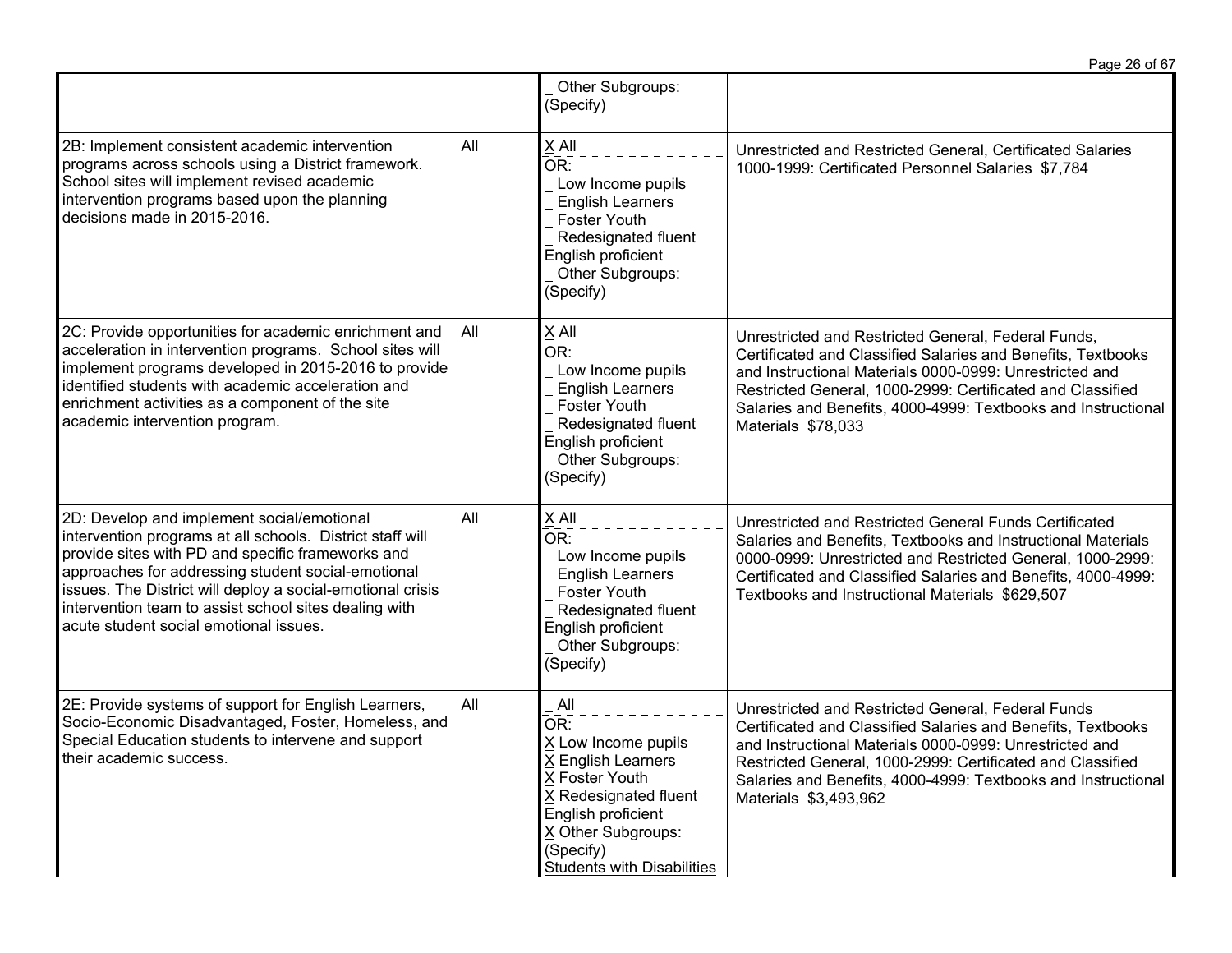|                                                                                                                                                                                                                                                                           |                                      |                                                                                                                                                                                                  | Page 27 of 67                                                                                                                                                                                                                                                                                                                               |
|---------------------------------------------------------------------------------------------------------------------------------------------------------------------------------------------------------------------------------------------------------------------------|--------------------------------------|--------------------------------------------------------------------------------------------------------------------------------------------------------------------------------------------------|---------------------------------------------------------------------------------------------------------------------------------------------------------------------------------------------------------------------------------------------------------------------------------------------------------------------------------------------|
| 2F: Middle and high school students earning below a<br>2.5 GPA will be offered additional academic support and<br>targeted intervention. Identified 8th grade students will<br>receive additional assistance in their freshmen year to<br>ensure a successful transition. | <b>All</b>                           | $X$ All<br>OR:<br>Low Income pupils<br><b>English Learners</b><br><b>Foster Youth</b><br>Redesignated fluent<br>English proficient<br>Other Subgroups:<br>(Specify)                              | Unrestricted and Restricted General, Federal, SELPA Funds,<br>Certificated and Classified Salaries and Benefits, Textbooks<br>and Instructional Materials 0000-0999: Unrestricted and<br>Restricted General, 1000-2999: Certificated and Classified<br>Salaries and Benefits, 4000-4999: Textbooks and Instructional<br>Materials \$554,289 |
| 2G: Students will be identified and encouraged to enroll<br>in AP/Honors/IB classes, Once enrolled, they will be<br>monitored and offered academic support.                                                                                                               | $ $ All                              | $X$ All<br>OR:<br>Low Income pupils<br><b>English Learners</b><br>Foster Youth<br>Redesignated fluent<br>English proficient<br>Other Subgroups:<br>(Specify)                                     | Unrestricted and Restricted General 1000-1999: Certificated<br>Personnel Salaries \$106,527                                                                                                                                                                                                                                                 |
| 2H: Students in middle schools will be identified and<br>encouraged to enroll in Honors classes. Once enrolled,<br>they will be monitored and offered academic support.                                                                                                   | Middle<br>Schools<br>High<br>Schools | All<br>OR:<br>X Low Income pupils<br>X English Learners<br>X Foster Youth<br>X Redesignated fluent<br>English proficient<br>X Other Subgroups:<br>(Specify)<br><b>Students with Disabilities</b> | Unrestricted and Restricted General Funds Certificated<br>Salaries and Benefits, Textbooks and Instructional Materials<br>1000-1999: Certificated Personnel Salaries General Funds<br>\$110,858                                                                                                                                             |
| 2I: EL students will be provided with a minimum of 120<br>minutes of ELD instruction per week using approved<br>materials.                                                                                                                                                | All                                  | All<br>OR:<br>Low Income pupils<br>X English Learners<br>Foster Youth<br>Redesignated fluent<br>English proficient<br>Other Subgroups:<br>(Specify)                                              | Unrestricted and Restricted General Funds Certificated<br>Salaries and Benefits, Textbooks and Instructional Materials<br>0000-0999: Unrestricted and Restricted General, 1000-2999:<br>Certificated and Classified Salaries and Benefits, 4000-4999:<br><b>Textbooks and Instructional Materials General Funds</b><br>\$705,854            |
| 2J: EL students scoring at level 4 or 5 on the CELDT<br>will be provided with academic support to improve their<br>eligibility for re-designation.                                                                                                                        | All                                  | All<br>OR:<br>Low Income pupils                                                                                                                                                                  | Unrestricted and Restricted General Funds Certificated<br>Salaries and Benefits, Textbooks and Instructional Materials                                                                                                                                                                                                                      |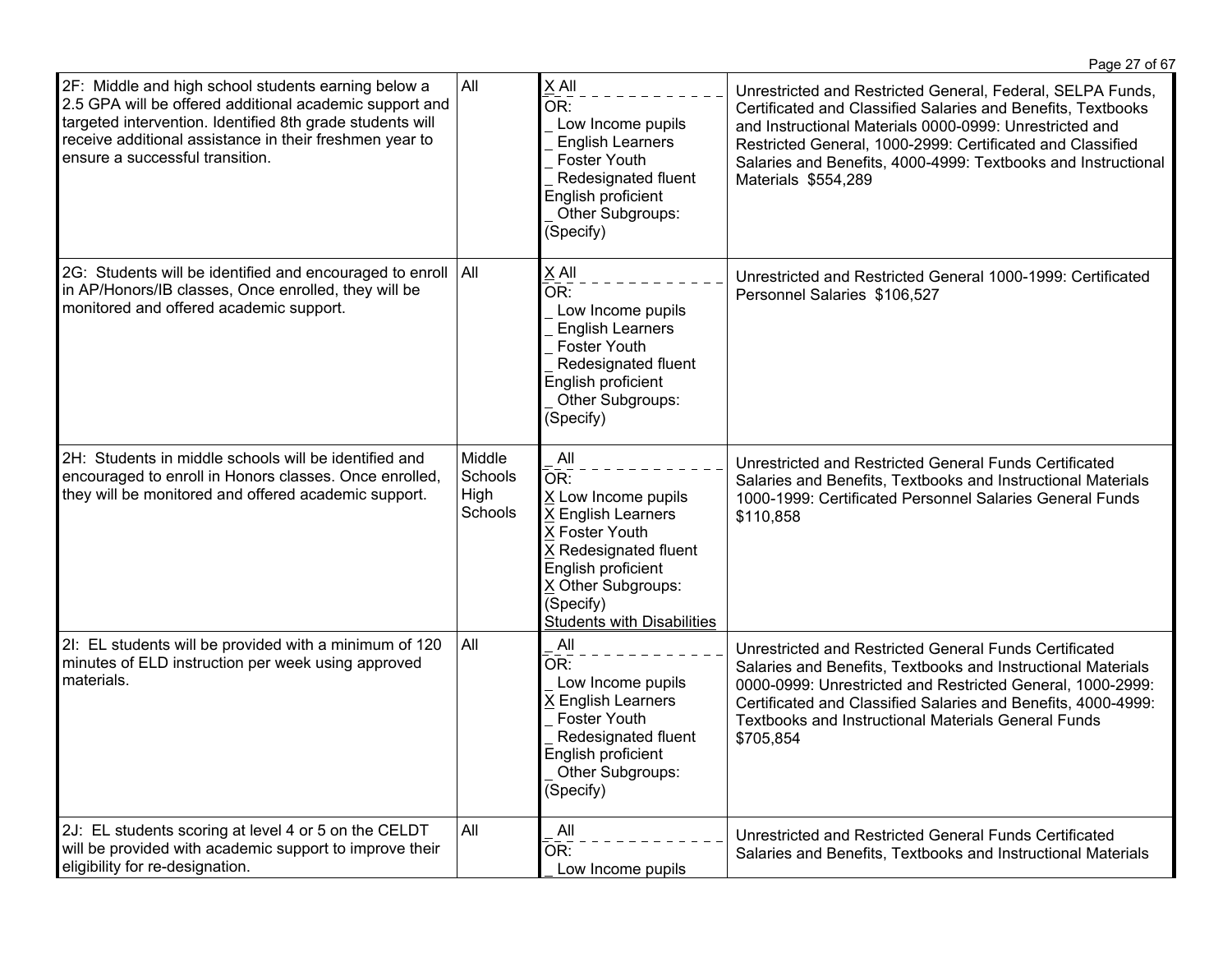|                                                                                                                                                                                                                                                                                                                                                                                                                                                                                                                                                                                                                                                                                                                                                                                                                                                                                                                                                                                                                                                                                                                                                                                                                                                                                                                                                                                                                                                                     |                                                                                                                                                                                                                                                                                                                                                                                                                                                               |                     | X English Learners<br><b>Foster Youth</b><br>Redesignated fluent<br>English proficient<br>Other Subgroups:<br>(Specify)                                             | 0000-0999: Unrestricted and Restricted General, 1000-2999:<br>Certificated and Classified Salaries and Benefits, 4000-4999:<br>Textbooks and Instructional Materials \$311,691                                                                                                                                |  |
|---------------------------------------------------------------------------------------------------------------------------------------------------------------------------------------------------------------------------------------------------------------------------------------------------------------------------------------------------------------------------------------------------------------------------------------------------------------------------------------------------------------------------------------------------------------------------------------------------------------------------------------------------------------------------------------------------------------------------------------------------------------------------------------------------------------------------------------------------------------------------------------------------------------------------------------------------------------------------------------------------------------------------------------------------------------------------------------------------------------------------------------------------------------------------------------------------------------------------------------------------------------------------------------------------------------------------------------------------------------------------------------------------------------------------------------------------------------------|---------------------------------------------------------------------------------------------------------------------------------------------------------------------------------------------------------------------------------------------------------------------------------------------------------------------------------------------------------------------------------------------------------------------------------------------------------------|---------------------|---------------------------------------------------------------------------------------------------------------------------------------------------------------------|---------------------------------------------------------------------------------------------------------------------------------------------------------------------------------------------------------------------------------------------------------------------------------------------------------------|--|
| or Tier 3.                                                                                                                                                                                                                                                                                                                                                                                                                                                                                                                                                                                                                                                                                                                                                                                                                                                                                                                                                                                                                                                                                                                                                                                                                                                                                                                                                                                                                                                          | 2K: Parents of targeted students will be provided with<br>information on academic and social/emotional<br>intervention programs provided at the school site.<br>Parents will be provided with written notice when their<br>children are enrolled in an intervention program<br>including information on the reasons for intervention, the<br>nature of the intervention program being provided and<br>the dates and times of the intervention program. Tier 2 | All                 | $X$ All<br>OR:<br>Low Income pupils<br><b>English Learners</b><br><b>Foster Youth</b><br>Redesignated fluent<br>English proficient<br>Other Subgroups:<br>(Specify) | No new funding required.                                                                                                                                                                                                                                                                                      |  |
|                                                                                                                                                                                                                                                                                                                                                                                                                                                                                                                                                                                                                                                                                                                                                                                                                                                                                                                                                                                                                                                                                                                                                                                                                                                                                                                                                                                                                                                                     |                                                                                                                                                                                                                                                                                                                                                                                                                                                               |                     | LCAP Year 2: 2017-2018                                                                                                                                              |                                                                                                                                                                                                                                                                                                               |  |
| Expected Annual Refinement of District framework for academic intervention; more consistent academic intervention programs across the District; research and<br>Measurable<br>development of site-based programs to address student social/emotional needs; integration of opportunities for academic<br>Outcomes:<br>acceleration/enrichment into intervention programs.<br>Increase the percentage of graduating seniors completing A-G requirements from the baseline 50.3% to 56.3%.<br>Increase the percentage of high school students enrolled in College Prep (CP) or higher courses from the baseline of 92.6% to 98.6%;<br>increase the percentage of high school students enrolled in Advanced Placement (AP), Honors and International Baccalaureate (IB) classes<br>from the baseline of 43.0% to 46.0%; increase the percent of middle school students enrolled in college prep or higher courses from the<br>baseline of 90.2% to 94.2%; increase the percent of middle school students enrolled in Honors classes from the baseline of 38.8% to 41.8%;<br>increase the number of English Learner students making one year's growth on the CELDT from the baseline of 41.4% to 47.4%; increase the<br>number of English Learner students scoring proficient on the CELDT from the baseline of 46.7% to 52.7%; increase the number of English<br>Learner students being reclassified to fluent English proficient from the baseline of 13.3% to 16.3%. |                                                                                                                                                                                                                                                                                                                                                                                                                                                               |                     |                                                                                                                                                                     |                                                                                                                                                                                                                                                                                                               |  |
|                                                                                                                                                                                                                                                                                                                                                                                                                                                                                                                                                                                                                                                                                                                                                                                                                                                                                                                                                                                                                                                                                                                                                                                                                                                                                                                                                                                                                                                                     | Actions/Services                                                                                                                                                                                                                                                                                                                                                                                                                                              | Scope of<br>Service | Pupils to be served within<br>identified scope of<br>service                                                                                                        | <b>Budgeted</b><br>Expenditures                                                                                                                                                                                                                                                                               |  |
| Language Arts and Math.                                                                                                                                                                                                                                                                                                                                                                                                                                                                                                                                                                                                                                                                                                                                                                                                                                                                                                                                                                                                                                                                                                                                                                                                                                                                                                                                                                                                                                             | 2A: Provide focused academic intervention for any<br>student below grade level standards in English                                                                                                                                                                                                                                                                                                                                                           | All                 | $X$ All<br>OR:<br>Low Income pupils<br><b>English Learners</b><br><b>Foster Youth</b>                                                                               | Unrestricted and Restricted General, Federal Funds,<br>Certificated and Classified Salaries and Benefits, Textbooks<br>and Instructional Materials 0000-0999: Unrestricted and<br>Restricted General, 1000-2999: Certificated and Classified<br>Salaries and Benefits, 4000-4999: Textbooks and Instructional |  |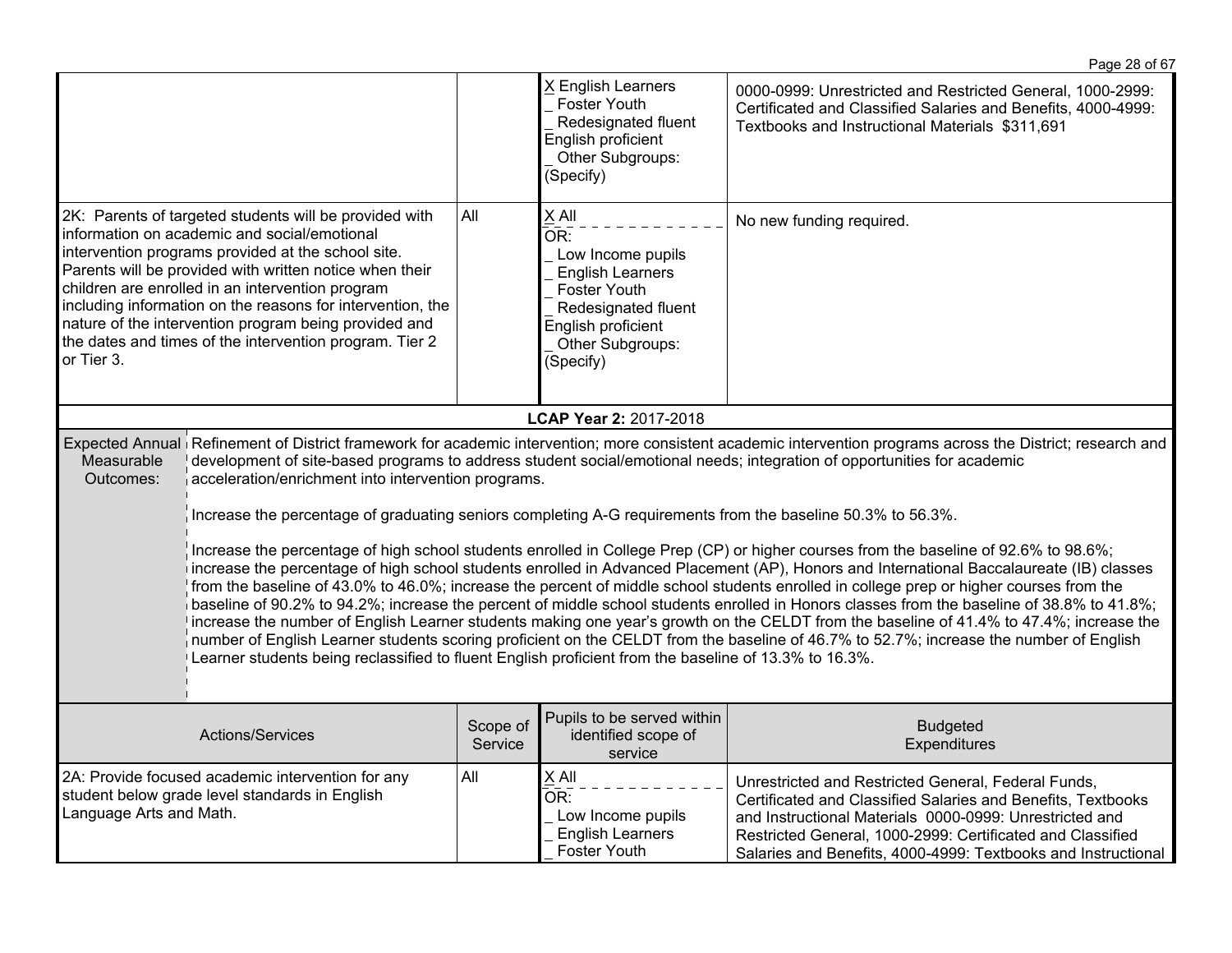|                                                                                                                                                                                                                                                                                                                                                                                                                                                                                                                                                                                                       |     |                                                                                                                                                                     | Page 29 of 67                                                                                                                                                                                                                                                                                                                          |
|-------------------------------------------------------------------------------------------------------------------------------------------------------------------------------------------------------------------------------------------------------------------------------------------------------------------------------------------------------------------------------------------------------------------------------------------------------------------------------------------------------------------------------------------------------------------------------------------------------|-----|---------------------------------------------------------------------------------------------------------------------------------------------------------------------|----------------------------------------------------------------------------------------------------------------------------------------------------------------------------------------------------------------------------------------------------------------------------------------------------------------------------------------|
|                                                                                                                                                                                                                                                                                                                                                                                                                                                                                                                                                                                                       |     | Redesignated fluent<br>English proficient<br>Other Subgroups:<br>(Specify)                                                                                          | Materials \$5,739,265                                                                                                                                                                                                                                                                                                                  |
| 2B: Implement consistent academic intervention<br>programs across schools using a District framework.<br>School sites will evaluate academic intervention<br>programs based upon the planning decisions made in<br>2015-2016 and implemented in 2016-2017 and revise<br>as indicated for 2018-2019.                                                                                                                                                                                                                                                                                                   | All | $X$ All<br>OR:<br>Low Income pupils<br><b>English Learners</b><br><b>Foster Youth</b><br>Redesignated fluent<br>English proficient<br>Other Subgroups:<br>(Specify) | No additional costs. The development of the progress<br>monitoring and training tools will be complete.                                                                                                                                                                                                                                |
| 2C: Provide opportunities for academic enrichment and<br>acceleration in intervention programs. School sites will<br>evaluate programs developed in 2015-2016 and<br>implemented in 2016-2017 to provide identified students<br>with academic acceleration and enrichment activities as<br>a component of the site academic intervention program,<br>and make revisions as necessary for following years.                                                                                                                                                                                             | All | $X$ All<br>OR:<br>Low Income pupils<br><b>English Learners</b><br><b>Foster Youth</b><br>Redesignated fluent<br>English proficient<br>Other Subgroups:<br>(Specify) | Unrestricted and Restricted General Funds, Certificated<br>Salaries and Benefits, Textbooks and Instructional Materials<br>0000-0999: Unrestricted and Restricted General, 1000-2999:<br>Certificated and Classified Salaries and Benefits, 4000-4999:<br>Textbooks and Instructional Materials \$72,577                               |
| 2D: Develop and implement social/emotional<br>intervention programs at all schools. The District will<br>continue to provide school sites with PD on successful<br>approaches to address student social-emotional issues.<br>School sites will evaluate and revise as necessary their<br>specific frameworks and approaches for addressing<br>student social-emotional issues. The District evaluate<br>the effectiveness of the social-emotional crisis<br>intervention team assisting school sites with acute<br>student social emotional issues and make revisions to<br>the program as indicated. | All | X All<br>OR:<br>Low Income pupils<br><b>English Learners</b><br><b>Foster Youth</b><br>Redesignated fluent<br>English proficient<br>Other Subgroups:<br>(Specify)   | Unrestricted and Restricted General Funds, Certificated<br>Salaries and Benefits, Textbooks and Instructional Materials<br>0000-0999: Unrestricted and Restricted General, 1000-2999:<br>Certificated and Classified Salaries and Benefits, 4000-4999:<br><b>Textbooks and Instructional Materials General Funds</b><br>\$642,754      |
| 2E: Provide systems of support for English Learners,<br>Socio-Economic Disadvantaged, Foster, Homeless, and<br>Special Education students to intervene and support<br>their academic success.                                                                                                                                                                                                                                                                                                                                                                                                         | All | All<br>OR:<br>X Low Income pupils<br>X English Learners<br>X Foster Youth<br>X Redesignated fluent<br>English proficient                                            | Unrestricted and Restricted General, Federal Funds,<br>Certificated and Classified Salaries and Benefits, Textbooks<br>and Instructional Materials 0000-0999: Unrestricted and<br>Restricted General, 1000-2999: Certificated and Classified<br>Salaries and Benefits, 4000-4999: Textbooks and Instructional<br>Materials \$3,637,656 |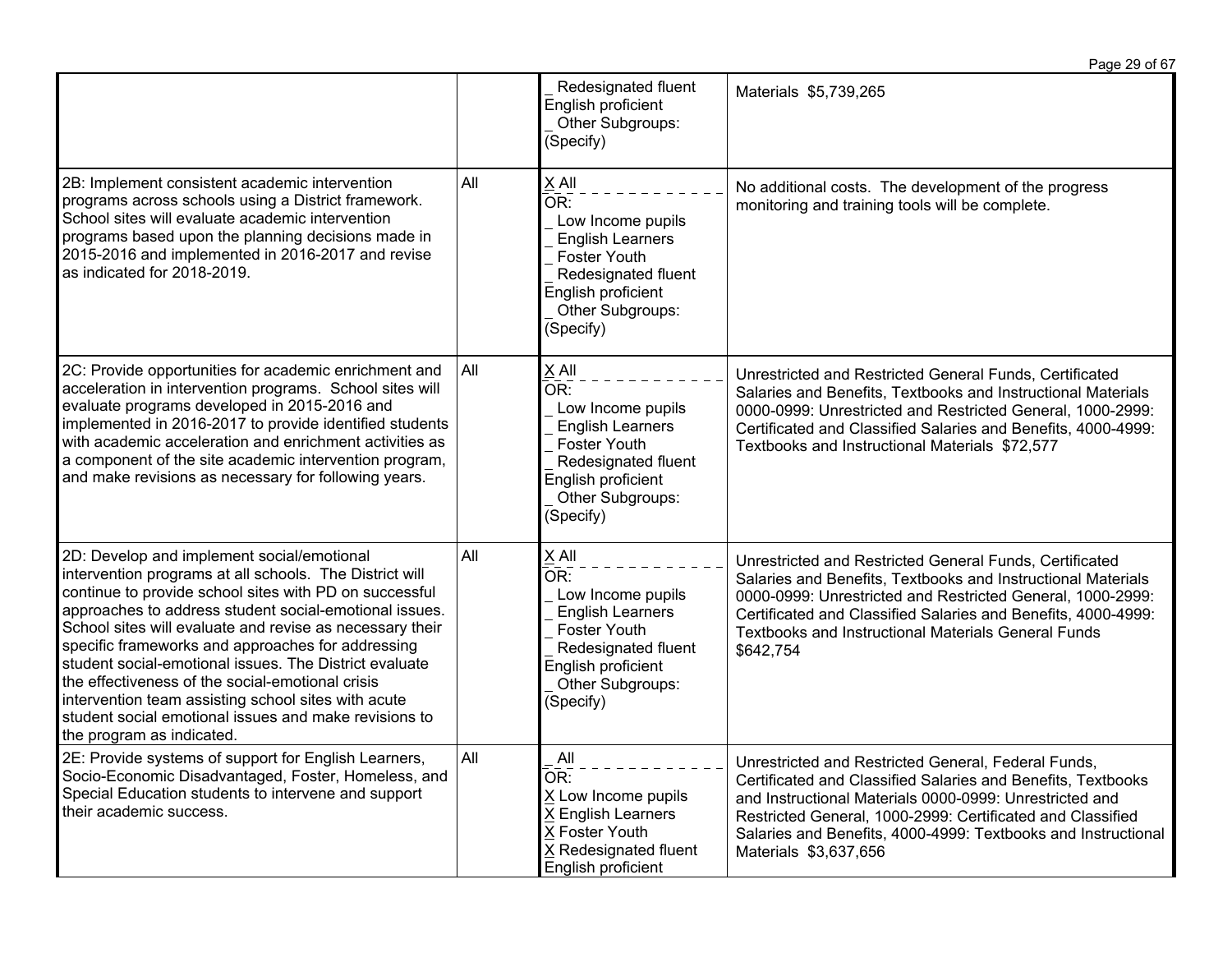|                                                                                                                                                                                                                                                                           |                                      |                                                                                                                                                                          | Page 30 of 67                                                                                                                                                                                                                                                                                                                        |
|---------------------------------------------------------------------------------------------------------------------------------------------------------------------------------------------------------------------------------------------------------------------------|--------------------------------------|--------------------------------------------------------------------------------------------------------------------------------------------------------------------------|--------------------------------------------------------------------------------------------------------------------------------------------------------------------------------------------------------------------------------------------------------------------------------------------------------------------------------------|
|                                                                                                                                                                                                                                                                           |                                      | X Other Subgroups:<br>(Specify)<br><b>Students with Disabilities</b>                                                                                                     |                                                                                                                                                                                                                                                                                                                                      |
| 2F: Middle and high school students earning below a<br>2.5 GPA will be offered additional academic support and<br>targeted intervention. Identified 8th grade students will<br>receive additional assistance in their freshmen year to<br>ensure a successful transition. | Middle<br>Schools<br>High<br>Schools | X All<br>OR:<br>Low Income pupils<br><b>English Learners</b><br><b>Foster Youth</b><br>Redesignated fluent<br>English proficient<br>Other Subgroups:<br>(Specify)        | Unrestricted and Restricted General Fund, Certificated and<br>Classified Salaries and Benefits, Textbooks and Instructional<br>Materials 0000-0999: Unrestricted and Restricted General,<br>1000-2999: Certificated and Classified Salaries and Benefits,<br>4000-4999: Textbooks and Instructional Materials \$573,926              |
| 2G: Students will be identified and encouraged to enroll<br>in AP/Honors/IB classes. Once enrolled, they will be<br>monitored and offered academic support.                                                                                                               | High<br>Schools                      | $X$ All<br>OR:<br>Low Income pupils<br><b>English Learners</b><br><b>Foster Youth</b><br>Redesignated fluent<br>English proficient<br>Other Subgroups:<br>(Specify)      | Unrestricted and Restricted General, Federal Funds,<br>Certificated and Classified Salaries and Benefits, Textbooks<br>and Instructional Materials 0000-0999: Unrestricted and<br>Restricted General, 1000-2999: Certificated and Classified<br>Salaries and Benefits, 4000-4999: Textbooks and Instructional<br>Materials \$114,785 |
| 2H: Students in middle schools will be identified and<br>encouraged to enroll in Honors classes. Once enrolled,<br>they will be monitored and offered academic support.                                                                                                   | Middle<br>Schools                    | X All<br>OR:<br>Low Income pupils<br><b>English Learners</b><br><b>Foster Youth</b><br>Redesignated fluent<br>English proficient<br>Other Subgroups:<br>(Specify)        | Unrestricted and Restricted General Funds, Certificated<br>Salaries and Benefits, Textbooks and Instructional Materials<br>0000-0999: Unrestricted and Restricted General, 1000-2999:<br>Certificated and Classified Salaries and Benefits, 4000-4999:<br>Textbooks and Instructional Materials \$114,785                            |
| 2I : EL students will be provided with a minimum of 120<br>minutes of ELD instruction per week using approved<br>materials.                                                                                                                                               | All                                  | $\overline{A}$ ll<br>OR:<br>Low Income pupils<br>X English Learners<br><b>Foster Youth</b><br>Redesignated fluent<br>English proficient<br>Other Subgroups:<br>(Specify) | Unrestricted and Restricted General Funds, Certificated<br>Salaries and Benefits, Textbooks and Instructional Materials<br>0000-0999: Unrestricted and Restricted General, 1000-2999:<br>Certificated and Classified Salaries and Benefits, 4000-4999:<br><b>Textbooks and Instructional Materials General Funds</b><br>\$733,408    |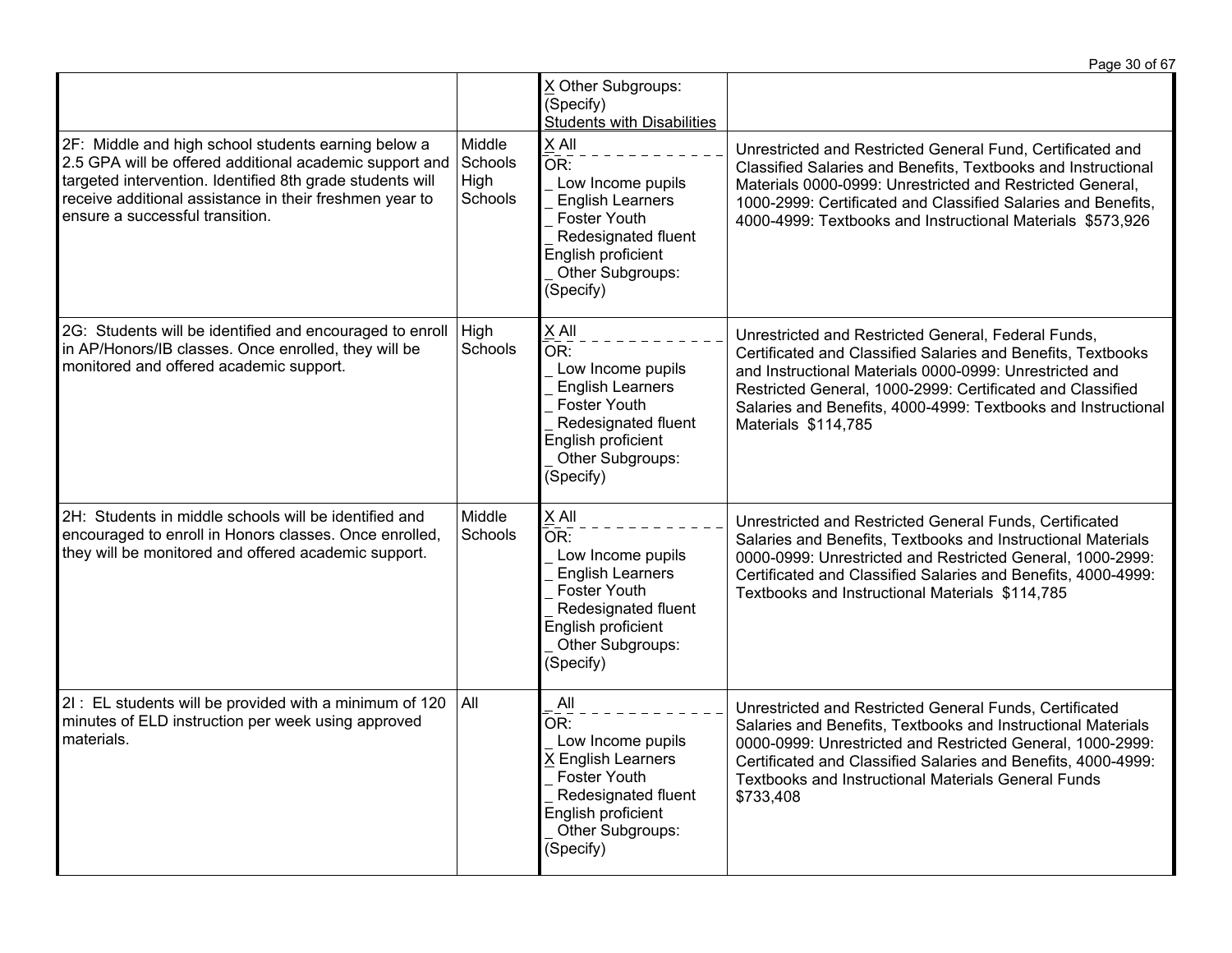| eligibility for re-designation.                                                                                                                                                                                                                                                                                                                                                                                                                                                                                                                                                                                                                                                                                                                                                                                                                                                                                                                                                                                                                                                                                                                                                                                                                                                                                                                                                                                                                                    | 2J: EL students scoring at level 4 or 5 on the CELDT<br>will be provided with academic support to improve their | All                 | All<br>OR:<br>Low Income pupils<br>X English Learners<br>Foster Youth<br>Redesignated fluent<br>English proficient<br>Other Subgroups:<br>(Specify)                          | Unrestricted and Restricted General Funds, Certificated<br>Salaries and Benefits, Textbooks and Instructional Materials<br>0000-0999: Unrestricted and Restricted General, 1000-2999:<br>Certificated and Classified Salaries and Benefits, 4000-4999:<br>Textbooks and Instructional Materials \$332,061 |
|--------------------------------------------------------------------------------------------------------------------------------------------------------------------------------------------------------------------------------------------------------------------------------------------------------------------------------------------------------------------------------------------------------------------------------------------------------------------------------------------------------------------------------------------------------------------------------------------------------------------------------------------------------------------------------------------------------------------------------------------------------------------------------------------------------------------------------------------------------------------------------------------------------------------------------------------------------------------------------------------------------------------------------------------------------------------------------------------------------------------------------------------------------------------------------------------------------------------------------------------------------------------------------------------------------------------------------------------------------------------------------------------------------------------------------------------------------------------|-----------------------------------------------------------------------------------------------------------------|---------------------|------------------------------------------------------------------------------------------------------------------------------------------------------------------------------|-----------------------------------------------------------------------------------------------------------------------------------------------------------------------------------------------------------------------------------------------------------------------------------------------------------|
| 2K: Parents of targeted students will be provided with<br>information on academic and social/emotional<br>intervention programs provided at the school site.<br>Parents will be provided with written notice when their<br>children are enrolled in an intervention program<br>including information on the reasons for intervention, the<br>nature of the intervention program being provided and<br>the dates and times of the intervention program. Tier 2<br>or Tier 3.                                                                                                                                                                                                                                                                                                                                                                                                                                                                                                                                                                                                                                                                                                                                                                                                                                                                                                                                                                                        |                                                                                                                 | High<br>Schools     | X All<br>$\bar{\mathsf{OR}}$ :<br>Low Income pupils<br><b>English Learners</b><br>Foster Youth<br>Redesignated fluent<br>English proficient<br>Other Subgroups:<br>(Specify) | No new funding required.                                                                                                                                                                                                                                                                                  |
|                                                                                                                                                                                                                                                                                                                                                                                                                                                                                                                                                                                                                                                                                                                                                                                                                                                                                                                                                                                                                                                                                                                                                                                                                                                                                                                                                                                                                                                                    |                                                                                                                 |                     | LCAP Year 3: 2018-2019                                                                                                                                                       |                                                                                                                                                                                                                                                                                                           |
| Expected Annual Refinement of District framework for academic intervention; more consistent academic intervention programs across the District; research and<br>development of site-based programs to address student social/emotional needs; integration of opportunities for academic<br>Measurable<br>acceleration/enrichment into intervention programs.<br>Outcomes:<br>Increase the percentage of graduating seniors completing A-G requirements from the baseline 50.3% to 58.3%.<br>Increase the percentage of high school students enrolled in College Prep (CP) or higher courses from the baseline of 92.6% to 100%;<br>increase the percentage of high school students enrolled in Advanced Placement (AP), Honors and International Baccalaureate (IB) classes<br>from the baseline of 43.0% to 47.0%; increase the percent of middle school students enrolled in college prep or higher courses from the<br>baseline of 90.2% to 95.2%; increase the percent of middle school students enrolled in Honors classes from the baseline of 38.8% to 42.8%;<br>increase the number of English Learner students making one year's growth on the CELDT from the baseline of 41.4% to 49.4%; increase the<br>number of English Learner students scoring proficient on the CELDT from the baseline of 46.7% to 54.7%; increase the number of English<br>Learner students being reclassified to fluent English proficient from the baseline of 13.3% to 17.3%. |                                                                                                                 |                     |                                                                                                                                                                              |                                                                                                                                                                                                                                                                                                           |
|                                                                                                                                                                                                                                                                                                                                                                                                                                                                                                                                                                                                                                                                                                                                                                                                                                                                                                                                                                                                                                                                                                                                                                                                                                                                                                                                                                                                                                                                    | Actions/Services                                                                                                | Scope of<br>Service | Pupils to be served within<br>identified scope of<br>service                                                                                                                 | <b>Budgeted</b><br>Expenditures                                                                                                                                                                                                                                                                           |
| 2A: Provide focused academic intervention for any<br>student below grade level standards in English<br>Language Arts and Math.                                                                                                                                                                                                                                                                                                                                                                                                                                                                                                                                                                                                                                                                                                                                                                                                                                                                                                                                                                                                                                                                                                                                                                                                                                                                                                                                     |                                                                                                                 | All                 | X All<br>OR:<br>Low Income pupils                                                                                                                                            | Unrestricted and Restricted General Funds, Certificated<br>Salaries and Benefits, Textbooks and Instructional Materials<br>0000-0999: Unrestricted and Restricted General, 1000-2999:                                                                                                                     |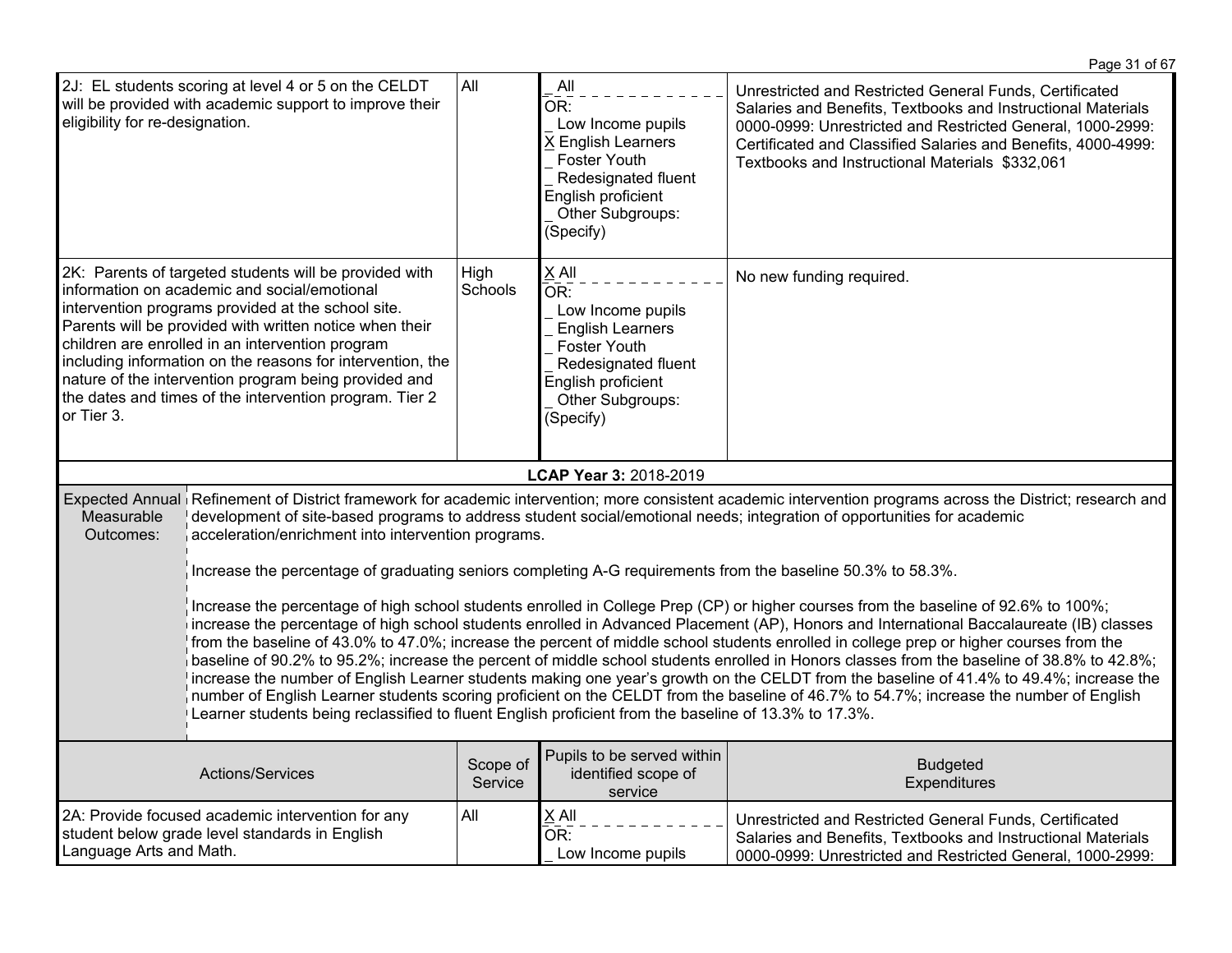|                                                                                                                                                                                                                                                                                                                                                                                                                                                                                                                                                                                                       |     | <b>English Learners</b><br><b>Foster Youth</b><br>Redesignated fluent<br>English proficient<br>Other Subgroups:<br>(Specify)                                        | Certificated and Classified Salaries and Benefits, 4000-4999:<br>Textbooks and Instructional Materials \$5,739,265                                                                                                                                                                                          |
|-------------------------------------------------------------------------------------------------------------------------------------------------------------------------------------------------------------------------------------------------------------------------------------------------------------------------------------------------------------------------------------------------------------------------------------------------------------------------------------------------------------------------------------------------------------------------------------------------------|-----|---------------------------------------------------------------------------------------------------------------------------------------------------------------------|-------------------------------------------------------------------------------------------------------------------------------------------------------------------------------------------------------------------------------------------------------------------------------------------------------------|
| 2B: Implement consistent academic intervention<br>programs across schools using a District framework.<br>School sites will evaluate academic intervention<br>programs based upon the planning decisions made in<br>2015-2016 and implemented in 2016-2017 and revise<br>as indicated for 2018-2019.                                                                                                                                                                                                                                                                                                   | All | X All<br>OR:<br>Low Income pupils<br><b>English Learners</b><br><b>Foster Youth</b><br>Redesignated fluent<br>English proficient<br>Other Subgroups:<br>(Specify)   | No additional costs. The development of the progress<br>monitoring and training tools complete.                                                                                                                                                                                                             |
| 2C: Provide opportunities for academic enrichment and<br>acceleration in intervention programs. School sites will<br>evaluate programs developed in 2015-2016 and<br>implemented in 2016-2017 to provide identified students<br>with academic acceleration and enrichment activities as<br>a component of the site academic intervention program,<br>and make revisions as necessary for following years.                                                                                                                                                                                             | All | X All<br>OR:<br>Low Income pupils<br><b>English Learners</b><br>Foster Youth<br>Redesignated fluent<br>English proficient<br>Other Subgroups:<br>(Specify)          | Unrestricted and Restricted General Funds, Certificated<br>Salaries and Benefits, Textbooks and Instructional Materials<br>0000-0999: Unrestricted and Restricted General, 1000-2999:<br>Certificated and Classified Salaries and Benefits, 4000-4999:<br>Textbooks and Instructional Materials \$72,577    |
| 2D: Develop and implement social/emotional<br>intervention programs at all schools. The District will<br>continue to provide school sites with PD on successful<br>approaches to address student social-emotional issues.<br>School sites will evaluate and revise as necessary their<br>specific frameworks and approaches for addressing<br>student social-emotional issues. The District evaluate<br>the effectiveness of the social-emotional crisis<br>intervention team assisting school sites with acute<br>student social emotional issues and make revisions to<br>the program as indicated. | All | $X$ All<br>−−−<br>OR:<br>Low Income pupils<br><b>English Learners</b><br>Foster Youth<br>Redesignated fluent<br>English proficient<br>Other Subgroups:<br>(Specify) | Unrestricted and Restricted General Funds, Certificated<br>Salaries and Benefits, Textbooks and Instructional Materials<br>0000-0999: Unrestricted and Restricted General, 1000-2999:<br>Certificated and Classified Salaries and Benefits, 4000-4999:<br>Textbooks and Instructional Materials \$642,754   |
| 2E: Provide systems of support for English Learners,<br>Socio-Economic Disadvantaged, Foster, Homeless, and<br>Special Education students to intervene and support<br>their academic success.                                                                                                                                                                                                                                                                                                                                                                                                         | All | All<br>$\overline{\mathsf{OR}}$ :<br>X Low Income pupils<br>X English Learners<br>X Foster Youth                                                                    | Unrestricted and Restricted General Funds, Certificated<br>Salaries and Benefits, Textbooks and Instructional Materials<br>0000-0999: Unrestricted and Restricted General, 1000-2999:<br>Certificated and Classified Salaries and Benefits, 4000-4999:<br>Textbooks and Instructional Materials \$3,637,656 |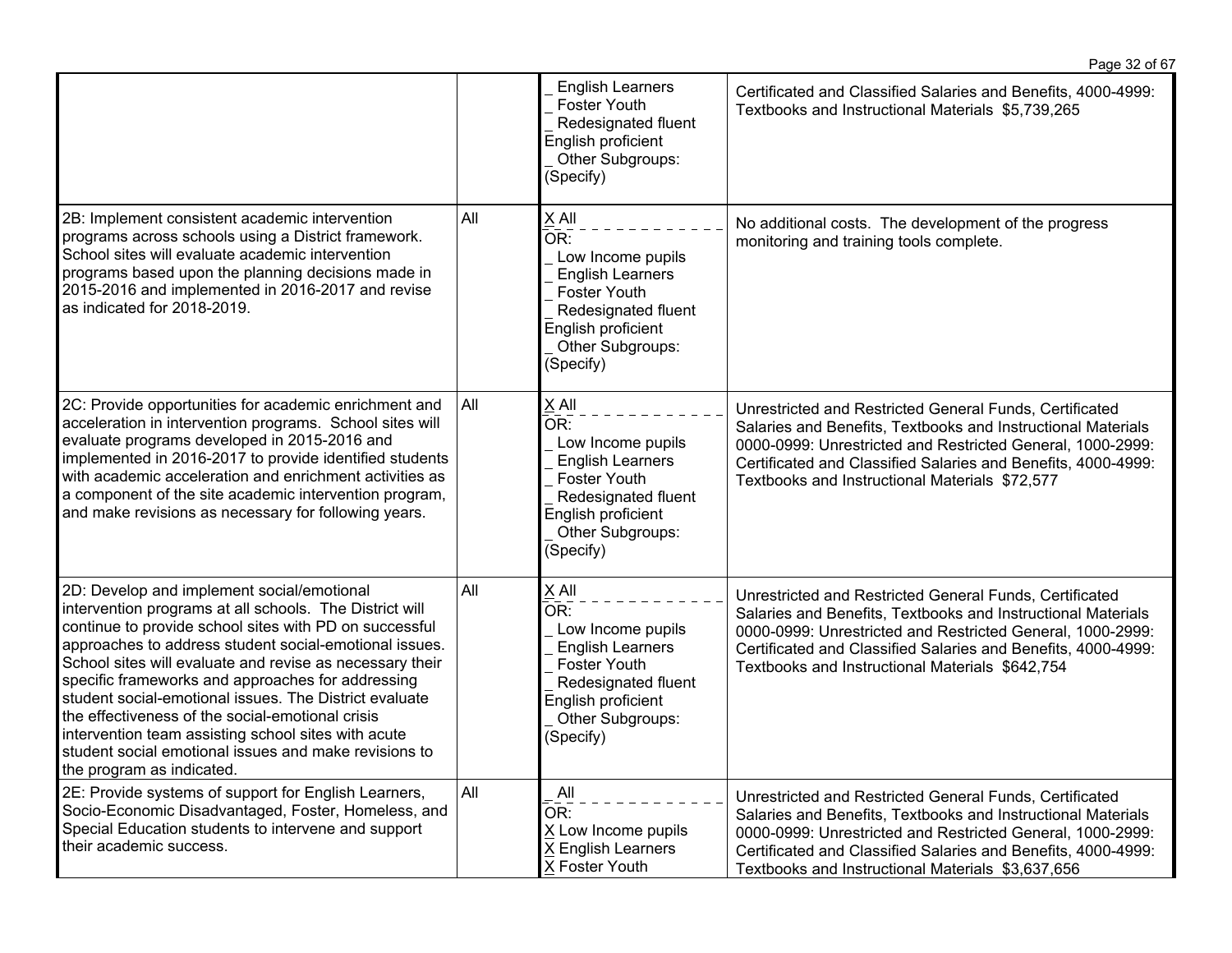|                                                                                                                                                                                                                                                                           |                                      |                                                                                                                                                                   | Page 33 of 67                                                                                                                                                                                                                                                                                             |
|---------------------------------------------------------------------------------------------------------------------------------------------------------------------------------------------------------------------------------------------------------------------------|--------------------------------------|-------------------------------------------------------------------------------------------------------------------------------------------------------------------|-----------------------------------------------------------------------------------------------------------------------------------------------------------------------------------------------------------------------------------------------------------------------------------------------------------|
|                                                                                                                                                                                                                                                                           |                                      | X Redesignated fluent<br>English proficient<br>X Other Subgroups:<br>(Specify)<br><b>Students with Disablities</b>                                                |                                                                                                                                                                                                                                                                                                           |
| 2F: Middle and high school students earning below a<br>2.5 GPA will be offered additional academic support and<br>targeted intervention. Identified 8th grade students will<br>receive additional assistance in their freshmen year to<br>ensure a successful transition. | Middle<br>Schools<br>High<br>Schools | X All<br>OR:<br>Low Income pupils<br><b>English Learners</b><br><b>Foster Youth</b><br>Redesignated fluent<br>English proficient<br>Other Subgroups:<br>(Specify) | Unrestricted and Restricted General Funds, Certificated<br>Salaries and Benefits, Textbooks and Instructional Materials<br>0000-0999: Unrestricted and Restricted General, 1000-2999:<br>Certificated and Classified Salaries and Benefits, 4000-4999:<br>Textbooks and Instructional Materials \$573,926 |
| 2G: Students will be identified and encouraged to enroll<br>in AP/Honors/IB classes, Once enrolled, they will be<br>monitored and offered academic support.                                                                                                               | High<br>Schools                      | X All<br>OR:<br>Low Income pupils<br><b>English Learners</b><br><b>Foster Youth</b><br>Redesignated fluent<br>English proficient<br>Other Subgroups:<br>(Specify) | Unrestricted and Restricted General Funds, Certificated<br>Salaries and Benefits, Textbooks and Instructional Materials<br>0000-0999: Unrestricted and Restricted General, 1000-2999:<br>Certificated and Classified Salaries and Benefits, 4000-4999:<br>Textbooks and Instructional Materials \$114,785 |
| 2H: Students in middle schools will be identified and<br>encouraged to enroll in Honors classes. Once enrolled,<br>they will be monitored and offered academic support.                                                                                                   | Middle<br>Schools                    | X All<br>OR:<br>Low Income pupils<br><b>English Learners</b><br>Foster Youth<br>Redesignated fluent<br>English proficient<br>Other Subgroups:<br>(Specify)        | Unrestricted and Restricted General Funds, Certificated<br>Salaries and Benefits, Textbooks and Instructional Materials<br>0000-0999: Unrestricted and Restricted General, 1000-2999:<br>Certificated and Classified Salaries and Benefits, 4000-4999:<br>Textbooks and Instructional Materials \$114,785 |
| 2I: EL students will be provided with a minimum of 120<br>minutes of ELD instruction per week using approved<br>materials.                                                                                                                                                | All                                  | All<br>OR:<br>Low Income pupils<br>X English Learners<br>Foster Youth<br>Redesignated fluent<br>English proficient<br>Other Subgroups:                            | Unrestricted and Restricted General Funds, Certificated<br>Salaries and Benefits, Textbooks and Instructional Materials<br>0000-0999: Unrestricted and Restricted General, 1000-2999:<br>Certificated and Classified Salaries and Benefits, 4000-4999:<br>Textbooks and Instructional Materials \$733,408 |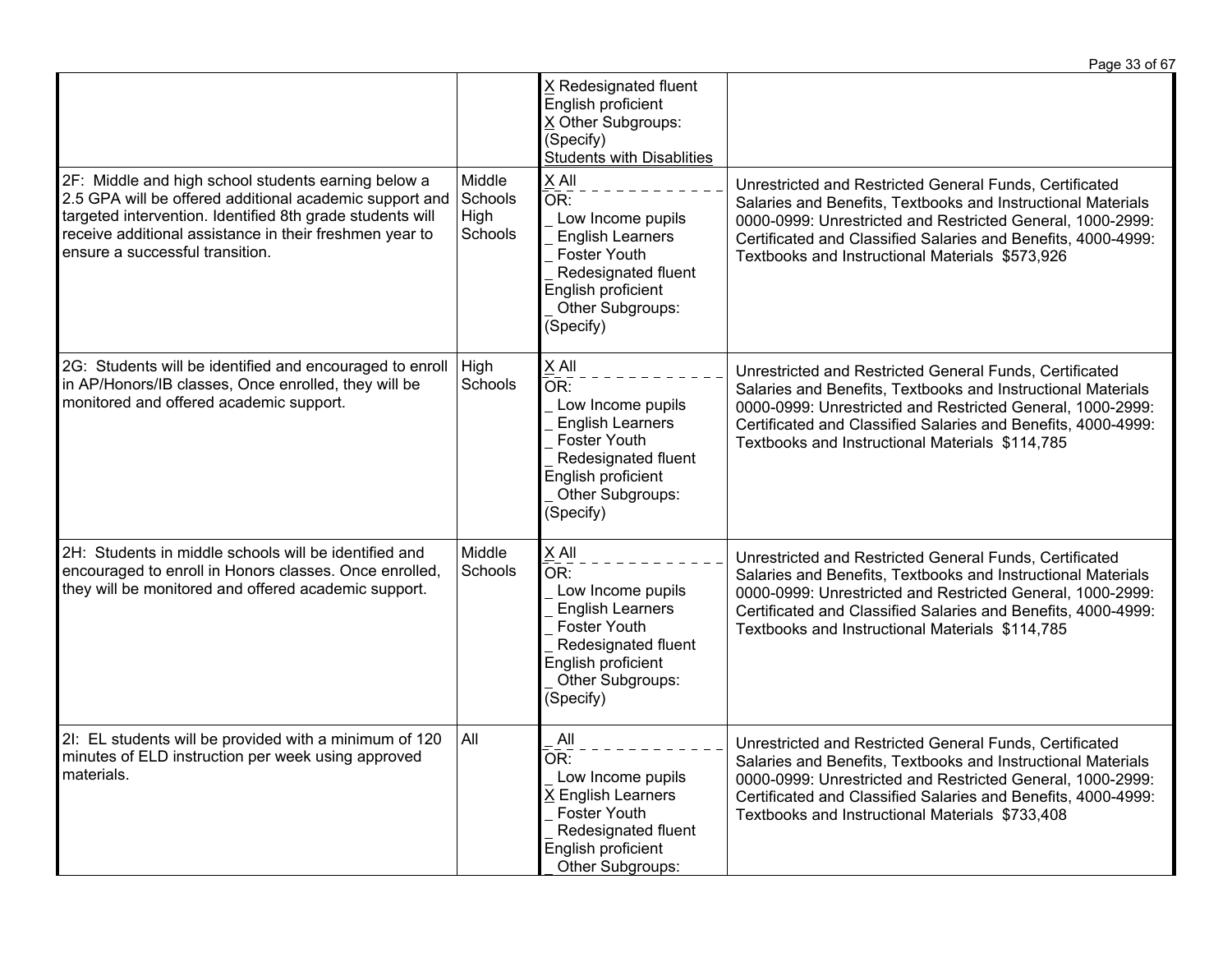|                                                                                                                                                                                                                                                                                                                                                                                                                                                                             |     |                                                                                                                                                              | Page 34 of 67                                                                                                                                                                                                                                                                                             |
|-----------------------------------------------------------------------------------------------------------------------------------------------------------------------------------------------------------------------------------------------------------------------------------------------------------------------------------------------------------------------------------------------------------------------------------------------------------------------------|-----|--------------------------------------------------------------------------------------------------------------------------------------------------------------|-----------------------------------------------------------------------------------------------------------------------------------------------------------------------------------------------------------------------------------------------------------------------------------------------------------|
|                                                                                                                                                                                                                                                                                                                                                                                                                                                                             |     | (Specify)                                                                                                                                                    |                                                                                                                                                                                                                                                                                                           |
| 2J: EL students scoring at level 4 or 5 on the CELDT<br>will be provided with academic support to improve their<br>eligibility for re-designation.                                                                                                                                                                                                                                                                                                                          | All | All<br>OR:<br>Low Income pupils<br>X English Learners<br>Foster Youth<br>Redesignated fluent<br>English proficient<br>Other Subgroups:<br>(Specify)          | Unrestricted and Restricted General Funds, Certificated<br>Salaries and Benefits, Textbooks and Instructional Materials<br>0000-0999: Unrestricted and Restricted General, 1000-2999:<br>Certificated and Classified Salaries and Benefits, 4000-4999:<br>Textbooks and Instructional Materials \$322,061 |
| 2K: Parents of targeted students will be provided with<br>information on academic and social/emotional<br>intervention programs provided at the school site.<br>Parents will be provided with written notice when their<br>children are enrolled in an intervention program<br>including information on the reasons for intervention, the<br>nature of the intervention program being provided and<br>the dates and times of the intervention program. Tier 2<br>or Tier 3. | All | $X$ All<br>OR:<br>Low Income pupils<br><b>English Learners</b><br>Foster Youth<br>Redesignated fluent<br>English proficient<br>Other Subgroups:<br>(Specify) | No new funding required.                                                                                                                                                                                                                                                                                  |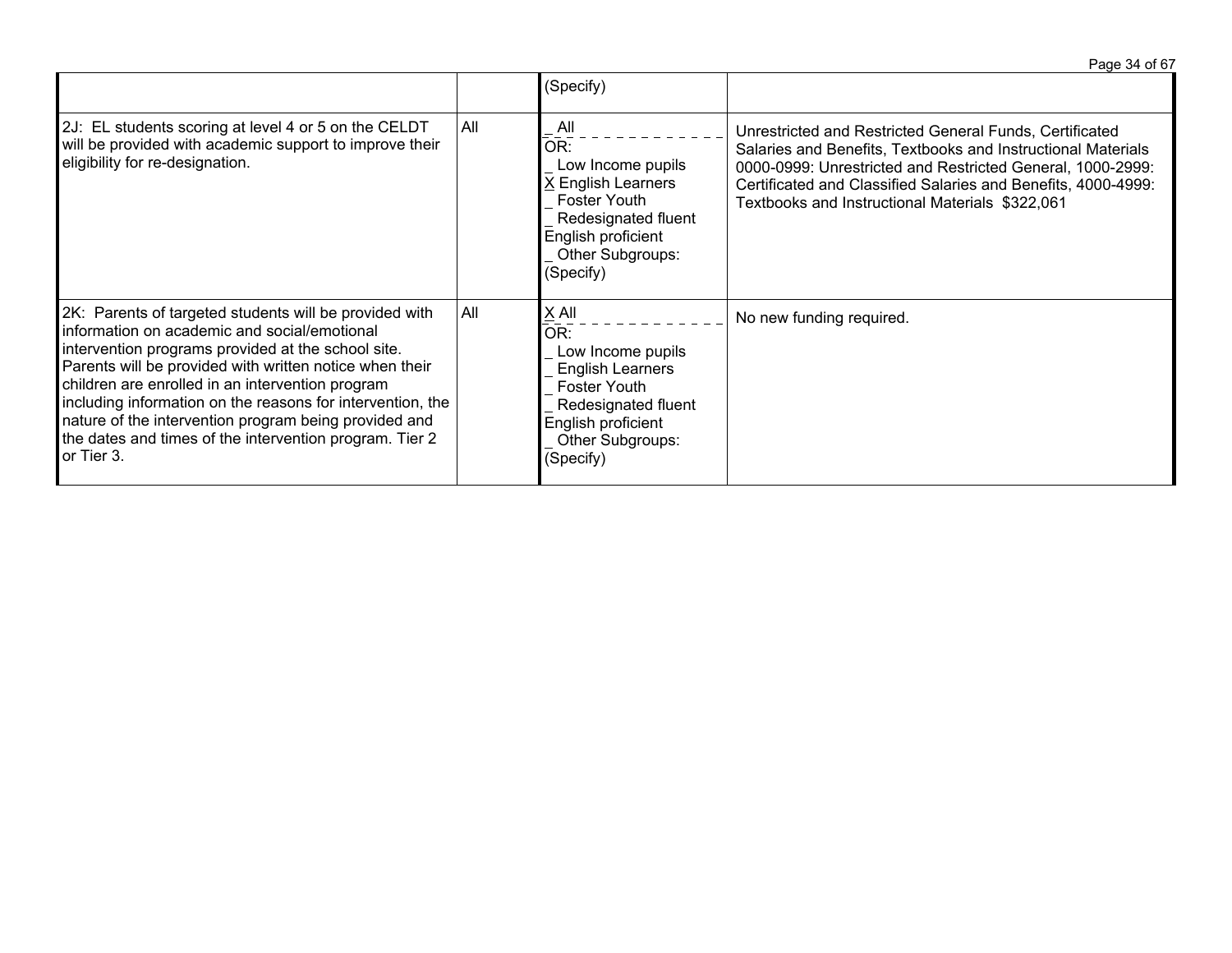| Develop high-quality activities that engage students with their schools.                                                                                                                                                                                                                                                                                                               |                                                                                                                                                                                                                                                                                                                                                                                                                                                                                                                                                                                                                                                                                                                                                                                                                                                                                                                                                                                                                                                                                                                       |                     |                                                                         |           | Related State and/or Local Priorities:<br>$1 \times 2 = 3 \times 4 \times 5 \times 6 \times 7 = 8$ |
|----------------------------------------------------------------------------------------------------------------------------------------------------------------------------------------------------------------------------------------------------------------------------------------------------------------------------------------------------------------------------------------|-----------------------------------------------------------------------------------------------------------------------------------------------------------------------------------------------------------------------------------------------------------------------------------------------------------------------------------------------------------------------------------------------------------------------------------------------------------------------------------------------------------------------------------------------------------------------------------------------------------------------------------------------------------------------------------------------------------------------------------------------------------------------------------------------------------------------------------------------------------------------------------------------------------------------------------------------------------------------------------------------------------------------------------------------------------------------------------------------------------------------|---------------------|-------------------------------------------------------------------------|-----------|----------------------------------------------------------------------------------------------------|
| GOAL 3:                                                                                                                                                                                                                                                                                                                                                                                |                                                                                                                                                                                                                                                                                                                                                                                                                                                                                                                                                                                                                                                                                                                                                                                                                                                                                                                                                                                                                                                                                                                       |                     |                                                                         |           | COE only: $9 - 10$                                                                                 |
|                                                                                                                                                                                                                                                                                                                                                                                        |                                                                                                                                                                                                                                                                                                                                                                                                                                                                                                                                                                                                                                                                                                                                                                                                                                                                                                                                                                                                                                                                                                                       |                     |                                                                         |           | Local: Specify                                                                                     |
|                                                                                                                                                                                                                                                                                                                                                                                        | Identified Need: increase student engagement and provide multiple opportunities for students to participate in high quality student activities programs to<br>increase their engagement with the school, enrich their school experience, improve their academic achievement and social/emotional<br>wellness.                                                                                                                                                                                                                                                                                                                                                                                                                                                                                                                                                                                                                                                                                                                                                                                                         |                     |                                                                         |           |                                                                                                    |
| Goal Applies to:                                                                                                                                                                                                                                                                                                                                                                       | Schools: All                                                                                                                                                                                                                                                                                                                                                                                                                                                                                                                                                                                                                                                                                                                                                                                                                                                                                                                                                                                                                                                                                                          |                     |                                                                         |           |                                                                                                    |
|                                                                                                                                                                                                                                                                                                                                                                                        | Applicable Pupil<br>i All<br>Subgroups:                                                                                                                                                                                                                                                                                                                                                                                                                                                                                                                                                                                                                                                                                                                                                                                                                                                                                                                                                                                                                                                                               |                     |                                                                         |           |                                                                                                    |
|                                                                                                                                                                                                                                                                                                                                                                                        |                                                                                                                                                                                                                                                                                                                                                                                                                                                                                                                                                                                                                                                                                                                                                                                                                                                                                                                                                                                                                                                                                                                       |                     | LCAP Year 1: 2016-2017                                                  |           |                                                                                                    |
| Measurable<br>Outcomes:                                                                                                                                                                                                                                                                                                                                                                | Expected Annual The number of high school students participating in at least one student activity program will increase from the baseline of 59.7% to 63.7%;<br>the number of 11th grade students reporting opportunities for meaningful participation in their schools will increase from the baseline of 73%<br>to 74%; the number of 7th grade students reporting opportunities for meaningful participation in their schools will increase from the baseline of<br>175% to 76%; high school seniors will maintain or increase the current 97% high school graduation rate; students in grades 9-12 will maintain<br>the less than 1% annual dropout rate; students in grades 7 and 8 will maintain the 0% dropout rate. The percent of students meeting at least<br>5 of the Physical Fitness Test (PFT) standards will increase from the 2014-2015 baseline by 1% from 62.1% to 63.1%. Maintain the less than<br>3% suspension rate district-wide; and maintain the less than 0.5% expulsion rate. Maintain the greater than 90% actual attendance rate; and<br>maintain the less than 1% chronic absentee rate. |                     |                                                                         |           |                                                                                                    |
|                                                                                                                                                                                                                                                                                                                                                                                        | Actions/Services                                                                                                                                                                                                                                                                                                                                                                                                                                                                                                                                                                                                                                                                                                                                                                                                                                                                                                                                                                                                                                                                                                      | Scope of<br>Service | Pupils to be served within<br>identified scope of<br>service            |           | <b>Budgeted</b><br>Expenditures                                                                    |
| X All<br>Middle<br>3A: Recruit and retain high quality, effective activities<br>Unrestricted and Restricted General Fund 1000-1999:<br>Schools<br>staff.<br>OR:<br>Certificated Personnel Salaries \$3,226,154<br>High<br>Low Income pupils<br>Schools<br><b>English Learners</b><br><b>Foster Youth</b><br>Redesignated fluent<br>English proficient<br>Other Subgroups:<br>(Specify) |                                                                                                                                                                                                                                                                                                                                                                                                                                                                                                                                                                                                                                                                                                                                                                                                                                                                                                                                                                                                                                                                                                                       |                     |                                                                         |           |                                                                                                    |
| parent fund-raising demands.                                                                                                                                                                                                                                                                                                                                                           | 3B: Consider using 2016-2017 LCFF growth funds or<br>other funding to provide sites with additional funding to<br>support student activities program costs and reduce                                                                                                                                                                                                                                                                                                                                                                                                                                                                                                                                                                                                                                                                                                                                                                                                                                                                                                                                                 | All                 | $X$ All<br>$\bar{OR}$ :<br>Low Income pupils<br><b>English Learners</b> | \$425,516 | Unrestricted and Restricted General Fund 0000: Unrestricted                                        |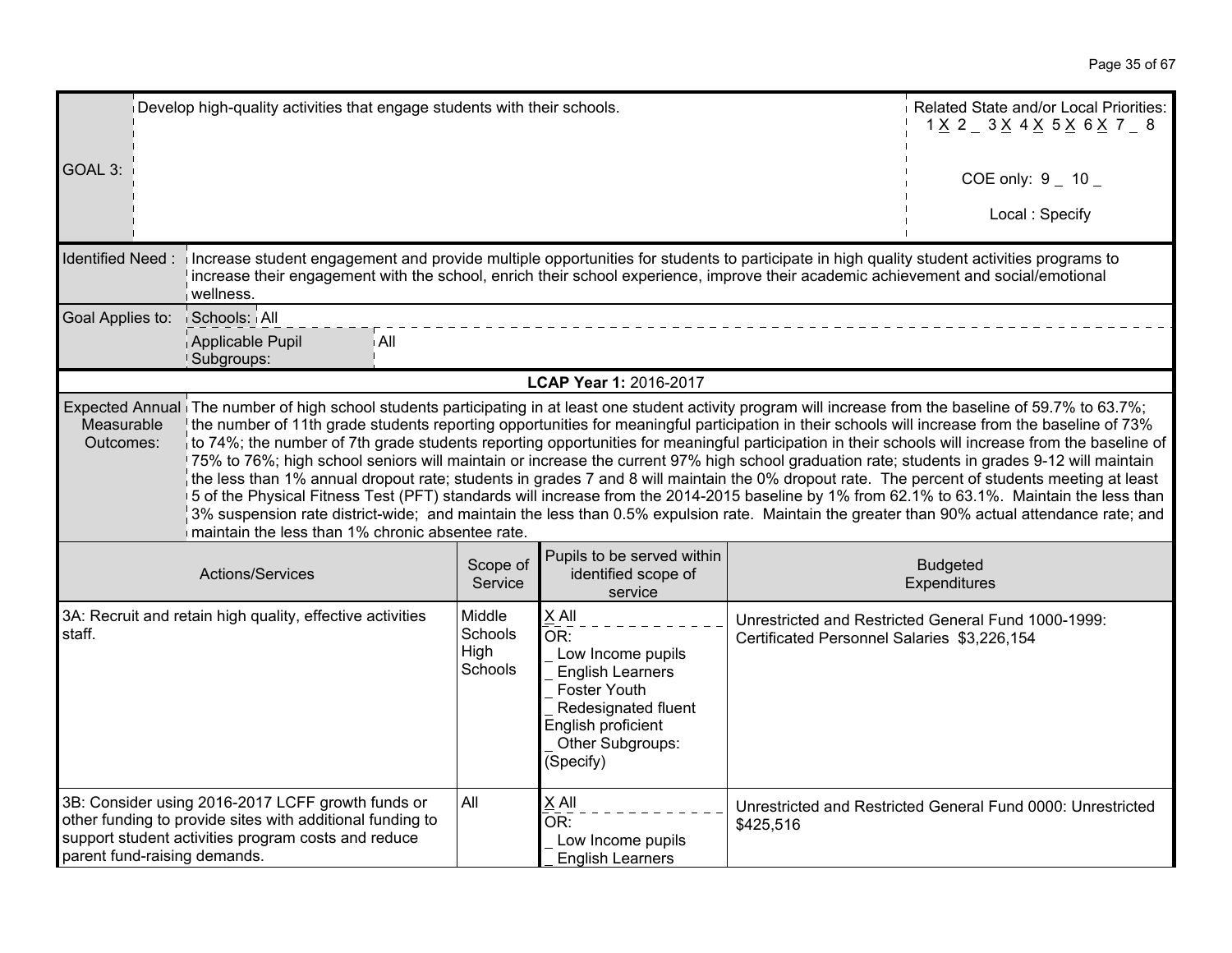|                                                                                                                                                                                                                                                                                                                                                                                                                 |                                      |                                                                                                                                                                                                  | Page 36 of 67                                                   |
|-----------------------------------------------------------------------------------------------------------------------------------------------------------------------------------------------------------------------------------------------------------------------------------------------------------------------------------------------------------------------------------------------------------------|--------------------------------------|--------------------------------------------------------------------------------------------------------------------------------------------------------------------------------------------------|-----------------------------------------------------------------|
|                                                                                                                                                                                                                                                                                                                                                                                                                 |                                      | Foster Youth<br>Redesignated fluent<br>English proficient<br>Other Subgroups:<br>(Specify)                                                                                                       |                                                                 |
| 3C: District and school site staff will work with activities<br>program directors and booster club officers to research<br>options to lower program costs and reduce fundraising<br>demands without significantly lower activities program<br>quality.                                                                                                                                                          | Middle<br>Schools<br>High<br>Schools | All<br>OR:<br>X Low Income pupils<br>X English Learners<br>X Foster Youth<br>X Redesignated fluent<br>English proficient<br>X Other Subgroups:<br>(Specify)<br><b>Students with Disabilities</b> | No additional costs.                                            |
| 3D: Increase school engagement and activities<br>participation for targeted students. Targeted students<br>who are not participating in at least one activities<br>program will be identified, counseled and assisted in<br>joining and participating in activities programs.                                                                                                                                   | Middle<br>Schools<br>High<br>Schools | All<br>OR:<br>X Low Income pupils<br>X English Learners<br>X Foster Youth<br>X Redesignated fluent<br>English proficient<br>X Other Subgroups:<br>(Specify)<br><b>Students With Disabilities</b> | No additional costs.                                            |
| 3E: Increase parent engagement of targeted students.<br>Parents of targeted students will be provided with<br>information on the various activities programs offered at<br>the school, assisted in getting their children enrolled and<br>participating in activities programs, and provided with<br>information on how they can support their children and<br>volunteer in support of the activities programs. | All                                  | All<br>OR:<br>X Low Income pupils<br>X English Learners<br>X Foster Youth<br>X Redesignated fluent<br>English proficient<br>X Other Subgroups:<br>(Specify)<br><b>Students With Disabilities</b> | Unrestricted and General Funds 5900: Communications<br>\$26,000 |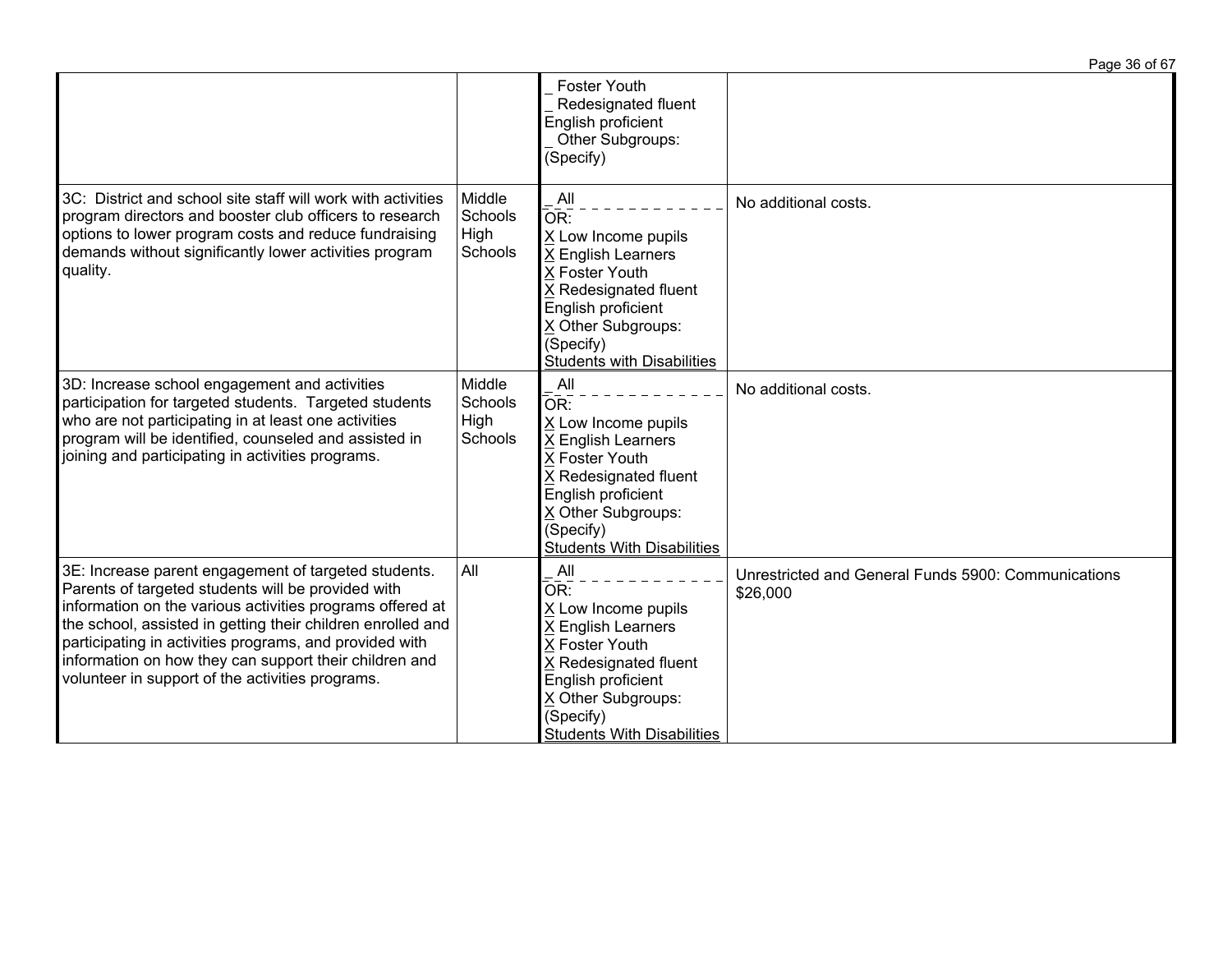Page 37 of 67

| LCAP Year 2: 2017-2018  |                                                                                                                                                                                                                                               |                                      |                                                                                                                                                                                                                    |                                                                                                                                                                                                                                                                                                                                                                                                                                                                                                                                                                                                                                                                                                                                                                                                                                                                                                                                                                                                                                                                  |
|-------------------------|-----------------------------------------------------------------------------------------------------------------------------------------------------------------------------------------------------------------------------------------------|--------------------------------------|--------------------------------------------------------------------------------------------------------------------------------------------------------------------------------------------------------------------|------------------------------------------------------------------------------------------------------------------------------------------------------------------------------------------------------------------------------------------------------------------------------------------------------------------------------------------------------------------------------------------------------------------------------------------------------------------------------------------------------------------------------------------------------------------------------------------------------------------------------------------------------------------------------------------------------------------------------------------------------------------------------------------------------------------------------------------------------------------------------------------------------------------------------------------------------------------------------------------------------------------------------------------------------------------|
| Measurable<br>Outcomes: | maintain the less than 1% chronic absentee rate.                                                                                                                                                                                              |                                      |                                                                                                                                                                                                                    | Expected Annual The number of high school students participating in at least one student activity program will increase from the baseline of 59.7% to 65.7%;<br>the number of 11th grade students reporting opportunities for meaningful participation in their schools will increase from the baseline of 73%<br>to 75%; the number of 7th grade students reporting opportunities for meaningful participation in their schools will increase from the baseline of<br>75% to 77%; high school seniors will maintain or increase the current 97% high school graduation rate; students in grades 9-12 will maintain<br>the less than 1% annual dropout rate; students in grades 7 and 8 will maintain the 0% dropout rate. The percent of students meeting at least<br>5 of the Physical Fitness Test (PFT) standards will increase from the 2014-2015 baseline by 1% from 62.1% to 64.1%. Maintain the less than<br>3% suspension rate district-wide; and maintain the less than 0.5% expulsion rate. Maintain the greater than 90% actual attendance rate; and |
|                         | Actions/Services                                                                                                                                                                                                                              | Scope of<br>Service                  | Pupils to be served within<br>identified scope of<br>service                                                                                                                                                       | <b>Budgeted</b><br>Expenditures                                                                                                                                                                                                                                                                                                                                                                                                                                                                                                                                                                                                                                                                                                                                                                                                                                                                                                                                                                                                                                  |
| staff.                  | 3A: Recruit and retain high quality, effective activities                                                                                                                                                                                     | Middle<br>Schools<br>High<br>Schools | X All<br>OR:<br>Low Income pupils<br><b>English Learners</b><br>Foster Youth<br>Redesignated fluent<br>English proficient<br>Other Subgroups:<br>(Specify)                                                         | Unrestricted and Restricted General Fund 1000-1999:<br>Certificated Personnel Salaries General Funds \$3,351,883                                                                                                                                                                                                                                                                                                                                                                                                                                                                                                                                                                                                                                                                                                                                                                                                                                                                                                                                                 |
|                         | 3B: Consider using 2017-2018 LCFF growth funds or<br>other identified funds to provide sites with additional<br>funding to support student activities program costs and<br>reduce parent fund-raising demands.                                | Middle<br>Schools<br>High<br>Schools | X All<br>OR:<br>Low Income pupils<br><b>English Learners</b><br><b>Foster Youth</b><br>Redesignated fluent<br>English proficient<br>Other Subgroups:<br>(Specify)                                                  | Unrestricted and Restricted General Fund 0000: Unrestricted<br>\$426,357                                                                                                                                                                                                                                                                                                                                                                                                                                                                                                                                                                                                                                                                                                                                                                                                                                                                                                                                                                                         |
| program quality.        | 3C: District and school site staff will work with activities<br>program directors and booster club officers to research<br>options and implement lower program costs and reduce<br>fundraising demands without significantly lower activities | Middle<br>Schools<br>High<br>Schools | All<br>$\bar{\mathsf{OR}}$ :<br>X Low Income pupils<br>X English Learners<br>X Foster Youth<br>X Redesignated fluent<br>English proficient<br>X Other Subgroups:<br>(Specify)<br><b>Students with Disabilities</b> | No additional costs.                                                                                                                                                                                                                                                                                                                                                                                                                                                                                                                                                                                                                                                                                                                                                                                                                                                                                                                                                                                                                                             |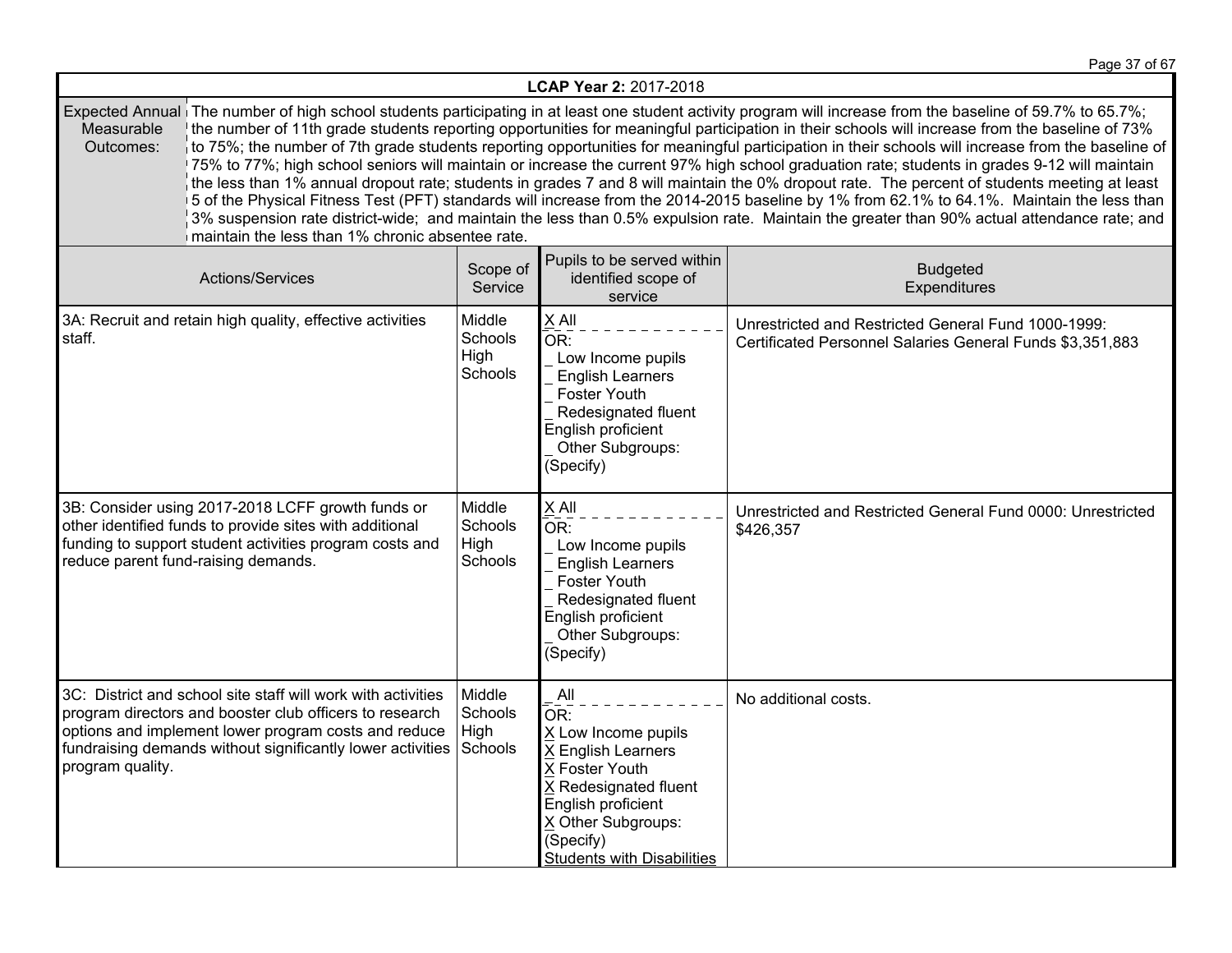3D: Increase school engagement and activities participation for targeted students. Targeted students who are not participating in at least one activities program will be identified, counseled and assisted in joining and participating in activities programs. Middle **Schools** High **Schools**  All  $\overline{OR}$ : X Low Income pupils X English Learners X Foster Youth X Redesignated fluent English proficient X Other Subgroups: (Specify) Students With Disabilities No additional costs. 3E: Increase parent engagement of targeted students. Parents of targeted students will be provided with information on the various activities programs offered at the school, assisted in getting their children enrolled and participating in activities programs, and provided with information on how they can support their children and volunteer in support of the activities programs. Middle **Schools** High **Schools**  All  $\overline{OR}$ : X Low Income pupils X English Learners X Foster Youth X Redesignated fluent English proficient X Other Subgroups: (Specify) Students with Disabilities Unrestricted and General Fund 5900: Communications \$26,000 **LCAP Year 3:** 2018-2019 Expected Annual The number of high school students participating in at least one student activity program will increase from the baseline of 59.7% to 67.7%; Measurable Outcomes: the number of 11th grade students reporting opportunities for meaningful participation in their schools will increase from the baseline of 73% to 75%; the number of 7th grade students reporting opportunities for meaningful participation in their schools will increase from the baseline of 75% to 77%; high school seniors will maintain or increase the current 97% high school graduation rate; students in grades 9-12 will maintain the less than 1% annual dropout rate; students in grades 7 and 8 will maintain the 0% dropout rate. The percent of students meeting at least 5 of the Physical Fitness Test (PFT) standards will increase from the 2014-2015 baseline by 1% from 62.1% to 65.1%. Maintain the less than 3% suspension rate district-wide; and maintain the less than 0.5% expulsion rate. Maintain the greater than 90% actual attendance rate; and maintain the less than 1% chronic absentee rate Actions/Services Scope of **Service** Pupils to be served within identified scope of service Budgeted **Expenditures** 3A: Recruit and retain high quality, effective activities staff. Middle **Schools High** Schools X All  $\overline{\overline{OR}}$ : Low Income pupils English Learners Foster Youth Redesignated fluent English proficient Unrestricted and Restricted General Fund 1000-1999: Certificated Personnel Salaries \$426,357

Other Subgroups:

(Specify)

Page 38 of 67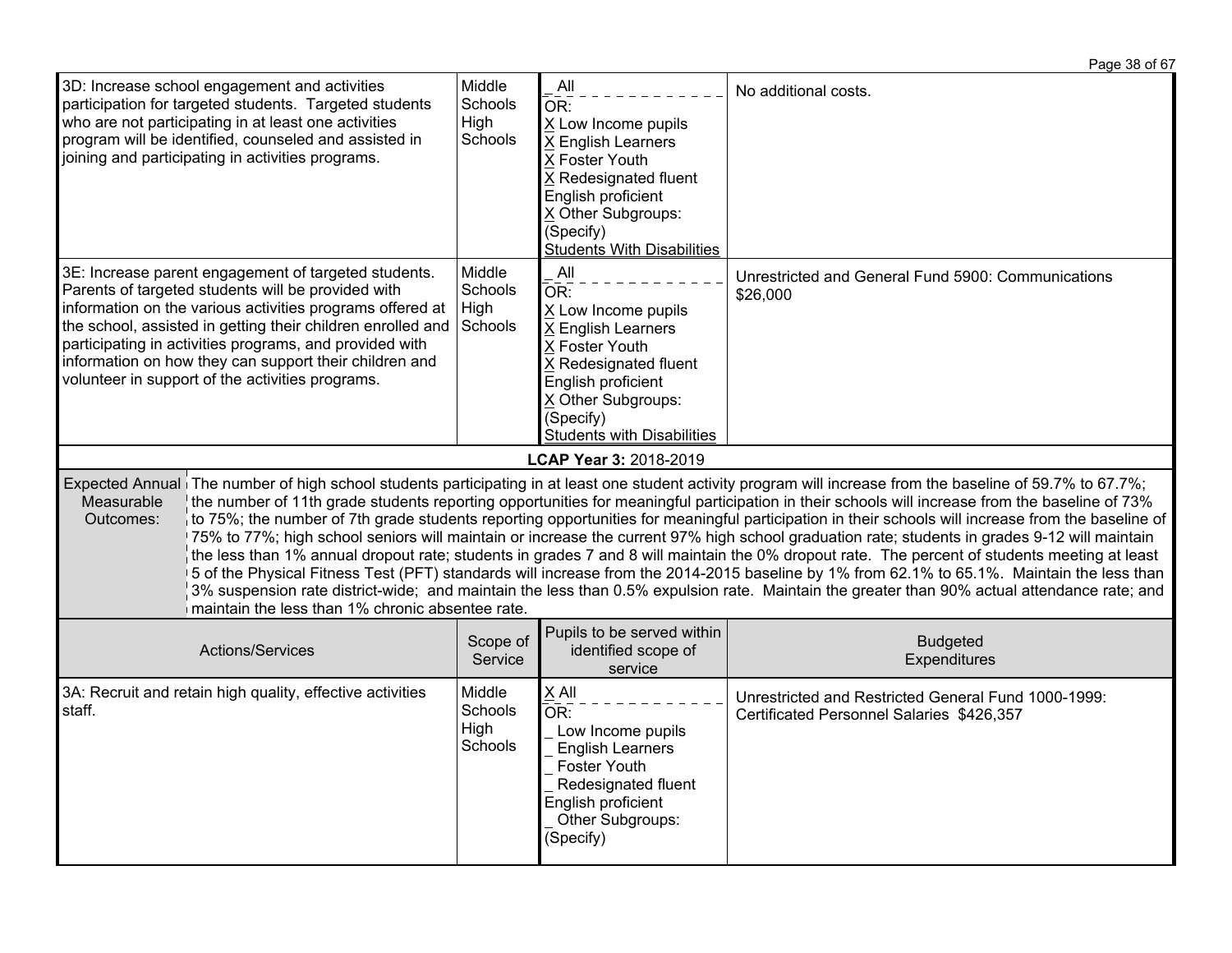| Page 39 of 67 |  |  |
|---------------|--|--|
|               |  |  |

| 3B: Consider using 2018-2019 LCFF growth funds or<br>other identified funds to provide sites with additional<br>funding to support student activities program costs and<br>reduce parent fund-raising demands.                                                                                                                                                                                                  | Middle<br><b>Schools</b><br>High<br>Schools | X All<br>OR:<br>Low Income pupils<br><b>English Learners</b><br>Foster Youth<br>Redesignated fluent<br>English proficient<br>Other Subgroups:<br>(Specify)                                       | No additional costs. Potential funds TBD 0000: Unrestricted<br>\$426,357  |
|-----------------------------------------------------------------------------------------------------------------------------------------------------------------------------------------------------------------------------------------------------------------------------------------------------------------------------------------------------------------------------------------------------------------|---------------------------------------------|--------------------------------------------------------------------------------------------------------------------------------------------------------------------------------------------------|---------------------------------------------------------------------------|
| 3C: District and school site staff will work with activities<br>program directors and booster club officers to research<br>options and implement lower program costs and reduce<br>fundraising demands without significantly lower activities Schools<br>program quality.                                                                                                                                       | Middle<br>Schools<br>High                   | All<br>OR:<br>X Low Income pupils<br>X English Learners<br>X Foster Youth<br>X Redesignated fluent<br>English proficient<br>X Other Subgroups:<br>(Specify)<br><b>Students with Disabilities</b> | No additional costs.                                                      |
| 3D: Increase school engagement and activities<br>participation for targeted students. Targeted students<br>who are not participating in at least one activities<br>program will be identified, counseled and assisted in<br>joining and participating in activities programs.                                                                                                                                   | Middle<br>Schools<br>High<br>Schools        | All<br>OR:<br>X Low Income pupils<br>X English Learners<br>X Foster Youth<br>X Redesignated fluent<br>English proficient<br>X Other Subgroups:<br>(Specify)<br>Students with Disabilities        | No additional costs.                                                      |
| 3E: Increase parent engagement of targeted students.<br>Parents of targeted students will be provided with<br>information on the various activities programs offered at<br>the school, assisted in getting their children enrolled and<br>participating in activities programs, and provided with<br>information on how they can support their children and<br>volunteer in support of the activities programs. | All                                         | All<br>OR:<br>X Low Income pupils<br>X English Learners<br>X Foster Youth<br>X Redesignated fluent<br>English proficient<br>X Other Subgroups:<br>(Specify)                                      | Unrestricted and Restricted General Fund 5900:<br>Communications \$25,000 |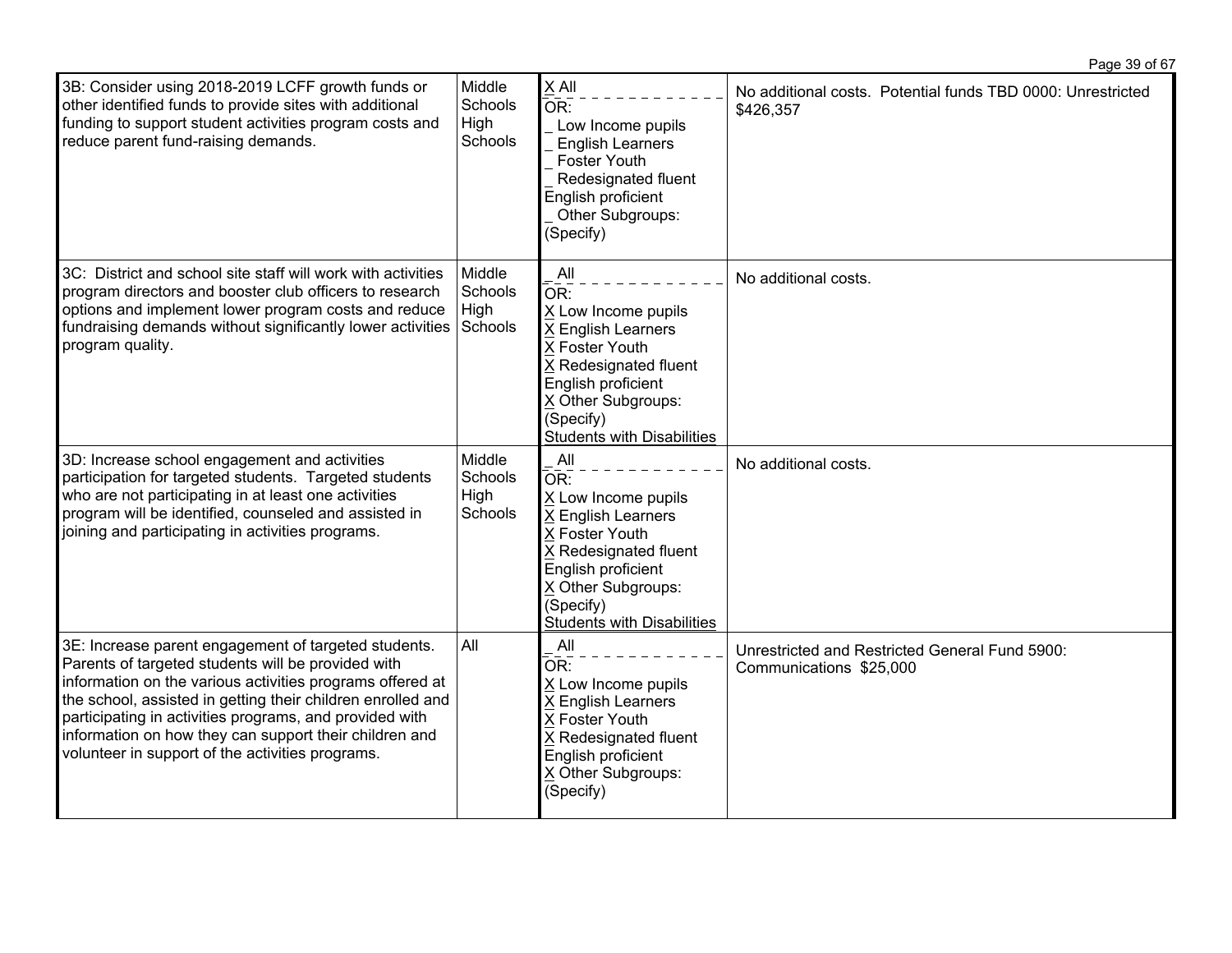# **Annual Update**

**Annual Update Instructions:** For each goal in the prior year LCAP, review the progress toward the expected annual outcome(s) based on, at a minimum, the required metrics pursuant to Education Code sections 52060 and 52066. The review must include an assessment of the effectiveness of the specific actions. Describe any changes to the actions or goals the LEA will take as a result of the review and assessment. In addition, review the applicability of each goal in the LCAP.

## **Guiding Questions:**

- 1) How have the actions/services addressed the needs of all pupils and did the provisions of those services result in the desired outcomes?
- 2) How have the actions/services addressed the needs of all subgroups of pupils identified pursuant to Education Code section 52052, including, but not limited to, English learners, low-income pupils, and foster youth; and did the provision of those actions/services result in the desired outcomes?
- 3) How have the actions/services addressed the identified needs and goals of specific schoolsites and were these actions/services effective in achieving the desired outcomes?
- 4) What information (e.g., quantitative and qualitative data/metrics) was examined to review progress toward goals in the annual update?
- 5) What progress has been achieved toward the goal and expected measurable outcome(s)? How effective were the actions and services in making progress toward the goal? What changes to goals, actions, services, and expenditures are being made in the LCAP as a result of the review of progress and assessment of the effectiveness of the actions and services?
- 6) What differences are there between budgeted expenditures and estimated actual annual expenditures? What were the reasons for any differences?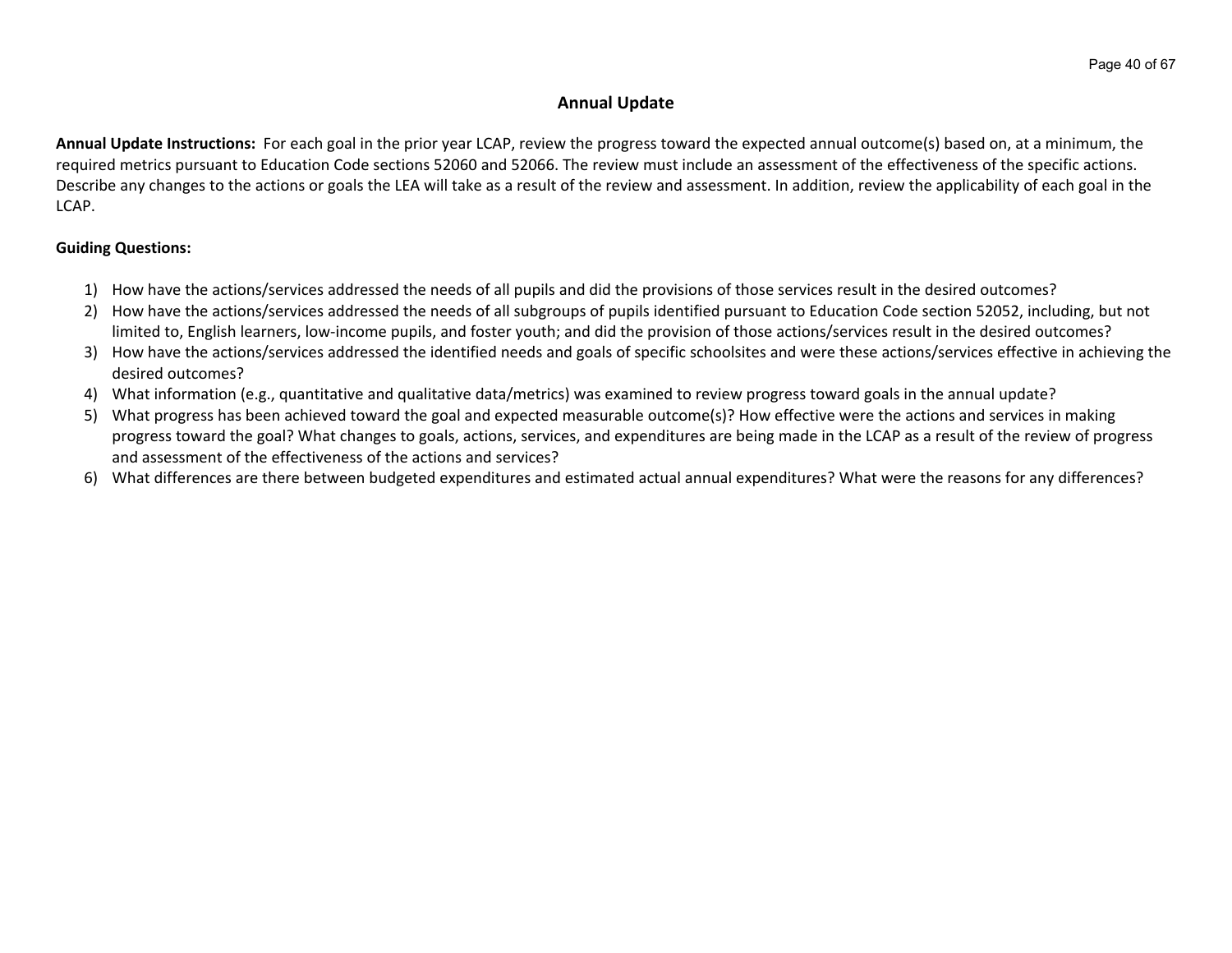| GOAL 1<br>from prior<br>year<br>LCAP: | Original Improve Learning for All Students.                                                                                                                                                                                                                                                                                                                                                                                                                                                                                                                                                                                                                                                                                                                                                                                                                                                                                                                                                                                                                                                                                                                                                                                                                                                                                                                                                                                                                                                                                                                                                                           |                                             |                                                                                                                                                                                                                                                                                                                                          | Related State and/or Local Priorities:<br>1 <u>X</u> 2 <u>X</u> 3 _ 4 <u>X</u> 5 <u>X</u> 6 _ 7 _ 8 <u>X</u><br>COE only: $9 - 10 -$<br>Local: Specify                                                                                                                                                                                                                                                                                                                                                                                                                                                                                                                                                                                                                                                                                                                                                                                                             |
|---------------------------------------|-----------------------------------------------------------------------------------------------------------------------------------------------------------------------------------------------------------------------------------------------------------------------------------------------------------------------------------------------------------------------------------------------------------------------------------------------------------------------------------------------------------------------------------------------------------------------------------------------------------------------------------------------------------------------------------------------------------------------------------------------------------------------------------------------------------------------------------------------------------------------------------------------------------------------------------------------------------------------------------------------------------------------------------------------------------------------------------------------------------------------------------------------------------------------------------------------------------------------------------------------------------------------------------------------------------------------------------------------------------------------------------------------------------------------------------------------------------------------------------------------------------------------------------------------------------------------------------------------------------------------|---------------------------------------------|------------------------------------------------------------------------------------------------------------------------------------------------------------------------------------------------------------------------------------------------------------------------------------------------------------------------------------------|--------------------------------------------------------------------------------------------------------------------------------------------------------------------------------------------------------------------------------------------------------------------------------------------------------------------------------------------------------------------------------------------------------------------------------------------------------------------------------------------------------------------------------------------------------------------------------------------------------------------------------------------------------------------------------------------------------------------------------------------------------------------------------------------------------------------------------------------------------------------------------------------------------------------------------------------------------------------|
| Goal Applies to:                      | Schools: All<br>Applicable Pupil<br>∫All<br><b>Subgroups:</b>                                                                                                                                                                                                                                                                                                                                                                                                                                                                                                                                                                                                                                                                                                                                                                                                                                                                                                                                                                                                                                                                                                                                                                                                                                                                                                                                                                                                                                                                                                                                                         |                                             |                                                                                                                                                                                                                                                                                                                                          |                                                                                                                                                                                                                                                                                                                                                                                                                                                                                                                                                                                                                                                                                                                                                                                                                                                                                                                                                                    |
| Expected<br>Annual<br>Outcomes:       | Maintain 100 percent fully credentialed and properly assigned<br>certificated staff; maintain staffing ratios of 21.5:1 K-3 and 30:1 4-<br>Measurable 12; 100 percent of teachers will attend three days of focused<br>professional development; 100 percent of all students and<br>teachers will have access to standards aligned instructional<br>materials.<br>Increase the passing rate on the CAHSEE by 1 percent (if the test<br>is administered in 2015-2016); increase the passing percentage<br>on Advanced Placement (AP) and International Baccalaureate<br>(IB) exams by 1 percent; increase the number of middle school<br>and high school students earning 2.5 GPA plus by 2 percent;<br>increase the number of elementary students in grades 3rd<br>through 5th scoring proficient on District math benchmarks by 2<br>percent; increase the number of elementary students in grades<br>3rd through 5th scoring at or above grade level on Reading SRI<br>Lexile by 2 percent.<br>The Academic Performance Index (API) is not currently available<br>but metrics will be included when determined by the state. The<br>Early Assessment Program (EAP) is now part of the California<br>Assessment of Student Progress and Performance (CAASPP).<br>Current EAP results indicate 34.5 % of 11th grade ELA students<br>are ready for college level work, while 16.4% of 11th grade Math<br>students are ready. The metric reporting may change once 2015<br>SMARTER Balanced Assessment Consortium (SBAC) scores are<br>received.<br>All District schools will maintain or exceed District standards for | Actual<br>Annual<br>Measurable<br>Outcomes: | fully credentialed and properly assigned.<br>throughout the 2015-2016 school year.<br>textbooks and materials were purchased and used in<br>purchasing them for full implementation 2016-2017.<br>school year, so no results are reported.<br>78.9% in 2014-2015.<br>2014-2015.<br>student enrollment in college prep or higher courses. | During the 2015-2016 school year, 861 of 861 teachers were<br>Staffing ratios of 21.5:1 K-3 and 30:1 4-12 were maintained<br>10% of Common Core State Standards (CCSS) aligned<br>classrooms. A total of 75% of core academic courses are using<br>Common Core aligned materials. During the 2015-2016 school<br>year, the district piloted new Common Core aligned materials for<br>Mathematics in grades Kindergarten through 8th grade and is<br>The CAHSEE was not administered during the 2015-2016<br>The AP exam pass rate increased from 78.5% in 2013-2014 to<br>The percent of middle school students earning a 2.5 or higher<br>cumulative GPA increased from 82.1% in 2013-2014 to 82.3% in<br>The percent of high school students earning a 2.5 or higher<br>cumulative GPA decreased from 78.1% in 2013-2014 to 77.4%<br>in 2014-2015. This was due to all high schools scaling back the<br>number of below college-prep courses offered to increase |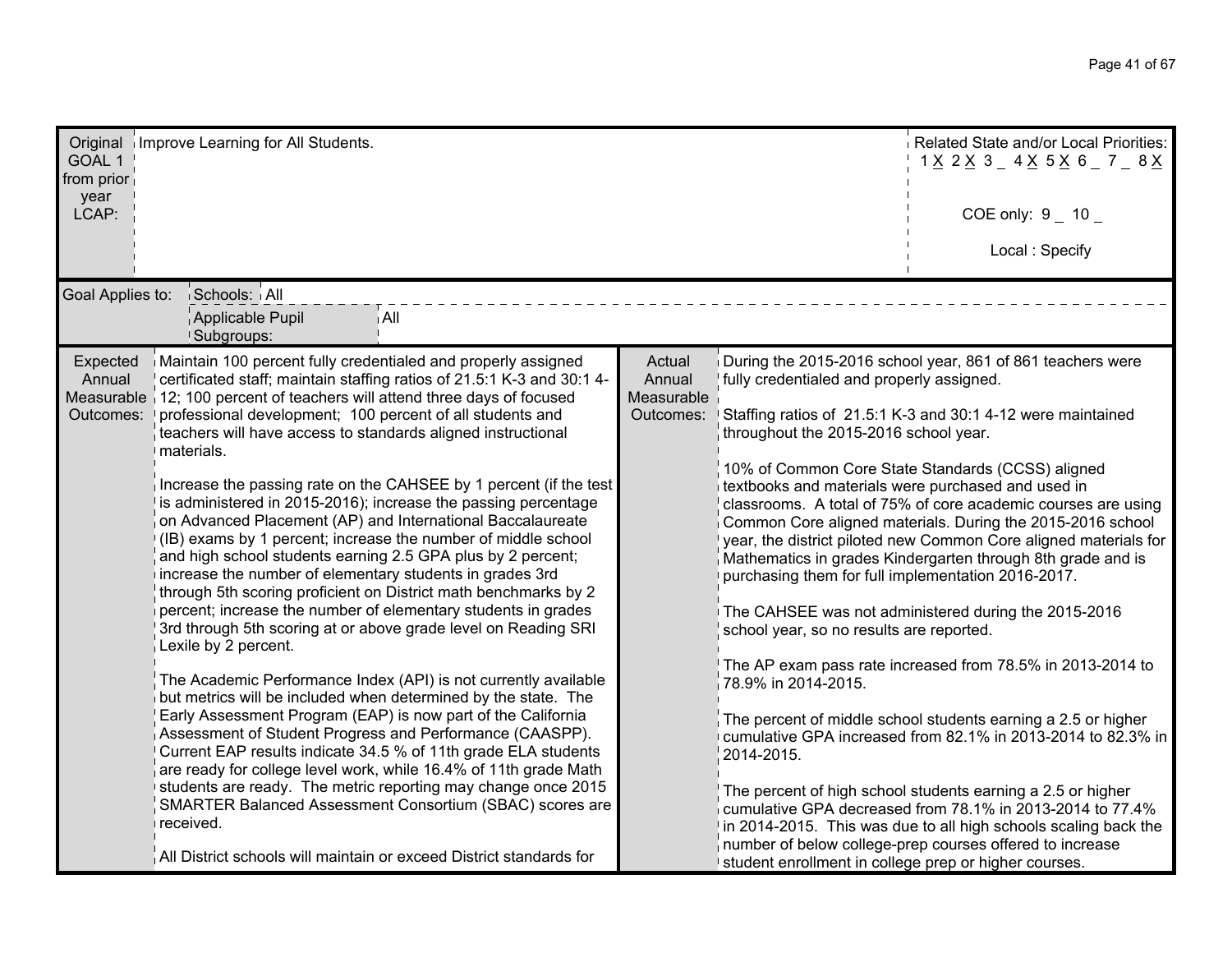|                                                                                               |                                                                                                                                                                     |                                   |                                                                                                                                                               | Page 42 or 67                                                                                                                                                                                                                                                                                                                                                                                                                                                                                                                                                                                                                                                                                                                                                                                                                                                                                                                                                                                                                                                                                                                                                                     |
|-----------------------------------------------------------------------------------------------|---------------------------------------------------------------------------------------------------------------------------------------------------------------------|-----------------------------------|---------------------------------------------------------------------------------------------------------------------------------------------------------------|-----------------------------------------------------------------------------------------------------------------------------------------------------------------------------------------------------------------------------------------------------------------------------------------------------------------------------------------------------------------------------------------------------------------------------------------------------------------------------------------------------------------------------------------------------------------------------------------------------------------------------------------------------------------------------------------------------------------------------------------------------------------------------------------------------------------------------------------------------------------------------------------------------------------------------------------------------------------------------------------------------------------------------------------------------------------------------------------------------------------------------------------------------------------------------------|
|                                                                                               | scores on the annual Facilities Inspection Tool (FIT) process.                                                                                                      |                                   | assessment being administered to students.<br>Reading by teachers at the elementary level.<br>was 63.6% in ELA and 57.0% in Math.<br>based on 2014-2015 data. | The percent of grades 3/4/5 students scoring proficient or higher<br>on the trimester 1 math benchmark decreased from 67.75% in<br>2014 to 57.22% in 2015. This was due to a number of teachers<br>piloting new curriculum and the changes in the type of<br>The percent of grades 3/4/5 students scoring at or above grade-<br>level on the SRI Reading Lexile test during trimester 1 increased<br>from 60.8% in 2014-2015 to 62% in 2015-2016. This increase<br>was due to the continued efforts on focused intervention in<br>The percent of students in grades 3-8 and 11 that scored<br>Standard Met or Standard Exceeded on the 2015 SBAC exams<br>The percent of students considered ready for college level work<br>per the EAP in ELA was 29.1% in 2014-2015. The percent of<br>students considered ready for college level work per the EAP in<br>Mathematics was 28.1% in 2014-2015. The changes in the<br>assessment and performance expectations due to the transition<br>from CST to SBAC warranted the creation of a new baseline,<br>All District schools maintained or exceeded standards for scores<br>on the annual Facilities Inspection Tool (FIT) process. |
|                                                                                               |                                                                                                                                                                     | LCAP Year: 2015-2016              |                                                                                                                                                               |                                                                                                                                                                                                                                                                                                                                                                                                                                                                                                                                                                                                                                                                                                                                                                                                                                                                                                                                                                                                                                                                                                                                                                                   |
| <b>Planned Actions/Services</b>                                                               |                                                                                                                                                                     |                                   | <b>Actual Actions/Services</b>                                                                                                                                |                                                                                                                                                                                                                                                                                                                                                                                                                                                                                                                                                                                                                                                                                                                                                                                                                                                                                                                                                                                                                                                                                                                                                                                   |
|                                                                                               | <b>Budgeted Expenditures</b>                                                                                                                                        |                                   |                                                                                                                                                               | <b>Estimated Actual Annual Expenditures</b>                                                                                                                                                                                                                                                                                                                                                                                                                                                                                                                                                                                                                                                                                                                                                                                                                                                                                                                                                                                                                                                                                                                                       |
| 1A: Continue to provide highly<br>qualified, properly assigned teachers<br>in all classrooms. | Unrestricted and Restricted General,<br>Federal and SELPA Funds,<br>Certificated Salary and Benefits.<br>1000-1999: Certificated Personnel<br>Salaries \$95,240,173 |                                   | The District employed 887 teachers in<br>2015-2016. All teachers were highly<br>qualified and appropriately assigned.                                         | Unrestricted and Restricted General,<br>Federal and SELPA Funds,<br>Certificated Salary and Benefits. 1000-<br>1999: Certificated Personnel Salaries<br>\$89,815,185                                                                                                                                                                                                                                                                                                                                                                                                                                                                                                                                                                                                                                                                                                                                                                                                                                                                                                                                                                                                              |
| Scope of<br>∫All<br>Service                                                                   |                                                                                                                                                                     | Scope of<br> All<br>Service       |                                                                                                                                                               |                                                                                                                                                                                                                                                                                                                                                                                                                                                                                                                                                                                                                                                                                                                                                                                                                                                                                                                                                                                                                                                                                                                                                                                   |
| $\times$ All<br>OR:<br>Low Income pupils                                                      |                                                                                                                                                                     | X All<br>OR:<br>Low Income pupils |                                                                                                                                                               |                                                                                                                                                                                                                                                                                                                                                                                                                                                                                                                                                                                                                                                                                                                                                                                                                                                                                                                                                                                                                                                                                                                                                                                   |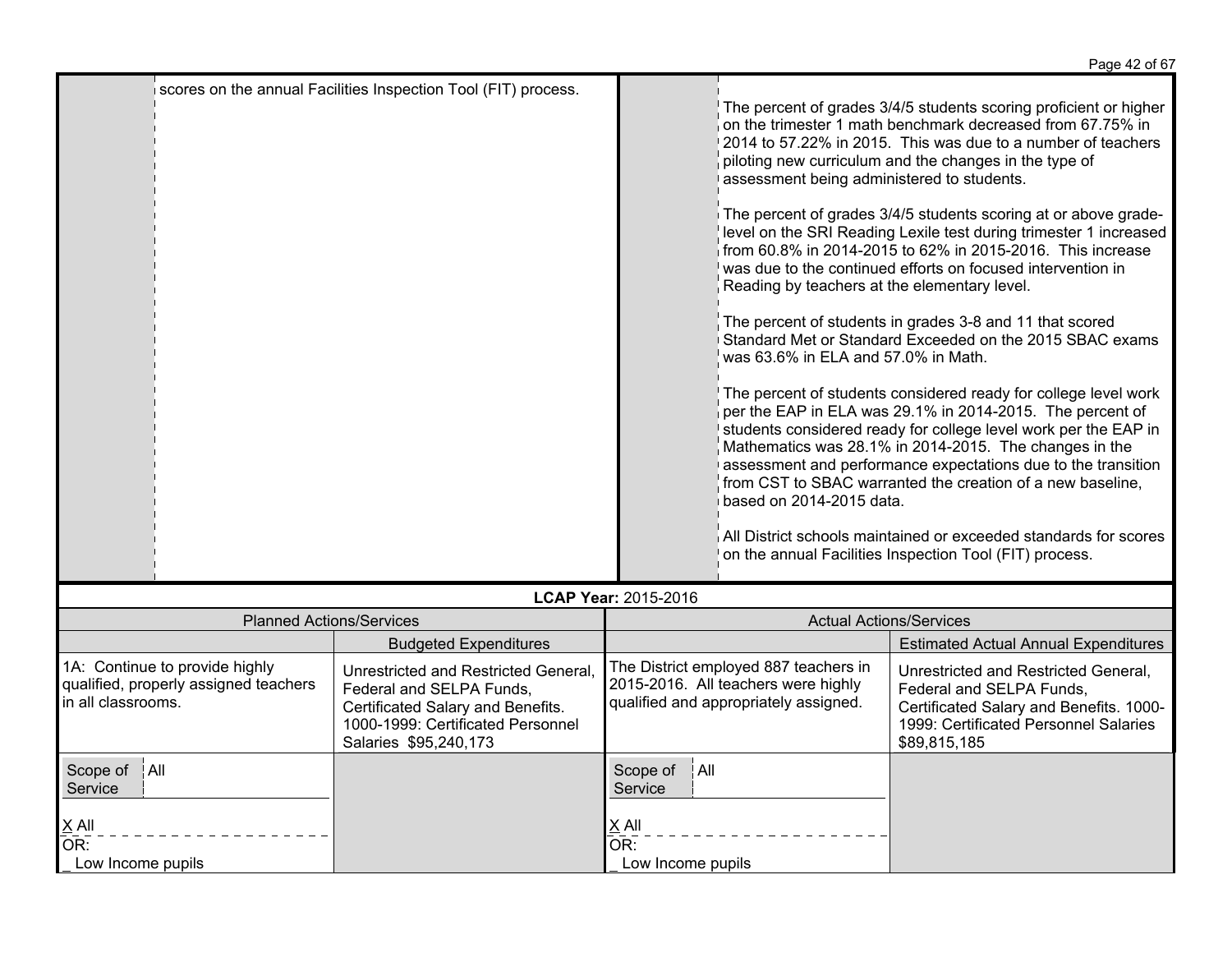|                                                                                                                                                                                                                                             |                                                                                                                                                                                                                                                                                                                                                                    |                                                                                                                                                                                                                                                                                                                                                                                                                                                                                             | Page 43 of 67                                                                                                                                                                                                                                                                                                                                                      |
|---------------------------------------------------------------------------------------------------------------------------------------------------------------------------------------------------------------------------------------------|--------------------------------------------------------------------------------------------------------------------------------------------------------------------------------------------------------------------------------------------------------------------------------------------------------------------------------------------------------------------|---------------------------------------------------------------------------------------------------------------------------------------------------------------------------------------------------------------------------------------------------------------------------------------------------------------------------------------------------------------------------------------------------------------------------------------------------------------------------------------------|--------------------------------------------------------------------------------------------------------------------------------------------------------------------------------------------------------------------------------------------------------------------------------------------------------------------------------------------------------------------|
| <b>English Learners</b><br><b>Foster Youth</b><br>Redesignated fluent English<br>proficient<br>Other Subgroups: (Specify)                                                                                                                   |                                                                                                                                                                                                                                                                                                                                                                    | <b>English Learners</b><br><b>Foster Youth</b><br>Redesignated fluent English proficient<br>Other Subgroups: (Specify)                                                                                                                                                                                                                                                                                                                                                                      |                                                                                                                                                                                                                                                                                                                                                                    |
| 1B: Continue to maintain low<br>student/teacher ratios in all schools<br>and classrooms. K-3 (21.5:1), 4-12<br>(30.0:1)                                                                                                                     | Unrestricted and Restricted General,<br>Federal and SELPA Funds.<br>Certificated Salary and Benefits.<br>1000-1999: Certificated Personnel<br><b>Salaries General Funds</b><br>\$82,289,698                                                                                                                                                                        | Teacher staffing ratios were maintained<br>at K-3 (21.5:1), 4-12 (30.0:1)                                                                                                                                                                                                                                                                                                                                                                                                                   | Unrestricted and Restricted General,<br>Federal and SELPA Funds.<br>Certificated Salary and Benefits. 1000-<br>1999: Certificated Personnel Salaries<br>General Funds \$77,521,226                                                                                                                                                                                 |
| A  <br>Scope of<br>Service<br>$X$ All<br>OR:<br>Low Income pupils<br><b>English Learners</b><br><b>Foster Youth</b><br>Redesignated fluent English<br>proficient<br>Other Subgroups: (Specify)                                              |                                                                                                                                                                                                                                                                                                                                                                    | Scope of<br>ÍA⊪<br>Service<br>$X$ All<br>OR:<br>Low Income pupils<br><b>English Learners</b><br><b>Foster Youth</b><br>Redesignated fluent English proficient<br>Other Subgroups: (Specify)                                                                                                                                                                                                                                                                                                 |                                                                                                                                                                                                                                                                                                                                                                    |
| 1C: Provide professional development<br>on State Standards, technology and<br>instructional best practices. Provide<br>all teachers with three days of PD, and<br>implement site-based PD model using<br>school site instructional coaches. | Unrestricted and Restricted General,<br>Federal Funds, Certificated and<br>Classified Salary and Benefits,<br>Instructional Materials, Contracts<br>and Services. 0000-0999:<br>Unrestricted and Restricted General.<br>1000-2999: Certificated and<br><b>Classified Salaries and Benefits,</b><br>4000-4999: Textbooks and<br>Instructional Materials \$1,731,565 | All certificated teachers were provided<br>with three days of professional<br>development on State Standards,<br>instructional technology and<br>instructional best practices.<br>Professional development was<br>implement using a site-based PD model<br>and school site instructional coaches.<br><b>Teacher Instructional Coaches also</b><br>provided after school professional<br>development. Additional professional<br>develop was provided for classified<br>instructional staff. | Unrestricted and Restricted General,<br>Federal Funds, Certificated and<br>Classified Salary and Benefits,<br>Instructional Materials, Contracts and<br>Services. 0000-0999: Unrestricted and<br>Restricted General, 1000-2999:<br><b>Certificated and Classified Salaries</b><br>and Benefits, 4000-4999: Textbooks<br>and Instructional Materials<br>\$1,636,076 |
| $\parallel$ All<br>Scope of<br>Service<br>$X$ All<br>OR:                                                                                                                                                                                    |                                                                                                                                                                                                                                                                                                                                                                    | Scope of<br>$ $ All<br>Service<br>$X$ All<br>OR:                                                                                                                                                                                                                                                                                                                                                                                                                                            |                                                                                                                                                                                                                                                                                                                                                                    |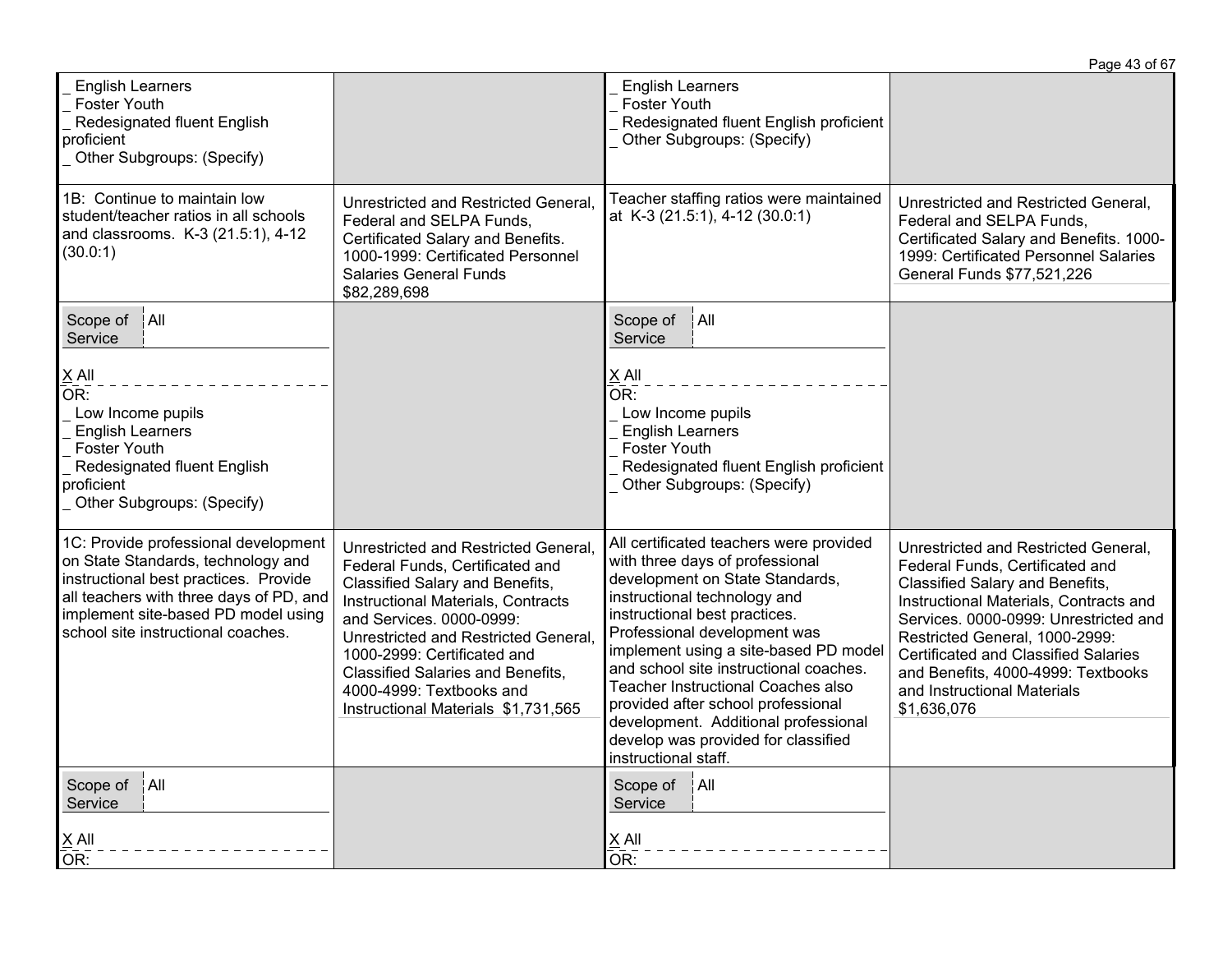|                                                                                                                                                                                                                                                                                                                                                                                                                                                                                                                                                            |                                                                                                                                                                                                                 |                                                                                                                                                                                                                                                                                                                                                                                                                                                           | Page 44 of 67                                                                                                                                                                                                |
|------------------------------------------------------------------------------------------------------------------------------------------------------------------------------------------------------------------------------------------------------------------------------------------------------------------------------------------------------------------------------------------------------------------------------------------------------------------------------------------------------------------------------------------------------------|-----------------------------------------------------------------------------------------------------------------------------------------------------------------------------------------------------------------|-----------------------------------------------------------------------------------------------------------------------------------------------------------------------------------------------------------------------------------------------------------------------------------------------------------------------------------------------------------------------------------------------------------------------------------------------------------|--------------------------------------------------------------------------------------------------------------------------------------------------------------------------------------------------------------|
| Low Income pupils<br><b>English Learners</b><br><b>Foster Youth</b><br>Redesignated fluent English<br>proficient<br>Other Subgroups: (Specify)                                                                                                                                                                                                                                                                                                                                                                                                             |                                                                                                                                                                                                                 | Low Income pupils<br><b>English Learners</b><br><b>Foster Youth</b><br>Redesignated fluent English proficient<br>Other Subgroups: (Specify)                                                                                                                                                                                                                                                                                                               |                                                                                                                                                                                                              |
| 1D: Continue to provide students and<br>staff with appropriate texts and<br>instructional materials.                                                                                                                                                                                                                                                                                                                                                                                                                                                       | <b>Unrestricted and Restricted General</b><br>Fund, Textbooks and Instructional<br>Materials. 4000-4999: Books And<br>Supplies \$400,000                                                                        | All student were provided with<br>standards-aligned textbooks and<br>curriculum materials in all academic<br>subject areas. Teacher in grades K-8<br>piloted math curriculum and an<br>expenditure was made in June to<br>purchase new state-standards aligned<br>materials for the 2016-2017 school<br>year. See 1G                                                                                                                                      | <b>Unrestricted and Restricted General</b><br>Fund, Textbooks and Instructional<br>Materials. 4000-4999: Books And<br>Supplies \$400,000                                                                     |
| A  <br>Scope of<br>Service<br>X All<br>OR:<br>Low Income pupils<br><b>English Learners</b><br><b>Foster Youth</b><br>Redesignated fluent English<br>proficient<br>Other Subgroups: (Specify)                                                                                                                                                                                                                                                                                                                                                               |                                                                                                                                                                                                                 | Scope of<br>$ $ All<br>Service<br>X All<br>OR:<br>Low Income pupils<br><b>English Learners</b><br><b>Foster Youth</b><br>Redesignated fluent English proficient<br>Other Subgroups: (Specify)                                                                                                                                                                                                                                                             |                                                                                                                                                                                                              |
| 1E: Integrate technology into<br>classroom instruction to improve<br>learning. Complete first half of<br>elementary school high-speed<br>wireless network. Complete first year<br>site technology purchases with<br>Measure I Technology Endowment<br>Funds using Best Practices-Best<br>Prices site planning tool. Evaluate<br>planning tool and technology<br>acquisition process for modifications in<br>2016-2017. Implement Measure I<br>funded Tech Services expansion and<br>support to school sites and evaluate<br>for modification in 2016-2017. | Unrestricted General, Measure I<br>Bond and Bond Endowment,<br>Redevelopment Pass Through<br>Funds, Classified Salary and<br>Benefits, Instructional Materials,<br>Equipment and Capital Outlay.<br>\$7,225,150 | High-speed wireless networks were<br>installed in all schools with the final<br>group of elementary schools receiving<br>their installation in summer 2016. Sites<br>purchased instruction technology using<br>a Measure I Technology Endowment<br>Funds using the Measure I Menu of<br>devices. Teachers received<br>professional development on use of<br>instructional technology and site<br>Teacher Leaders were trained to<br>provide site support. | Unrestricted General, Measure I Bond<br>and Bond Endowment,<br>Redevelopment Pass Through Funds,<br>Classified Salary and Benefits,<br>Instructional Materials, Equipment and<br>Capital Outlay. \$6,322,197 |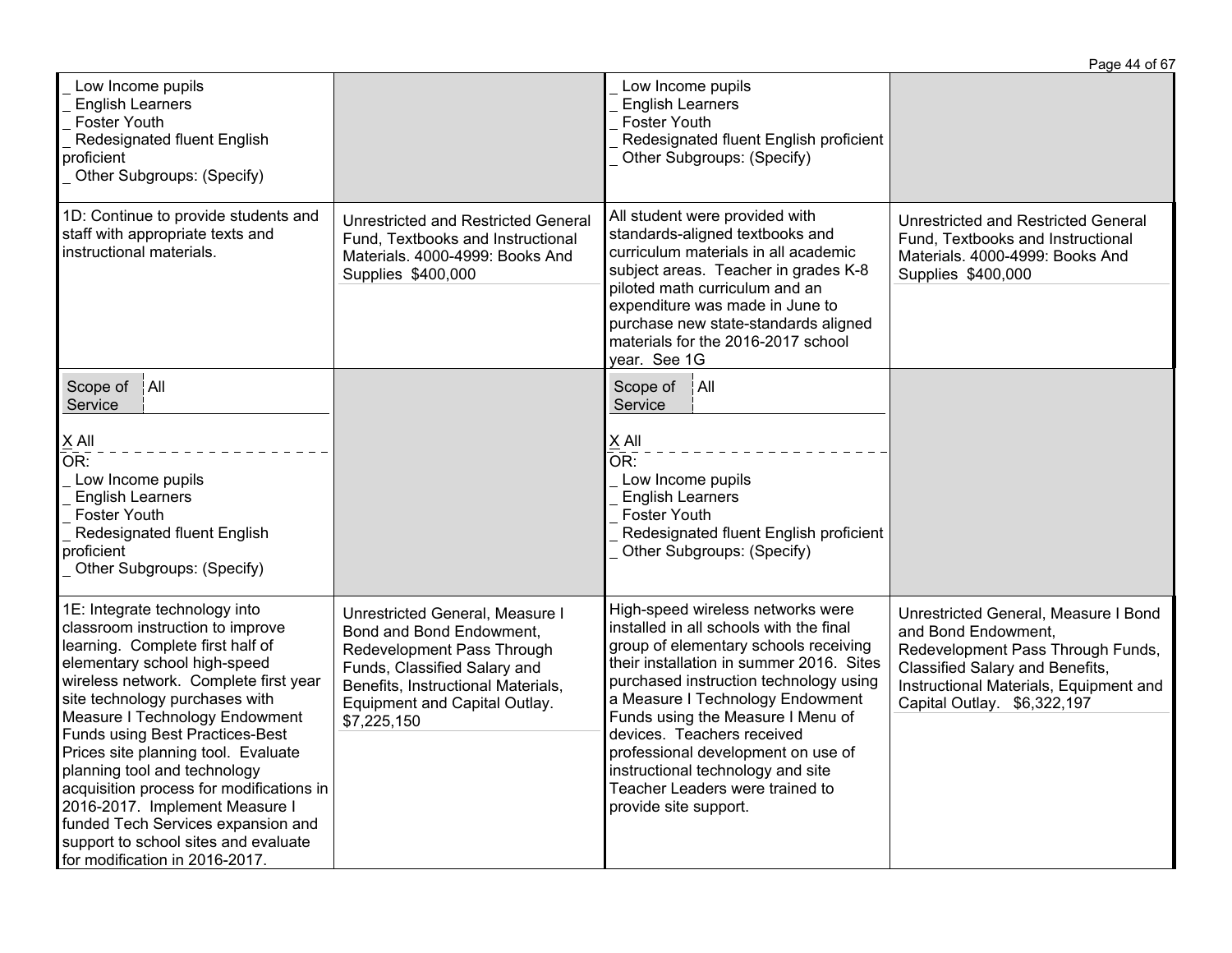| ∫All<br>Scope of<br>Service<br><u>X</u> All<br>Or:<br>Low Income pupils<br><b>English Learners</b><br><b>Foster Youth</b><br>Redesignated fluent English<br>proficient<br>Other Subgroups: (Specify)                                                                                                                                                                                                                                        |                                                                                                            | Scope of<br>∫All<br>Service<br>X All<br>$\overline{\mathsf{OR}}$ :<br>Low Income pupils<br><b>English Learners</b><br><b>Foster Youth</b><br>Redesignated fluent English proficient<br>Other Subgroups: (Specify)                                                                                                                                                                                                                    |                                                                                                              |
|---------------------------------------------------------------------------------------------------------------------------------------------------------------------------------------------------------------------------------------------------------------------------------------------------------------------------------------------------------------------------------------------------------------------------------------------|------------------------------------------------------------------------------------------------------------|--------------------------------------------------------------------------------------------------------------------------------------------------------------------------------------------------------------------------------------------------------------------------------------------------------------------------------------------------------------------------------------------------------------------------------------|--------------------------------------------------------------------------------------------------------------|
| 1F: Support teacher collaboration<br>around student data. All sites will<br>provide teachers with blocks of time<br>for collaboration. Two additional<br>elementary schools will move to<br>banked time schedule. Consider<br>using 2015-2016 LCFF growth funds<br>to support a universal elementary<br>school banked time program in 2016-<br>2017. Provide site-based PD on data<br>analysis and teacher collaboration<br>best practices. | No additional costs.                                                                                       | Support teacher collaboration around<br>student data. All sites will provide<br>teachers with blocks of time for<br>collaboration. Two additional<br>elementary schools will move to banked<br>time schedule. Consider using 2015-<br>2016 LCFF growth funds to support a<br>universal elementary school banked<br>time program in 2016-2017. Provide<br>site-based PD on data analysis and<br>teacher collaboration best practices. | No additional funding.                                                                                       |
| Scope of<br> A  <br>Service<br>$\underline{X}$ All<br>$\overline{\mathsf{OR}}$ :<br>Low Income pupils<br><b>English Learners</b><br><b>Foster Youth</b><br>Redesignated fluent English<br>proficient<br>Other Subgroups: (Specify)                                                                                                                                                                                                          |                                                                                                            | A  <br>Scope of<br>Service<br>$X$ All<br>OR:<br>Low Income pupils<br><b>English Learners</b><br><b>Foster Youth</b><br>Redesignated fluent English proficient<br>Other Subgroups: (Specify)                                                                                                                                                                                                                                          |                                                                                                              |
| 1G: Implement transition to State<br>Standards aligned instructional<br>materials and practices. Pilot CCSS<br>math materials, review K-12 core<br>literature selections, review secondary<br>English Language Arts and<br>History/Social Science materials in                                                                                                                                                                              | <b>Unrestricted and Restricted General</b><br>Fund, Textbooks and Instructional<br>General Funds \$475,532 | Grades K-8 piloted math materials and<br>chose materials for implementation K-8<br>for the 2016-2017 school year. Grades<br>6-12 reviewed core literature selections<br>and recommendations for new core<br>literature titles and increasing the<br>recreational reading list were presented                                                                                                                                         | <b>Unrestricted and Restricted General</b><br>Fund, Textbooks and Instructional<br>General Funds \$1,936,855 |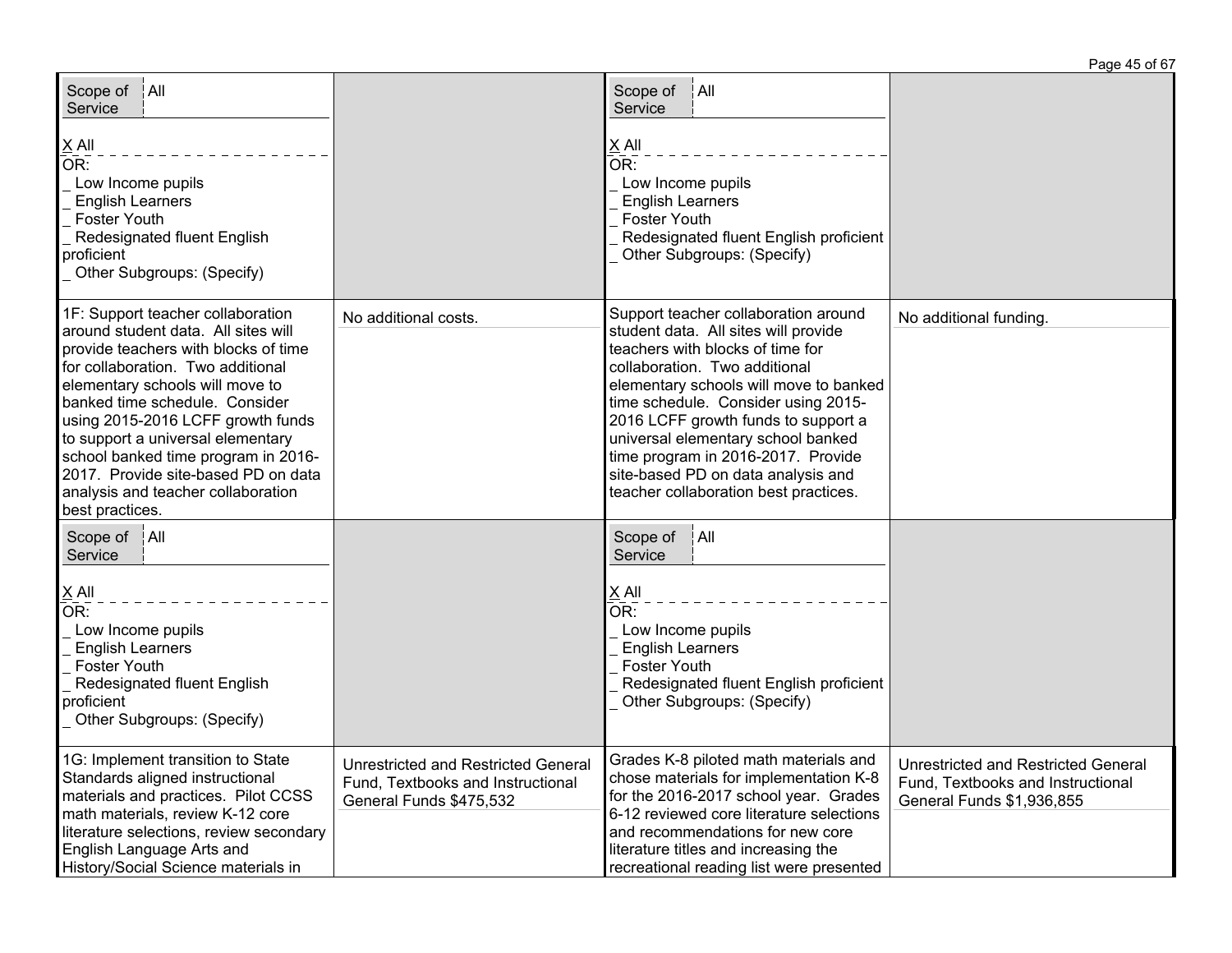|                                                                                                                                                                                                                                                                                                                                                                           |                                                                                                                                                                                                    |                                                                                                                                                                                                                                                                                                                                                                                                                                                                                                                                                                                                                                                                                                                                                | Page 46 of 67                                                                                                                                                                                      |
|---------------------------------------------------------------------------------------------------------------------------------------------------------------------------------------------------------------------------------------------------------------------------------------------------------------------------------------------------------------------------|----------------------------------------------------------------------------------------------------------------------------------------------------------------------------------------------------|------------------------------------------------------------------------------------------------------------------------------------------------------------------------------------------------------------------------------------------------------------------------------------------------------------------------------------------------------------------------------------------------------------------------------------------------------------------------------------------------------------------------------------------------------------------------------------------------------------------------------------------------------------------------------------------------------------------------------------------------|----------------------------------------------------------------------------------------------------------------------------------------------------------------------------------------------------|
| 2015-2016. Review high school AP/IB<br>CCSS aligned materials as needed.                                                                                                                                                                                                                                                                                                  |                                                                                                                                                                                                    | to the board. Secondary teachers in<br>grades 6-12 chose two publishers to<br>pilot for the 2016-2017 school year.<br>History/Social Science material review<br>and adoption are being postponed until<br>the release of the new state framework<br>and publisher have materials ready that<br>align with state standards. High<br>school AP/IB reviewed materials for<br>updated courses. Additional subjects<br>with outdated texts reviewed new<br>materials and digital components for<br>adoption and purchase.                                                                                                                                                                                                                           |                                                                                                                                                                                                    |
| A  <br>Scope of<br>Service<br>$X$ All<br>OR:<br>Low Income pupils<br><b>English Learners</b><br><b>Foster Youth</b><br>Redesignated fluent English<br>proficient<br>Other Subgroups: (Specify)                                                                                                                                                                            |                                                                                                                                                                                                    | Scope of   All<br>Service<br>$X$ All<br>OR:<br>Low Income pupils<br><b>English Learners</b><br>Foster Youth<br>Redesignated fluent English proficient<br>Other Subgroups: (Specify)                                                                                                                                                                                                                                                                                                                                                                                                                                                                                                                                                            |                                                                                                                                                                                                    |
| 1H: Continue to provide properly<br>maintained, clean and safe school<br>facilities. Complete annual school site<br>inspection process using FIT tool.<br>Complete first year Measure I facility<br>projects. Identify scope of work for<br>second year Measure I facility<br>projects. Develop draft Facilities<br>Master Plan for stakeholder feedback<br>and revision. | Unrestricted General, Measure I<br>Bond, Redevelopment Pass<br>Through, Developer Donation<br>Funds, Classified Salary and<br>Benefits, Contracts and Services<br>and Capital Outlay. \$19,732,997 | Facilities continue to be properly<br>maintained, clean and safe. Annual<br>school site inspection occurred,<br>meeting with site principal regarding<br>site facilities. The FIT tool was utilized<br>for inspection. All first year Measure I<br>facility projects were completed and a<br>plan with the identified scope of work<br>for second year Measure I facility<br>projects was developed. Projects<br>include, but are not limited to upgrades<br>and new purchases for: parking lot<br>asphalt, kitchen equipment, HVAC,<br>flooring, roofing, locker room facilities,<br>technology infrastructure, campus<br>security, building demolition, storm<br>drainage, lighting retrofits, room<br>renovations, outdoor furniture, slope | Unrestricted General, Measure I Bond,<br>Redevelopment Pass Through,<br>Developer Donation Funds, Classified<br>Salary and Benefits, Contracts and<br>Services and Capital Outlay.<br>\$15,469,256 |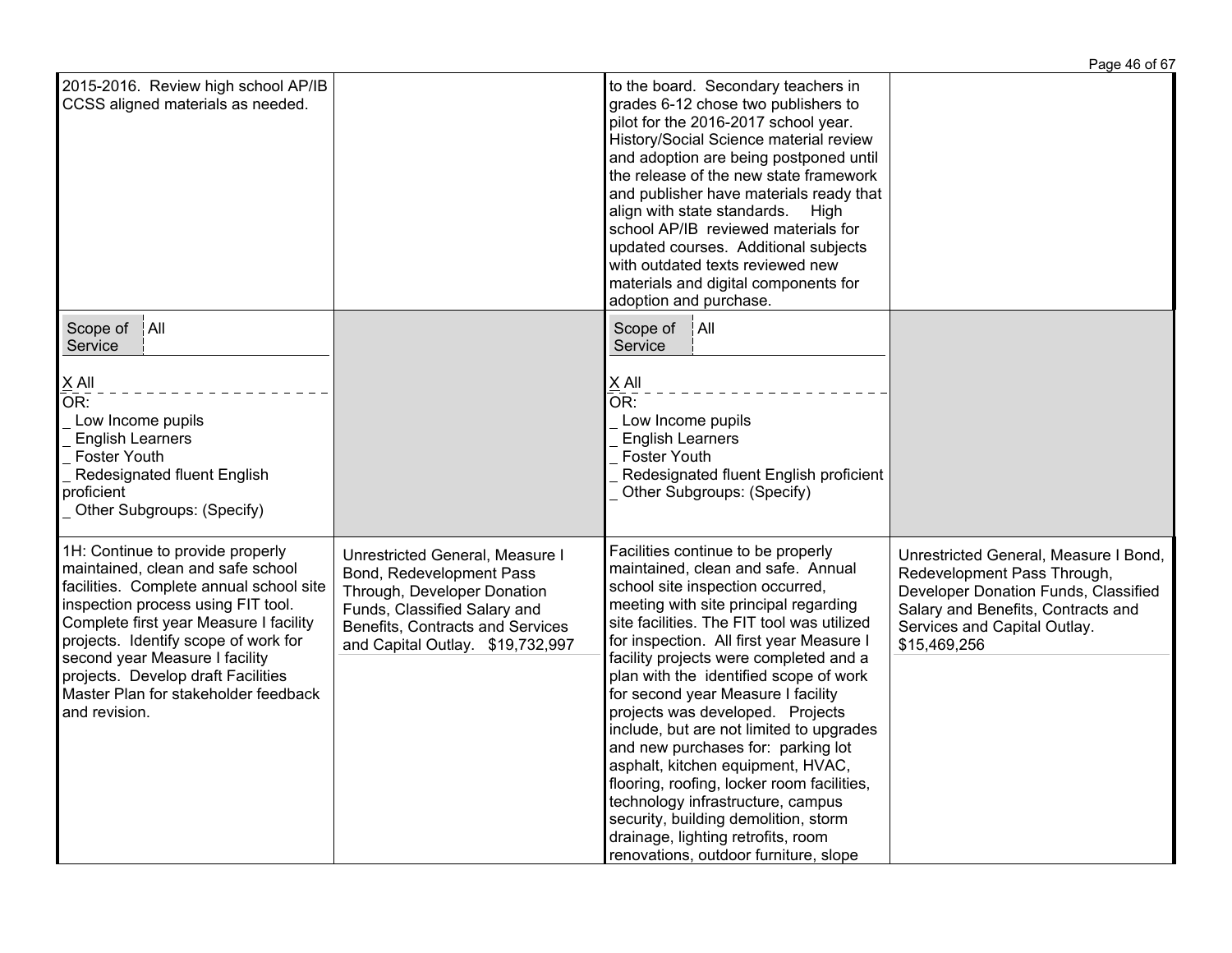|                                                                                                                                                                |                                                                                                                                                                                                                                                                                                                                                                                                                                                                                                                                                                                                                                                                                                                                                                                                                                                                                                                                                                                                                                                                                                                                                                                                                                                                                                                                                                                                                                                                                                                                                                                                           |                                                                                                                                                                                                                                                                                                                                  | Page 47 of 67 |
|----------------------------------------------------------------------------------------------------------------------------------------------------------------|-----------------------------------------------------------------------------------------------------------------------------------------------------------------------------------------------------------------------------------------------------------------------------------------------------------------------------------------------------------------------------------------------------------------------------------------------------------------------------------------------------------------------------------------------------------------------------------------------------------------------------------------------------------------------------------------------------------------------------------------------------------------------------------------------------------------------------------------------------------------------------------------------------------------------------------------------------------------------------------------------------------------------------------------------------------------------------------------------------------------------------------------------------------------------------------------------------------------------------------------------------------------------------------------------------------------------------------------------------------------------------------------------------------------------------------------------------------------------------------------------------------------------------------------------------------------------------------------------------------|----------------------------------------------------------------------------------------------------------------------------------------------------------------------------------------------------------------------------------------------------------------------------------------------------------------------------------|---------------|
|                                                                                                                                                                |                                                                                                                                                                                                                                                                                                                                                                                                                                                                                                                                                                                                                                                                                                                                                                                                                                                                                                                                                                                                                                                                                                                                                                                                                                                                                                                                                                                                                                                                                                                                                                                                           | stabilization, PAC renovations, SBAC<br>Labs, and other miscellaneous site<br>improvements. The Facilities Master<br>Plan and stakeholder feedback is in<br>process. The facilities condition<br>assessment has been completed and<br>project prioritization and master<br>scheduling will be complete in<br>Spring/Summer 2017. |               |
| All<br>Scope of<br>Service                                                                                                                                     |                                                                                                                                                                                                                                                                                                                                                                                                                                                                                                                                                                                                                                                                                                                                                                                                                                                                                                                                                                                                                                                                                                                                                                                                                                                                                                                                                                                                                                                                                                                                                                                                           | Scope of<br> A  <br>Service                                                                                                                                                                                                                                                                                                      |               |
| X All<br>OR:<br>Low Income pupils<br><b>English Learners</b><br><b>Foster Youth</b><br>Redesignated fluent English<br>proficient<br>Other Subgroups: (Specify) |                                                                                                                                                                                                                                                                                                                                                                                                                                                                                                                                                                                                                                                                                                                                                                                                                                                                                                                                                                                                                                                                                                                                                                                                                                                                                                                                                                                                                                                                                                                                                                                                           | X All<br>OR:<br>Low Income pupils<br><b>English Learners</b><br><b>Foster Youth</b><br>Redesignated fluent English proficient<br>Other Subgroups: (Specify)                                                                                                                                                                      |               |
| What changes in actions,<br>services, and expenditures will be<br>made as a result of reviewing<br>past progress and/or changes to<br>goals?                   | For 2016-2017, the District will focus on increasing the capacity of district staff with professional development in the areas of<br>English Language Arts, English Language Development (ELD), instructional technology, Math, Next Generation Science<br>Standards (NGSS) and Multi-Tired System of Supports (MTSS). All certificated staff and paraprofessionals will receive<br>specific training and the district professional development program will remain at the site, with Teacher Leaders providing<br>site-based Professional Development (PD) from a Trainer-of-Trainers model. The district will move forward with piloting<br>English Language Arts for grades 6-12. District led Professional Learning Community (PLC) will be included in the<br>professional development model for the upcoming year. Three Teachers on Special Assignment (TOSA) will support school<br>sites in the areas of instructional technology, ELD and best practices for all subject focus areas. Two additional TOSAs will<br>provide sites with support for invention and fully included students. Increased data analysis and progress monitoring will<br>occur for targeted students with the addition of calendared, data-focused meetings. Second year Measure I facility<br>modernization projects will continue using data from the annual Facilities Inspection Tool (FIT). A master plan for Measure I<br>Endowment and Facilities will be finalized with stakeholder input, alongside of the Technology Committee and the creation of<br>a updated district vision and District Technology Plan. |                                                                                                                                                                                                                                                                                                                                  |               |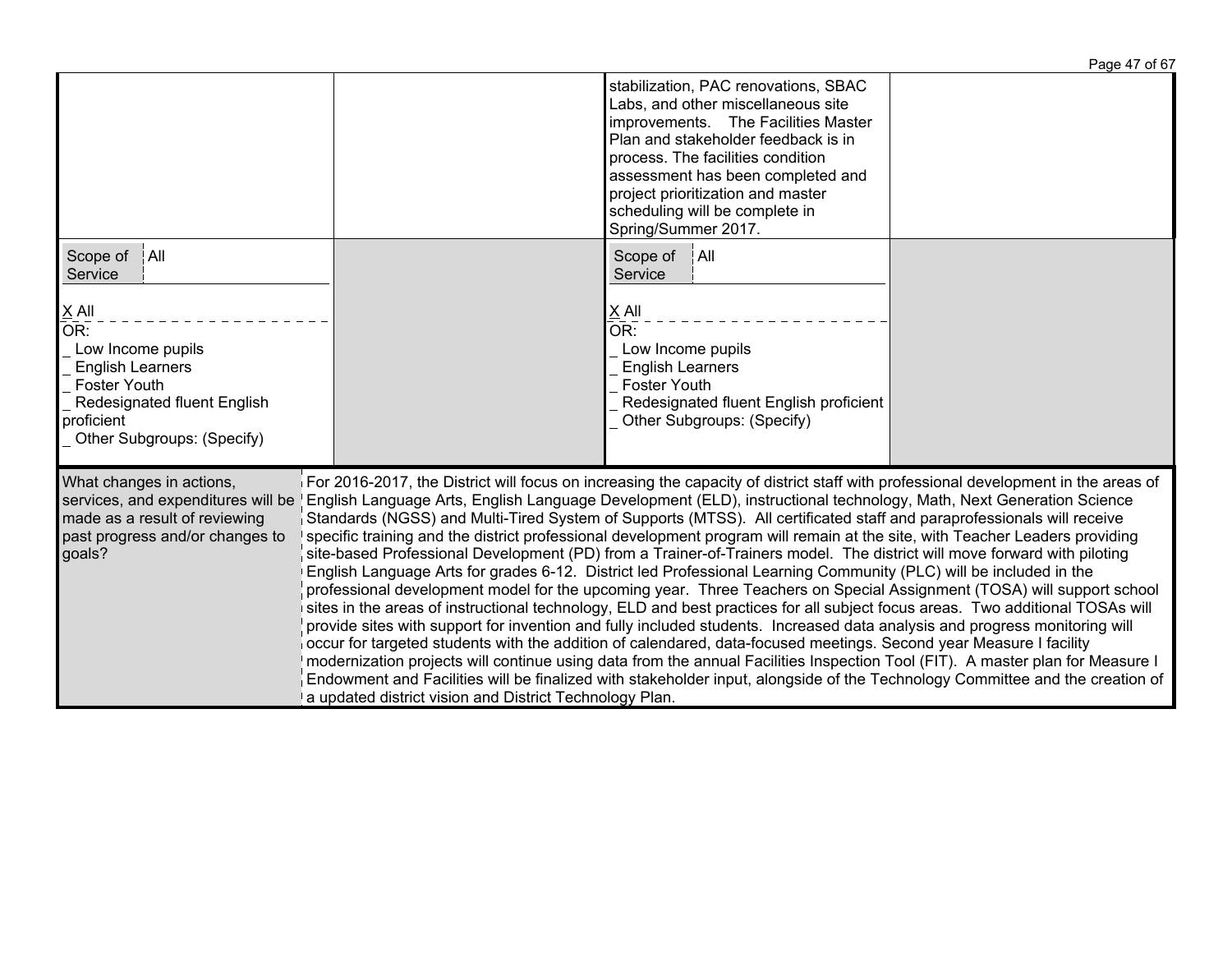| Original   Maximize Student Potential through Effective Intervention.<br>GOAL <sub>2</sub><br>from prior<br>year<br>LCAP:                                                                                                                                                                                                                                                                                                                                                                                                                                                                                                                                                                                                                                                                                                                                                                                                                                                                                                                                                                                         |                                                                |                                                                                                              | Related State and/or Local Priorities:<br>$1 - 2 - 3 \times 4 \times 5 \times 6 \times 7 \times 8 \times$<br>COE only: $9 - 10 -$<br>Local: Specify                                                                                                                                                                                                                                                                                                                                                                                                                                                                                                                                                                                                                                                                                                                                                                                                                                                                             |
|-------------------------------------------------------------------------------------------------------------------------------------------------------------------------------------------------------------------------------------------------------------------------------------------------------------------------------------------------------------------------------------------------------------------------------------------------------------------------------------------------------------------------------------------------------------------------------------------------------------------------------------------------------------------------------------------------------------------------------------------------------------------------------------------------------------------------------------------------------------------------------------------------------------------------------------------------------------------------------------------------------------------------------------------------------------------------------------------------------------------|----------------------------------------------------------------|--------------------------------------------------------------------------------------------------------------|---------------------------------------------------------------------------------------------------------------------------------------------------------------------------------------------------------------------------------------------------------------------------------------------------------------------------------------------------------------------------------------------------------------------------------------------------------------------------------------------------------------------------------------------------------------------------------------------------------------------------------------------------------------------------------------------------------------------------------------------------------------------------------------------------------------------------------------------------------------------------------------------------------------------------------------------------------------------------------------------------------------------------------|
| Goal Applies to:<br>Schools: All<br>Applicable Pupil<br>i All<br><b>Subgroups:</b>                                                                                                                                                                                                                                                                                                                                                                                                                                                                                                                                                                                                                                                                                                                                                                                                                                                                                                                                                                                                                                |                                                                |                                                                                                              |                                                                                                                                                                                                                                                                                                                                                                                                                                                                                                                                                                                                                                                                                                                                                                                                                                                                                                                                                                                                                                 |
| Refinement of District framework for academic intervention; more<br>Expected<br>Annual<br>consistent academic intervention programs across the District;<br>Measurable research and development of site-based programs to address<br>Outcomes: Istudent social/emotional needs; Integration of opportunities for<br>academic acceleration/enrichment into intervention programs.<br>Increase the percentage of high school students enrolled in<br>college prep or higher courses by 2 percent; increase the<br>percentage of high school students enrolled in AP, Honors and IB<br>classes by 1 percent; increase the percent of middle school<br>students enrolled in college prep or higher courses by 2 percent;<br>increase the percent of middle school students enrolled in Honors<br>classes by 1 percent; increase the number of English Learner<br>students making one year's growth on the CELDT by 2 percent;<br>Increase the number of English Learner students scoring<br>proficient on the CELDT by 2 percent; increase the number of<br>English Learner students being reclassified by 1 percent. | Actual<br>Annual<br>Measurable $\vert$ 2014-2015.<br>Outcomes: | The percent of 12th grade students completing A-G<br>2014-2015.<br>2015.<br>2014-2015.<br>adoption.<br>2015. | requirements increased from 53.2% in 2013-14 to 57.2% in<br>The percent of middle school students enrolled in college prep or<br>higher courses increased from 90.2% in 2013-14 to 93.6% in<br>The percent of middle school students enrolled in honors<br>courses increased from 38.3% in 2013-14 to 42.8% in 2014-<br>The percent of high school students enrolled in college prep or<br>higher courses increased from 92.3% in 2013-14 to 93.8% in<br>The percent of high school students enrolled in Honors,<br>Advanced Placement, and International Baccalaureate courses<br>increased from 43.0% in 2013-2014 to 44.1% in 2014-2015.<br>The percent of English Learner students making one year's<br>growth on the CELDT decreased from 48.7% in 2013-2014 to<br>40.7% in 2014-2015. This was due to an influx of newcomers<br>and unaccompanied minors, and the recent elementary ELA<br>The percent of English Learner students scoring proficient on the<br>CELDT increased from 38.9% in 2013-2014 to 41.5% in 2014- |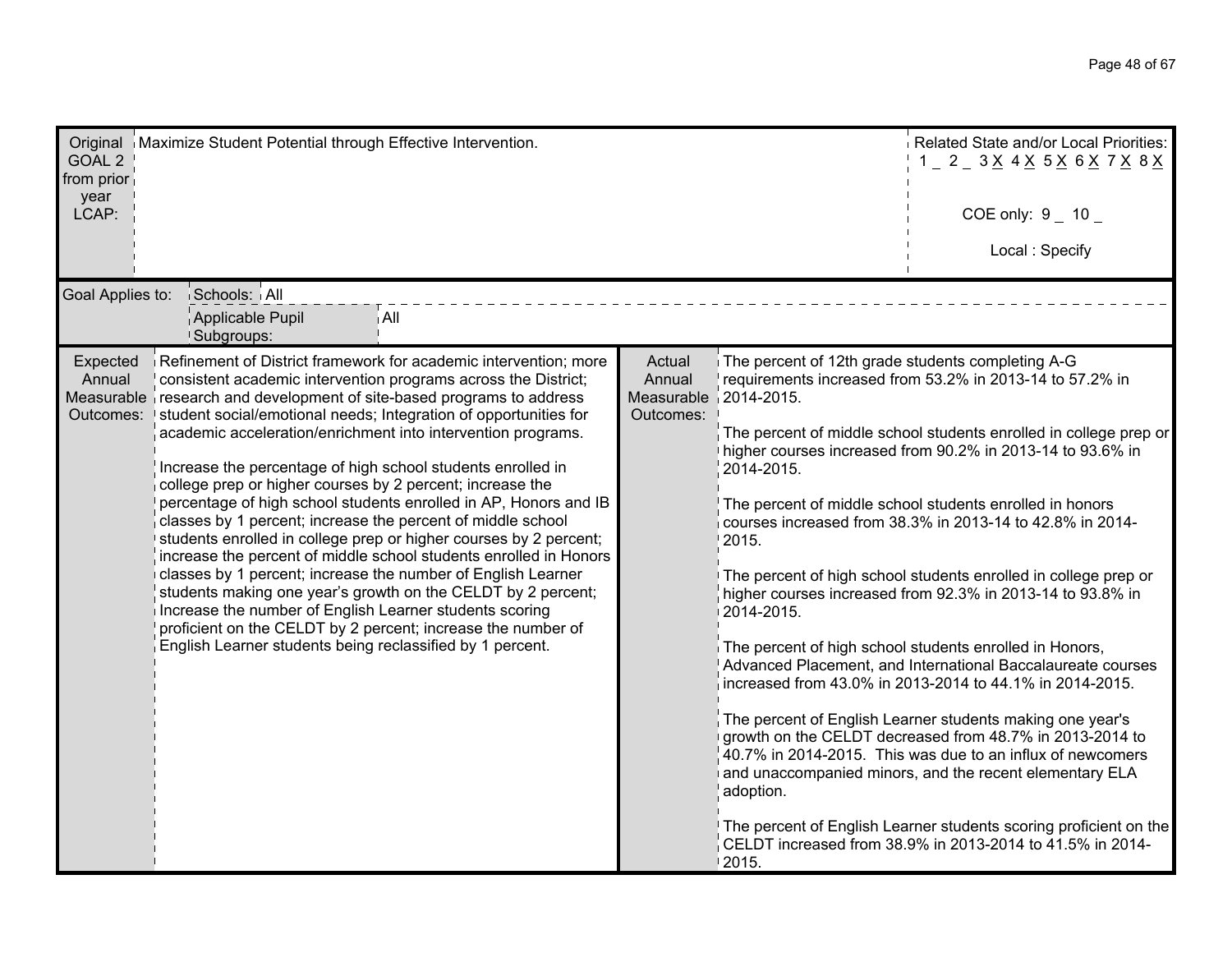|                                                                                                                                                                  |                                                                                                                                                                                                                                                                                                                                                                  | requirements.                                                                                                                                                                                                                                                                                                                                                                                                                                                                                                                                                                                                                                                                                                       | The percent of English Learner students reclassified to Fluent<br>English Proficient decreased from 18.5% in 2013-2014 to 17.3%<br>in 2014-2015. This was due to the change in RFEP                                                                                                                                                                               |
|------------------------------------------------------------------------------------------------------------------------------------------------------------------|------------------------------------------------------------------------------------------------------------------------------------------------------------------------------------------------------------------------------------------------------------------------------------------------------------------------------------------------------------------|---------------------------------------------------------------------------------------------------------------------------------------------------------------------------------------------------------------------------------------------------------------------------------------------------------------------------------------------------------------------------------------------------------------------------------------------------------------------------------------------------------------------------------------------------------------------------------------------------------------------------------------------------------------------------------------------------------------------|-------------------------------------------------------------------------------------------------------------------------------------------------------------------------------------------------------------------------------------------------------------------------------------------------------------------------------------------------------------------|
|                                                                                                                                                                  |                                                                                                                                                                                                                                                                                                                                                                  | LCAP Year: 2015-2016                                                                                                                                                                                                                                                                                                                                                                                                                                                                                                                                                                                                                                                                                                |                                                                                                                                                                                                                                                                                                                                                                   |
| <b>Planned Actions/Services</b>                                                                                                                                  |                                                                                                                                                                                                                                                                                                                                                                  | <b>Actual Actions/Services</b>                                                                                                                                                                                                                                                                                                                                                                                                                                                                                                                                                                                                                                                                                      |                                                                                                                                                                                                                                                                                                                                                                   |
|                                                                                                                                                                  | <b>Budgeted Expenditures</b>                                                                                                                                                                                                                                                                                                                                     |                                                                                                                                                                                                                                                                                                                                                                                                                                                                                                                                                                                                                                                                                                                     | <b>Estimated Actual Annual Expenditures</b>                                                                                                                                                                                                                                                                                                                       |
| 2A: Provide focused academic<br>intervention for any student below<br>grade level standards in English<br>Language Arts and Math.                                | Unrestricted and Restricted General,<br>Federal Funds. Certificated and<br><b>Classified Salaries and Benefits,</b><br>Textbooks and Instructional<br>Materials 0000-0999: Unrestricted<br>and Restricted General, 1000-2999:<br><b>Certificated and Classified Salaries</b><br>and Benefits, 4000-4999: Textbooks<br>and Instructional Materials<br>\$5,326,346 | School sites were provided with<br>Supplemental Grant per student block<br>grants of \$10 per student for all<br>enrollment and \$40 per student for<br>targeted student enrollment, in addition<br>to other State and Federal categorical<br>funds to support structure, research-<br>based academic intervention programs<br>for all students scoring below grade<br>level standards in English Language<br>Arts and Mathematics. School sites<br>implemented interventions during the<br>MTSS blocks of time as well as<br>before/after school. This funding<br>category is allocated to the school sites,<br>which are allowed to have a carry-over<br>therefore the estimated actual<br>expenditure is lower,. | Unrestricted and Restricted General,<br>Federal Funds. Certificated and<br><b>Classified Salaries and Benefits,</b><br>Textbooks and Instructional Materials<br>0000-0999: Unrestricted and<br>Restricted General, 1000-2999:<br><b>Certificated and Classified Salaries</b><br>and Benefits, 4000-4999: Textbooks<br>and Instructional Materials<br>\$48,469,363 |
| A  <br>Scope of<br>Service                                                                                                                                       |                                                                                                                                                                                                                                                                                                                                                                  | Scope of<br> A  <br>Service                                                                                                                                                                                                                                                                                                                                                                                                                                                                                                                                                                                                                                                                                         |                                                                                                                                                                                                                                                                                                                                                                   |
| $X$ All<br>OR:<br>Low Income pupils<br><b>English Learners</b><br><b>Foster Youth</b><br>Redesignated fluent English<br>proficient<br>Other Subgroups: (Specify) |                                                                                                                                                                                                                                                                                                                                                                  | X All<br>OR:<br>Low Income pupils<br><b>English Learners</b><br>Foster Youth<br>Redesignated fluent English proficient<br>Other Subgroups: (Specify)                                                                                                                                                                                                                                                                                                                                                                                                                                                                                                                                                                |                                                                                                                                                                                                                                                                                                                                                                   |
| 2B: Implement consistent academic<br>intervention programs across schools<br>using a District framework. A                                                       | Unrestricted and Restricted General,<br>Federal Funds, Certificated Salaries<br>and Benefits, Textbooks and                                                                                                                                                                                                                                                      | August 2015 site Teacher Leaders<br>received training on the the district<br>intervention framework which was                                                                                                                                                                                                                                                                                                                                                                                                                                                                                                                                                                                                       | Unrestricted and Restricted General,<br>Federal Funds, Certificated Salaries<br>and Benefits, Textbooks and                                                                                                                                                                                                                                                       |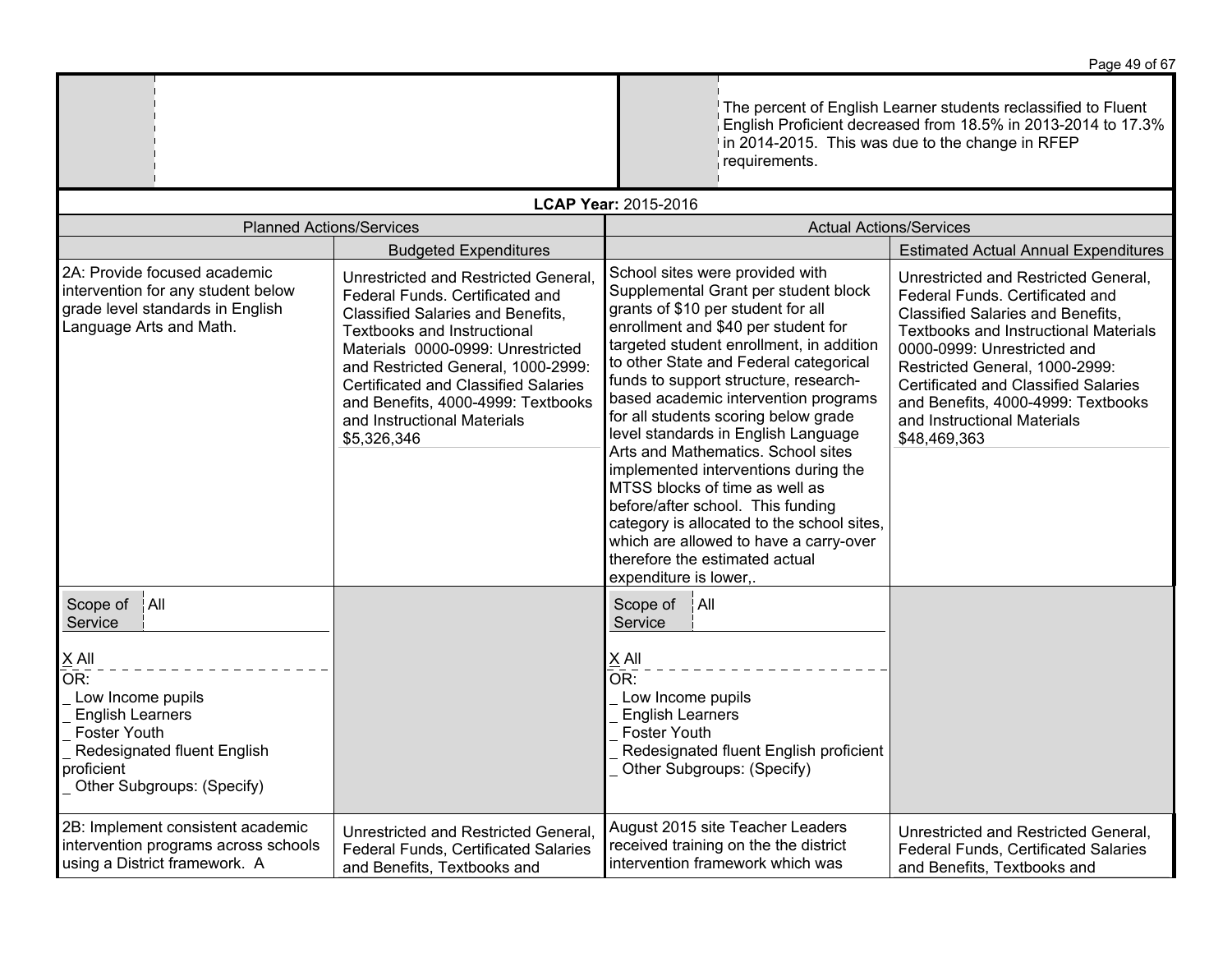|                                                                                                                                                                                                                                                                                                                                                                                                                                                           |                                                                                                                                                                                                                                                                                                                                                              |                                                                                                                                                                                                                                                                                                                                                                                                                                                                                                                                                                                                                                         | Page 50 of 67                                                                                                                                                                                                                                                                                                                        |
|-----------------------------------------------------------------------------------------------------------------------------------------------------------------------------------------------------------------------------------------------------------------------------------------------------------------------------------------------------------------------------------------------------------------------------------------------------------|--------------------------------------------------------------------------------------------------------------------------------------------------------------------------------------------------------------------------------------------------------------------------------------------------------------------------------------------------------------|-----------------------------------------------------------------------------------------------------------------------------------------------------------------------------------------------------------------------------------------------------------------------------------------------------------------------------------------------------------------------------------------------------------------------------------------------------------------------------------------------------------------------------------------------------------------------------------------------------------------------------------------|--------------------------------------------------------------------------------------------------------------------------------------------------------------------------------------------------------------------------------------------------------------------------------------------------------------------------------------|
| committee will complete academic<br>intervention frameworks, K-5, 6-8, and<br>9-12. School sites will compare<br>frameworks to existing intervention<br>programs and make revisions in 2015-<br>2016 and plans for additional program<br>improvements in 2016-2017                                                                                                                                                                                        | Instructional Materials 0000-0999:<br>Unrestricted and Restricted General,<br>1000-2999: Certificated and<br>Classified Salaries and Benefits,<br>4000-4999: Textbooks and<br>Instructional Materials \$20,000                                                                                                                                               | developed by a committee of<br>stakeholders for K-5, 6-8, and 9-12.<br>Teacher Leaders trained site staff and<br>school sites compared the frameworks<br>to their existing intervention programs.<br>Programmatic revisions were made in<br>2015-2016 and plans for additional<br>program improvements in 2016-2017.<br>School sites implemented interventions<br>during the MTSS blocks of time during<br>the school day as well as before/after<br>school. Each site created and<br>submitted a MTSS plan for their<br>students to the district for program<br>oversight.                                                             | Instructional Materials 0000-0999:<br>Unrestricted and Restricted General,<br>1000-2999: Certificated and Classified<br>Salaries and Benefits, 4000-4999:<br><b>Textbooks and Instructional Materials</b><br>\$78,033                                                                                                                |
| A  <br>Scope of<br>Service                                                                                                                                                                                                                                                                                                                                                                                                                                |                                                                                                                                                                                                                                                                                                                                                              | A  <br>Scope of<br>Service                                                                                                                                                                                                                                                                                                                                                                                                                                                                                                                                                                                                              |                                                                                                                                                                                                                                                                                                                                      |
| $X$ All<br>OR:<br>Low Income pupils<br><b>English Learners</b><br><b>Foster Youth</b><br>Redesignated fluent English<br>proficient<br>Other Subgroups: (Specify)                                                                                                                                                                                                                                                                                          |                                                                                                                                                                                                                                                                                                                                                              | $\times$ All<br>OR:<br>Low Income pupils<br><b>English Learners</b><br><b>Foster Youth</b><br>Redesignated fluent English proficient<br>Other Subgroups: (Specify)                                                                                                                                                                                                                                                                                                                                                                                                                                                                      |                                                                                                                                                                                                                                                                                                                                      |
| 2C: Provide opportunities for<br>academic enrichment and acceleration<br>in intervention programs. A<br>committee will investigate research-<br>based programs to provide students<br>with academic acceleration and<br>enrichment during the school day.<br>School sites will develop programs to<br>provide identified students with<br>academic acceleration and enrichment<br>activities as a component of the site<br>academic intervention program. | Unrestricted and Restricted General,<br><b>Federal Funds, Certificated Salaries</b><br>and Benefits, Textbooks and<br>Instructional Materials 0000-0999:<br>Unrestricted and Restricted General,<br>1000-2999: Certificated and<br>Classified Salaries and Benefits,<br>4000-4999: Textbooks and<br><b>Instructional Materials General</b><br>Funds \$20,000 | Staff reviewed student data, current<br>research and district/site practices for<br>course access and academic<br>enrichment and acceleration within<br>intervention programs. At the<br>elementary level, student instructional<br>blocks, or LEAD time was created to<br>support students with enrichment<br>opportunities. Curriculum focus and<br>materials were purchased with site level<br>funds. At the secondary level, course<br>access and master schedules were<br>reviewed. School sites developed<br>programs to provide identified students<br>with academic acceleration and<br>enrichment activities as a component of | Unrestricted and Restricted General,<br>Federal Funds, Certificated Salaries<br>and Benefits, Textbooks and<br>Instructional Materials 0000-0999:<br>Unrestricted and Restricted General,<br>1000-2999: Certificated and Classified<br>Salaries and Benefits, 4000-4999:<br><b>Textbooks and Instructional Materials</b><br>\$17,592 |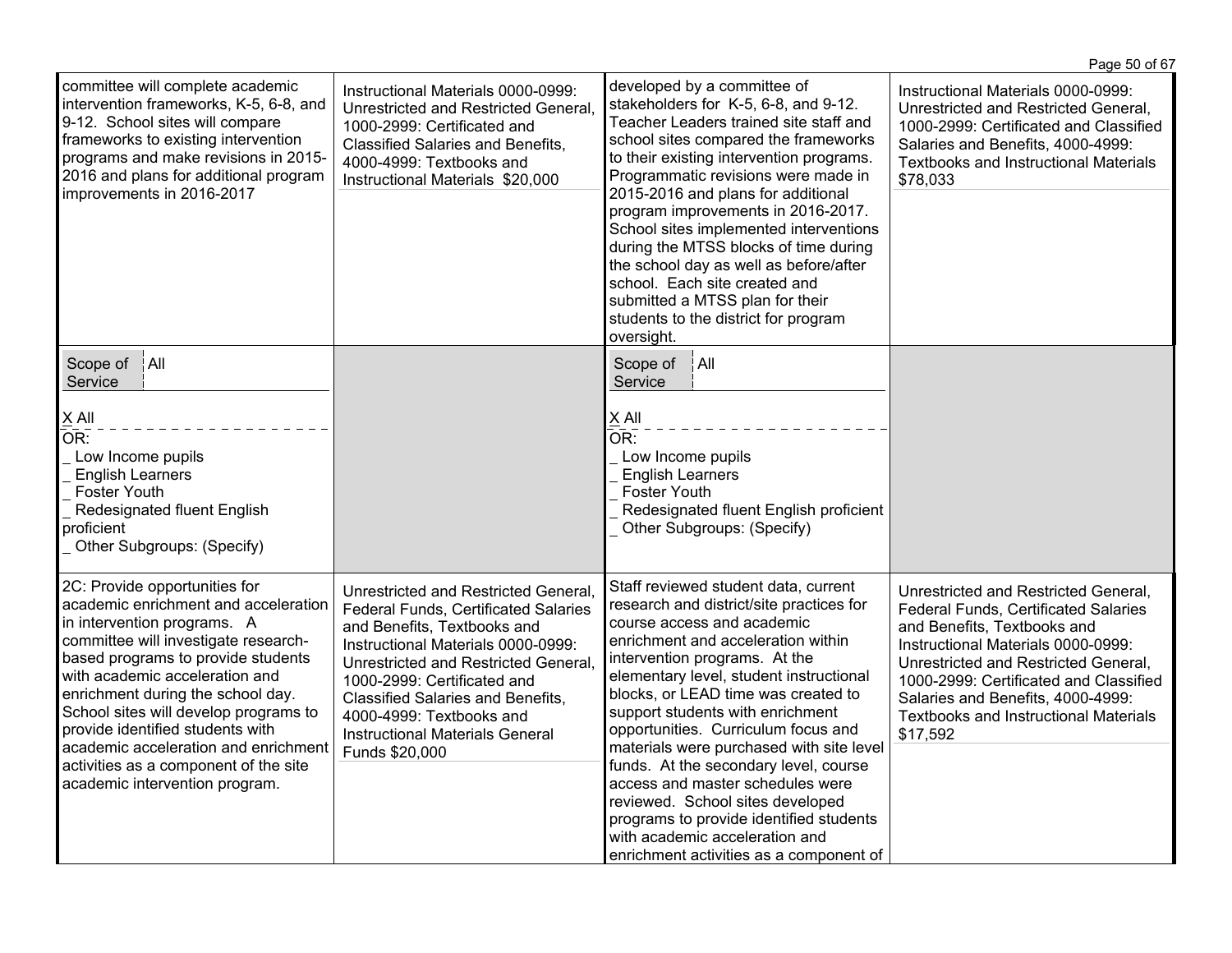|                                                                                                                                                                                                                                                                                                                                                                                                                                                                                                                                             |                                                                                                                                                                                                                                                                                                                                                                     |                                                                                                                                                                                                                                                                                                                                                                                                                                                                                                                                                                                                                                                          | Page 51 of 67                                                                                                                                                                                                                                                                                                                               |
|---------------------------------------------------------------------------------------------------------------------------------------------------------------------------------------------------------------------------------------------------------------------------------------------------------------------------------------------------------------------------------------------------------------------------------------------------------------------------------------------------------------------------------------------|---------------------------------------------------------------------------------------------------------------------------------------------------------------------------------------------------------------------------------------------------------------------------------------------------------------------------------------------------------------------|----------------------------------------------------------------------------------------------------------------------------------------------------------------------------------------------------------------------------------------------------------------------------------------------------------------------------------------------------------------------------------------------------------------------------------------------------------------------------------------------------------------------------------------------------------------------------------------------------------------------------------------------------------|---------------------------------------------------------------------------------------------------------------------------------------------------------------------------------------------------------------------------------------------------------------------------------------------------------------------------------------------|
|                                                                                                                                                                                                                                                                                                                                                                                                                                                                                                                                             |                                                                                                                                                                                                                                                                                                                                                                     | the site academic intervention program.<br>Boost Camp was created as a summer<br>opportunity for acceleration for students<br>to have access to accelerated math<br>course at the middle school.                                                                                                                                                                                                                                                                                                                                                                                                                                                         |                                                                                                                                                                                                                                                                                                                                             |
| Scope of<br>$ $ All<br>Service                                                                                                                                                                                                                                                                                                                                                                                                                                                                                                              |                                                                                                                                                                                                                                                                                                                                                                     | Scope of<br>$ $ All<br>Service                                                                                                                                                                                                                                                                                                                                                                                                                                                                                                                                                                                                                           |                                                                                                                                                                                                                                                                                                                                             |
| $\underline{X}$ All<br>OR:<br>Low Income pupils<br><b>English Learners</b><br><b>Foster Youth</b><br>Redesignated fluent English<br>proficient<br>Other Subgroups: (Specify)                                                                                                                                                                                                                                                                                                                                                                |                                                                                                                                                                                                                                                                                                                                                                     | $X$ All<br>$\overline{OR}$ :<br>Low Income pupils<br><b>English Learners</b><br><b>Foster Youth</b><br>Redesignated fluent English proficient<br>Other Subgroups: (Specify)                                                                                                                                                                                                                                                                                                                                                                                                                                                                              |                                                                                                                                                                                                                                                                                                                                             |
| 2D: Develop and implement<br>social/emotional intervention programs<br>at all schools. A committee will study<br>research-based programs to improve<br>school site responses to student<br>social-emotional issues. District staff<br>will identify existing resources and<br>organize a program to provide social-<br>emotional crisis intervention<br>assistance to school sites. Consider<br>using 2015-16 LCFF growth funds to<br>support creating up to 5.0 FTE<br>additional elementary counselor<br>positions in 2015-16 or 2016-17. | Unrestricted and Restricted General,<br><b>Federal Funds, Certificated Salaries</b><br>and Benefits, Textbooks and<br>Instructional Materials 0000-0999:<br>Unrestricted and Restricted General,<br>1000-2999: Certificated and<br><b>Classified Salaries and Benefits,</b><br>4000-4999: Textbooks and<br><b>Instructional Materials General</b><br>Funds \$20,000 | The CHAMPS approach was<br>implemented at all schools grades K-8<br>and an additional leader training was<br>held for CHAMPS site leaders Two<br>Behaviorists (BCBA) trained certificated<br>and classified staff in August 2015.<br>District staff identified existing<br>resources and determined that based<br>on a needs assessment, a Mental<br>Health Coordinator will be put in place<br>for the 2016-2017 school year to<br>provide social-emotional crisis<br>intervention assistance to school sites<br>and oversee behavioral staff. 2.4<br>additional elementary counseling<br>positions have been created for the<br>2016-2017 school year. | Unrestricted and Restricted General,<br><b>Federal Funds, Certificated Salaries</b><br>and Benefits, Textbooks and<br>Instructional Materials 0000-0999:<br>Unrestricted and Restricted General,<br>1000-2999: Certificated and Classified<br>Salaries and Benefits, 4000-4999:<br><b>Textbooks and Instructional Materials</b><br>\$18,672 |
| Scope of<br>$ $ All<br>Service                                                                                                                                                                                                                                                                                                                                                                                                                                                                                                              |                                                                                                                                                                                                                                                                                                                                                                     | Scope of<br>¦All<br>Service                                                                                                                                                                                                                                                                                                                                                                                                                                                                                                                                                                                                                              |                                                                                                                                                                                                                                                                                                                                             |
| $\underline{X}$ All<br>OR:<br>Low Income pupils<br><b>English Learners</b><br><b>Foster Youth</b><br>Redesignated fluent English                                                                                                                                                                                                                                                                                                                                                                                                            |                                                                                                                                                                                                                                                                                                                                                                     | $X$ All<br>OR:<br>Low Income pupils<br><b>English Learners</b><br><b>Foster Youth</b><br>Redesignated fluent English proficient                                                                                                                                                                                                                                                                                                                                                                                                                                                                                                                          |                                                                                                                                                                                                                                                                                                                                             |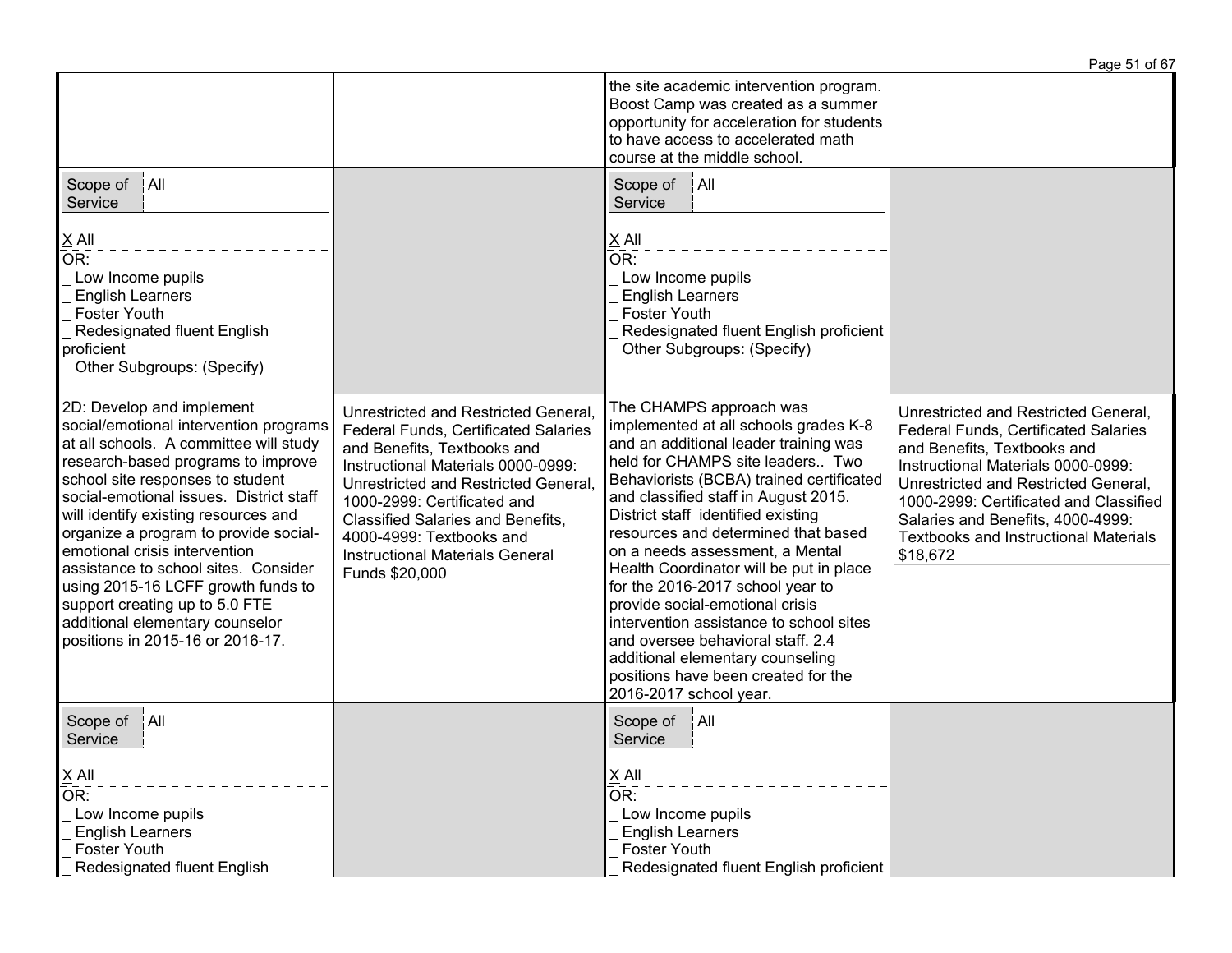|                                                                                                                                                                                                                                        |                                                                                                                                                                                                                                                                                                                                                 |                                                                                                                                                                                                                                                                                                                                                                                                                                                                                                                                                                                                                                                                                                                                                              | Page 52 of 67                                                                                                                                                                                                                                                                                                                                   |
|----------------------------------------------------------------------------------------------------------------------------------------------------------------------------------------------------------------------------------------|-------------------------------------------------------------------------------------------------------------------------------------------------------------------------------------------------------------------------------------------------------------------------------------------------------------------------------------------------|--------------------------------------------------------------------------------------------------------------------------------------------------------------------------------------------------------------------------------------------------------------------------------------------------------------------------------------------------------------------------------------------------------------------------------------------------------------------------------------------------------------------------------------------------------------------------------------------------------------------------------------------------------------------------------------------------------------------------------------------------------------|-------------------------------------------------------------------------------------------------------------------------------------------------------------------------------------------------------------------------------------------------------------------------------------------------------------------------------------------------|
| proficient<br>_ Other Subgroups: (Specify)                                                                                                                                                                                             |                                                                                                                                                                                                                                                                                                                                                 | Other Subgroups: (Specify)                                                                                                                                                                                                                                                                                                                                                                                                                                                                                                                                                                                                                                                                                                                                   |                                                                                                                                                                                                                                                                                                                                                 |
| 2E: Provide systems of support for<br>English Learners, Socio-Economic<br>Disadvantaged, Foster, Homeless,<br>and Special Education students to<br>intervene and support their academic<br>success.                                    | Unrestricted and Restricted General,<br><b>Federal Funds, Certificated Salaries</b><br>and Benefits, Textbooks and<br>Instructional Materials 0000-0999:<br>Unrestricted and Restricted General,<br>1000-2999: Certificated and<br><b>Classified Salaries and Benefits,</b><br>4000-4999: Textbooks and<br>Instructional Materials \$3,195,808  | At the time of enrollment, and at least<br>once annually, school site<br>administrators convened meetings with<br>appropriate teachers, support staff,<br>parents and foster youth guardians to<br>determine specific academic and<br>social/emotional support needs.<br>English learners, redesignated English<br>proficient, students with disabilities,<br>foster and homeless students were<br>provided with available school<br>interventions, enrichment and<br>accelerated learning programs as<br>outlined by their individual learning<br>plans or Individual Education Plans<br>(IEP). This funding category is allocated<br>to the school site, which are allowed to<br>have a carry-over therefore the<br>estimated actual expenditure is lower. | Unrestricted and Restricted General,<br><b>Federal Funds, Certificated Salaries</b><br>and Benefits, Textbooks and<br>Instructional Materials 0000-0999:<br>Unrestricted and Restricted General,<br>1000-2999: Certificated and Classified<br>Salaries and Benefits, 4000-4999:<br><b>Textbooks and Instructional Materials</b><br>\$3,161,617  |
| All<br>Scope of<br>Service<br>All<br>OR:<br>X Low Income pupils<br>X English Learners<br>X Foster Youth<br>X Redesignated fluent English<br>proficient<br>X Other Subgroups: (Specify)<br><b>Students with Disabilities</b>            |                                                                                                                                                                                                                                                                                                                                                 | $ $ All<br>Scope of<br>Service<br>All<br>OR:<br>X Low Income pupils<br>X English Learners<br>X Foster Youth<br>X Redesignated fluent English<br>proficient<br>X Other Subgroups: (Specify)<br><b>Students with Disabilities</b>                                                                                                                                                                                                                                                                                                                                                                                                                                                                                                                              |                                                                                                                                                                                                                                                                                                                                                 |
| 2F: The ongoing educational progress<br>of all identified special education<br>students will be monitored, and any<br>additional needed services will be<br>included in the annual review of their<br>Individual Education Plan (IEP). | Unrestricted and Restricted General,<br><b>Federal Funds, Certificated Salaries</b><br>and Benefits, Textbooks and<br>Instructional Materials 0000-0999:<br>Unrestricted and Restricted General,<br>1000-2999: Certificated and<br><b>Classified Salaries and Benefits,</b><br>4000-4999: Textbooks and<br>Instructional Materials \$16,903,338 | All identified special education students<br>were provided with quality educational<br>support services as defined in their<br>Individual Education Plans.                                                                                                                                                                                                                                                                                                                                                                                                                                                                                                                                                                                                   | Unrestricted and Restricted General,<br><b>Federal Funds, Certificated Salaries</b><br>and Benefits, Textbooks and<br>Instructional Materials 0000-0999:<br>Unrestricted and Restricted General,<br>1000-2999: Certificated and Classified<br>Salaries and Benefits, 4000-4999:<br><b>Textbooks and Instructional Materials</b><br>\$16,511,189 |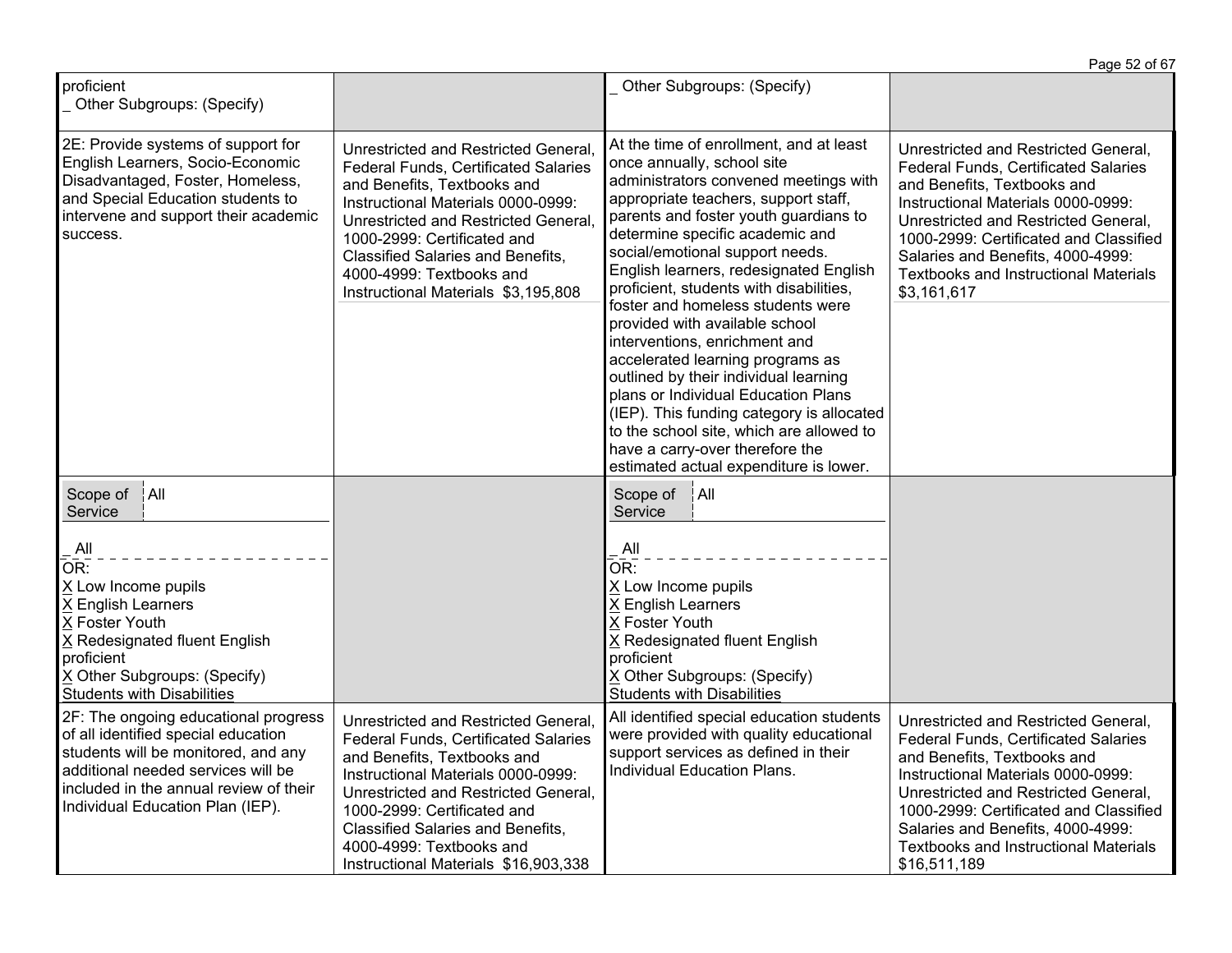| Scope of   All<br>Service<br>All<br>OR:<br>Low Income pupils<br><b>English Learners</b><br><b>Foster Youth</b><br>Redesignated fluent English<br>proficient                                                                                                       |                                                                                                                                                                                                                                                                                                                       | Scope of<br>∫All<br>Service<br>All<br>$\overline{\mathsf{OR}}$ :<br>Low Income pupils<br><b>English Learners</b><br><b>Foster Youth</b><br>Redesignated fluent English proficient<br>X Other Subgroups: (Specify)                                                                                                                                                                                                                                                                |                                                                                                                                                                                                                                                                                                                              |
|-------------------------------------------------------------------------------------------------------------------------------------------------------------------------------------------------------------------------------------------------------------------|-----------------------------------------------------------------------------------------------------------------------------------------------------------------------------------------------------------------------------------------------------------------------------------------------------------------------|----------------------------------------------------------------------------------------------------------------------------------------------------------------------------------------------------------------------------------------------------------------------------------------------------------------------------------------------------------------------------------------------------------------------------------------------------------------------------------|------------------------------------------------------------------------------------------------------------------------------------------------------------------------------------------------------------------------------------------------------------------------------------------------------------------------------|
| X Other Subgroups: (Specify)<br><b>Students with Disabilities</b>                                                                                                                                                                                                 |                                                                                                                                                                                                                                                                                                                       | <b>Students with Disabilities</b>                                                                                                                                                                                                                                                                                                                                                                                                                                                |                                                                                                                                                                                                                                                                                                                              |
| 2G: District staff will participate in the<br>annual review of students placed in<br>programs through the Ventura County<br><b>Special Education Local Planning</b><br>Authority to insure their needs are<br>being met.                                          | Unrestricted and Restricted General,<br>Federal, SELPA Funds, Contracts<br>and Services and Excess Cost<br>Transfers 0000-0999: Unrestricted<br>and Restricted General, 1000-2999:<br><b>Certificated and Classified Salaries</b><br>and Benefits, 4000-4999: Textbooks<br>and Instructional Materials<br>\$2,562,000 | Identified special education students<br>whose educational needs could not be<br>met by district programs and services<br>were provided with specialized<br>programs through the Ventura County<br><b>Special Education Local Planning</b><br>Authority. The estimated actual is<br>lower than budgeted because it does<br>not include the excess costs billed at<br>the end of the school year. Estimated<br>Actual is anticipated to be closer to<br>original budgeted amount. | Unrestricted and Restricted General,<br>Federal, SELPA Funds, Contracts and<br><b>Services and Excess Cost Transfers</b><br>0000-0999: Unrestricted and<br>Restricted General, 1000-2999:<br><b>Certificated and Classified Salaries</b><br>and Benefits, 4000-4999: Textbooks<br>and Instructional Materials<br>\$1,470,729 |
| A  <br>Scope of<br>Service                                                                                                                                                                                                                                        |                                                                                                                                                                                                                                                                                                                       | Scope of<br>Service                                                                                                                                                                                                                                                                                                                                                                                                                                                              |                                                                                                                                                                                                                                                                                                                              |
| All<br>OR:<br>Low Income pupils<br><b>English Learners</b><br><b>Foster Youth</b><br>Redesignated fluent English<br>proficient<br>X Other Subgroups: (Specify)<br><b>Students with Disabilities</b>                                                               |                                                                                                                                                                                                                                                                                                                       | $\mathsf{All}$<br>$\overline{\mathsf{OR}}$ :<br>Low Income pupils<br><b>English Learners</b><br>Foster Youth<br>Redesignated fluent English proficient<br>X Other Subgroups: (Specify)<br><b>Students with Disabilities</b>                                                                                                                                                                                                                                                      |                                                                                                                                                                                                                                                                                                                              |
| 2H: Students in grades 7 through 10<br>will be identified who are at risk of not<br>passing the CAHSEE and provided<br>additional targeted academic<br>instruction and intervention to meet<br>their needs. This sub-goal will be<br>deleted if the CAHSEE is not | Unrestricted and Restricted General,<br>Federal Funds, Certificated Salaries<br>and Benefits, Textbooks and<br>Instructional Materials 1000-1999:<br><b>Certificated Personnel Salaries</b><br>General Funds \$678,761                                                                                                | Sections originally placed on master<br>schedules for CAHSEE were utilized to<br>provide targeted interventions and<br>academic support for all students that<br>were at-risk as defined by multiple<br>measures.                                                                                                                                                                                                                                                                | Unrestricted and Restricted General,<br>Federal Funds, Certificated Salaries<br>and Benefits, Textbooks and<br>Instructional Materials 1000-1999:<br><b>Certificated Personnel Salaries</b><br>\$576,779                                                                                                                     |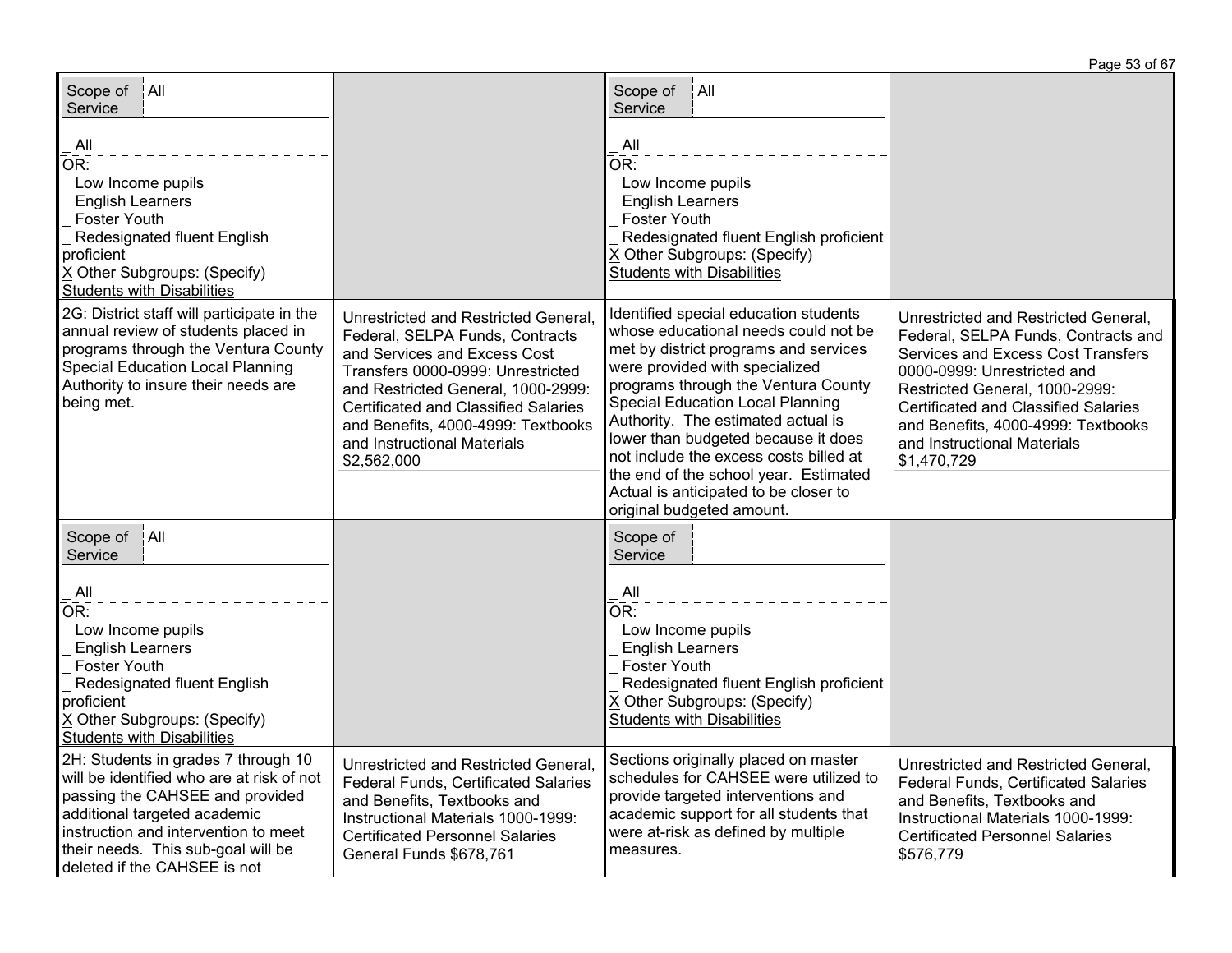|                                                                                         | administered in 2015-16                                                                                                                                                                                                                                                         |                                                                                                                                                                                                                        |                                                                                                                                                                                                                                                                                |                                                                                                                                                                                                          |
|-----------------------------------------------------------------------------------------|---------------------------------------------------------------------------------------------------------------------------------------------------------------------------------------------------------------------------------------------------------------------------------|------------------------------------------------------------------------------------------------------------------------------------------------------------------------------------------------------------------------|--------------------------------------------------------------------------------------------------------------------------------------------------------------------------------------------------------------------------------------------------------------------------------|----------------------------------------------------------------------------------------------------------------------------------------------------------------------------------------------------------|
| Scope of<br>Service                                                                     | Middle Schools<br>High Schools                                                                                                                                                                                                                                                  |                                                                                                                                                                                                                        | Middle Schools<br>Scope of<br><b>High Schools</b><br>Service                                                                                                                                                                                                                   |                                                                                                                                                                                                          |
| All<br>OR:<br>X Low Income pupils<br>X English Learners<br>X Foster Youth<br>proficient | X Redesignated fluent English<br>Other Subgroups: (Specify)                                                                                                                                                                                                                     |                                                                                                                                                                                                                        | $\mathsf{All}$<br>$\overline{\mathsf{OR}}$ :<br>X Low Income pupils<br>X English Learners<br>X Foster Youth<br>X Redesignated fluent English<br>proficient<br>Other Subgroups: (Specify)                                                                                       |                                                                                                                                                                                                          |
|                                                                                         | 2I: Middle and high school students<br>earning below a 2.5 GPA will be<br>offered additional academic support<br>and targeted intervention. Identified<br>8th grade students will receive<br>additional assistance in their freshmen<br>year to insure a successful transition. | Unrestricted and Restricted General,<br><b>Federal Funds, Certificated Salaries</b><br>and Benefits, Textbooks and<br>Instructional Materials 1000-1999:<br><b>Certificated Personnel Salaries</b><br>\$532,635        | Targeted students scoring below 2.5<br>GPA were identified by school site staff<br>at each semester and provided targeted<br>intervention programs and academic<br>support. Students were monitored for<br>improvement and/or the need for<br>additional support.              | Unrestricted and Restricted General,<br>Federal Funds, Certificated Salaries<br>and Benefits, Textbooks and<br>Instructional Materials 1000-1999:<br><b>Certificated Personnel Salaries</b><br>\$479,033 |
| Scope of<br>Service                                                                     | Middle Schools<br>High Schools                                                                                                                                                                                                                                                  |                                                                                                                                                                                                                        | Middle Schools<br>Scope of<br>Service<br><b>High Schools</b>                                                                                                                                                                                                                   |                                                                                                                                                                                                          |
| All<br>OR:<br>X Low Income pupils<br>X English Learners<br>X Foster Youth<br>proficient | X Redesignated fluent English<br>Other Subgroups: (Specify)                                                                                                                                                                                                                     |                                                                                                                                                                                                                        | . All<br>$\overline{\mathsf{OR}}$ :<br>X Low Income pupils<br>X English Learners<br>X Foster Youth<br>X Redesignated fluent English<br>proficient<br>Other Subgroups: (Specify)                                                                                                |                                                                                                                                                                                                          |
| support.                                                                                | 2J: Students will be identified and<br>encouraged to enroll in AP/Honors/IB<br>classes. Once enrolled, they will be<br>monitored and offered academic                                                                                                                           | Unrestricted and Restricted General,<br>Federal Funds, Certificated Salaries<br>and Benefits, Textbooks and<br>Instructional Materials 1000-1999:<br><b>Certificated Personnel Salaries</b><br>General Funds \$106,527 | Targeted students were identified by<br>school site staff and encouraged to take<br>Advanced Placement/International<br>Baccalaureate classes. Targeted<br>students were provided with additional<br>academic support. Students were<br>monitored for success and /or the need | Unrestricted and Restricted General,<br>Federal Funds, Certificated Salaries<br>and Benefits, Textbooks and<br>Instructional Materials 1000-1999:<br><b>Certificated Personnel Salaries</b><br>\$95,807  |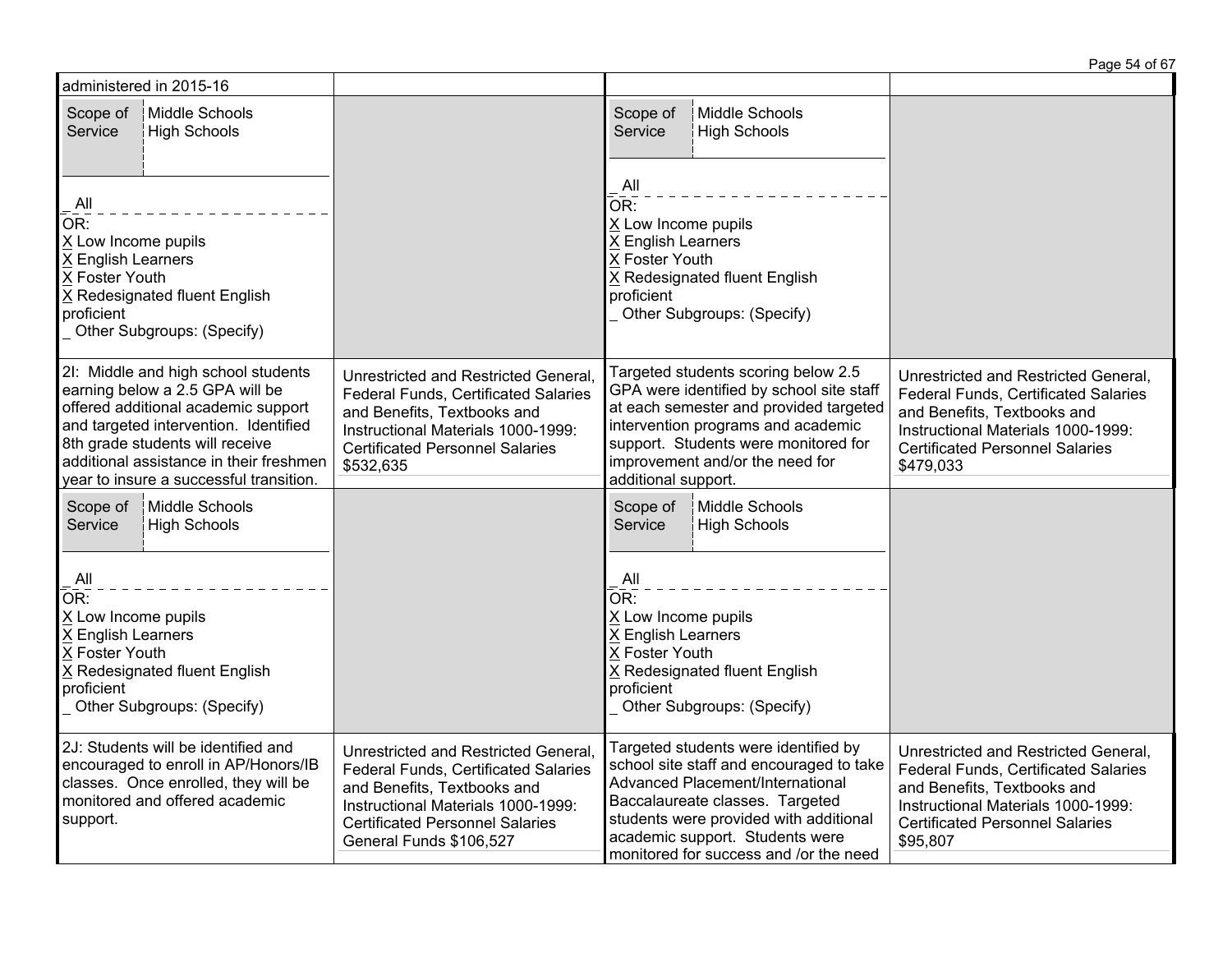|                                                                                                                                                                                                         |                                                                                                                                                                                                                                                                                                         |                                                                                                                                                                                                                                                                       | Page 55 of 67                                                                                                                                                                                                                                                                                                                   |
|---------------------------------------------------------------------------------------------------------------------------------------------------------------------------------------------------------|---------------------------------------------------------------------------------------------------------------------------------------------------------------------------------------------------------------------------------------------------------------------------------------------------------|-----------------------------------------------------------------------------------------------------------------------------------------------------------------------------------------------------------------------------------------------------------------------|---------------------------------------------------------------------------------------------------------------------------------------------------------------------------------------------------------------------------------------------------------------------------------------------------------------------------------|
|                                                                                                                                                                                                         |                                                                                                                                                                                                                                                                                                         | for additional support. The number of<br>AP exams taken by targeted students<br>increased by 29%.                                                                                                                                                                     |                                                                                                                                                                                                                                                                                                                                 |
| High Schools<br>Scope of<br>Service                                                                                                                                                                     |                                                                                                                                                                                                                                                                                                         | Scope of<br><b>High Schools</b><br>Service                                                                                                                                                                                                                            |                                                                                                                                                                                                                                                                                                                                 |
| AII<br>OR:<br>X Low Income pupils<br>X English Learners<br>X Foster Youth<br>X Redesignated fluent English<br>proficient<br>Other Subgroups: (Specify)                                                  |                                                                                                                                                                                                                                                                                                         | All<br>OR:<br>X Low Income pupils<br>X English Learners<br>X Foster Youth<br>X Redesignated fluent English<br>proficient<br>Other Subgroups: (Specify)                                                                                                                |                                                                                                                                                                                                                                                                                                                                 |
| 2K: Students who should be enrolled<br>in and complete A-G requirements will<br>be counseled and enrolled in these<br>classes. Once enrolled they will be<br>monitored and offered academic<br>support. | Unrestricted and Restricted General,<br><b>Federal Funds, Certificated Salaries</b><br>and Benefits, Textbooks and<br>Instructional Materials 1000-1999:<br><b>Certificated Personnel Salaries</b><br>General Funds \$106,527                                                                           | School site staffs identified targeted<br>students who should be enrolled in, and<br>completing A-G requirements.<br>Targeted students were provided with<br>additional academic support and were<br>monitored for success and/or the need<br>for additional support. | Unrestricted and Restricted General,<br>Federal Funds, Certificated Salaries<br>and Benefits, Textbooks and<br>Instructional Materials 1000-1999:<br><b>Certificated Personnel Salaries</b><br>General Funds \$95,807                                                                                                           |
| High Schools<br>Scope of<br>Service<br>All                                                                                                                                                              |                                                                                                                                                                                                                                                                                                         | Scope of<br>High Schools<br>Service<br>All                                                                                                                                                                                                                            |                                                                                                                                                                                                                                                                                                                                 |
| OR:<br>X Low Income pupils<br>X English Learners<br>X Foster Youth<br>X Redesignated fluent English<br>proficient<br>Other Subgroups: (Specify)                                                         |                                                                                                                                                                                                                                                                                                         | OR:<br>X Low Income pupils<br>X English Learners<br>X Foster Youth<br>X Redesignated fluent English<br>proficient<br>Other Subgroups: (Specify)                                                                                                                       |                                                                                                                                                                                                                                                                                                                                 |
| 2L: Students will be identified and<br>encouraged to enroll in Honors<br>classes. Once enrolled, enrolled they<br>will be monitored and offered<br>academic support.                                    | Unrestricted and Restricted General,<br><b>Federal Funds, Certificated Salaries</b><br>and Benefits, Textbooks and<br>Instructional Materials 0000-0999:<br>Unrestricted and Restricted General,<br>1000-2999: Certificated and<br><b>Classified Salaries and Benefits,</b><br>4000-4999: Textbooks and | School site staff identified targeted<br>students who should be enrolled in<br>Honors level classes. Targeted<br>students were provided with additional<br>academic support and were monitored<br>for success and/or the need for<br>additional support.              | Unrestricted and Restricted General,<br><b>Federal Funds, Certificated Salaries</b><br>and Benefits, Textbooks and<br>Instructional Materials 0000-0999:<br>Unrestricted and Restricted General,<br>1000-2999: Certificated and Classified<br>Salaries and Benefits, 4000-4999:<br><b>Textbooks and Instructional Materials</b> |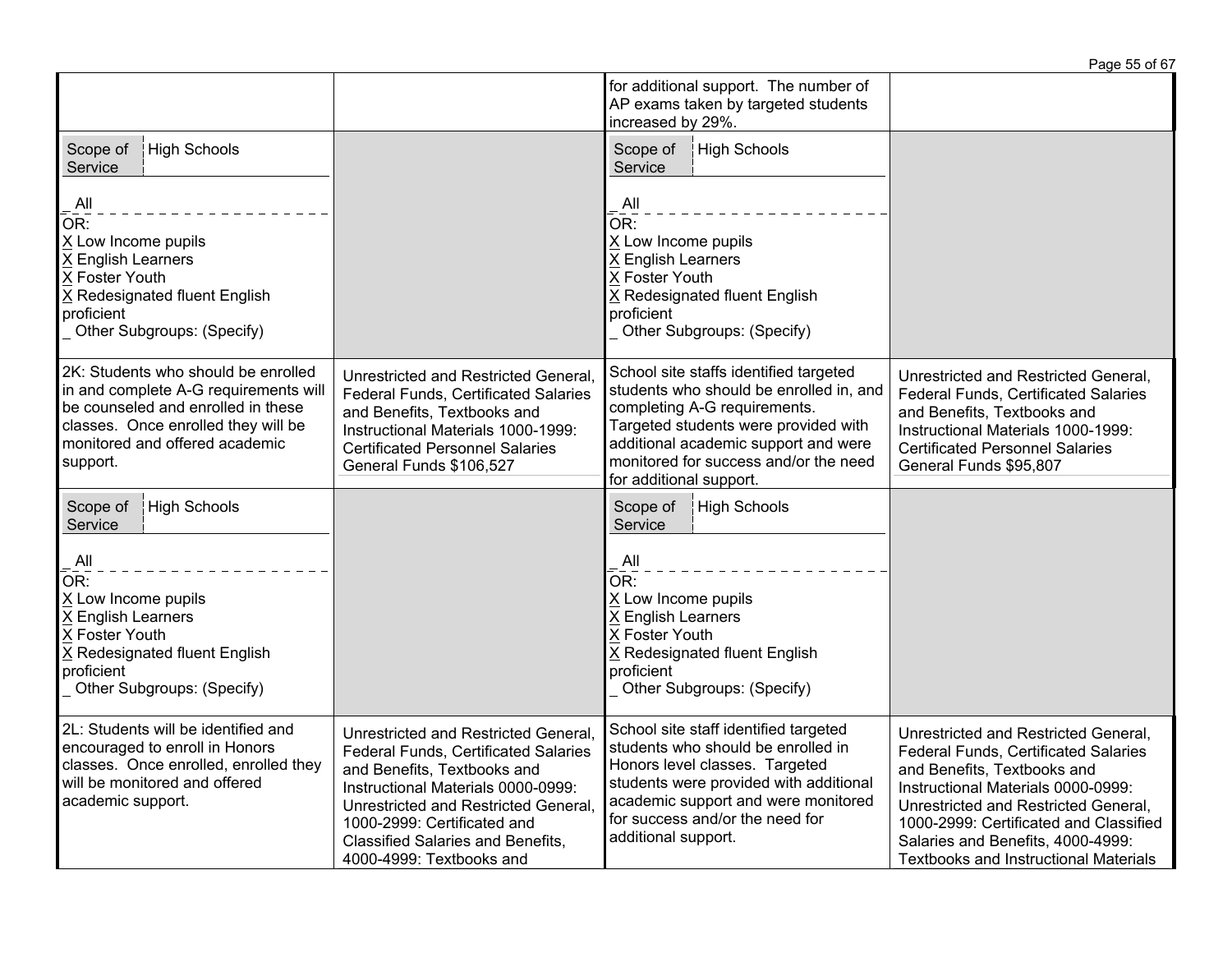|                                                                                                                                                                                                             |                                                                                                                                                                                                                                                                                                                                                |                                                                                                                                                                                                                                                                                                                                               | Page 56 of 67                                                                                                                                                                                                                                                                                                                           |
|-------------------------------------------------------------------------------------------------------------------------------------------------------------------------------------------------------------|------------------------------------------------------------------------------------------------------------------------------------------------------------------------------------------------------------------------------------------------------------------------------------------------------------------------------------------------|-----------------------------------------------------------------------------------------------------------------------------------------------------------------------------------------------------------------------------------------------------------------------------------------------------------------------------------------------|-----------------------------------------------------------------------------------------------------------------------------------------------------------------------------------------------------------------------------------------------------------------------------------------------------------------------------------------|
|                                                                                                                                                                                                             | Instructional Materials \$106,527                                                                                                                                                                                                                                                                                                              |                                                                                                                                                                                                                                                                                                                                               | \$95,807                                                                                                                                                                                                                                                                                                                                |
| Middle Schools<br>Scope of<br>Service                                                                                                                                                                       |                                                                                                                                                                                                                                                                                                                                                | Middle Schools<br>Scope of<br>Service                                                                                                                                                                                                                                                                                                         |                                                                                                                                                                                                                                                                                                                                         |
| All<br>OR:<br>X Low Income pupils<br>X English Learners<br>X Foster Youth<br>X Redesignated fluent English<br>proficient<br>Other Subgroups: (Specify)                                                      |                                                                                                                                                                                                                                                                                                                                                | $\overline{A}$ ll<br>$\bar{\mathsf{OR}}$ :<br>X Low Income pupils<br>X English Learners<br>X Foster Youth<br>X Redesignated fluent English<br>proficient<br>Other Subgroups: (Specify)                                                                                                                                                        |                                                                                                                                                                                                                                                                                                                                         |
| 2M: Students in grades 3-5 who score<br>below proficient on Math benchmark<br>exams will be offered academic<br>support and intervention in before or<br>after school programs or during the<br>school day. | Unrestricted and Restricted General,<br><b>Federal Funds, Certificated Salaries</b><br>and Benefits, Textbooks and<br>Instructional Materials 0000-0999:<br>Unrestricted and Restricted General,<br>1000-2999: Certificated and<br><b>Classified Salaries and Benefits,</b><br>4000-4999: Textbooks and<br>Instructional Materials \$2,113,851 | School site staffs identified targeted<br>students in grades 3rd through 5th who<br>scored below proficient on math<br>benchmark exams or were in danger of<br>scoring below proficient and they were<br>provided with targeted intervention and<br>academic support, and monitored for<br>success and/or the need for additional<br>support. | Unrestricted and Restricted General,<br>Federal Funds, Certificated Salaries<br>and Benefits, Textbooks and<br>Instructional Materials 0000-0999:<br>Unrestricted and Restricted General,<br>1000-2999: Certificated and Classified<br>Salaries and Benefits, 4000-4999:<br><b>Textbooks and Instructional Materials</b><br>\$1,950,711 |
| <b>Elementary Schools</b><br>Scope of<br>Service                                                                                                                                                            |                                                                                                                                                                                                                                                                                                                                                | Scope of<br><b>Elementary Schools</b><br>Service                                                                                                                                                                                                                                                                                              |                                                                                                                                                                                                                                                                                                                                         |
| All<br>OR:<br>X Low Income pupils<br>X English Learners<br>X Foster Youth<br>X Redesignated fluent English<br>proficient<br>Other Subgroups: (Specify)                                                      |                                                                                                                                                                                                                                                                                                                                                | $\overline{A}$ ll<br>OR:<br>X Low Income pupils<br>X English Learners<br>X Foster Youth<br>X Redesignated fluent English<br>proficient<br>Other Subgroups: (Specify)                                                                                                                                                                          |                                                                                                                                                                                                                                                                                                                                         |
| 2N: Students in grades 3-5 who score<br>below grade level on SRI Reading<br>lexile will be offered academic<br>support and intervention in before or<br>after school programs or during the<br>school day.  | Unrestricted and Restricted General,<br>Federal Funds, Certificated Salaries<br>and Benefits, Textbooks and<br>Instructional Materials 0000-0999:<br>Unrestricted and Restricted General,<br>1000-2999: Certificated and<br><b>Classified Salaries and Benefits,</b>                                                                           | School site staffs identified targeted<br>students in grades 3rd through 5th who<br>scored below grade level on the<br>Reading SRI Lexile or were in danger<br>of scoring below grade level were<br>provided with targeted intervention and<br>academic support, and monitored for<br>success and/or the need for additional                  | Unrestricted and Restricted General,<br><b>Federal Funds, Certificated Salaries</b><br>and Benefits, Textbooks and<br>Instructional Materials 0000-0999:<br>Unrestricted and Restricted General,<br>1000-2999: Certificated and Classified<br>Salaries and Benefits, 4000-4999:                                                         |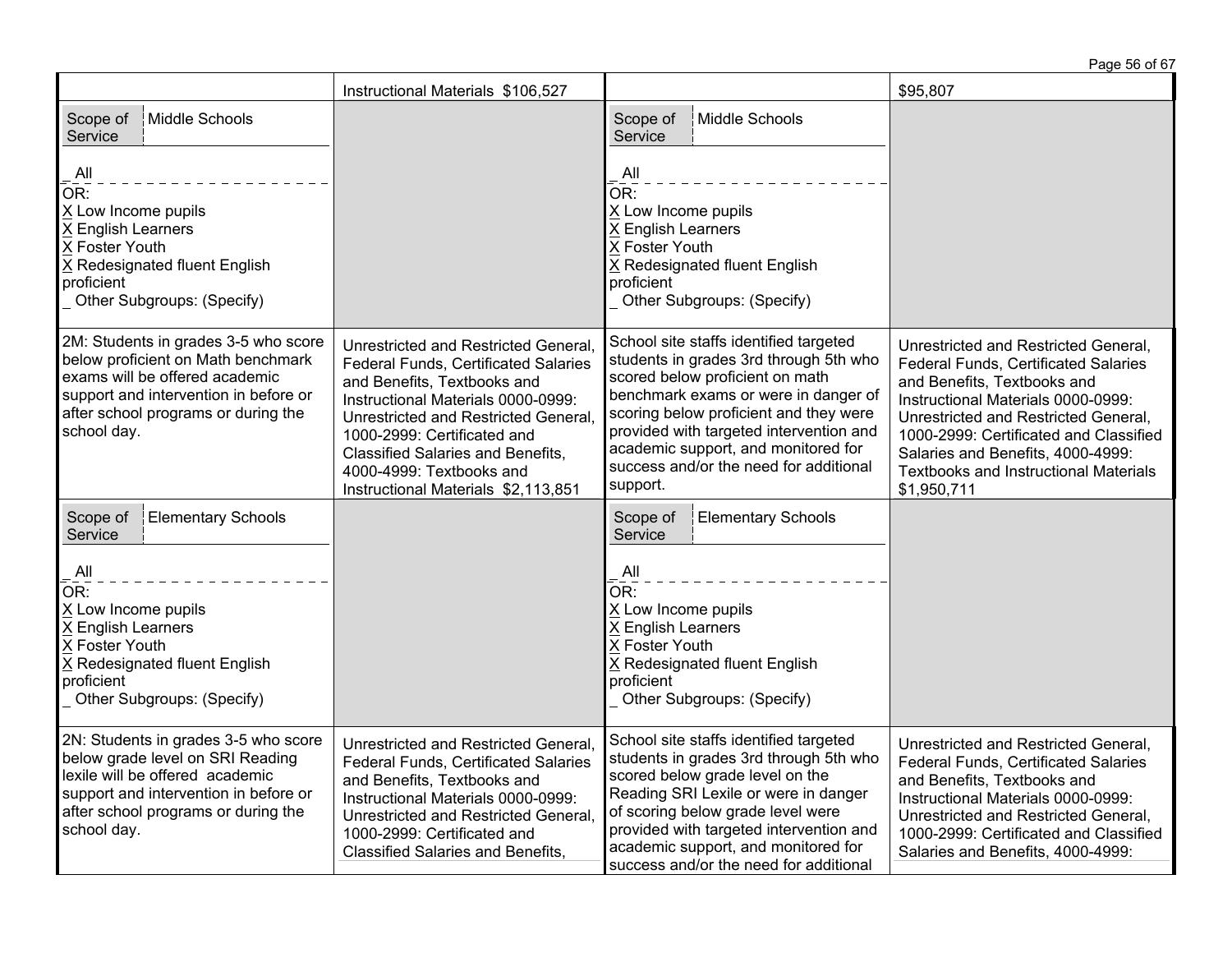Page 57 of 67

|                                                                                                                                                         | 4000-4999: Textbooks and<br>Instructional Materials \$2,113,851                                                                                                                                                                                                                                                                              | support                                                                                                                                                                                                                                                                                                                                | <b>Textbooks and Instructional Materials</b><br>\$1,950,711                                                                                                                                                                                                                                                                                  |
|---------------------------------------------------------------------------------------------------------------------------------------------------------|----------------------------------------------------------------------------------------------------------------------------------------------------------------------------------------------------------------------------------------------------------------------------------------------------------------------------------------------|----------------------------------------------------------------------------------------------------------------------------------------------------------------------------------------------------------------------------------------------------------------------------------------------------------------------------------------|----------------------------------------------------------------------------------------------------------------------------------------------------------------------------------------------------------------------------------------------------------------------------------------------------------------------------------------------|
| <b>Elementary Schools</b><br>Scope of<br>Service                                                                                                        |                                                                                                                                                                                                                                                                                                                                              | <b>Elementary Schools</b><br>Scope of<br>Service                                                                                                                                                                                                                                                                                       |                                                                                                                                                                                                                                                                                                                                              |
| All<br>OR:<br>X Low Income pupils<br>X English Learners<br>X Foster Youth<br>X Redesignated fluent English<br>proficient<br>Other Subgroups: (Specify)  |                                                                                                                                                                                                                                                                                                                                              | All<br>OR:<br>X Low Income pupils<br>X English Learners<br>X Foster Youth<br>X Redesignated fluent English<br>proficient<br>Other Subgroups: (Specify)                                                                                                                                                                                 |                                                                                                                                                                                                                                                                                                                                              |
| 2O: EL students will be provided with<br>a minimum of 120 minutes of ELD<br>instruction per week using approved<br>materials                            | Unrestricted and Restricted General,<br><b>Federal Funds, Certificated Salaries</b><br>and Benefits, Textbooks and<br>Instructional Materials 0000-0999:<br>Unrestricted and Restricted General,<br>1000-2999: Certificated and<br><b>Classified Salaries and Benefits,</b><br>4000-4999: Textbooks and<br>Instructional Materials \$684,921 | School sites provided English Learners<br>with a minimum of 120 minutes of ELD<br>instruction per week using approved<br>materials. School sites provide District<br>staff with schedules and other evidence<br>of daily ELD instruction. Site staffs<br>were provided with professional<br>development to improve ELD<br>instruction. | Unrestricted and Restricted General,<br><b>Federal Funds, Certificated Salaries</b><br>and Benefits, Textbooks and<br>Instructional Materials 0000-0999:<br>Unrestricted and Restricted General,<br>1000-2999: Certificated and Classified<br>Salaries and Benefits, 4000-4999:<br><b>Textbooks and Instructional Materials</b><br>\$676,327 |
| Scope of<br> A  <br>Service                                                                                                                             |                                                                                                                                                                                                                                                                                                                                              | A  <br>Scope of<br>Service                                                                                                                                                                                                                                                                                                             |                                                                                                                                                                                                                                                                                                                                              |
| All<br>OR:<br>Low Income pupils<br>X English Learners<br><b>Foster Youth</b><br>Redesignated fluent English<br>proficient<br>Other Subgroups: (Specify) |                                                                                                                                                                                                                                                                                                                                              | All<br>$\overline{\mathsf{OR}}$ :<br>Low Income pupils<br>X English Learners<br><b>Foster Youth</b><br>Redesignated fluent English proficient<br>Other Subgroups: (Specify)                                                                                                                                                            |                                                                                                                                                                                                                                                                                                                                              |
| 2P: EL students scoring at level 4 or 5<br>on the CELDT will be provided with<br>academic support to improve their<br>eligibility for redesignation.    | Unrestricted and Restricted General,<br><b>Federal Funds, Certificated Salaries</b><br>and Benefits, Textbooks and<br>Instructional Materials 0000-0999:<br>Unrestricted and Restricted General,<br>1000-2999: Certificated and                                                                                                              | Students scoring at level 4 or 5 on the<br>CELDT were provided with academic<br>support ot improve their eligibility for<br>redesignation. Student performance on<br>academic measures was monitored for<br>success and/or the need for additional<br>support.                                                                         | Unrestricted and Restricted General,<br>Federal Funds, Certificated Salaries<br>and Benefits, Textbooks and<br>Instructional Materials 0000-0999:<br>Unrestricted and Restricted General,<br>1000-2999: Certificated and Classified                                                                                                          |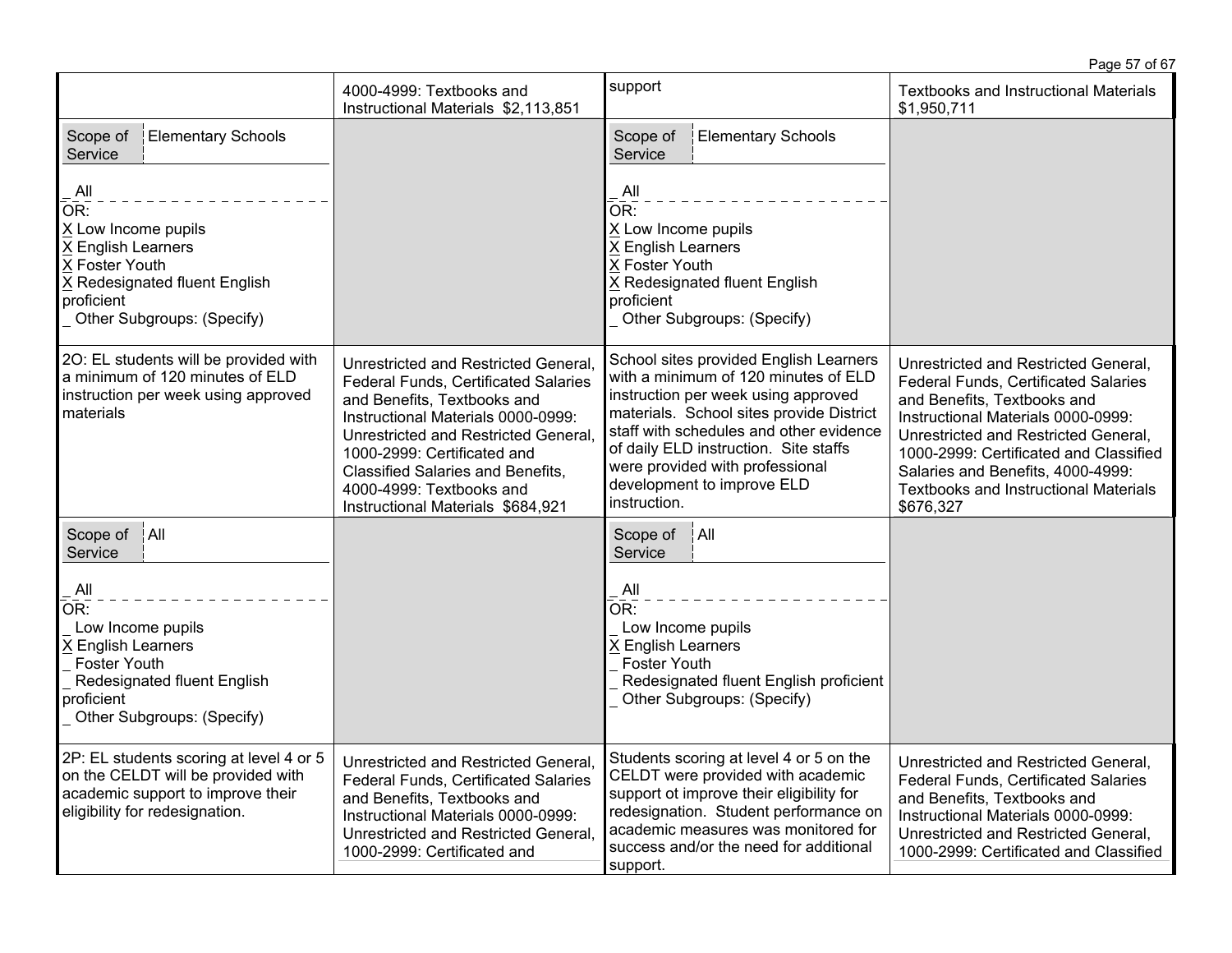|                                                                                                                                                                                                                                                                                                                              | Page 58 of 67                                                                                                                                                                                                                   |                                                                                                                                                                                                                                                         |                                                                                                                                                                                                                                            |
|------------------------------------------------------------------------------------------------------------------------------------------------------------------------------------------------------------------------------------------------------------------------------------------------------------------------------|---------------------------------------------------------------------------------------------------------------------------------------------------------------------------------------------------------------------------------|---------------------------------------------------------------------------------------------------------------------------------------------------------------------------------------------------------------------------------------------------------|--------------------------------------------------------------------------------------------------------------------------------------------------------------------------------------------------------------------------------------------|
|                                                                                                                                                                                                                                                                                                                              | <b>Classified Salaries and Benefits,</b><br>4000-4999: Textbooks and<br>Instructional Materials \$266,317                                                                                                                       |                                                                                                                                                                                                                                                         | Salaries and Benefits, 4000-4999:<br><b>Textbooks and Instructional Materials</b><br>\$239,517                                                                                                                                             |
| Scope of<br>$ $ All<br>Service                                                                                                                                                                                                                                                                                               |                                                                                                                                                                                                                                 | Scope of<br> A  <br>Service                                                                                                                                                                                                                             |                                                                                                                                                                                                                                            |
| $\mathsf{All}$<br>OR:<br>Low Income pupils<br>X English Learners<br><b>Foster Youth</b><br>Redesignated fluent English<br>proficient<br>Other Subgroups: (Specify)                                                                                                                                                           |                                                                                                                                                                                                                                 | . All<br>OR:<br>Low Income pupils<br>X English Learners<br><b>Foster Youth</b><br>Redesignated fluent English proficient<br>Other Subgroups: (Specify)                                                                                                  |                                                                                                                                                                                                                                            |
| 2Q: At the time of enrollment, and at<br>least once annually, principals and/or<br>co-administrators will convene<br>meetings with appropriate teachers,<br>counselors and foster youth guardians<br>to determine specific academic and<br>social/emotional needs of foster<br>students and provide appropriate<br>services. | No additional costs.                                                                                                                                                                                                            | Principals and/or co-administrators<br>convened meetings with appropriate<br>teachers, counselors and foster youth<br>guardians to determine specific<br>academic and social/emotional needs<br>of foster students and provide<br>appropriate services. | No additional costs.                                                                                                                                                                                                                       |
| A  <br>Scope of<br>Service<br>All<br>OR:<br>Low Income pupils<br><b>English Learners</b><br>X Foster Youth<br>Redesignated fluent English<br>proficient<br>Other Subgroups: (Specify)                                                                                                                                        |                                                                                                                                                                                                                                 | A  <br>Scope of<br>Service<br>All<br>$\overline{\mathsf{OR}}$ :<br>Low Income pupils<br><b>English Learners</b><br>X Foster Youth<br>Redesignated fluent English proficient<br>Other Subgroups: (Specify)                                               |                                                                                                                                                                                                                                            |
| 2R: Parents of targeted students will<br>be provided with information on<br>academic and social/emotional<br>intervention programs provided at the<br>school site. Parents will be provided<br>with written notice when their children                                                                                       | Unrestricted and Restricted General,<br><b>Federal Funds, Certificated Salaries</b><br>and Benefits, Textbooks and<br>Instructional Materials 0000-0999:<br>Unrestricted and Restricted General,<br>1000-2999: Certificated and | Parents of targeted students will be<br>provided with information on academic<br>and social/emotional intervention<br>programs provided at the school site.<br>Parents are provided with written notice<br>when their children are enrolled in an       | Unrestricted and Restricted General,<br><b>Federal Funds, Certificated Salaries</b><br>and Benefits, Textbooks and<br>Instructional Materials 0000-0999:<br>Unrestricted and Restricted General,<br>1000-2999: Certificated and Classified |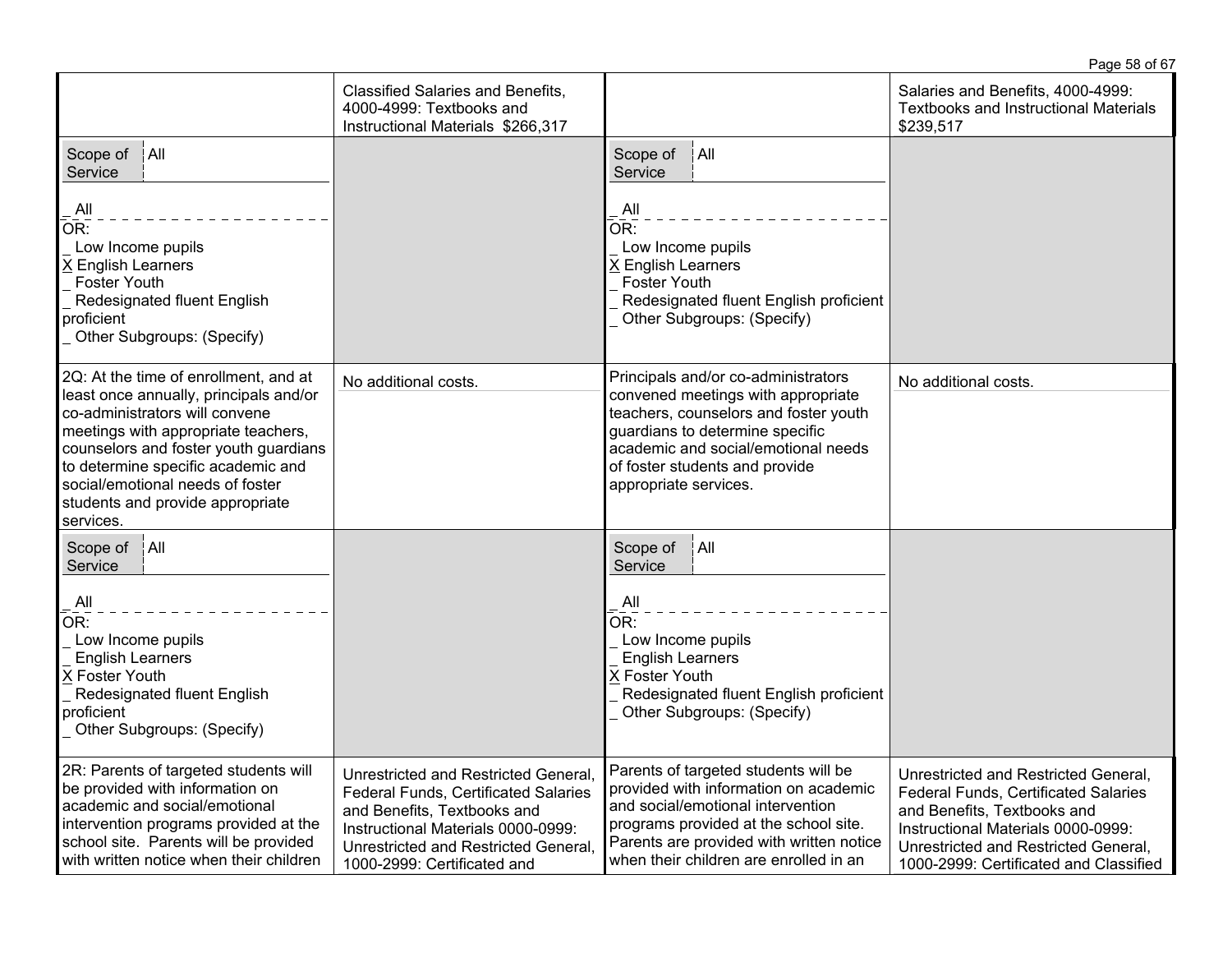|                                                                                                                                                                                                                                                                                                                                                                                                                                                                                                                                                                                                                                                                                                                                                                                                                                                                                                                                                                                                                                                                                                                                                                                                                                                                                                                                                                                                                                                                                                                                                                                                                                                                                                                                                                                                                                                                                                                                                                                                                      |                                                                                                          |                                                                                                                                                                                                         | Page 59 of 67                                                                                 |  |
|----------------------------------------------------------------------------------------------------------------------------------------------------------------------------------------------------------------------------------------------------------------------------------------------------------------------------------------------------------------------------------------------------------------------------------------------------------------------------------------------------------------------------------------------------------------------------------------------------------------------------------------------------------------------------------------------------------------------------------------------------------------------------------------------------------------------------------------------------------------------------------------------------------------------------------------------------------------------------------------------------------------------------------------------------------------------------------------------------------------------------------------------------------------------------------------------------------------------------------------------------------------------------------------------------------------------------------------------------------------------------------------------------------------------------------------------------------------------------------------------------------------------------------------------------------------------------------------------------------------------------------------------------------------------------------------------------------------------------------------------------------------------------------------------------------------------------------------------------------------------------------------------------------------------------------------------------------------------------------------------------------------------|----------------------------------------------------------------------------------------------------------|---------------------------------------------------------------------------------------------------------------------------------------------------------------------------------------------------------|-----------------------------------------------------------------------------------------------|--|
| are enrolled in an intervention<br>program, including information on the<br>reasons for intervention, the nature of<br>the intervention program being<br>provided, and the dates and times of<br>the intervention program.                                                                                                                                                                                                                                                                                                                                                                                                                                                                                                                                                                                                                                                                                                                                                                                                                                                                                                                                                                                                                                                                                                                                                                                                                                                                                                                                                                                                                                                                                                                                                                                                                                                                                                                                                                                           | <b>Classified Salaries and Benefits,</b><br>4000-4999: Textbooks and<br>Instructional Materials \$26,000 | intervention program, including<br>information on the reasons for<br>intervention, the nature of the<br>intervention program being provided,<br>and the dates and times of the<br>intervention program. | Salaries and Benefits, 4000-4999:<br><b>Textbooks and Instructional Materials</b><br>\$26,000 |  |
| Scope of   All<br>Service<br>All<br>OR:<br>X Low Income pupils<br>X English Learners<br>X Foster Youth<br>X Redesignated fluent English<br>proficient<br>Other Subgroups: (Specify)                                                                                                                                                                                                                                                                                                                                                                                                                                                                                                                                                                                                                                                                                                                                                                                                                                                                                                                                                                                                                                                                                                                                                                                                                                                                                                                                                                                                                                                                                                                                                                                                                                                                                                                                                                                                                                  |                                                                                                          | Scope of<br>$\ $ All<br>Service<br>X All<br>OR:<br>Low Income pupils<br><b>English Learners</b><br><b>Foster Youth</b><br>Redesignated fluent English proficient<br>Other Subgroups: (Specify)          |                                                                                               |  |
| In 2015-2016, the District Multi-Tiered Systems of Support (MTSS) handbook was distributed to staff and trainings were held<br>What changes in actions,<br>for full implementation. School sites will be asked to compare their current academic intervention programs to the frameworks<br>services, and expenditures will be<br>made as a result of reviewing<br>and make adjustments as necessary to ensure more consistent academic interventions programs across the District. For<br>past progress and/or changes to<br>2016-2017, administrators will meet monthly and during individual coaching to evaluate progress monitoring data. PD will be<br>provided for data analysis. An Instructional Technology Teacher on Special Assignment (TOSA) has been added to provide<br>goals?<br>professional development and direct support to site staffs for lesson design and interventions in coordination with the<br>Coordinator of Instructional Technology and Assessment, who also provides professional development and direct support to<br>site staffs for analyzing student data. School sites will review progress monitoring data for intervention programs and<br>continue to include parents and guardians in the process. District stakeholder groups consistently identified academic and<br>social emotional interventions programs as a top priority. School site grants were doubled in 2015-2016 to support site<br>intervention programs. LCAP Survey and Greenprint results indicated the need for additional support for social-emotional<br>needs therefore in 2016-2017, 2.4 additional elementary counselors are being placed at elementary sites overseen by a<br>Mental Health Coordinator who will also support sites with two Behaviorists. School site CHAMPS Leaders will receive an<br>additional day of Trainer-of-Trainer PD and support their sites with additional CHAMPS PD in 2016-2017. Parent education<br>will continue to supported by school sites and the District. |                                                                                                          |                                                                                                                                                                                                         |                                                                                               |  |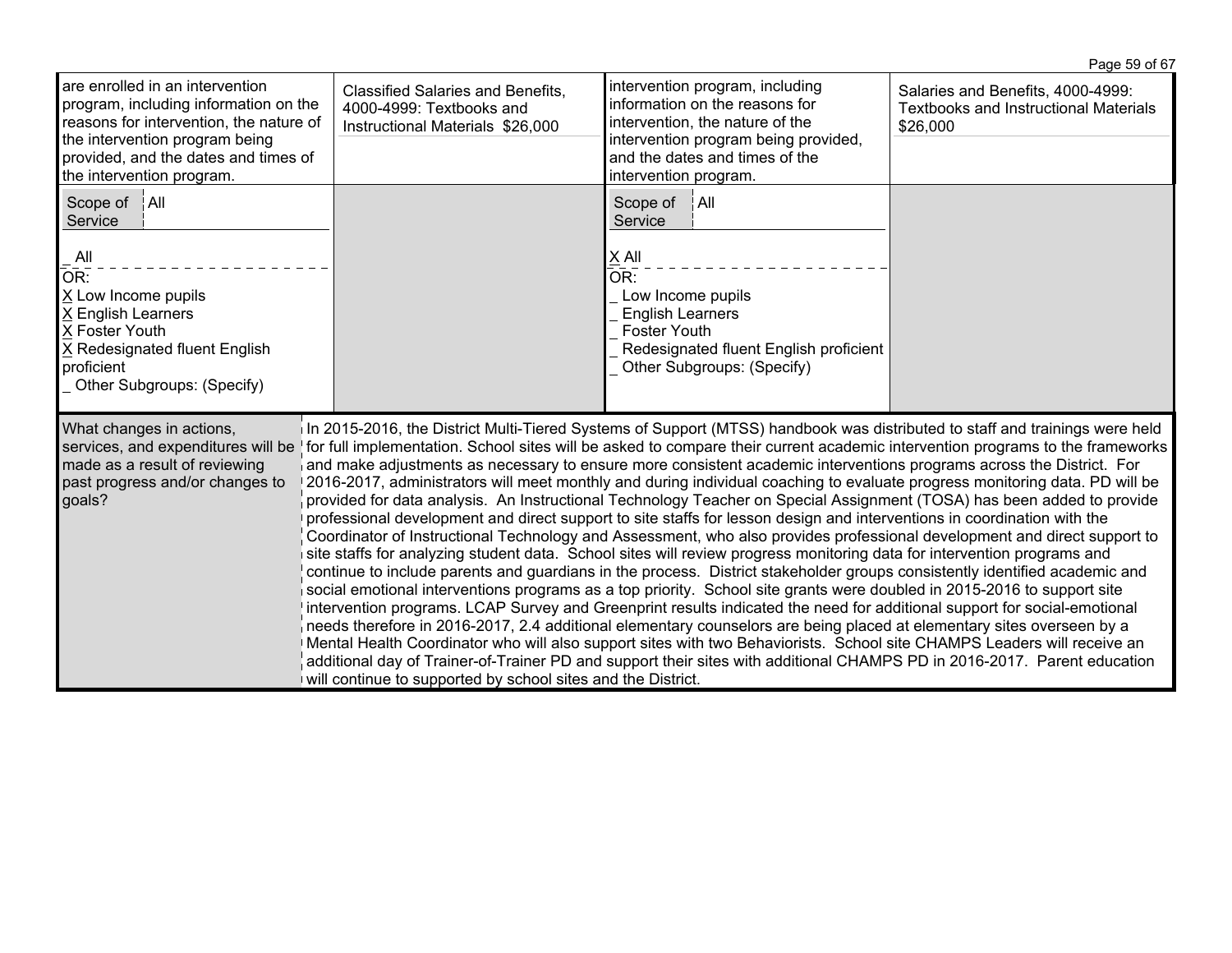| Original Engage Students through Quality Student Activities.<br>GOAL <sub>3</sub><br>from prior<br>year<br>LCAP:                                                                                                                                                                                                                                                                                                                                                                                                                                           |                                             |                                                                                                        | Related State and/or Local Priorities:<br>$1 \times 2 = 3 \times 4 \times 5 \times 6 \times 7 = 8$<br>COE only: $9 - 10 -$<br>Local: Specify                                                                                                                                                                                                                                                                                                                                                                                                                                                                                                                                                                                                                                                                                                                                                                                                                                                                                                       |
|------------------------------------------------------------------------------------------------------------------------------------------------------------------------------------------------------------------------------------------------------------------------------------------------------------------------------------------------------------------------------------------------------------------------------------------------------------------------------------------------------------------------------------------------------------|---------------------------------------------|--------------------------------------------------------------------------------------------------------|----------------------------------------------------------------------------------------------------------------------------------------------------------------------------------------------------------------------------------------------------------------------------------------------------------------------------------------------------------------------------------------------------------------------------------------------------------------------------------------------------------------------------------------------------------------------------------------------------------------------------------------------------------------------------------------------------------------------------------------------------------------------------------------------------------------------------------------------------------------------------------------------------------------------------------------------------------------------------------------------------------------------------------------------------|
| Schools: All<br>Goal Applies to:<br>Applicable Pupil<br>i All<br><b>Subgroups:</b>                                                                                                                                                                                                                                                                                                                                                                                                                                                                         |                                             |                                                                                                        |                                                                                                                                                                                                                                                                                                                                                                                                                                                                                                                                                                                                                                                                                                                                                                                                                                                                                                                                                                                                                                                    |
| The number of high school students participating in at least one<br>Expected<br>student activity program will increase by 2 percent; the number of<br>Annual<br>Measurable 11th grade students reporting opportunities for meaningful<br>participation in their schools will increase by 1 percent; the<br>Outcomes:<br>number of 7th grade students reporting opportunities for<br>meaningful participation in their schools will increase by 1<br>percent; high school seniors will maintain or increase the current<br>97% high school graduation rate. | Actual<br>Annual<br>Measurable<br>Outcomes: | students.<br>be available in the fall of 2016.<br>dropout rate.<br>100% promotion rate.<br>maintained. | The percent of high school students participating in at least one<br>co-curricular activity decreased from 61.4% in 2013-2014 to<br>58.2% in 2014-2015. This was likely due to students wanting to<br>participate in additional activities that were not currently offered.<br>Since this time, new athletic options have been added for<br>The percentage of 11th grade students reporting opportunities<br>for meaningful participation decreased from 73% in 2011-2012<br>to 70% in 2013-2014. This metric is measured by the biannual<br>California Healthy Kids Survey (CHKS) and additional data will<br>High school seniors maintained the 97% high school graduation<br>rate, and grades 9-12 maintained the less than 1% annual<br>Students in grades 7 and 8 maintained a 0% dropout rate, and a<br>Students in grades TK-12 maintained the less than 3%<br>suspension rate, and the less than 0.5% expulsion rate.<br>The less than 1% chronic absentee rate was maintained during<br>2015-16. The greater than 90% attendance rate was |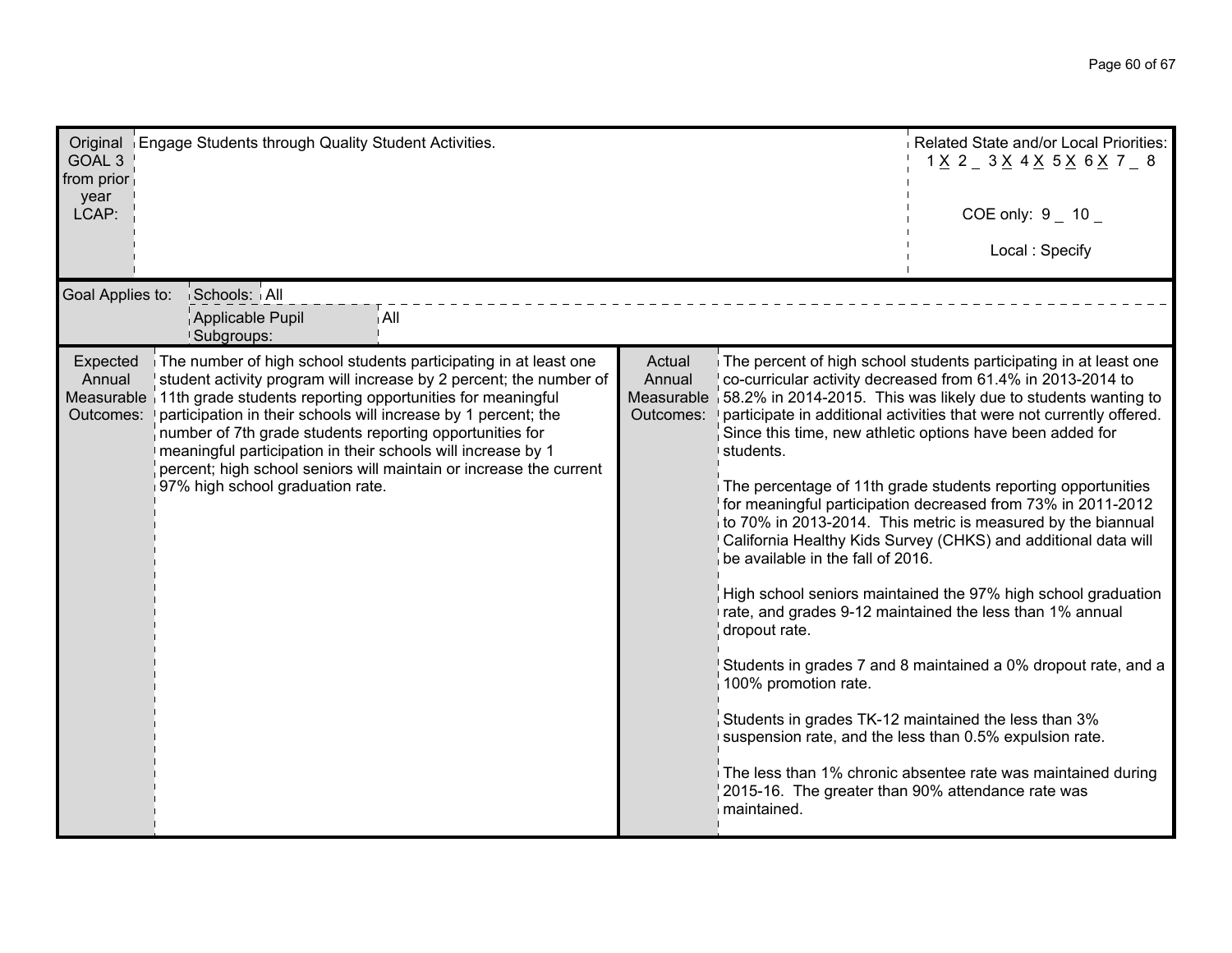Page 61 of 67

| LCAP Year: 2015-2016                                                                                                                                                                    |                                                                                                                                |                                                                                                                                                                         |                                                                                                                                |  |
|-----------------------------------------------------------------------------------------------------------------------------------------------------------------------------------------|--------------------------------------------------------------------------------------------------------------------------------|-------------------------------------------------------------------------------------------------------------------------------------------------------------------------|--------------------------------------------------------------------------------------------------------------------------------|--|
| <b>Planned Actions/Services</b>                                                                                                                                                         |                                                                                                                                | <b>Actual Actions/Services</b>                                                                                                                                          |                                                                                                                                |  |
|                                                                                                                                                                                         | <b>Budgeted Expenditures</b>                                                                                                   |                                                                                                                                                                         | <b>Estimated Actual Annual Expenditures</b>                                                                                    |  |
| 3A: Recruit and retain high quality,<br>highly qualified activities staff.                                                                                                              | <b>Unrestricted and Restricted General</b><br>Funds 1000-1999: Certificated<br>Personnel Salaries General Funds<br>\$3,121,356 | Actual costs for recruiting and retaining<br>high quality, highly qualified activities<br>staff are part of the general fund<br>budget for Goal 1, subgoal 1A.          | Unrestricted and Restricted General<br>Funds 1000-1999: Certificated<br><b>Personnel Salaries General Funds</b><br>\$1,239,420 |  |
| Middle Schools<br>Scope of<br><b>High Schools</b><br>Service                                                                                                                            |                                                                                                                                | Scope of<br>Middle Schools<br>Service<br><b>High Schools</b>                                                                                                            |                                                                                                                                |  |
| $\times$ All<br>OR <sub>1</sub><br>Low Income pupils<br><b>English Learners</b><br>Foster Youth<br>Redesignated fluent English<br>proficient<br>Other Subgroups: (Specify)              |                                                                                                                                | $X$ All<br>OR:<br>Low Income pupils<br><b>English Learners</b><br>Foster Youth<br>Redesignated fluent English proficient<br>Other Subgroups: (Specify)                  |                                                                                                                                |  |
| 3B: Consider using 2015-2016 LCFF<br>growth funds to provide sites with<br>additional funding to support student<br>activities program costs and reduce<br>parent fund-raising demands. | No additional costs. Potential<br>additional funding TBD.                                                                      | Consideration for additional funds to<br>support school sites with student<br>activities program costs in order to<br>reduce parent fund-raising demands is<br>ongoing. | No additional costs. Potential<br>additional funding TBD.                                                                      |  |
| Middle Schools<br>Scope of<br>Service<br>High Schools                                                                                                                                   |                                                                                                                                | Middle Schools<br>Scope of<br><b>High Schools</b><br>Service                                                                                                            |                                                                                                                                |  |
| $X$ All<br>OR:<br>Low Income pupils<br><b>English Learners</b><br><b>Foster Youth</b><br>Redesignated fluent English<br>proficient<br>Other Subgroups: (Specify)                        |                                                                                                                                | X All<br>OR:<br>Low Income pupils<br><b>English Learners</b><br><b>Foster Youth</b><br>Redesignated fluent English proficient<br>Other Subgroups: (Specify)             |                                                                                                                                |  |
| 3C: District and school site staff will<br>work with activities program directors<br>and booster club officers to research                                                              | No additional costs.                                                                                                           | District and school site staff have<br>worked with site administrators with<br>activities program directors and booster                                                 | No additional costs.                                                                                                           |  |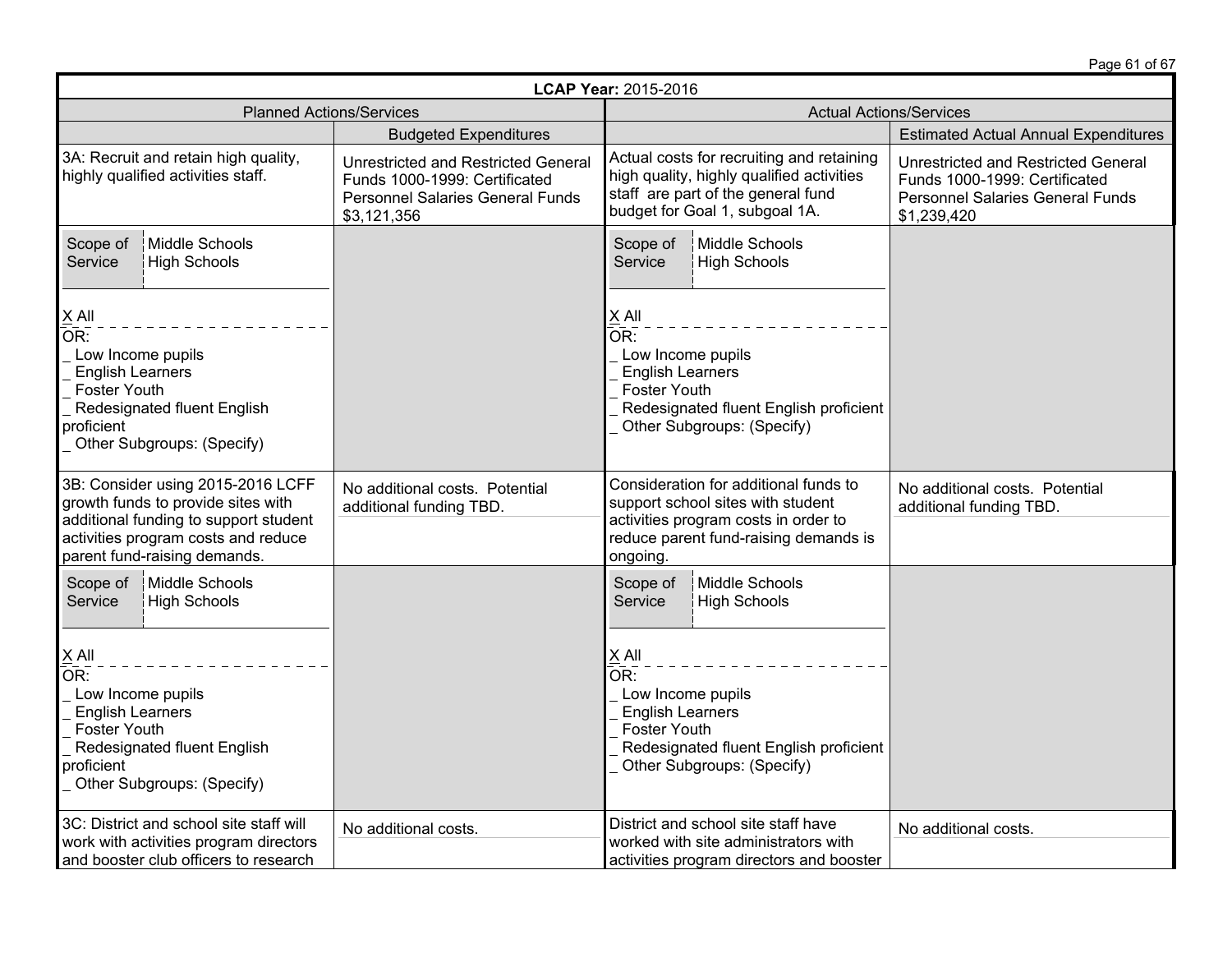|                      |                                                                                                                                                                                                                                                                                                                                                                        | Page 62 of 67                              |
|----------------------|------------------------------------------------------------------------------------------------------------------------------------------------------------------------------------------------------------------------------------------------------------------------------------------------------------------------------------------------------------------------|--------------------------------------------|
|                      | club officers to review current policies<br>and practices, and reviewing current<br>activities. This ongoing process for<br>2016-2017 will include the continued<br>research of options to lower program<br>costs and reduce fundraising demands<br>without significantly lowering activities<br>program quality. Subgoals 3A and 3B<br>will be combined in 2016-2017. |                                            |
|                      | Scope of<br>Middle Schools<br>Service<br><b>High Schools</b>                                                                                                                                                                                                                                                                                                           |                                            |
|                      | OR:<br>Low Income pupils<br><b>English Learners</b><br><b>Foster Youth</b><br>Redesignated fluent English proficient<br>Other Subgroups: (Specify)                                                                                                                                                                                                                     |                                            |
| No additional costs. | Targeted students who are not<br>participating in at least one activities<br>program have been identified,<br>counseled and assisted in joining and<br>participating in activities programs.<br>New programs have been created for<br>2016-2017.                                                                                                                       | No additional costs.                       |
|                      | Middle Schools<br>Scope of<br><b>High Schools</b><br>Service<br>$\overline{A}$ ll<br>$\overline{\mathsf{OR}}$ :<br>X Low Income pupils<br>X English Learners<br>X Foster Youth<br>X Redesignated fluent English<br>proficient<br>X Other Subgroups: (Specify)                                                                                                          |                                            |
|                      |                                                                                                                                                                                                                                                                                                                                                                        | X All<br><b>Students With Disabilities</b> |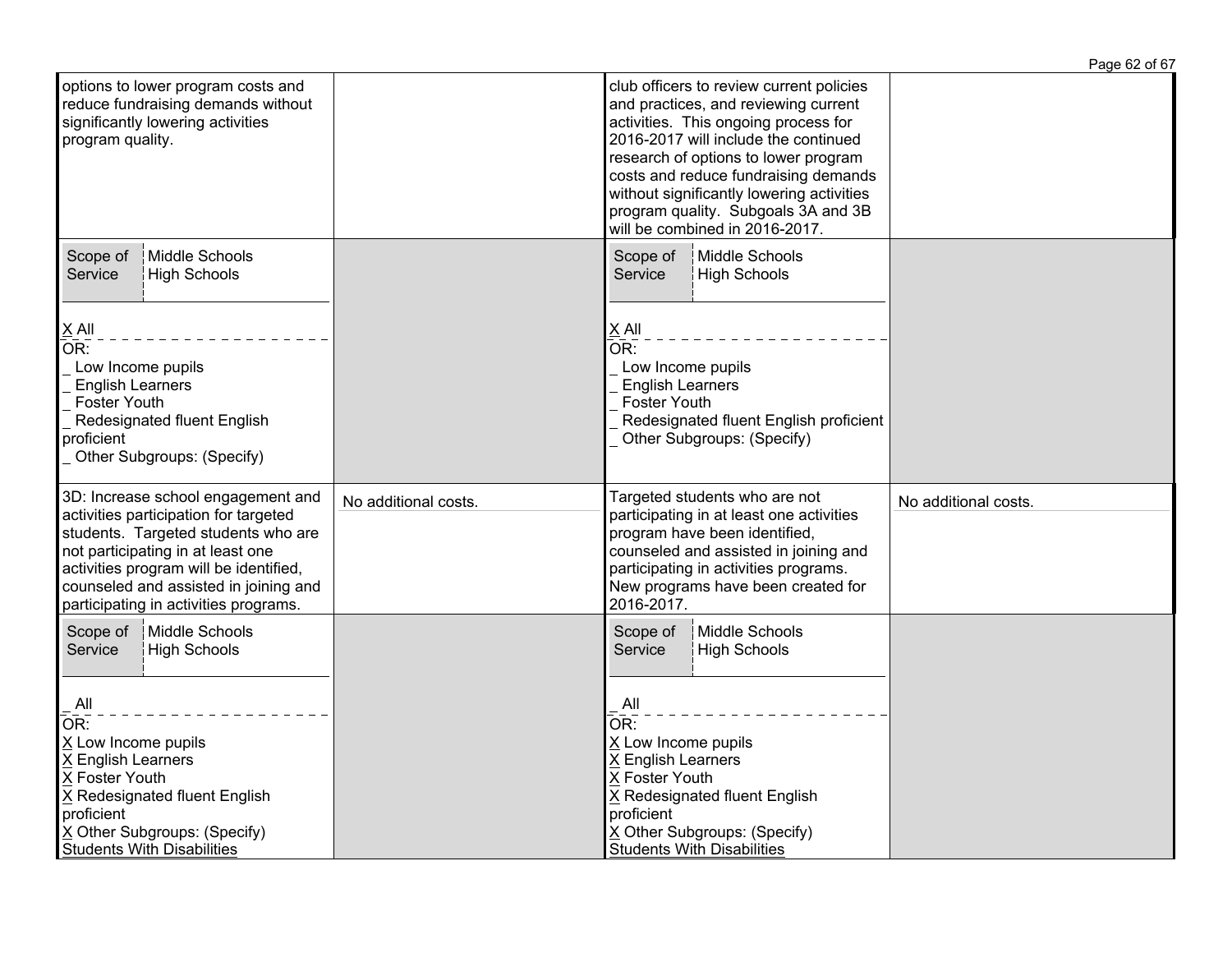|                                                                                                                                                                                                                                                                                                                                                                                                                                                                                                                                                                                                                                                                                                                                                                                                                                                                                                                                                                                 |                                                                                                                                |                                                                                                                                                                                                                    |                                       | Page 63 of 67                                                                                                                  |
|---------------------------------------------------------------------------------------------------------------------------------------------------------------------------------------------------------------------------------------------------------------------------------------------------------------------------------------------------------------------------------------------------------------------------------------------------------------------------------------------------------------------------------------------------------------------------------------------------------------------------------------------------------------------------------------------------------------------------------------------------------------------------------------------------------------------------------------------------------------------------------------------------------------------------------------------------------------------------------|--------------------------------------------------------------------------------------------------------------------------------|--------------------------------------------------------------------------------------------------------------------------------------------------------------------------------------------------------------------|---------------------------------------|--------------------------------------------------------------------------------------------------------------------------------|
| 3E: Increase parent engagement of<br>targeted students. Parents of targeted<br>students will be provided with<br>information on the various activities<br>programs offered at the school,<br>assisted in getting their children<br>enrolled and participating in activities<br>programs and provided with<br>information on how they can support<br>their children and volunteer in support<br>of the activities programs.                                                                                                                                                                                                                                                                                                                                                                                                                                                                                                                                                      | Unrestricted and Restricted General,<br>Federal Funds, Certificated and<br><b>Classified Salaries and Benefits</b><br>\$26,000 | Five additional parent nights were led<br>by the district and attendance at site<br>parent nights indicated a portion of<br>parents of targeted students are<br>participating. This is an area for more<br>growth. |                                       | Unrestricted and Restricted General,<br>Federal Funds, Certificated and<br><b>Classified Salaries and Benefits</b><br>\$26,000 |
| Middle Schools<br>Scope of<br>High Schools<br>Service<br>All<br>OR:                                                                                                                                                                                                                                                                                                                                                                                                                                                                                                                                                                                                                                                                                                                                                                                                                                                                                                             |                                                                                                                                | Scope of<br>Service<br>All<br>OR:                                                                                                                                                                                  | Middle Schools<br><b>High Schools</b> |                                                                                                                                |
| X Low Income pupils<br>X English Learners<br>X Foster Youth<br>X Redesignated fluent English<br>proficient<br>X Other Subgroups: (Specify)<br><b>Students With Disabilities</b>                                                                                                                                                                                                                                                                                                                                                                                                                                                                                                                                                                                                                                                                                                                                                                                                 |                                                                                                                                | X Low Income pupils<br>X English Learners<br>X Foster Youth<br>X Redesignated fluent English<br>proficient<br>X Other Subgroups: (Specify)<br><b>Students with Disabilities</b>                                    |                                       |                                                                                                                                |
| What changes in actions,<br>Goal 3 estimated costs for 2015-2016 school year projected for recruitment and retention were not actualized in Goal 3<br>expenditures. Several factors including overestimated fiscal impact, delayed recruitment/program approvals and significant<br>services, and expenditures will be<br>made as a result of reviewing<br>actualized expenditures subsumed in Goal 1 personnel costs account for the incongruities in anticipated Goal 3 expenditures.<br>Going forward for 2016-2017, additional costs will be incurred, but estimated costs will not equal the 2014-2015 estimated<br>past progress and/or changes to<br>expenditures. Additional expenditures are anticipated with the addition of three new sports: Field Hockey, Stunt Cheer and<br>goals?<br>Sand Volleyball. It is anticipated that these offerings will help address high school student engagement outcomes and have<br>associated costs with recruitment and hiring. |                                                                                                                                |                                                                                                                                                                                                                    |                                       |                                                                                                                                |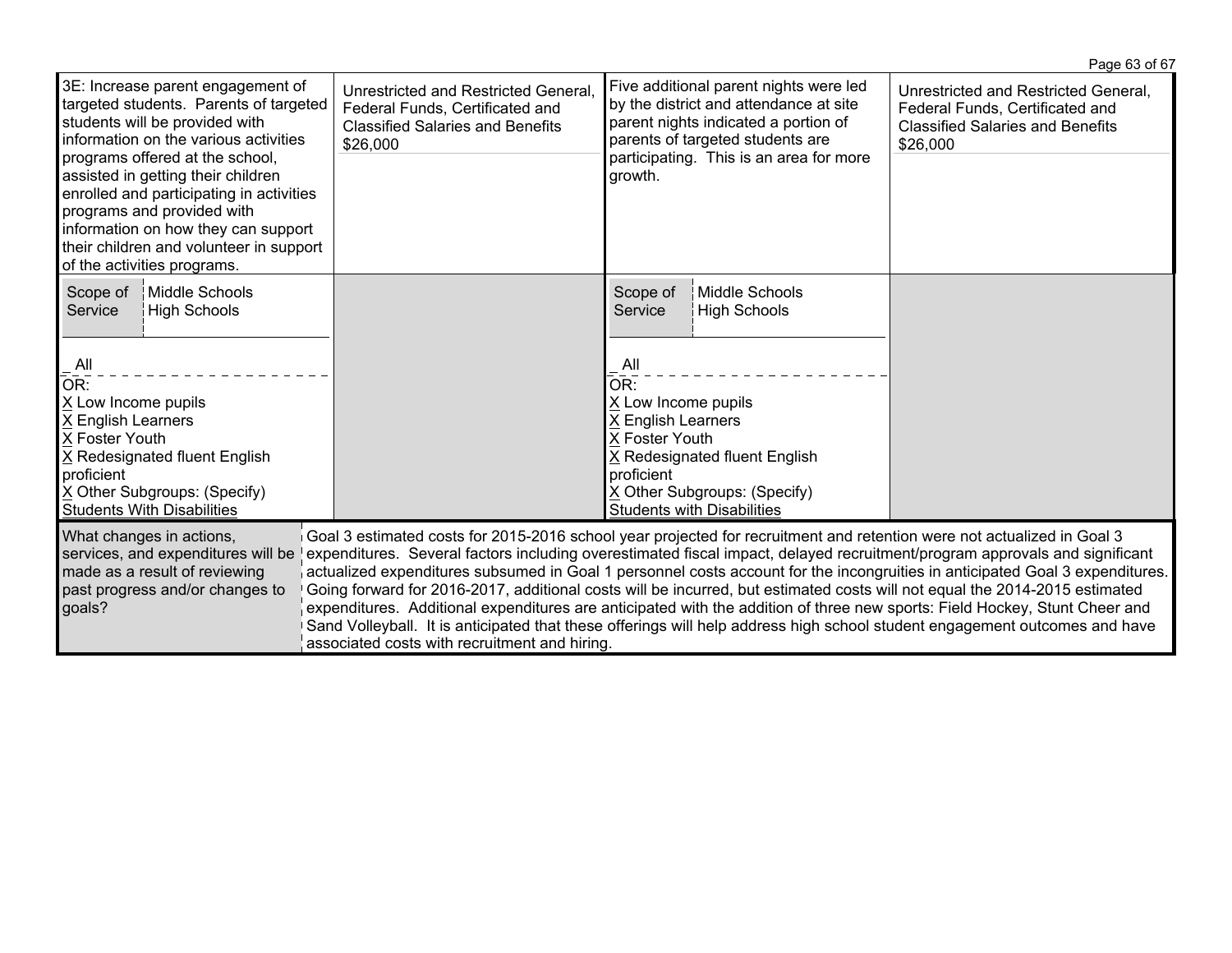#### **Section 3: Use of Supplemental and Concentration Grant funds and Proportionality**

A. In the box below, identify the amount of funds in the LCAP year calculated on the basis of the number and concentration of low income, foster youth, and English learner pupils as determined pursuant to 5 CCR 15496(a)(5).

Describe how the LEA is expending these funds in the LCAP year. Include a description of, and justification for, the use of any funds in a districtwide, schoolwide, countywide, or charterwide manner as specified in 5 CCR 15496.

For school districts with below 55 percent of enrollment of unduplicated pupils in the district or below 40 percent of enrollment of unduplicated pupils at a schoolsite in the LCAP year, when using supplemental and concentration funds in a districtwide or schoolwide manner, the school district must additionally describe how the services provided are the most effective use of funds to meet the district's goals for unduplicated pupils in the state and any local priority areas. (See 5 CCR 15496(b) for guidance.)

#### Total amount of Supplemental and Concentration grant funds calculated: \$5,439,100

Conejo Valley Unified School District is using Supplemental Grants to implement and support academic and social-emotional intervention programs and services at all school sites which is focused primarily on unduplicated students who need the intervention programs. The District has developed research-based, best instructional practices frameworks and models to guide site development of academic and social emotional programs and services for unduplicated pupils, and transferring the majority of Supplemental Grant funds directly to school sites as per-student block grants to fund these monitored programs. The District believes the use of researched-based intervention programs to support the academic and social-emotional development of unduplicated pupils is the most effective use of these funds. Details include:

- Former State EIA-LEP categorical funds, now designated as Supplemental Grant funds are being used to provide programs and services to English Learner students. This includes a District level EL Coordinator and Teacher on Special Assignment-EL that provide PD to school staffs on the District EL Master Plan and ELD instructional best practices, as well as coordination and guidance in the development of academic intervention and ELD programs. These funds are also utilized to employ paraprofessionals at the site to assist teachers with the implementation of intervention programs, to employ EL Facilitators that conduct parent engagement programs, and direct perstudent block grants to support intervention programs. Data is monitored at the district level and administrators meet monthly to measure growth. These actions support Goal 1 and Goal 2 of the LCAP plan.
- Former State Hourly Supplemental Program, School Improvement Program and Targeted Instructional Block Grant categorical funds, now designated as Supplement Grant funds, as well as LCFF Supplemental Grant growth funds in 2014-15 and 2015-16 are being used to provide per student block grants directly to school sites to support academic and social-emotional intervention programs.
- Former State At-Risk Counseling categorical funds, now designated as Supplemental Grant funds, are being used to continue to support 4.0 FTE high school counselors who work with parents and students in grades 8-12 who are identified as at-risk by assessments and multiple measures, and/or are completing graduation requirements, directing them to appropriate academic intervention and support programs and monitoring their progress toward graduation. These funds, as well as 2014-15 and 2015- 16 LCFF growth funds are being used to support the District's Breakthrough Program that provides comprehensive intervention support services to identified secondary students and their parents as an alternative to suspension and expulsion.

References:

Hill, L.E., Weston, M., Hayes, J.M. (2014). Reclassification of English Learner Students. Public Policy Institute of California. Retrieved from:

http://www.livebinders.com/media/get/MTA3OTYyODI=

Mattos, M., Austin Buffum, Chris Weber. (2008) Pyramid response to intervention. RTI, Professional Learning Communities, and How to Respond When Kids Don't Learn. Bloomington, IN: Solution Tree

RTI Action Network (2016). Developing a Plan. Retrieved from: http://www.rtinetwork.org/getstarted/develop/developingplan

Zwiers, Jeff, Susan O'Hara, and Robert Pritchard. (2014) Common Core Standards in Diverse Classrooms. Essential Practices for Developing Academic Language and Disciplinary Literacy. Portland, ME: Stenhouse.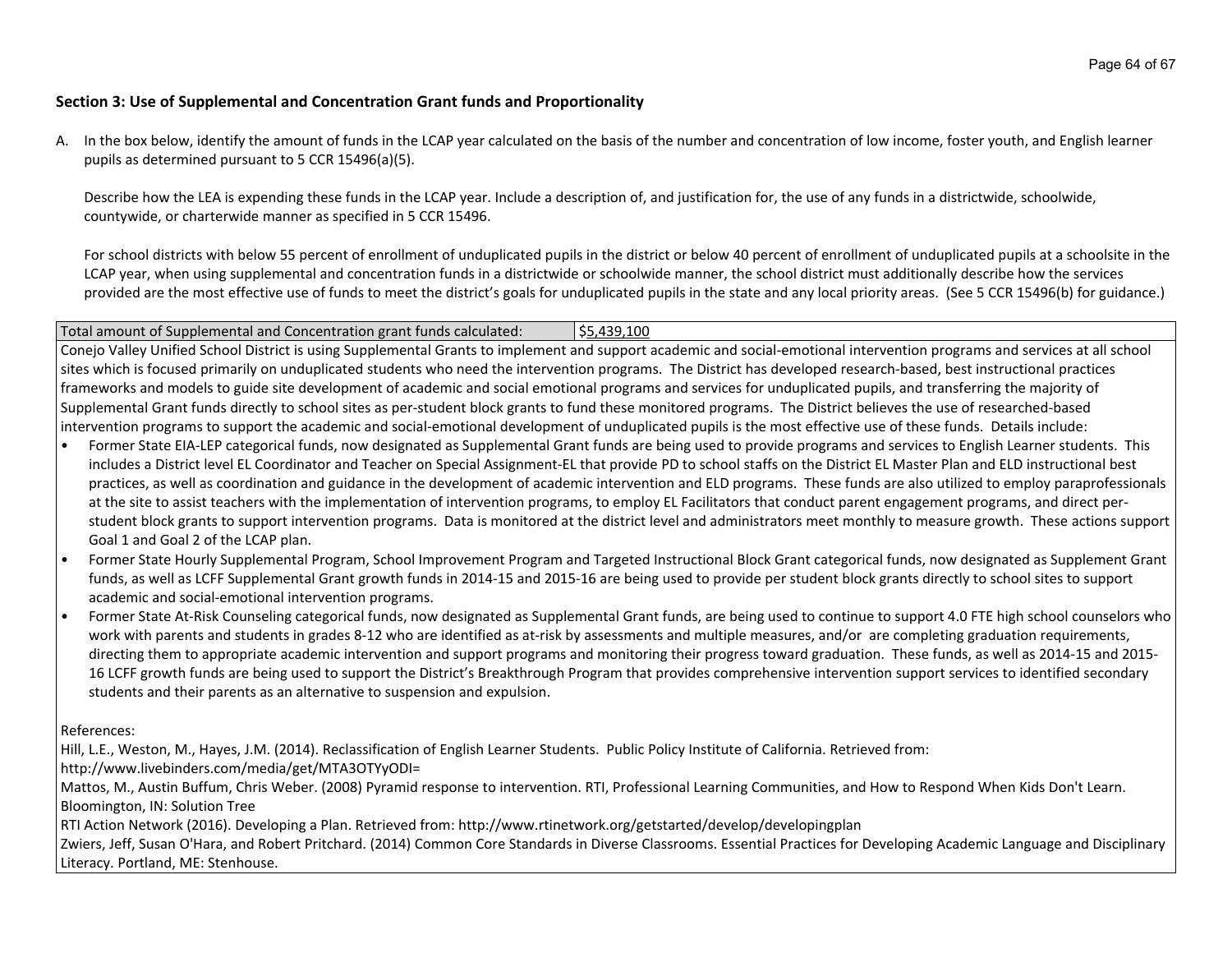B. In the box below, identify the percentage by which services for unduplicated pupils must be increased or improved as compared to the services provided to all pupils in the LCAP year as calculated pursuant to 5 CCR 15496(a).

Consistent with the requirements of 5 CCR 15496, demonstrate how the services provided in the LCAP year for low income pupils, foster youth, and English learners provide for increased or improved services for these pupils in proportion to the increase in funding provided for such pupils in that year as calculated pursuant to 5 CCR 15496(a)(7). An LEA shall describe how the proportionality percentage is met using a quantitative and/or qualitative description of the increased and/or improved services for unduplicated pupils as compared to the services provided to all pupils.

 $3.74 \ \ 8$ 

In 2015-16, a total of approximately \$700,000 in new LCFF Base and Supplemental Grant growth funds was allocated to increase per student, block grants provided directly to school sites to support site academic and social-emotional intervention programs, as well as to provide permanent funding for the District's Breakthrough Program, an alternative to suspension and expulsion. This additional funding has increase programs and services, principally directed towards unduplicated students, and for targeted students far in excess of the Conejo Valley Unified School District Minimum Proportionality Percentage of 3.74%. The District believes that any student that requires academic and/or social emotional intervention or support should be provided with services, while the focus of supplemental of funds is targeting unduplicated students. Based upon Spring 2015 District SBAC assessment results, approximately 90% of all English learner students and 64% of all low Income students required academic intervention in English Language Arts, while approximately 29% of non-targeted students required intervention in English Language Arts. 88% of all English Learner students and 74% of all Low Income students required academic intervention in Mathematics, per the 2015 SBAC assessment, whereas approximately 48% of non-targeted students required intervention. The District does not have this data for the foster student subgroup. The overwhelming majority of the increased intervention services in 2015-16 is focused on targeted students and additional data analysis will be completed with the SBAC 2016 scores.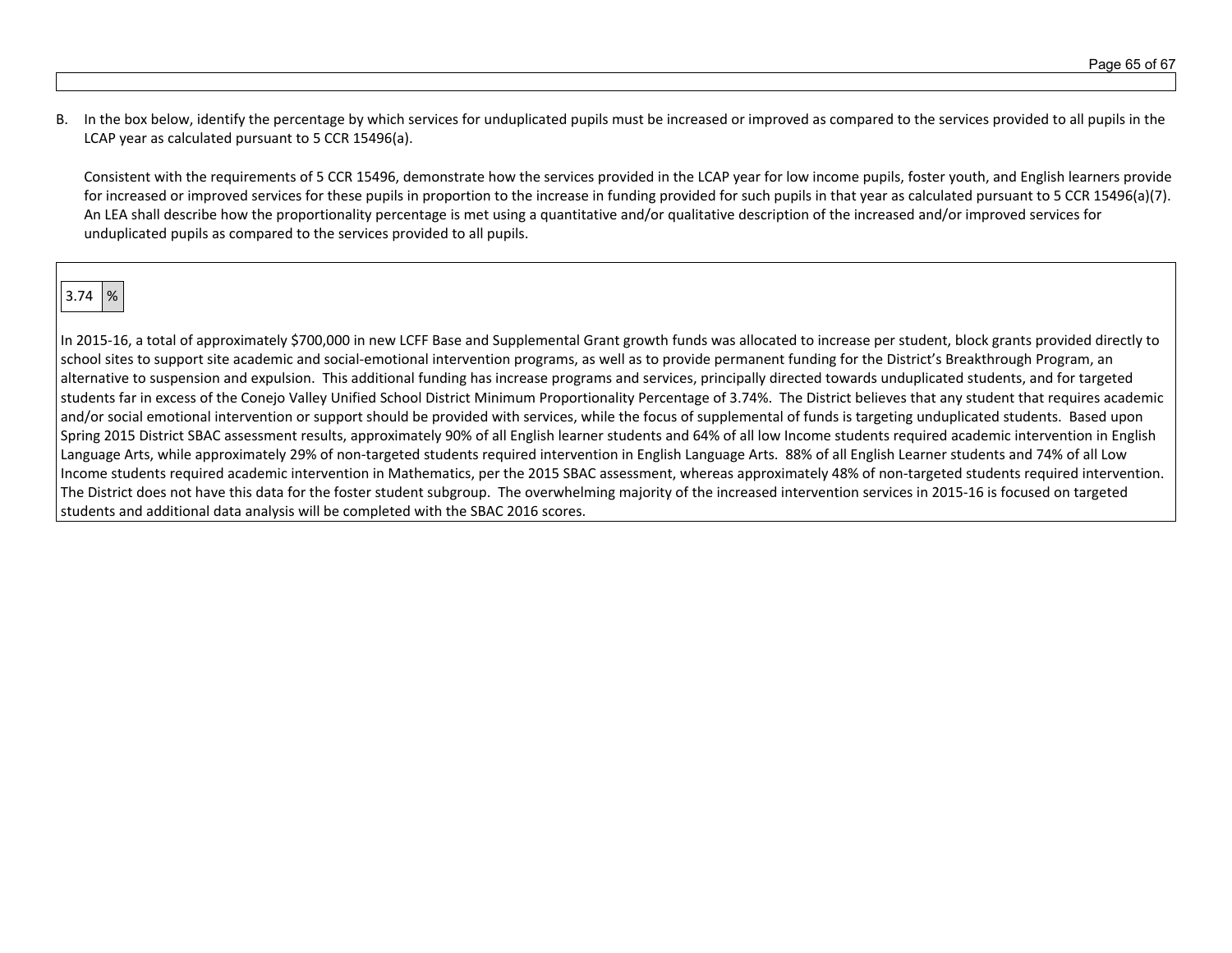# **LOCAL CONTROL AND ACCOUNTABILITY PLAN AND ANNUAL UPDATE APPENDIX**

For the purposes of completing the LCAP in reference to the state priorities under Education Code sections 52060 and 52066, the following shall apply:

- (a) "Chronic absenteeism rate" shall be calculated as follows:
	- (1) The number of pupils with a primary, secondary, or short-term enrollment during the academic year (July 1 June 30) who are chronically absent where "chronic absentee" means a pupil who is absent 10 percent or more of the schooldays in the school year when the total number of days a pupil is absent is divided by the total number of days the pupil is enrolled and school was actually taught in the total number of days the pupil is enrolled and school was actually taught in the regular day schools of the district, exclusive of Saturdays and Sundays.
	- (2) The unduplicated count of pupils with a primary, secondary, or short-term enrollment during the academic year (July 1 June 30).
	- (3) Divide (1) by (2).
- (b) "Middle School dropout rate" shall be calculated as set forth in California Code of Regulations, title 5, section 1039.1.
- (c) "High school dropout rate" shall be calculated as follows:
	- (1) The number of cohort members who dropout by the end of year 4 in the cohort where "cohort" is defined as the number of first-time grade 9 pupils in year 1 (starting cohort) plus pupils who transfer in, minus pupils who transfer out, emigrate, or die during school years 1, 2, 3, and 4.
	- (2) The total number of cohort members.
	- (3) Divide (1) by (2).
- (d) "High school graduation rate" shall be calculated as follows:
	- (1) The number of cohort members who earned a regular high school diploma [or earned an adult education high school diploma or passed the California High School Proficiency Exam] by the end of year 4 in the cohort where "cohort" is defined as the number of first-time grade 9 pupils in year 1 (starting cohort) plus pupils who transfer in, minus pupils who transfer out, emigrate, or die during school years 1, 2, 3, and 4.
	- (2) The total number of cohort members.
	- (3) Divide (1) by (2).